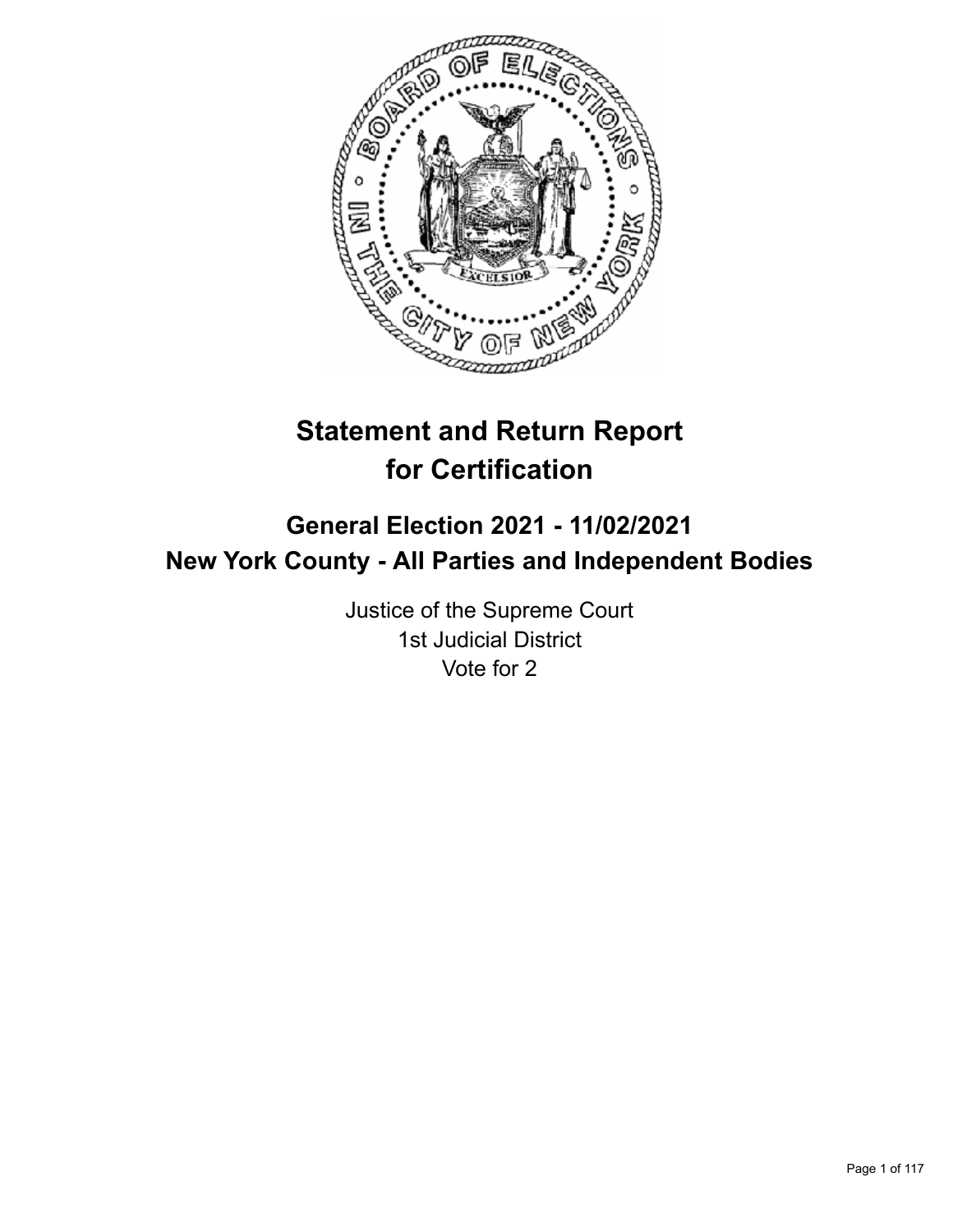

| <b>PUBLIC COUNTER</b>                                    | 16,913       |
|----------------------------------------------------------|--------------|
| MANUALLY COUNTED EMERGENCY                               | 0            |
| <b>ABSENTEE / MILITARY</b>                               | 1,277        |
| <b>AFFIDAVIT</b>                                         | 164          |
| <b>Total Ballots</b>                                     | 18,354       |
| Less - Inapplicable Federal/Special Presidential Ballots | 0            |
| <b>Total Applicable Ballots</b>                          | 18,354       |
| MARGARET A. PUI YEE CHAN (DEMOCRATIC)                    | 13,681       |
| JOHN JOSEPH KELLEY (DEMOCRATIC)                          | 9,857        |
| AARON HERNANDEZ (WRITE-IN)                               | 1            |
| ADAM POLLOCK (WRITE-IN)                                  | 1            |
| ADINA HALPERN (WRITE-IN)                                 | 1            |
| ALAN DAVIS (WRITE-IN)                                    | 1            |
| ALANA LESCZYNSKI (WRITE-IN)                              | 1            |
| ALEC BALDWIN (WRITE-IN)                                  | 1            |
| ALEXANDER DONIES (WRITE-IN)                              | 1            |
| AMY WU (WRITE-IN)                                        | 1            |
| ANDREW MOLDOVAN (WRITE-IN)                               | 1            |
| ANDREW NOWAK (WRITE-IN)                                  | 1            |
| ANDY MEI (WRITE-IN)                                      | $\mathbf{1}$ |
| ANTHONY F. PISCITIELLO (WRITE-IN)                        | 1            |
| ANTHONY TERSIGINI (WRITE-IN)                             | 2            |
| ANTONIO MUSUMECI (WRITE-IN)                              | $\mathbf{1}$ |
| ARI FARKAS (WRITE-IN)                                    | 1            |
| ARIEL D. RODRIGUEZ (WRITE-IN)                            | 1            |
| ARTHUR ENGERON (WRITE-IN)                                | 1            |
| ASHLEY DUNNIGEN (WRITE-IN)                               | 1            |
| AZURE GARDNER (WRITE-IN)                                 | 1            |
| BARACK OBAMA (WRITE-IN)                                  | 1            |
| <b>BEN CARSON (WRITE-IN)</b>                             | 1            |
| <b>BERNIE SANDERS (WRITE-IN)</b>                         | 1            |
| BILL COSBY (WRITE-IN)                                    | 1            |
| <b>BOB MARLEY (WRITE-IN)</b>                             | 1            |
| BORIS PALANT (WRITE-IN)                                  | 1            |
| BRETT KAVANAUGH (WRITE-IN)                               | 1            |
| BRIAN DALY (WRITE-IN)                                    | 1            |
| CARL MCCALL (WRITE-IN)                                   | 1            |
| CAT GOLDWYN (WRITE-IN)                                   | 1            |
| CHARLES BECK (WRITE-IN)                                  | 1            |
| CHARLES WERTHEIMER (WRITE-IN)                            | 1            |
| CHRIS LEUNG (WRITE-IN)                                   | 1            |
| CHRISTIAN MATTHEW (WRITE-IN)                             | 1            |
| CHRISTINA TOBIN (WRITE-IN)                               | 1            |
| CHRISTOPHER WAICRIU JUNG (WRITE-IN)                      | 1            |
| CHRYSTYNA BEDRIT (WRITE-IN)                              | 1            |
| CINDY ESPINOSA (WRITE-IN)                                | 1            |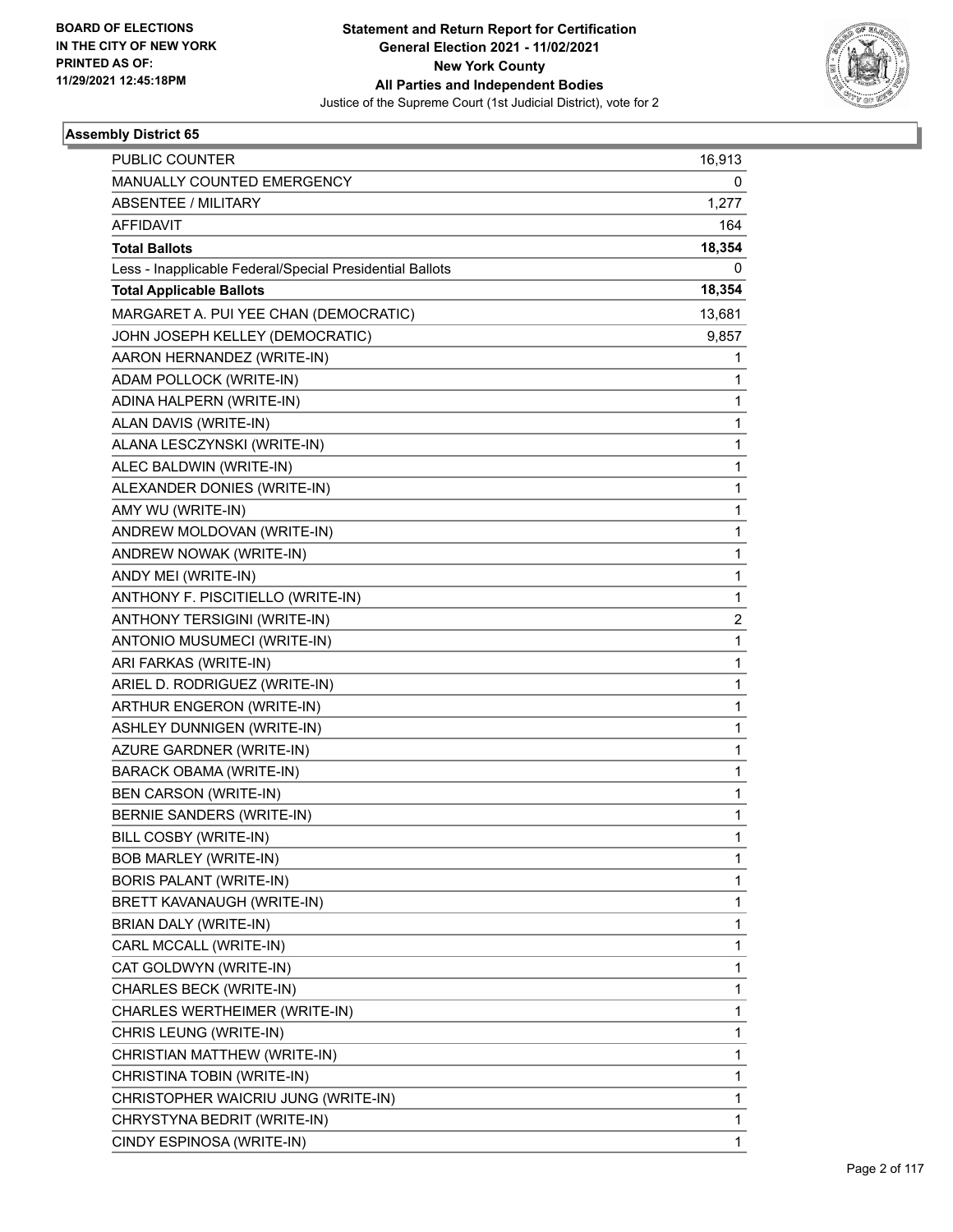

| CJ MITCHELL (WRITE-IN)                 | 1 |
|----------------------------------------|---|
| CRAIG SLOANE (WRITE-IN)                | 1 |
| CURTIS A. SLIWA (WRITE-IN)             | 4 |
| DAN HUNTER (WRITE-IN)                  | 1 |
| DANNY RAFFERTY (WRITE-IN)              | 1 |
| DAVE CHAPELLE (WRITE-IN)               | 1 |
| DAVID DANIEL (WRITE-IN)                | 2 |
| DAVID HURSKAY (WRITE-IN)               | 1 |
| DAVID WANNAMAKER (WRITE-IN)            | 1 |
| DEAN J. DARIEN (WRITE-IN)              | 1 |
| DEBORAH BETH MEDOWS (WRITE-IN)         | 2 |
| DENNIS J. RECCA (WRITE-IN)             | 1 |
| DONALD TRUMP (WRITE-IN)                | 8 |
| DONALD TRUMP JR. (WRITE-IN)            | 1 |
| DONNA YEE (WRITE-IN)                   | 1 |
| DOT TAYLOR (WRITE-IN)                  | 1 |
| DOUG FLUTIE (WRITE-IN)                 | 1 |
| ED KOCH (WRITE-IN)                     | 1 |
| EDMUND J. BURNS (WRITE-IN)             | 1 |
| EILEEN BUDD (WRITE-IN)                 | 1 |
| ELI MANNING (WRITE-IN)                 | 1 |
| ELIZABETH FISCHER (WRITE-IN)           | 1 |
| ELIZABETH WINTER (WRITE-IN)            | 1 |
| ERIN REAGAN (WRITE-IN)                 | 1 |
| ETHAN FEINSTEIN (WRITE-IN)             | 1 |
| FREDERICK C. APPEL (WRITE-IN)          | 1 |
| GAVIN WAX (WRITE-IN)                   | 1 |
| <b>GEORGE PATAKI (WRITE-IN)</b>        | 1 |
| GIGI LI (WRITE-IN)                     | 1 |
| GILBERT GOTTFRIED (WRITE-IN)           | 1 |
| <b>GLORIA GARCIA (WRITE-IN)</b>        | 1 |
| <b>GREGG TURKINGTON (WRITE-IN)</b>     | 1 |
| GREGORY DE ROSSO (WRITE-IN)            | 1 |
| HARVEY DEWT (WRITE-IN)                 | 1 |
| HONG MA (WRITE-IN)                     | 1 |
| HOYT BANGS (WRITE-IN)                  | 2 |
| IAN F. GUTCH (WRITE-IN)                | 1 |
| JACK GRUBER (WRITE-IN)                 | 1 |
| JACKSON OEYSINE (WRITE-IN)             | 1 |
| JACOB J. SCHINDELHEIM, ESQ. (WRITE-IN) | 1 |
| JAMES BAIONE (WRITE-IN)                | 1 |
| JAMES KELLY MCBOWA (WRITE-IN)          | 1 |
| JAMES S. ROMANO (WRITE-IN)             | 1 |
| JAMIE DIMON (WRITE-IN)                 | 1 |
| JANET GALLAGHER (WRITE-IN)             | 1 |
| JASON PETER PETRI (WRITE-IN)           | 1 |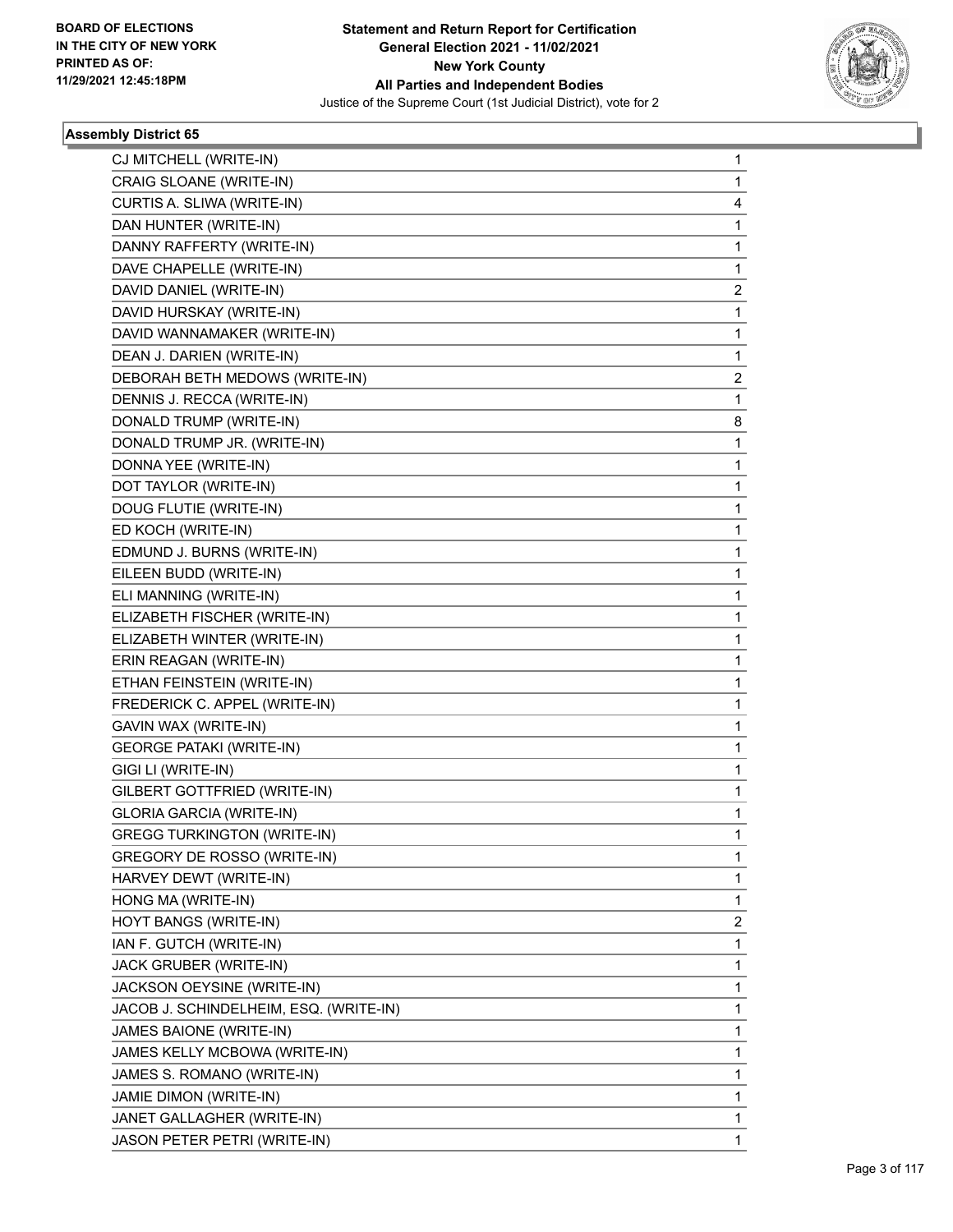

| JENNIFER LOYD (WRITE-IN)       | 1            |
|--------------------------------|--------------|
| JEREMY SCHIFFRES (WRITE-IN)    | 1            |
| JESUS IAM SKIBOKY (WRITE-IN)   | 1            |
| <b>JIM FRANK (WRITE-IN)</b>    | 1            |
| JO LUPEA (WRITE-IN)            | 1            |
| JOE BROWN (WRITE-IN)           | 1            |
| JOE MUM (WRITE-IN)             | 1            |
| JOHN CENA (WRITE-IN)           | 1            |
| JOHN HUBER (WRITE-IN)          | 1            |
| JOHN JOSEPH (WRITE-IN)         | 1            |
| JOHN PATTERSON (WRITE-IN)      | 1            |
| JOHN SHARPIES (WRITE-IN)       | 1            |
| JON E. MESA (WRITE-IN)         | 1            |
| JONATHAN TARN (WRITE-IN)       | 1            |
| JOSEPH A. ROSADO (WRITE-IN)    | 1            |
| JOSEPH DUNNIGEN (WRITE-IN)     | 1            |
| JOSEPH MANNY EISNER (WRITE-IN) | 1            |
| JOSEPH SANTAGATA (WRITE-IN)    | 1            |
| JOSH ALLEN (WRITE-IN)          | 1            |
| JUDI DAVIS (WRITE-IN)          | 1            |
| JUDITH SHEINDLIN (WRITE-IN)    | 2            |
| KANYE WEST (WRITE-IN)          | 2            |
| KATHLEEN SULLIVAN (WRITE-IN)   | 1            |
| KELMAN BRUDO (WRITE-IN)        | 1            |
| KENNETH VANDEKIETS (WRITE-IN)  | 1            |
| <b>KERRY BURNS (WRITE-IN)</b>  | 1            |
| <b>KERRY GOTLIB (WRITE-IN)</b> | 1            |
| KEVIN KLEPPER (WRITE-IN)       | 3            |
| KIERA GUZZO (WRITE-IN)         | 1            |
| KRISTEN DEPOWSKI (WRITE-IN)    | $\mathbf{1}$ |
| LEE PINZON (WRITE-IN)          | 1            |
| LILI LIU (WRITE-IN)            | 1            |
| LIZZIE BROWN (WRITE-IN)        | 1            |
| LLOYD BLANKFEIN (WRITE-IN)     | 1            |
| LOUIS PULIAFITO (WRITE-IN)     | 1            |
| MAGNUS LANSING (WRITE-IN)      | 1            |
| MARC KREPNICK (WRITE-IN)       | 1            |
| MARGARET CHIN (WRITE-IN)       | 1            |
| MARGARRET CHIN (WRITE-IN)      | 1            |
| MARGHERTIA RACCNELL (WRITE-IN) | 1            |
| MARK SEITELMAN (WRITE-IN)      | 1            |
| MATTHEW COSTA (WRITE-IN)       | 1            |
| MATTHEW COWAN (WRITE-IN)       | 1            |
| MAX KELLMAN (WRITE-IN)         | 1            |
| MAXWELL BAUERNEBEL (WRITE-IN)  | 3            |
| MICHAEL BLOOMBERG (WRITE-IN)   | 1            |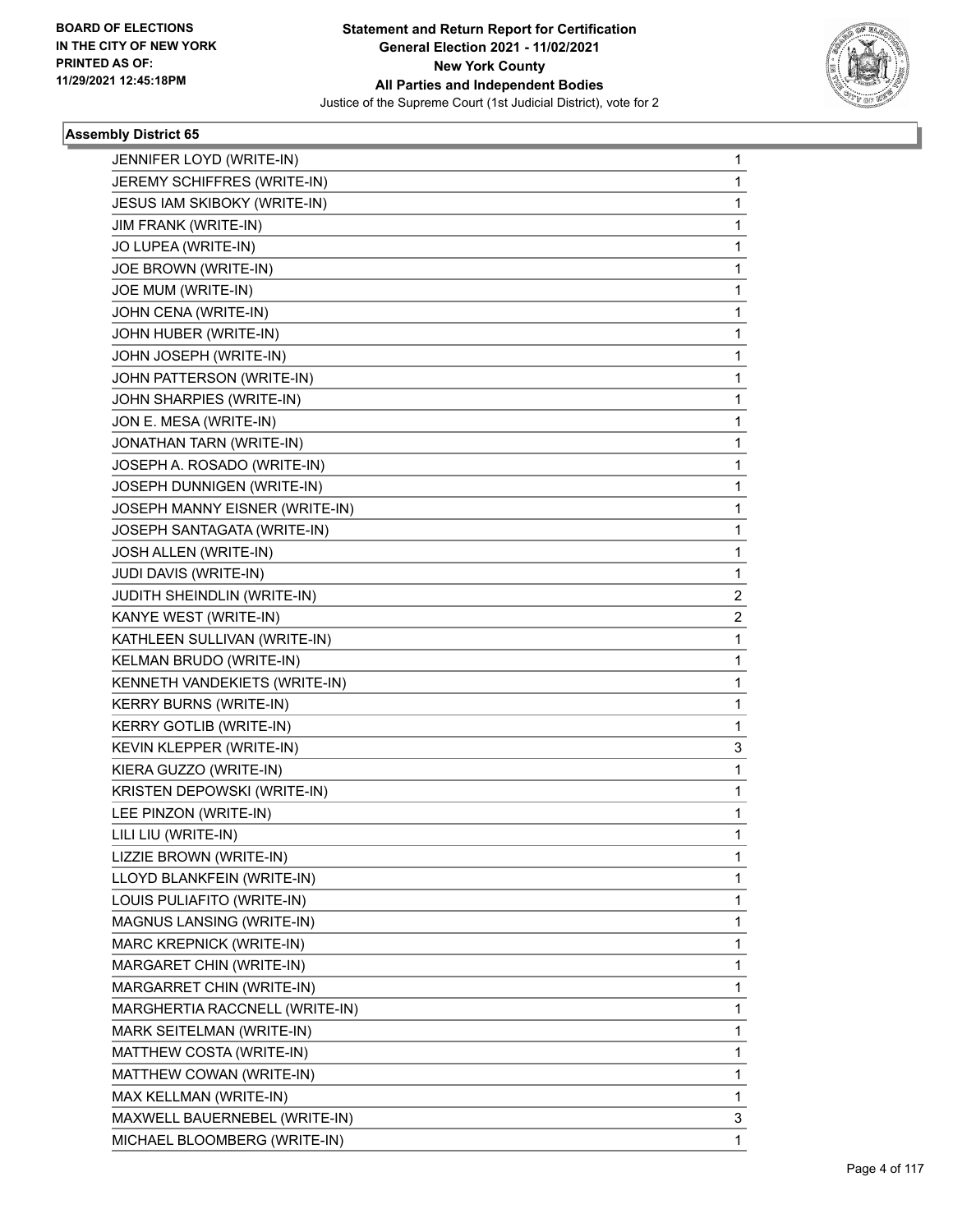

| MICHAEL MARTIN (WRITE-IN)<br>MICHAEL R. PENCE (WRITE-IN)<br>MICHAEL TERSIGNI (WRITE-IN)<br>MICHSEN MUKSSEY (WRITE-IN)<br>MIKE MINAQUE (WRITE-IN)<br>MONA MANACHI (WRITE-IN)<br>MOSHE ENGLANADER (WRITE-IN)<br>NANCY HALPERN (WRITE-IN)<br>NANCY SOTO (WRITE-IN)<br>NAUDIEL ROMAN (WRITE-IN)<br>NEIL MOSSBERG (WRITE-IN)<br>NICK MULLEN (WRITE-IN)<br>NILS LENNARTSON (WRITE-IN)<br>NIPPUN MARIAHA (WRITE-IN)<br>NOEL ALICIA (WRITE-IN)<br>OKSANA BEDRIG (WRITE-IN)<br>OMAR SHAKER (WRITE-IN)<br>PATRICIA BAIONE (WRITE-IN)<br>PATRICK SAMI SEZEN (WRITE-IN)<br>PAUL E. NEEDHAM (WRITE-IN)<br>PAUL HUGHES (WRITE-IN)<br>PAUL MARRONE (WRITE-IN)<br>PETER TREAY (WRITE-IN)<br>PHILLIC PHANOTIC (WRITE-IN)<br>PIETER VAN TOL (WRITE-IN)<br>POPE OLIVER CUNY (WRITE-IN)<br>RALPH NADER (WRITE-IN)<br>RICH SULLIVAN (WRITE-IN)<br>ROBERT ALLEN (WRITE-IN)<br>ROBERT FOX (WRITE-IN)<br>ROBIN FLAUMENHAFT (WRITE-IN)<br>RON PAUL (WRITE-IN)<br>RUDOLPH GIULIANI (WRITE-IN)<br>RYAN HAYWARD (WRITE-IN)<br>SAM MOFTMAN (WRITE-IN)<br>SANTO ROSA (WRITE-IN)<br>SANTOS LOPEZ (WRITE-IN)<br>SARA LESCZYNSKI (WRITE-IN)<br>SEAN P. O'CONNOR (WRITE-IN)<br>SHARON SMITH (WRITE-IN)<br>STEVE HARRIS (WRITE-IN)<br>SUSAN H. MILLER (WRITE-IN)<br>SUSAN ROGOE (WRITE-IN)<br>SUZANNE DUFFY (WRITE-IN)<br>SWANSEE CHAN (WRITE-IN) |                                  |   |
|----------------------------------------------------------------------------------------------------------------------------------------------------------------------------------------------------------------------------------------------------------------------------------------------------------------------------------------------------------------------------------------------------------------------------------------------------------------------------------------------------------------------------------------------------------------------------------------------------------------------------------------------------------------------------------------------------------------------------------------------------------------------------------------------------------------------------------------------------------------------------------------------------------------------------------------------------------------------------------------------------------------------------------------------------------------------------------------------------------------------------------------------------------------------------------------------------------------------------------------------------------------------------------------------------------------|----------------------------------|---|
|                                                                                                                                                                                                                                                                                                                                                                                                                                                                                                                                                                                                                                                                                                                                                                                                                                                                                                                                                                                                                                                                                                                                                                                                                                                                                                                |                                  | 1 |
|                                                                                                                                                                                                                                                                                                                                                                                                                                                                                                                                                                                                                                                                                                                                                                                                                                                                                                                                                                                                                                                                                                                                                                                                                                                                                                                |                                  | 1 |
|                                                                                                                                                                                                                                                                                                                                                                                                                                                                                                                                                                                                                                                                                                                                                                                                                                                                                                                                                                                                                                                                                                                                                                                                                                                                                                                |                                  | 1 |
|                                                                                                                                                                                                                                                                                                                                                                                                                                                                                                                                                                                                                                                                                                                                                                                                                                                                                                                                                                                                                                                                                                                                                                                                                                                                                                                |                                  | 1 |
|                                                                                                                                                                                                                                                                                                                                                                                                                                                                                                                                                                                                                                                                                                                                                                                                                                                                                                                                                                                                                                                                                                                                                                                                                                                                                                                |                                  | 1 |
|                                                                                                                                                                                                                                                                                                                                                                                                                                                                                                                                                                                                                                                                                                                                                                                                                                                                                                                                                                                                                                                                                                                                                                                                                                                                                                                |                                  | 1 |
|                                                                                                                                                                                                                                                                                                                                                                                                                                                                                                                                                                                                                                                                                                                                                                                                                                                                                                                                                                                                                                                                                                                                                                                                                                                                                                                |                                  | 1 |
|                                                                                                                                                                                                                                                                                                                                                                                                                                                                                                                                                                                                                                                                                                                                                                                                                                                                                                                                                                                                                                                                                                                                                                                                                                                                                                                |                                  | 1 |
|                                                                                                                                                                                                                                                                                                                                                                                                                                                                                                                                                                                                                                                                                                                                                                                                                                                                                                                                                                                                                                                                                                                                                                                                                                                                                                                |                                  | 1 |
|                                                                                                                                                                                                                                                                                                                                                                                                                                                                                                                                                                                                                                                                                                                                                                                                                                                                                                                                                                                                                                                                                                                                                                                                                                                                                                                |                                  | 1 |
|                                                                                                                                                                                                                                                                                                                                                                                                                                                                                                                                                                                                                                                                                                                                                                                                                                                                                                                                                                                                                                                                                                                                                                                                                                                                                                                |                                  | 1 |
|                                                                                                                                                                                                                                                                                                                                                                                                                                                                                                                                                                                                                                                                                                                                                                                                                                                                                                                                                                                                                                                                                                                                                                                                                                                                                                                |                                  | 1 |
|                                                                                                                                                                                                                                                                                                                                                                                                                                                                                                                                                                                                                                                                                                                                                                                                                                                                                                                                                                                                                                                                                                                                                                                                                                                                                                                |                                  | 1 |
|                                                                                                                                                                                                                                                                                                                                                                                                                                                                                                                                                                                                                                                                                                                                                                                                                                                                                                                                                                                                                                                                                                                                                                                                                                                                                                                |                                  | 1 |
|                                                                                                                                                                                                                                                                                                                                                                                                                                                                                                                                                                                                                                                                                                                                                                                                                                                                                                                                                                                                                                                                                                                                                                                                                                                                                                                |                                  | 1 |
|                                                                                                                                                                                                                                                                                                                                                                                                                                                                                                                                                                                                                                                                                                                                                                                                                                                                                                                                                                                                                                                                                                                                                                                                                                                                                                                |                                  | 1 |
|                                                                                                                                                                                                                                                                                                                                                                                                                                                                                                                                                                                                                                                                                                                                                                                                                                                                                                                                                                                                                                                                                                                                                                                                                                                                                                                |                                  | 1 |
|                                                                                                                                                                                                                                                                                                                                                                                                                                                                                                                                                                                                                                                                                                                                                                                                                                                                                                                                                                                                                                                                                                                                                                                                                                                                                                                |                                  | 1 |
|                                                                                                                                                                                                                                                                                                                                                                                                                                                                                                                                                                                                                                                                                                                                                                                                                                                                                                                                                                                                                                                                                                                                                                                                                                                                                                                |                                  | 1 |
|                                                                                                                                                                                                                                                                                                                                                                                                                                                                                                                                                                                                                                                                                                                                                                                                                                                                                                                                                                                                                                                                                                                                                                                                                                                                                                                |                                  | 1 |
|                                                                                                                                                                                                                                                                                                                                                                                                                                                                                                                                                                                                                                                                                                                                                                                                                                                                                                                                                                                                                                                                                                                                                                                                                                                                                                                |                                  | 1 |
|                                                                                                                                                                                                                                                                                                                                                                                                                                                                                                                                                                                                                                                                                                                                                                                                                                                                                                                                                                                                                                                                                                                                                                                                                                                                                                                |                                  | 1 |
|                                                                                                                                                                                                                                                                                                                                                                                                                                                                                                                                                                                                                                                                                                                                                                                                                                                                                                                                                                                                                                                                                                                                                                                                                                                                                                                |                                  | 1 |
|                                                                                                                                                                                                                                                                                                                                                                                                                                                                                                                                                                                                                                                                                                                                                                                                                                                                                                                                                                                                                                                                                                                                                                                                                                                                                                                |                                  | 1 |
|                                                                                                                                                                                                                                                                                                                                                                                                                                                                                                                                                                                                                                                                                                                                                                                                                                                                                                                                                                                                                                                                                                                                                                                                                                                                                                                |                                  | 1 |
|                                                                                                                                                                                                                                                                                                                                                                                                                                                                                                                                                                                                                                                                                                                                                                                                                                                                                                                                                                                                                                                                                                                                                                                                                                                                                                                |                                  | 1 |
|                                                                                                                                                                                                                                                                                                                                                                                                                                                                                                                                                                                                                                                                                                                                                                                                                                                                                                                                                                                                                                                                                                                                                                                                                                                                                                                |                                  | 1 |
|                                                                                                                                                                                                                                                                                                                                                                                                                                                                                                                                                                                                                                                                                                                                                                                                                                                                                                                                                                                                                                                                                                                                                                                                                                                                                                                |                                  | 1 |
|                                                                                                                                                                                                                                                                                                                                                                                                                                                                                                                                                                                                                                                                                                                                                                                                                                                                                                                                                                                                                                                                                                                                                                                                                                                                                                                |                                  | 1 |
|                                                                                                                                                                                                                                                                                                                                                                                                                                                                                                                                                                                                                                                                                                                                                                                                                                                                                                                                                                                                                                                                                                                                                                                                                                                                                                                |                                  | 1 |
|                                                                                                                                                                                                                                                                                                                                                                                                                                                                                                                                                                                                                                                                                                                                                                                                                                                                                                                                                                                                                                                                                                                                                                                                                                                                                                                |                                  | 1 |
|                                                                                                                                                                                                                                                                                                                                                                                                                                                                                                                                                                                                                                                                                                                                                                                                                                                                                                                                                                                                                                                                                                                                                                                                                                                                                                                |                                  | 1 |
|                                                                                                                                                                                                                                                                                                                                                                                                                                                                                                                                                                                                                                                                                                                                                                                                                                                                                                                                                                                                                                                                                                                                                                                                                                                                                                                |                                  | 8 |
|                                                                                                                                                                                                                                                                                                                                                                                                                                                                                                                                                                                                                                                                                                                                                                                                                                                                                                                                                                                                                                                                                                                                                                                                                                                                                                                |                                  | 1 |
|                                                                                                                                                                                                                                                                                                                                                                                                                                                                                                                                                                                                                                                                                                                                                                                                                                                                                                                                                                                                                                                                                                                                                                                                                                                                                                                |                                  | 1 |
|                                                                                                                                                                                                                                                                                                                                                                                                                                                                                                                                                                                                                                                                                                                                                                                                                                                                                                                                                                                                                                                                                                                                                                                                                                                                                                                |                                  | 2 |
|                                                                                                                                                                                                                                                                                                                                                                                                                                                                                                                                                                                                                                                                                                                                                                                                                                                                                                                                                                                                                                                                                                                                                                                                                                                                                                                |                                  | 1 |
|                                                                                                                                                                                                                                                                                                                                                                                                                                                                                                                                                                                                                                                                                                                                                                                                                                                                                                                                                                                                                                                                                                                                                                                                                                                                                                                |                                  | 1 |
|                                                                                                                                                                                                                                                                                                                                                                                                                                                                                                                                                                                                                                                                                                                                                                                                                                                                                                                                                                                                                                                                                                                                                                                                                                                                                                                |                                  | 1 |
|                                                                                                                                                                                                                                                                                                                                                                                                                                                                                                                                                                                                                                                                                                                                                                                                                                                                                                                                                                                                                                                                                                                                                                                                                                                                                                                |                                  | 1 |
|                                                                                                                                                                                                                                                                                                                                                                                                                                                                                                                                                                                                                                                                                                                                                                                                                                                                                                                                                                                                                                                                                                                                                                                                                                                                                                                |                                  | 2 |
|                                                                                                                                                                                                                                                                                                                                                                                                                                                                                                                                                                                                                                                                                                                                                                                                                                                                                                                                                                                                                                                                                                                                                                                                                                                                                                                |                                  | 1 |
|                                                                                                                                                                                                                                                                                                                                                                                                                                                                                                                                                                                                                                                                                                                                                                                                                                                                                                                                                                                                                                                                                                                                                                                                                                                                                                                |                                  | 1 |
|                                                                                                                                                                                                                                                                                                                                                                                                                                                                                                                                                                                                                                                                                                                                                                                                                                                                                                                                                                                                                                                                                                                                                                                                                                                                                                                |                                  | 1 |
|                                                                                                                                                                                                                                                                                                                                                                                                                                                                                                                                                                                                                                                                                                                                                                                                                                                                                                                                                                                                                                                                                                                                                                                                                                                                                                                |                                  | 1 |
|                                                                                                                                                                                                                                                                                                                                                                                                                                                                                                                                                                                                                                                                                                                                                                                                                                                                                                                                                                                                                                                                                                                                                                                                                                                                                                                | THADDEUS J. HACKWORTH (WRITE-IN) | 1 |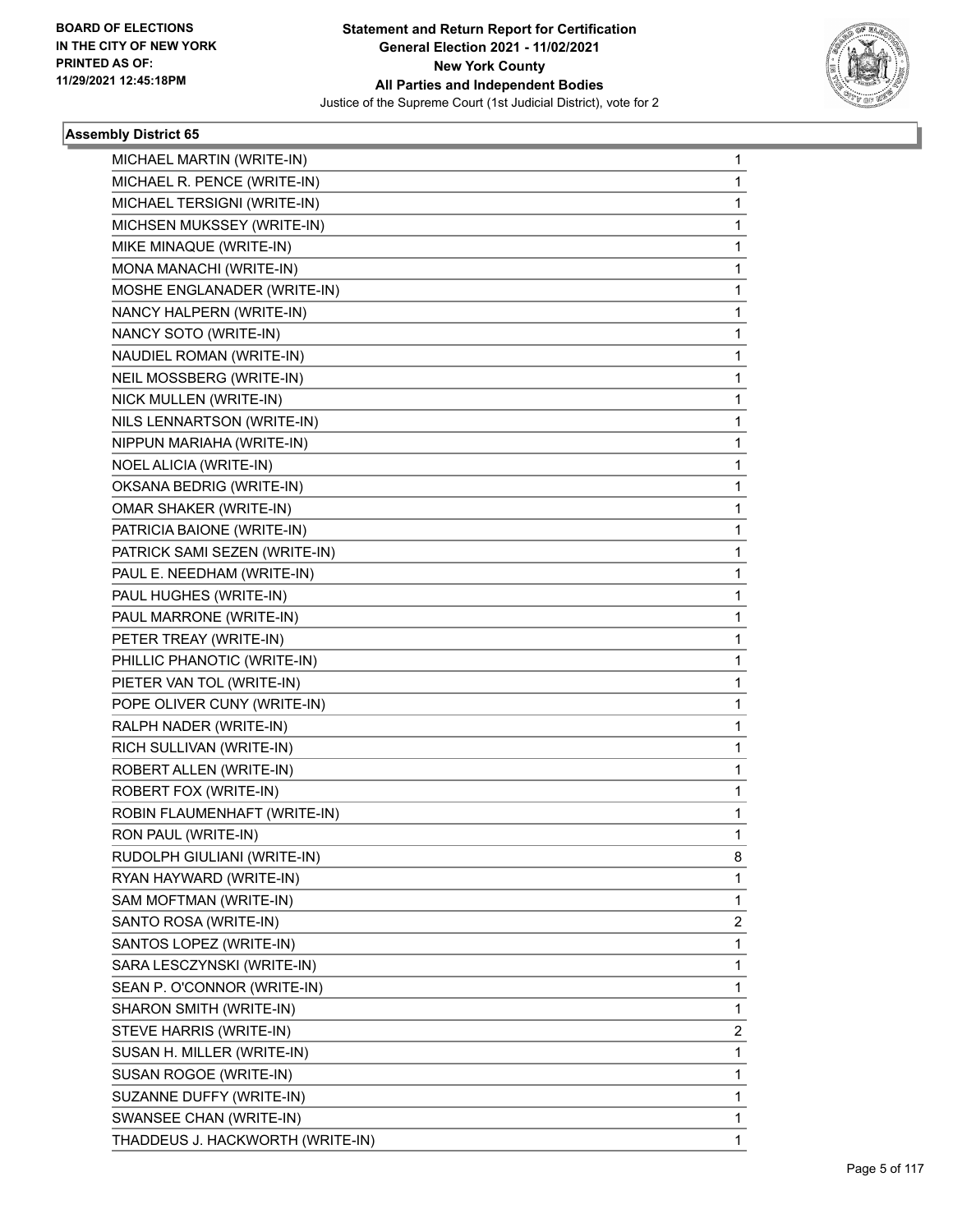

| THOMAS J. MCGLYN (WRITE-IN)               | 1      |
|-------------------------------------------|--------|
| THOMAS KENNIFF (WRITE-IN)                 | 1      |
| THOMAS MCGLYN (WRITE-IN)                  | 1      |
| TIFFANY CABAN (WRITE-IN)                  | 1      |
| TOM DEWEY (WRITE-IN)                      | 1      |
| TOMER APPLEBAUM (WRITE-IN)                | 1      |
| TOMMY MCDANIEL (WRITE-IN)                 | 1      |
| TOMMY STIGS STIGLIANO (WRITE-IN)          | 1      |
| UNATTRIBUTABLE WRITE-IN (WRITE-IN)        | 169    |
| UNCOUNTED WRITE-IN PER STATUTE (WRITE-IN) | 10     |
| VICTOR BARALL (WRITE-IN)                  | 1      |
| VICTOR CRUZ (WRITE-IN)                    | 1      |
| VINCENT MCKEEVER (WRITE-IN)               | 1      |
| WALLY SHAWN (WRITE-IN)                    | 1      |
| WENDY CHAN (WRITE-IN)                     | 1      |
| <b>WESLEY FENG (WRITE-IN)</b>             | 1      |
| WILLIAM A. PEPITONE (WRITE-IN)            | 1      |
| WILLIAM SANCHEZ (WRITE-IN)                | 1      |
| YOU-LINE NOV (WRITE-IN)                   | 1      |
| YULIA VANGORODSKA (WRITE-IN)              | 1      |
| ZOLA JESUS (WRITE-IN)                     | 1      |
| <b>Total Votes</b>                        | 23,940 |
| Unrecorded                                | 12,768 |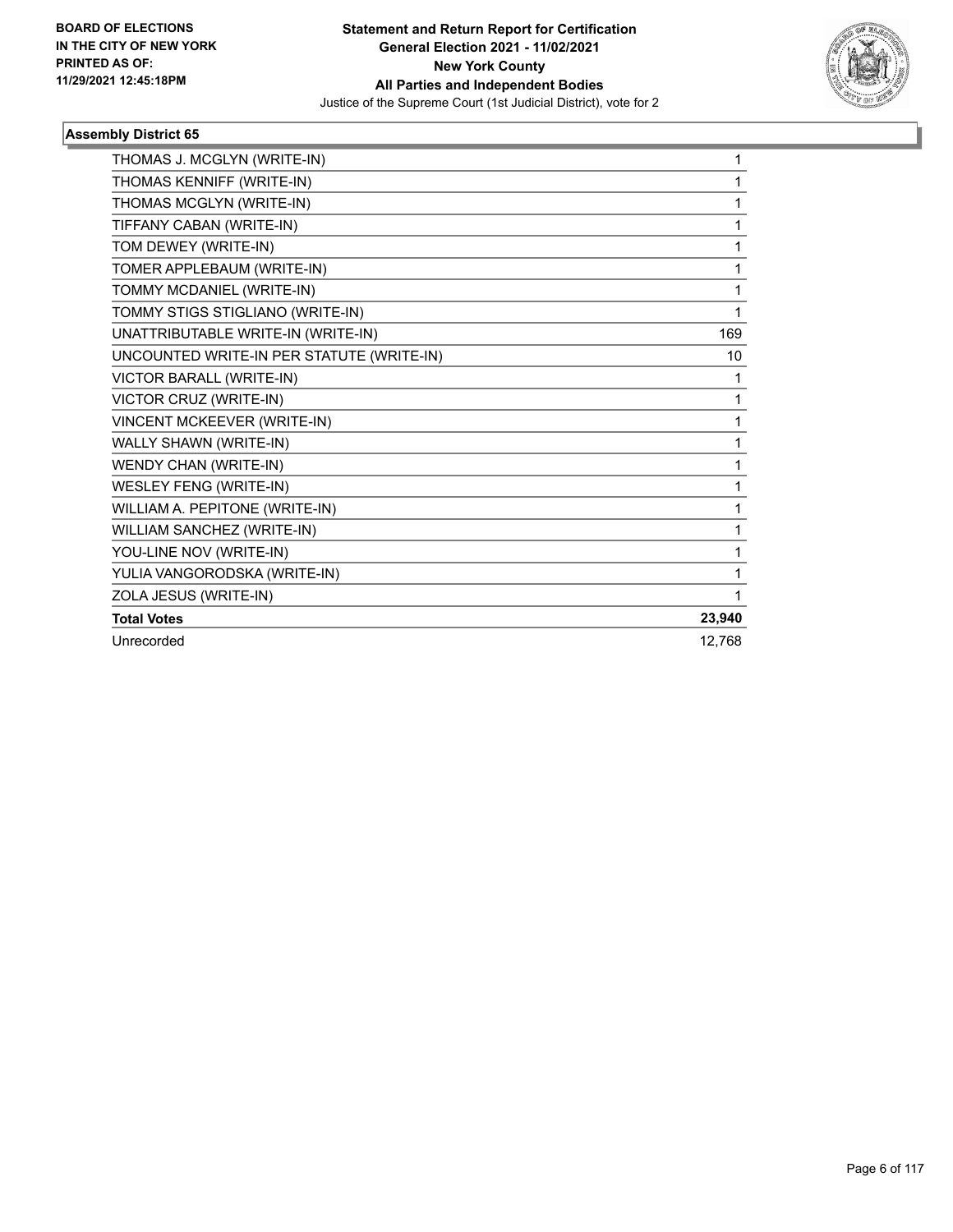

| <b>PUBLIC COUNTER</b>                                    | 20,372 |
|----------------------------------------------------------|--------|
| MANUALLY COUNTED EMERGENCY                               | 0      |
| <b>ABSENTEE / MILITARY</b>                               | 2,576  |
| <b>AFFIDAVIT</b>                                         | 186    |
| <b>Total Ballots</b>                                     | 23,134 |
| Less - Inapplicable Federal/Special Presidential Ballots | 0      |
| <b>Total Applicable Ballots</b>                          | 23,134 |
| MARGARET A. PUI YEE CHAN (DEMOCRATIC)                    | 18,616 |
| JOHN JOSEPH KELLEY (DEMOCRATIC)                          | 16,070 |
| ABBY HOFFMAN (WRITE-IN)                                  | 1      |
| ADAM VELAZQUEZ (WRITE-IN)                                | 1      |
| ADI BOTA (WRITE-IN)                                      | 1      |
| AL HITLER (WRITE-IN)                                     | 1      |
| ALAN FLACKS (WRITE-IN)                                   | 1      |
| ALEJANDRO HIDALGO (WRITE-IN)                             | 1      |
| ALEX AZNAVOUDIAN (WRITE-IN)                              | 1      |
| ALEX LENHART (WRITE-IN)                                  | 1      |
| ALEXANDER HIRT (WRITE-IN)                                | 1      |
| ANDREA CHAN (WRITE-IN)                                   | 1      |
| ANDREW CUOMO (WRITE-IN)                                  | 4      |
| ANDREW OBIN (WRITE-IN)                                   | 1      |
| ANDREW WU (WRITE-IN)                                     | 1      |
| ANTHONY L. HERBERT (WRITE-IN)                            | 1      |
| ANTHONY VALINI (WRITE-IN)                                | 1      |
| ANTHONY WEINER (WRITE-IN)                                | 1      |
| AVINASH G. SAMUDRALA (WRITE-IN)                          | 1      |
| AYN RAND (WRITE-IN)                                      | 1      |
| <b>BARRY BERKE (WRITE-IN)</b>                            | 1      |
| <b>BARRY KEATING (WRITE-IN)</b>                          | 1      |
| BERNARD EYTH (WRITE-IN)                                  | 1      |
| <b>BERNIE SANDERS (WRITE-IN)</b>                         | 1      |
| BONITA E. ZELMAN (WRITE-IN)                              | 1      |
| BRETT VAN VALKENBURG (WRITE-IN)                          | 1      |
| <b>BRIAN TIRAVERS (WRITE-IN)</b>                         | 1      |
| BRITTANY COMMISSO (WRITE-IN)                             | 1      |
| BYRON ROONEY (WRITE-IN)                                  | 1      |
| CAMILE PAGLIA (WRITE-IN)                                 | 1      |
| CARMEN GONZALEZ (WRITE-IN)                               | 1      |
| CAROLINA BAYO (WRITE-IN)                                 | 1      |
| CATE DOLAN (WRITE-IN)                                    | 1      |
| CHARLES BRONES (WRITE-IN)                                | 2      |
| CHARLES CHAN (WRITE-IN)                                  | 1      |
| CHARLIE NICHANLE (WRITE-IN)                              | 1      |
| CHELSEA CLINTON (WRITE-IN)                               | 1      |
| CHERANCE THOMAS (WRITE-IN)                               | 1      |
| CHIANSAN MA (WRITE-IN)                                   | 1      |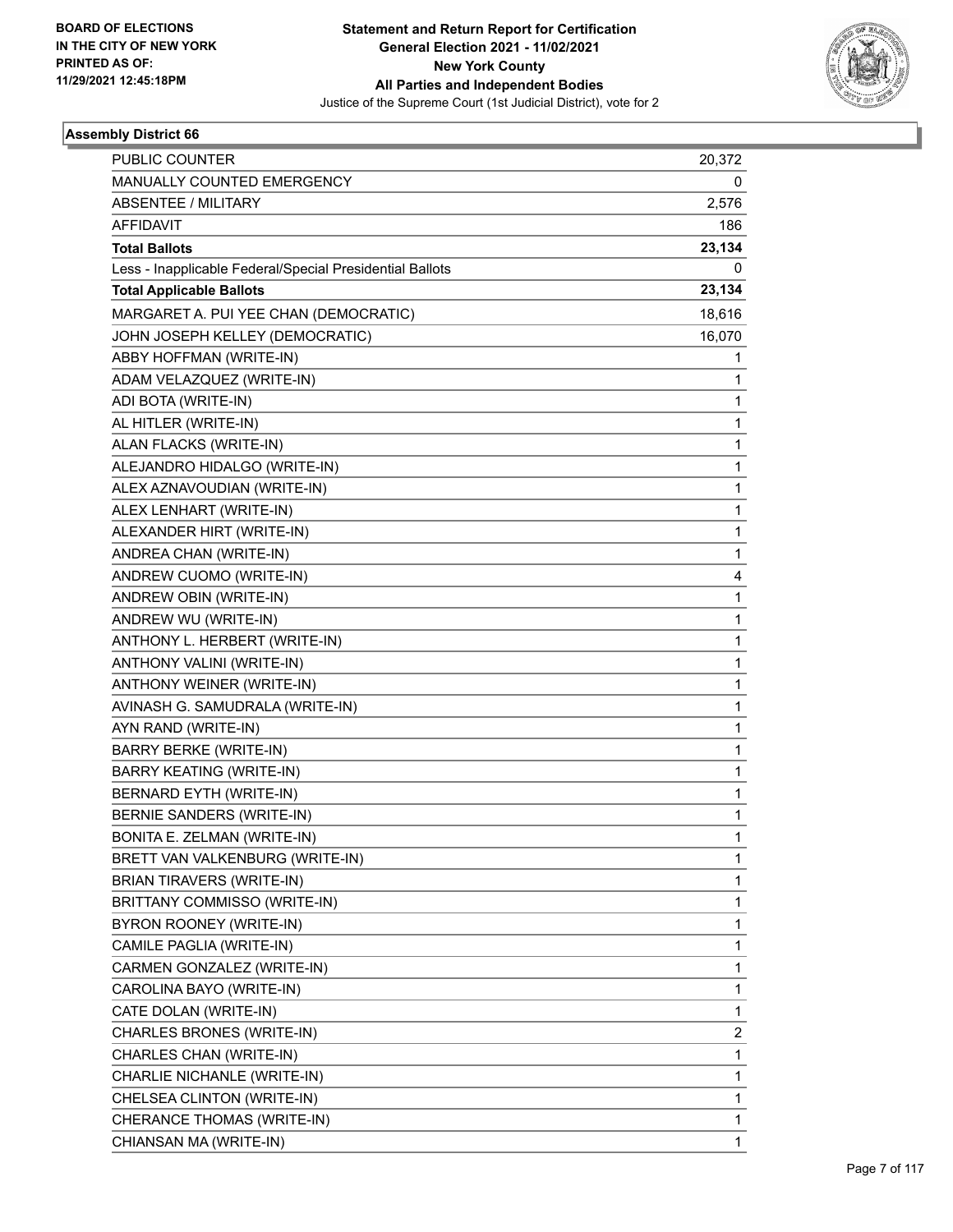

| CHIP BARRON JR. (WRITE-IN)<br>CHRISTIAN HERZECA (WRITE-IN)<br>CHRISTINA PULMESE-ROOSER (WRITE-IN)<br>CHRISTOPHER MARTE (WRITE-IN)<br>CLARE HUNTINGTON (WRITE-IN)<br>CLINTON DAGGAN (WRITE-IN)<br>CLYDE WOO (WRITE-IN)<br>CURTIS A. SLIWA (WRITE-IN)<br>CYNTHIA NIXON (WRITE-IN)<br>DANI SCHWARTZ (WRITE-IN)<br>DAVE GRUBER (WRITE-IN)<br>DAVID SCHWIMMER (WRITE-IN)<br>DAVID SIMONETTI (WRITE-IN)<br>DENISE JORDAN (WRITE-IN)<br>DENNIS KLUESENER (WRITE-IN)<br>DEREK ANDREW CHIN (WRITE-IN)<br>DIANE BURGER (WRITE-IN)<br>DICK TRACY (WRITE-IN)<br>DON CRENSHAW (WRITE-IN)<br>DONALD TRUMP (WRITE-IN)<br>DONALD TRUMP JR. (WRITE-IN)<br>DR. DEVI ELIZABETH NAMPIAPARAMPIL (WRITE-IN)<br>EDUARDO DOMINGUEZ (WRITE-IN)<br>ELIZABETH KURTZ (WRITE-IN)<br>ELLIE MYSTAL (WRITE-IN)<br>ELVIRA MADIGAN (WRITE-IN)<br>ERIC ROBEL (WRITE-IN)<br>ERIC ROSENBERG (WRITE-IN)<br>ERIC WOOLEY (WRITE-IN)<br>ETHAN LEIBOVITZ (WRITE-IN)<br>EUGENE D. CONWAY (WRITE-IN)<br>EUGENE SOLT (WRITE-IN)<br>FERNANDO MATEO (WRITE-IN)<br>FRANCIS MENTON (WRITE-IN)<br>FRANK GARSTLE (WRITE-IN)<br>FRED BLUMINSTEIN (WRITE-IN)<br><b>GENE CONWAY (WRITE-IN)</b><br><b>GEORGE PATAKI (WRITE-IN)</b><br><b>GEORGE SHULMAN (WRITE-IN)</b><br><b>GEORGE SILVER (WRITE-IN)</b><br>GEORGE W. BUSH (WRITE-IN)<br>GIA ISA KEIJZER (WRITE-IN)<br>GILBERT GOTTFRIED (WRITE-IN)<br><b>GORDON LIPSKY (WRITE-IN)</b><br><b>GRAHAM STALKS (WRITE-IN)</b> |                               |   |
|---------------------------------------------------------------------------------------------------------------------------------------------------------------------------------------------------------------------------------------------------------------------------------------------------------------------------------------------------------------------------------------------------------------------------------------------------------------------------------------------------------------------------------------------------------------------------------------------------------------------------------------------------------------------------------------------------------------------------------------------------------------------------------------------------------------------------------------------------------------------------------------------------------------------------------------------------------------------------------------------------------------------------------------------------------------------------------------------------------------------------------------------------------------------------------------------------------------------------------------------------------------------------------------------------------------------------------------------------------------------------------------------------------------------|-------------------------------|---|
|                                                                                                                                                                                                                                                                                                                                                                                                                                                                                                                                                                                                                                                                                                                                                                                                                                                                                                                                                                                                                                                                                                                                                                                                                                                                                                                                                                                                                     |                               | 1 |
|                                                                                                                                                                                                                                                                                                                                                                                                                                                                                                                                                                                                                                                                                                                                                                                                                                                                                                                                                                                                                                                                                                                                                                                                                                                                                                                                                                                                                     |                               | 1 |
|                                                                                                                                                                                                                                                                                                                                                                                                                                                                                                                                                                                                                                                                                                                                                                                                                                                                                                                                                                                                                                                                                                                                                                                                                                                                                                                                                                                                                     |                               | 1 |
|                                                                                                                                                                                                                                                                                                                                                                                                                                                                                                                                                                                                                                                                                                                                                                                                                                                                                                                                                                                                                                                                                                                                                                                                                                                                                                                                                                                                                     |                               | 1 |
|                                                                                                                                                                                                                                                                                                                                                                                                                                                                                                                                                                                                                                                                                                                                                                                                                                                                                                                                                                                                                                                                                                                                                                                                                                                                                                                                                                                                                     |                               | 1 |
|                                                                                                                                                                                                                                                                                                                                                                                                                                                                                                                                                                                                                                                                                                                                                                                                                                                                                                                                                                                                                                                                                                                                                                                                                                                                                                                                                                                                                     |                               | 1 |
|                                                                                                                                                                                                                                                                                                                                                                                                                                                                                                                                                                                                                                                                                                                                                                                                                                                                                                                                                                                                                                                                                                                                                                                                                                                                                                                                                                                                                     |                               | 1 |
|                                                                                                                                                                                                                                                                                                                                                                                                                                                                                                                                                                                                                                                                                                                                                                                                                                                                                                                                                                                                                                                                                                                                                                                                                                                                                                                                                                                                                     |                               | 3 |
|                                                                                                                                                                                                                                                                                                                                                                                                                                                                                                                                                                                                                                                                                                                                                                                                                                                                                                                                                                                                                                                                                                                                                                                                                                                                                                                                                                                                                     |                               | 1 |
|                                                                                                                                                                                                                                                                                                                                                                                                                                                                                                                                                                                                                                                                                                                                                                                                                                                                                                                                                                                                                                                                                                                                                                                                                                                                                                                                                                                                                     |                               | 1 |
|                                                                                                                                                                                                                                                                                                                                                                                                                                                                                                                                                                                                                                                                                                                                                                                                                                                                                                                                                                                                                                                                                                                                                                                                                                                                                                                                                                                                                     |                               | 1 |
|                                                                                                                                                                                                                                                                                                                                                                                                                                                                                                                                                                                                                                                                                                                                                                                                                                                                                                                                                                                                                                                                                                                                                                                                                                                                                                                                                                                                                     |                               | 1 |
|                                                                                                                                                                                                                                                                                                                                                                                                                                                                                                                                                                                                                                                                                                                                                                                                                                                                                                                                                                                                                                                                                                                                                                                                                                                                                                                                                                                                                     |                               | 1 |
|                                                                                                                                                                                                                                                                                                                                                                                                                                                                                                                                                                                                                                                                                                                                                                                                                                                                                                                                                                                                                                                                                                                                                                                                                                                                                                                                                                                                                     |                               | 1 |
|                                                                                                                                                                                                                                                                                                                                                                                                                                                                                                                                                                                                                                                                                                                                                                                                                                                                                                                                                                                                                                                                                                                                                                                                                                                                                                                                                                                                                     |                               | 1 |
|                                                                                                                                                                                                                                                                                                                                                                                                                                                                                                                                                                                                                                                                                                                                                                                                                                                                                                                                                                                                                                                                                                                                                                                                                                                                                                                                                                                                                     |                               | 1 |
|                                                                                                                                                                                                                                                                                                                                                                                                                                                                                                                                                                                                                                                                                                                                                                                                                                                                                                                                                                                                                                                                                                                                                                                                                                                                                                                                                                                                                     |                               | 1 |
|                                                                                                                                                                                                                                                                                                                                                                                                                                                                                                                                                                                                                                                                                                                                                                                                                                                                                                                                                                                                                                                                                                                                                                                                                                                                                                                                                                                                                     |                               | 1 |
|                                                                                                                                                                                                                                                                                                                                                                                                                                                                                                                                                                                                                                                                                                                                                                                                                                                                                                                                                                                                                                                                                                                                                                                                                                                                                                                                                                                                                     |                               | 1 |
|                                                                                                                                                                                                                                                                                                                                                                                                                                                                                                                                                                                                                                                                                                                                                                                                                                                                                                                                                                                                                                                                                                                                                                                                                                                                                                                                                                                                                     |                               | 9 |
|                                                                                                                                                                                                                                                                                                                                                                                                                                                                                                                                                                                                                                                                                                                                                                                                                                                                                                                                                                                                                                                                                                                                                                                                                                                                                                                                                                                                                     |                               | 1 |
|                                                                                                                                                                                                                                                                                                                                                                                                                                                                                                                                                                                                                                                                                                                                                                                                                                                                                                                                                                                                                                                                                                                                                                                                                                                                                                                                                                                                                     |                               | 1 |
|                                                                                                                                                                                                                                                                                                                                                                                                                                                                                                                                                                                                                                                                                                                                                                                                                                                                                                                                                                                                                                                                                                                                                                                                                                                                                                                                                                                                                     |                               | 1 |
|                                                                                                                                                                                                                                                                                                                                                                                                                                                                                                                                                                                                                                                                                                                                                                                                                                                                                                                                                                                                                                                                                                                                                                                                                                                                                                                                                                                                                     |                               | 1 |
|                                                                                                                                                                                                                                                                                                                                                                                                                                                                                                                                                                                                                                                                                                                                                                                                                                                                                                                                                                                                                                                                                                                                                                                                                                                                                                                                                                                                                     |                               | 1 |
|                                                                                                                                                                                                                                                                                                                                                                                                                                                                                                                                                                                                                                                                                                                                                                                                                                                                                                                                                                                                                                                                                                                                                                                                                                                                                                                                                                                                                     |                               | 1 |
|                                                                                                                                                                                                                                                                                                                                                                                                                                                                                                                                                                                                                                                                                                                                                                                                                                                                                                                                                                                                                                                                                                                                                                                                                                                                                                                                                                                                                     |                               | 1 |
|                                                                                                                                                                                                                                                                                                                                                                                                                                                                                                                                                                                                                                                                                                                                                                                                                                                                                                                                                                                                                                                                                                                                                                                                                                                                                                                                                                                                                     |                               | 1 |
|                                                                                                                                                                                                                                                                                                                                                                                                                                                                                                                                                                                                                                                                                                                                                                                                                                                                                                                                                                                                                                                                                                                                                                                                                                                                                                                                                                                                                     |                               | 1 |
|                                                                                                                                                                                                                                                                                                                                                                                                                                                                                                                                                                                                                                                                                                                                                                                                                                                                                                                                                                                                                                                                                                                                                                                                                                                                                                                                                                                                                     |                               | 1 |
|                                                                                                                                                                                                                                                                                                                                                                                                                                                                                                                                                                                                                                                                                                                                                                                                                                                                                                                                                                                                                                                                                                                                                                                                                                                                                                                                                                                                                     |                               | 1 |
|                                                                                                                                                                                                                                                                                                                                                                                                                                                                                                                                                                                                                                                                                                                                                                                                                                                                                                                                                                                                                                                                                                                                                                                                                                                                                                                                                                                                                     |                               | 1 |
|                                                                                                                                                                                                                                                                                                                                                                                                                                                                                                                                                                                                                                                                                                                                                                                                                                                                                                                                                                                                                                                                                                                                                                                                                                                                                                                                                                                                                     |                               | 1 |
|                                                                                                                                                                                                                                                                                                                                                                                                                                                                                                                                                                                                                                                                                                                                                                                                                                                                                                                                                                                                                                                                                                                                                                                                                                                                                                                                                                                                                     |                               | 2 |
|                                                                                                                                                                                                                                                                                                                                                                                                                                                                                                                                                                                                                                                                                                                                                                                                                                                                                                                                                                                                                                                                                                                                                                                                                                                                                                                                                                                                                     |                               | 1 |
|                                                                                                                                                                                                                                                                                                                                                                                                                                                                                                                                                                                                                                                                                                                                                                                                                                                                                                                                                                                                                                                                                                                                                                                                                                                                                                                                                                                                                     |                               | 1 |
|                                                                                                                                                                                                                                                                                                                                                                                                                                                                                                                                                                                                                                                                                                                                                                                                                                                                                                                                                                                                                                                                                                                                                                                                                                                                                                                                                                                                                     |                               | 1 |
|                                                                                                                                                                                                                                                                                                                                                                                                                                                                                                                                                                                                                                                                                                                                                                                                                                                                                                                                                                                                                                                                                                                                                                                                                                                                                                                                                                                                                     |                               | 1 |
|                                                                                                                                                                                                                                                                                                                                                                                                                                                                                                                                                                                                                                                                                                                                                                                                                                                                                                                                                                                                                                                                                                                                                                                                                                                                                                                                                                                                                     |                               | 1 |
|                                                                                                                                                                                                                                                                                                                                                                                                                                                                                                                                                                                                                                                                                                                                                                                                                                                                                                                                                                                                                                                                                                                                                                                                                                                                                                                                                                                                                     |                               | 1 |
|                                                                                                                                                                                                                                                                                                                                                                                                                                                                                                                                                                                                                                                                                                                                                                                                                                                                                                                                                                                                                                                                                                                                                                                                                                                                                                                                                                                                                     |                               | 1 |
|                                                                                                                                                                                                                                                                                                                                                                                                                                                                                                                                                                                                                                                                                                                                                                                                                                                                                                                                                                                                                                                                                                                                                                                                                                                                                                                                                                                                                     |                               | 1 |
|                                                                                                                                                                                                                                                                                                                                                                                                                                                                                                                                                                                                                                                                                                                                                                                                                                                                                                                                                                                                                                                                                                                                                                                                                                                                                                                                                                                                                     |                               | 1 |
|                                                                                                                                                                                                                                                                                                                                                                                                                                                                                                                                                                                                                                                                                                                                                                                                                                                                                                                                                                                                                                                                                                                                                                                                                                                                                                                                                                                                                     |                               | 1 |
|                                                                                                                                                                                                                                                                                                                                                                                                                                                                                                                                                                                                                                                                                                                                                                                                                                                                                                                                                                                                                                                                                                                                                                                                                                                                                                                                                                                                                     |                               | 1 |
|                                                                                                                                                                                                                                                                                                                                                                                                                                                                                                                                                                                                                                                                                                                                                                                                                                                                                                                                                                                                                                                                                                                                                                                                                                                                                                                                                                                                                     | <b>GRANT HAVEL (WRITE-IN)</b> | 1 |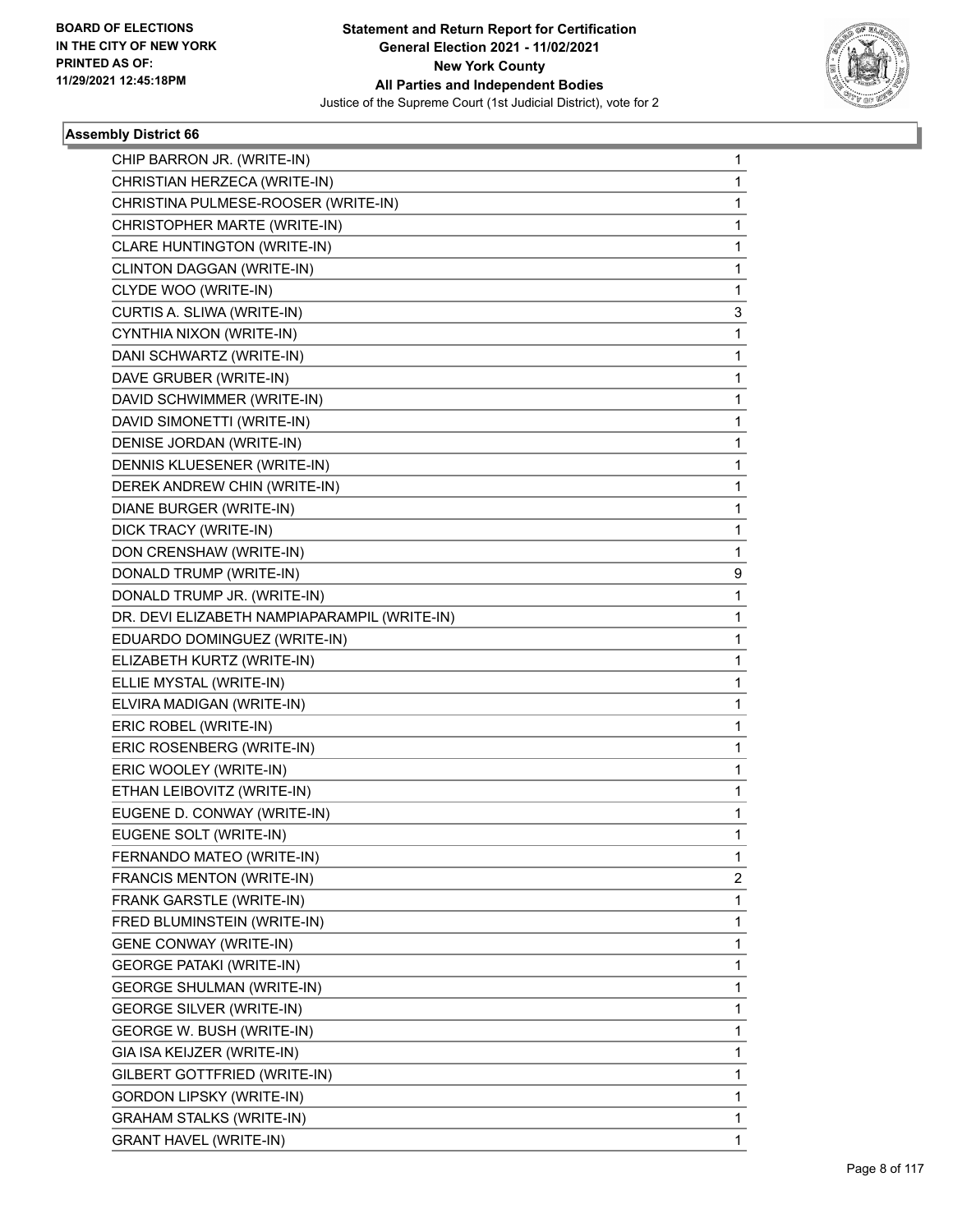

| HANSON SMITH HABER (WRITE-IN)    | 1           |
|----------------------------------|-------------|
| HOWARD SAFIR (WRITE-IN)          | $\mathbf 1$ |
| HOWARD SIDMAN (WRITE-IN)         | 1           |
| HUNTER MCLAREN (WRITE-IN)        | 1           |
| IGOR DANCE (WRITE-IN)            | $\mathbf 1$ |
| IRENE KAUFMAN (WRITE-IN)         | 1           |
| <b>ISAAC HUDIS (WRITE-IN)</b>    | 1           |
| ISABELLA SIMONETTI (WRITE-IN)    | $\mathbf 1$ |
| IVANKA TRUMP (WRITE-IN)          | 1           |
| JACK MAPLE (WRITE-IN)            | 1           |
| JAMEL HAMTON (WRITE-IN)          | 1           |
| JAMES MADISON (WRITE-IN)         | 1           |
| JAMES MENTON (WRITE-IN)          | 1           |
| JAMES ONEAL (WRITE-IN)           | $\mathbf 1$ |
| JANE SMITH (WRITE-IN)            | 1           |
| JASON ZEMSKY (WRITE-IN)          | 1           |
| JEFF KATZ (WRITE-IN)             | 2           |
| JEFFREY B. MELCER (WRITE-IN)     | 1           |
| JEFFREY BARR (WRITE-IN)          | 1           |
| JEFFREY MELEER (WRITE-IN)        | $\mathbf 1$ |
| JEFFREY S. GOLDENBERG (WRITE-IN) | 1           |
| JEREMY RICHARDSON (WRITE-IN)     | 1           |
| JODY PETOTE (WRITE-IN)           | 1           |
| JOE SMITH (WRITE-IN)             | 1           |
| JOEL FEFFEM, ESQ. (WRITE-IN)     | 1           |
| JOEL KLEIN (WRITE-IN)            | $\mathbf 1$ |
| JOEL SEIDEMAN (WRITE-IN)         | 1           |
| JOHN GALT (WRITE-IN)             | 1           |
| JOHN JAY (WRITE-IN)              | 1           |
| JOHN LITTZI (WRITE-IN)           | 1           |
| JONATHAN LANE (WRITE-IN)         | 1           |
| JOSHUA BUTNICK (WRITE-IN)        | $\mathbf 1$ |
| KANYE WEST (WRITE-IN)            | 2           |
| KARL MARX (WRITE-IN)             | 1           |
| KATE SHAW (WRITE-IN)             | $\mathbf 1$ |
| KATE TSYKIN (WRITE-IN)           | 1           |
| KATHLYNE PURRINI (WRITE-IN)      | 1           |
| KEVIN CASTEL (WRITE-IN)          | $\mathbf 1$ |
| <b>KEVIN KOPLIN (WRITE-IN)</b>   | 1           |
| KRISTEN MCCALLION (WRITE-IN)     | 1           |
| LEE LUEZER (WRITE-IN)            | $\mathbf 1$ |
| LEE ZELDIN (WRITE-IN)            | 1           |
| LEIGH BISHOP (WRITE-IN)          | 1           |
| LENNY TOBRISK (WRITE-IN)         | $\mathbf 1$ |
| MARC PIPARO (WRITE-IN)           | 1           |
| MARCO CAPSOUTO (WRITE-IN)        | 1           |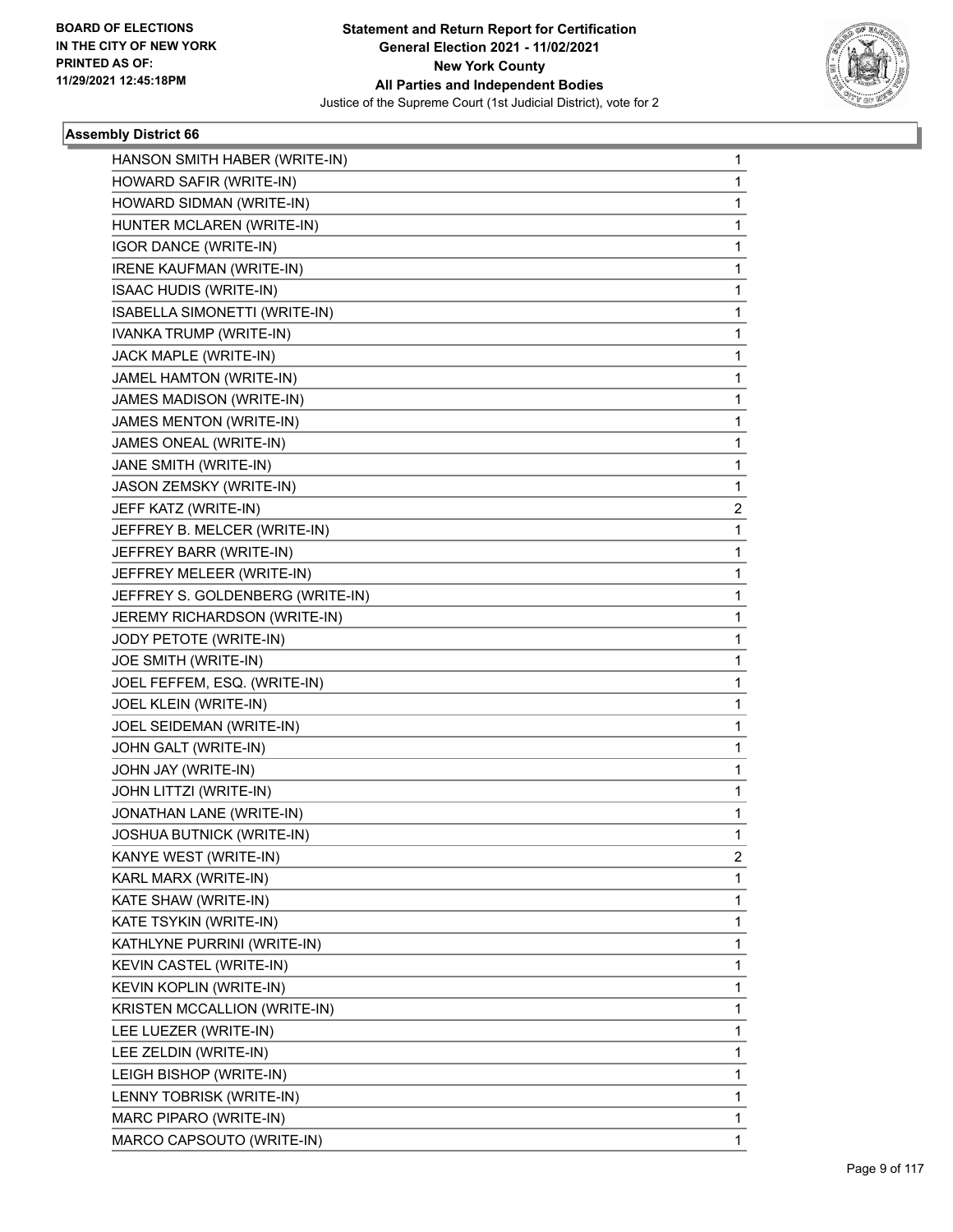

| MARIA KARPOV (WRITE-IN)        | 1           |
|--------------------------------|-------------|
| MARJOLIE SINGER (WRITE-IN)     | 1           |
| MARK GJANAJ (WRITE-IN)         | $\mathbf 1$ |
| MARK SEIDEN (WRITE-IN)         | 1           |
| MARYBETH FORSHEIN (WRITE-IN)   | 1           |
| MAUD MARON (WRITE-IN)          | 1           |
| MELANIA TRUMP (WRITE-IN)       | 1           |
| MICHAEL BLOOMBERG (WRITE-IN)   | 3           |
| MICHAEL JOSEPH (WRITE-IN)      | $\mathbf 1$ |
| MICHAEL SCHUMEISTER (WRITE-IN) | 1           |
| MICHELLE OBAMA (WRITE-IN)      | 1           |
| MIKE TAISON (WRITE-IN)         | 1           |
| MIKE VICARI (WRITE-IN)         | 1           |
| MITCH MCCONNELL (WRITE-IN)     | 1           |
| MITT ROMNEY (WRITE-IN)         | $\mathbf 1$ |
| MOIRA METTER-COHEN (WRITE-IN)  | 1           |
| <b>MORTON LANE (WRITE-IN)</b>  | 1           |
| NEIL YOUNG (WRITE-IN)          | 1           |
| NICK CASAL (WRITE-IN)          | 1           |
| NICK MERRILL (WRITE-IN)        | 1           |
| NICKI BLUMBERG (WRITE-IN)      | $\mathbf 1$ |
| NICOLE MALLIOTAKIS (WRITE-IN)  | 1           |
| NORA SALVATORE (WRITE-IN)      | 1           |
| OBI TOPPIN (WRITE-IN)          | 1           |
| OLEG BELYY (WRITE-IN)          | 1           |
| OLIVER HOLMES (WRITE-IN)       | 1           |
| OREN EPSTEIN (WRITE-IN)        | $\mathbf 1$ |
| PAUL PITCOFF (WRITE-IN)        | 1           |
| PAUL SMITH (WRITE-IN)          | 1           |
| PETER MAMMACK (WRITE-IN)       | 1           |
| PREET BHARARA (WRITE-IN)       | 1           |
| PRISCILLA FORSYTH (WRITE-IN)   | 1           |
| RAMYA ANGARA (WRITE-IN)        | 1           |
| RAND PAUL (WRITE-IN)           | 1           |
| RAY FESSET (WRITE-IN)          | 1           |
| ROBERT GANGI (WRITE-IN)        | $\mathbf 1$ |
| ROBERT STEPANEK (WRITE-IN)     | 1           |
| ROBIN DERYCKE (WRITE-IN)       | 1           |
| ROMAN BRUNO KEIJZER (WRITE-IN) | 1           |
| RON PAUL (WRITE-IN)            | 1           |
| RONALD LONERGAN (WRITE-IN)     | 1           |
| RONIN FARROW (WRITE-IN)        | 1           |
| ROY BEANE (WRITE-IN)           | 1           |
| RUDOLPH GIULIANI (WRITE-IN)    | 4           |
| RUDOLPH GUILIANI (WRITE-IN)    | 1           |
| RYAN MCMAHON (WRITE-IN)        | 1           |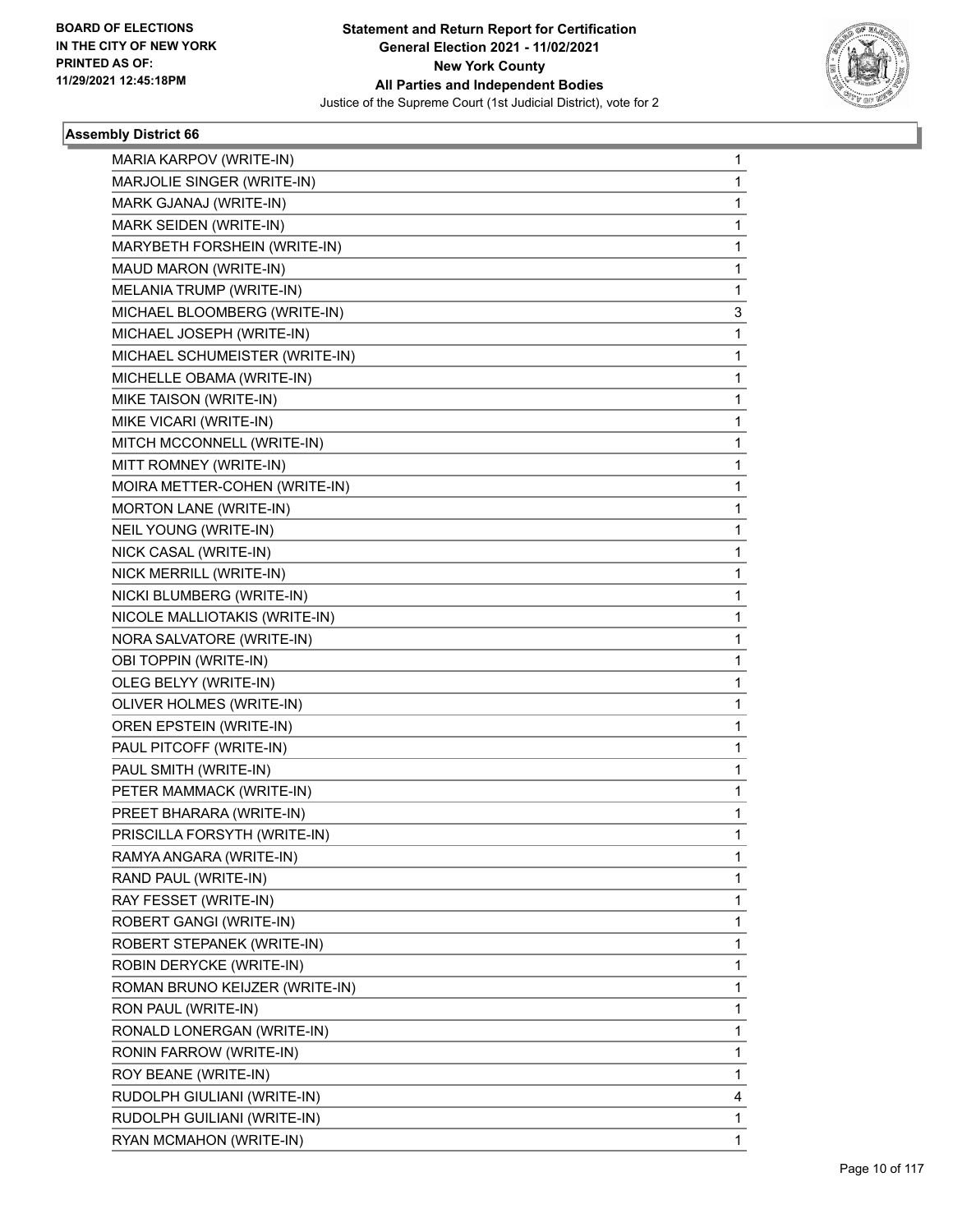

| SALIL MEHROTRA (WRITE-IN)                 | 1            |
|-------------------------------------------|--------------|
| SCOTT URIVER (WRITE-IN)                   | 1            |
| SEAN SWEENY (WRITE-IN)                    | 1            |
| SEBASTIAN WEISS (WRITE-IN)                | 1            |
| SHAN REDDY (WRITE-IN)                     | 1            |
| STEVE LOMBINO (WRITE-IN)                  | 1            |
| STU MILLER (WRITE-IN)                     | 1            |
| STUART GOLD (WRITE-IN)                    | 1            |
| SUGIARTO HADIKUSUNO (WRITE-IN)            | $\mathbf{1}$ |
| SUSAN YI LIN (WRITE-IN)                   | 1            |
| SUSANA LI (WRITE-IN)                      | 1            |
| SYLVIA E. DI PETRO (WRITE-IN)             | 1            |
| TED CRUZ (WRITE-IN)                       | 1            |
| TERESA CASAL (WRITE-IN)                   | 1            |
| THOMAS BIDWILL (WRITE-IN)                 | 1            |
| THOMAS LEE (WRITE-IN)                     | 1            |
| THOMAS MERRILL (WRITE-IN)                 | 1            |
| TIFFANY WOOLEY (WRITE-IN)                 | 1            |
| TIM SCOTT (WRITE-IN)                      | 1            |
| TIMOTHY K. DRESSLER (WRITE-IN)            | 1            |
| TUCKER CARLSON (WRITE-IN)                 | 1            |
| UNATTRIBUTABLE WRITE-IN (WRITE-IN)        | 220          |
| UNCOUNTED WRITE-IN PER STATUTE (WRITE-IN) | 2            |
| VINCENT D'ORIZIO (WRITE-IN)               | 1            |
| <b>VLADIMIR LENIN (WRITE-IN)</b>          | 1            |
| WALLACE SHAWN (WRITE-IN)                  | 1            |
| WHITNEY DIEDERICH (WRITE-IN)              | 1            |
| WILLIAM J. THOMASHOWER (WRITE-IN)         | 1            |
| WILLIAM PEPITONE (WRITE-IN)               | 1            |
| WILLIAM ZULES (WRITE-IN)                  | 1            |
| WOODY ALLEN (WRITE-IN)                    | 1            |
| ZEPHYR TEACHOUT (WRITE-IN)                | 1            |
| ZUZANA CERMAN ZECHMAN (WRITE-IN)          | 1            |
| <b>Total Votes</b>                        | 35,136       |
| Unrecorded                                | 11,132       |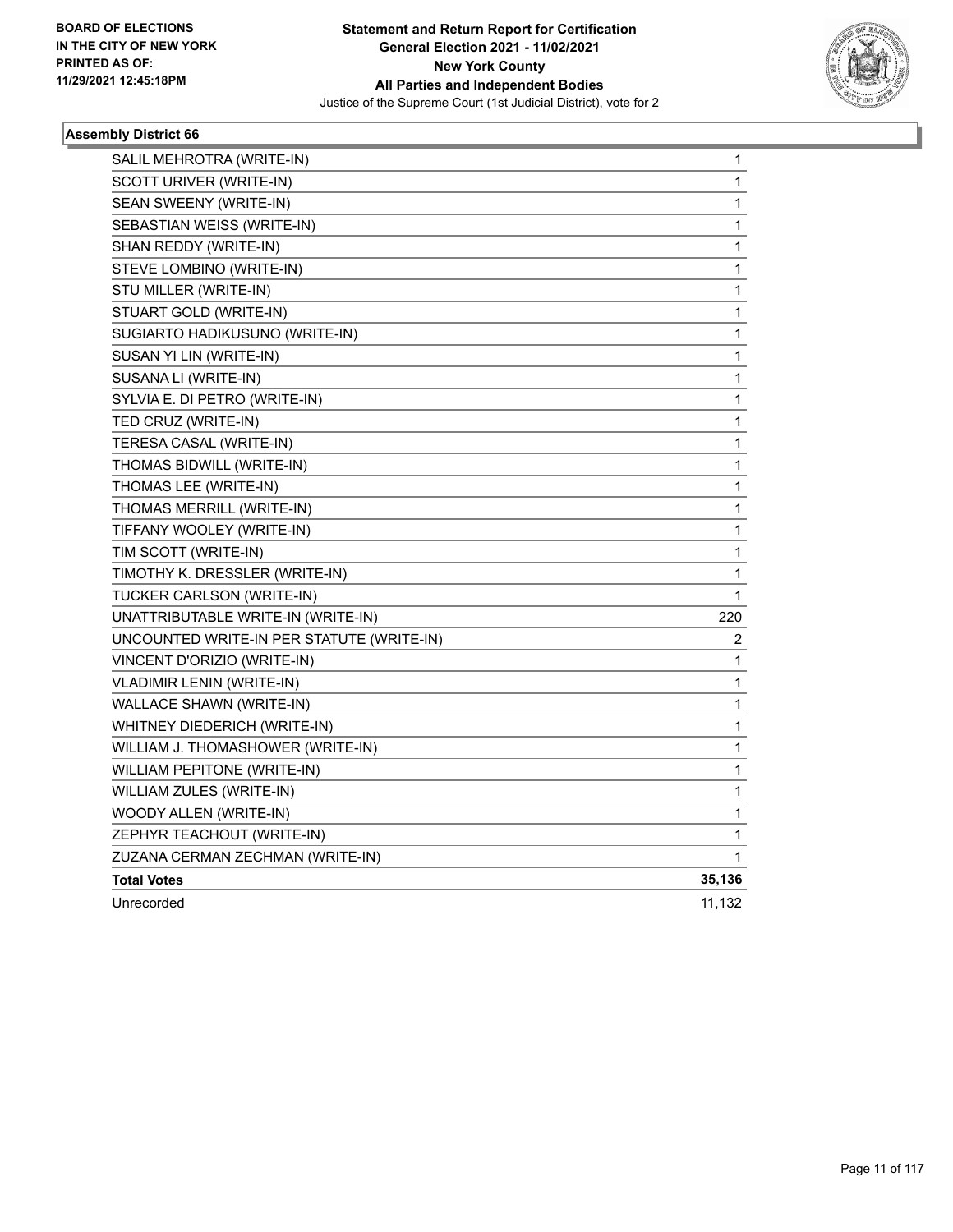

| <b>PUBLIC COUNTER</b>                                    | 27,306         |
|----------------------------------------------------------|----------------|
| MANUALLY COUNTED EMERGENCY                               | 0              |
| ABSENTEE / MILITARY                                      | 3,803          |
| <b>AFFIDAVIT</b>                                         | 260            |
| <b>Total Ballots</b>                                     | 31,369         |
| Less - Inapplicable Federal/Special Presidential Ballots | 0              |
| <b>Total Applicable Ballots</b>                          | 31,369         |
| MARGARET A. PUI YEE CHAN (DEMOCRATIC)                    | 24,975         |
| JOHN JOSEPH KELLEY (DEMOCRATIC)                          | 21,857         |
| ABIGAIL DAVIS (WRITE-IN)                                 | 1              |
| ABRAHAM LINCOLN (WRITE-IN)                               | 1              |
| ADAM HERBST (WRITE-IN)                                   | 1              |
| ADAM RESNICK (WRITE-IN)                                  | 1              |
| ADAM SCHNEIDER (WRITE-IN)                                | 1              |
| ALAN BLECHER (WRITE-IN)                                  | 1              |
| ALAN GILBERT (WRITE-IN)                                  | 1              |
| ALAN HALPARIN (WRITE-IN)                                 | 1              |
| ALEX SIMPSON (WRITE-IN)                                  | 1              |
| ALEXANDER FIRESTONE (WRITE-IN)                           | 1              |
| ALEXANDER HAMILTON (WRITE-IN)                            | 1              |
| ALEXIS ROSE (WRITE-IN)                                   | 1              |
| ALFRED E. SMITH (WRITE-IN)                               | 1              |
| ALFRED LIFMAN, ESQ. (WRITE-IN)                           | 1              |
| ALTON H. MADDOX JR. (WRITE-IN)                           | 1              |
| ALYSSA PANTZER (WRITE-IN)                                | 1              |
| AMY CHESTER (WRITE-IN)                                   | 1              |
| AMY COLTEN (WRITE-IN)                                    | 1              |
| AMY PRESS (WRITE-IN)                                     | 1              |
| ANDRE REED (WRITE-IN)                                    | 1              |
| ANDREW AMEND (WRITE-IN)                                  | 1              |
| ANDREW MANOFF (WRITE-IN)                                 | 1              |
| ANDREW PEREL (WRITE-IN)                                  | 1              |
| ANDREW R. BERMAN (WRITE-IN)                              | 1              |
| ANDREW TILEN (WRITE-IN)                                  | 1              |
| ANDREW YANG (WRITE-IN)                                   | 1              |
| ANN HANKINS (WRITE-IN)                                   | 1              |
| ANN SCHERZER (WRITE-IN)                                  | 1              |
| ANTHONY WEINER (WRITE-IN)                                | 1              |
| ANTONIN SCALIA (WRITE-IN)                                | 1              |
| ARLENE OROURNE (WRITE-IN)                                | 1              |
| ART VAN DECAP (WRITE-IN)                                 | 1              |
| ARTHUR DALLAS (WRITE-IN)                                 | 1              |
| ARTHUR HILL (WRITE-IN)                                   | 1              |
| ARTHUR SCHWARTZ (WRITE-IN)                               | 1              |
| <b>BARACK OBAMA (WRITE-IN)</b>                           | 1              |
| <b>BEN SOKOLY (WRITE-IN)</b>                             | $\overline{2}$ |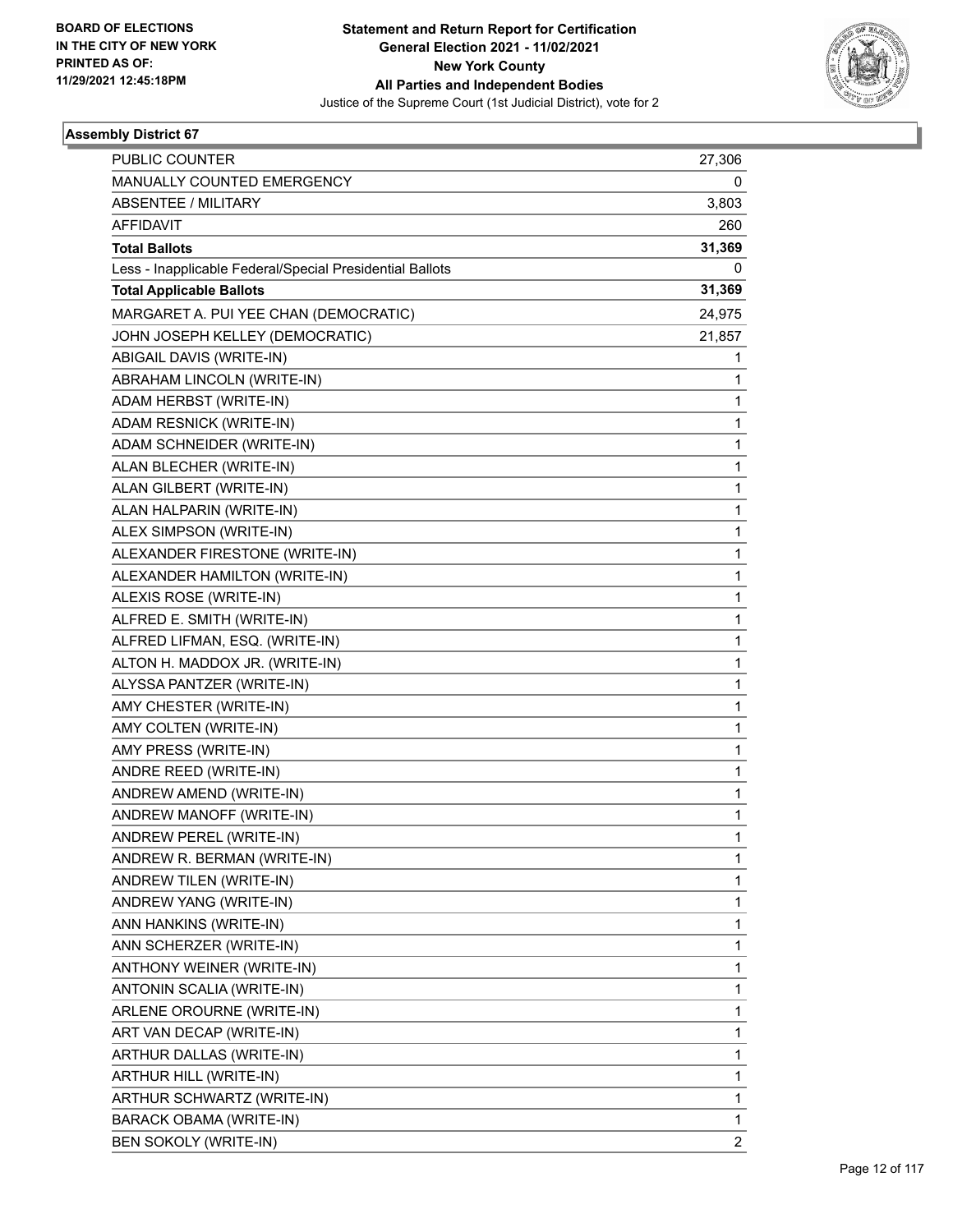

| BENJI BRONK (WRITE-IN)<br>BERNAETTE EVANCRIST (WRITE-IN) | 1 |
|----------------------------------------------------------|---|
|                                                          |   |
|                                                          | 1 |
| BETH UNGER (WRITE-IN)                                    | 1 |
| BILL DE BLASIO (WRITE-IN)                                | 1 |
| BILL GOODMAN (WRITE-IN)                                  | 1 |
| BILL KATCHER (WRITE-IN)                                  | 1 |
| BILL MURAWSKI (WRITE-IN)                                 | 1 |
| BILL Z. BUBB (WRITE-IN)                                  | 1 |
| <b>BLAKE FRANK (WRITE-IN)</b>                            | 1 |
| <b>BON SMITH (WRITE-IN)</b>                              | 1 |
| BRAN ROODHARDT (WRITE-IN)                                | 1 |
| BRIAN KELLY (WRITE-IN)                                   | 1 |
| BRIAN PRENO (WRITE-IN)                                   | 1 |
| BRIAN QUILTER (WRITE-IN)                                 | 1 |
| BRIAN ROSNER (WRITE-IN)                                  | 1 |
| <b>BRUCE ROSEN (WRITE-IN)</b>                            | 1 |
| BTZALEL HIRSHHORN (WRITE-IN)                             | 1 |
| CARL LANZISERA (WRITE-IN)                                | 1 |
| CAROLEE GOODGOLD (WRITE-IN)                              | 1 |
| CELIA KUPFERBORG (WRITE-IN)                              | 1 |
| CHAIM LEGGIERE (WRITE-IN)                                | 1 |
| CHARLES MATOYS (WRITE-IN)                                | 1 |
| CHLOE MORRIS (WRITE-IN)                                  | 1 |
| CHRIS BOOTH GLEN (WRITE-IN)                              | 1 |
| CHRISTOPHER GIAMPAPA (WRITE-IN)                          | 1 |
| CHUCK ZIATKIN (WRITE-IN)                                 | 1 |
| CHUNMENG YANG (WRITE-IN)                                 | 1 |
| CLAIRE P. TEMPELMAN (WRITE-IN)                           | 1 |
| CLAIRE TEMPELMAN (WRITE-IN)                              | 1 |
| CLARENCE THOMAS (WRITE-IN)                               | 1 |
| COLIN HENDRIY (WRITE-IN)                                 | 1 |
| CORI WESTON (WRITE-IN)                                   | 1 |
| COSTA MERGES (WRITE-IN)                                  | 1 |
| CURTIS A. SLIWA (WRITE-IN)                               | 8 |
| DAN QUART (WRITE-IN)                                     | 1 |
| DANIEL BENSON (WRITE-IN)                                 | 1 |
| DANIEL GRACE (WRITE-IN)                                  | 1 |
| DANIEL MARLO (WRITE-IN)                                  | 1 |
| DANIEL PRENSKY (WRITE-IN)                                | 1 |
| DAVID ASMAN (WRITE-IN)                                   | 1 |
| DAVID FRIEDMAN (WRITE-IN)                                | 1 |
| DAVID HURD (WRITE-IN)                                    | 1 |
| DAVID L. COHEN (WRITE-IN)                                | 1 |
| DAVID LEVINE (WRITE-IN)                                  | 1 |
| DAVID NIDUS (WRITE-IN)                                   | 1 |
| DAVID PEREZ (WRITE-IN)                                   | 1 |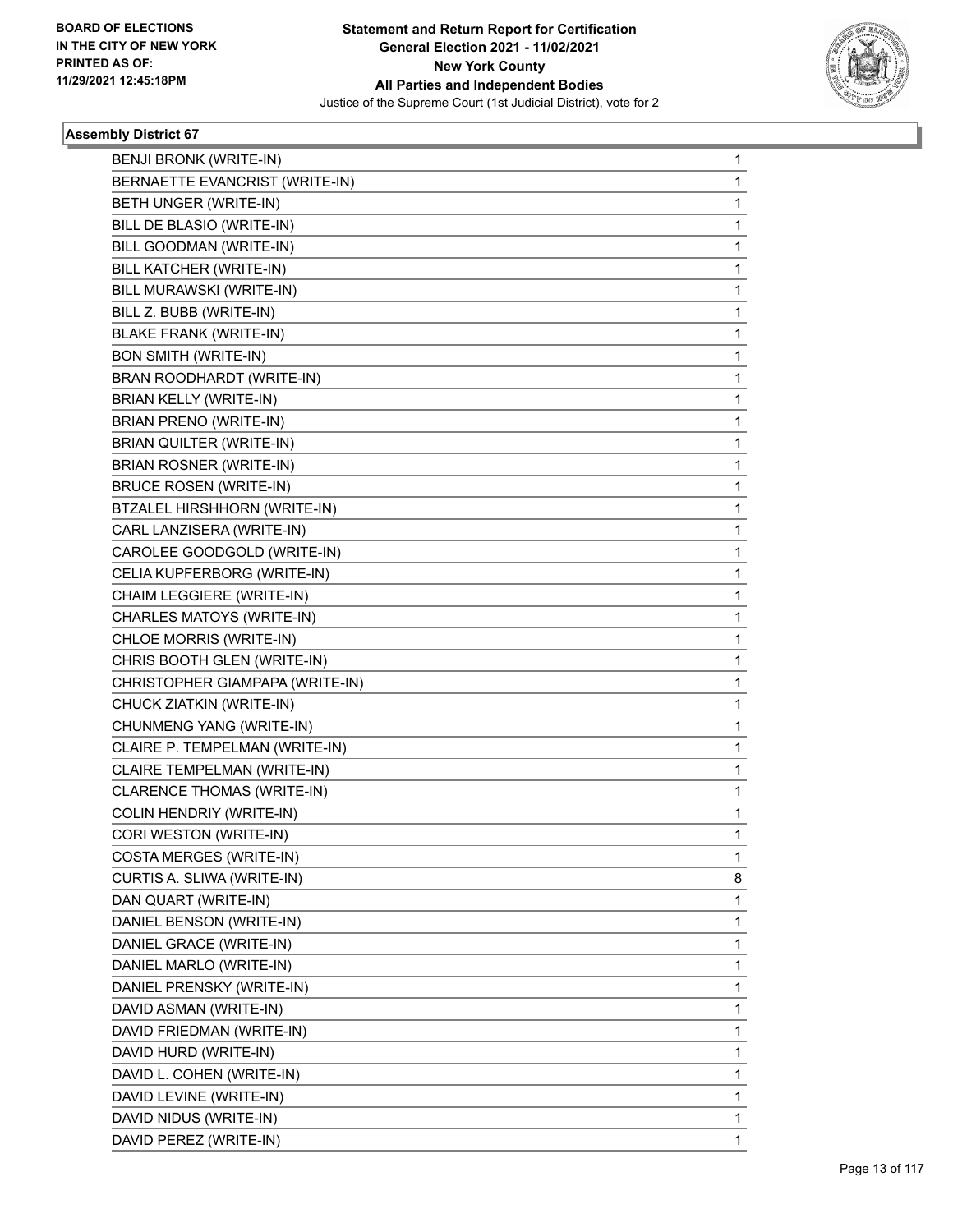

| DAVID RATH (WRITE-IN)              | 1            |
|------------------------------------|--------------|
| DAVID SACK (WRITE-IN)              | 1            |
| DAVID SEATON (WRITE-IN)            | 1            |
| DEAN JOHN BADOLATO (WRITE-IN)      | 1            |
| DEBORAH A. KONOPKO (WRITE-IN)      | 1            |
| DEVI ELIZABETH (WRITE-IN)          | 1            |
| DONALD TRUMP (WRITE-IN)            | 20           |
| DONALD TRUMP JR. (WRITE-IN)        | 2            |
| DWAYNE WAYANS JR. (WRITE-IN)       | 1            |
| EDWARD GRAMLING (WRITE-IN)         | 1            |
| EDWARD L. POWERS (WRITE-IN)        | 1            |
| EDWARD L. POWERS, ESQ. (WRITE-IN)  | $\mathbf{1}$ |
| EILEEN SIMPSON (WRITE-IN)          | 1            |
| ELANA SINENSKY (WRITE-IN)          | 2            |
| ELIZA ORLINS (WRITE-IN)            | $\mathbf 1$  |
| ELIZABETH DIMATLIA (WRITE-IN)      | 1            |
| ELLEN FITCH (WRITE-IN)             | 1            |
| EMILY FRIEDMAN (WRITE-IN)          | 1            |
| ERIC ASFANASE (WRITE-IN)           | 1            |
| ERIC STIEGLITZ (WRITE-IN)          | 1            |
| ERIC TRUMP (WRITE-IN)              | 1            |
| ERWEN EICHMANN (WRITE-IN)          | 1            |
| ETHAN GOLDSTEIN (WRITE-IN)         | 1            |
| ETHAN V. FINNERAN, ESQ. (WRITE-IN) | 2            |
| FALSAL ALAM (WRITE-IN)             | 1            |
| FLOYD LINTON (WRITE-IN)            | 1            |
| FRANCES LEGGIERE (WRITE-IN)        | 1            |
| FRANCES RIVERS (WRITE-IN)          | 1            |
| FRANCINE COHEN (WRITE-IN)          | 1            |
| FRANCIS PIGNOLI (WRITE-IN)         | $\mathbf{1}$ |
| FREDERICK MCINTOSH (WRITE-IN)      | 1            |
| FRIEDRICH ENGELS (WRITE-IN)        | 1            |
| GAL GADOT (WRITE-IN)               | 1            |
| <b>GEORGE BUSH (WRITE-IN)</b>      | 1            |
| <b>GEORGE GRONER (WRITE-IN)</b>    | 2            |
| <b>GEORGE METETSKY (WRITE-IN)</b>  | 1            |
| <b>GEORGE STEIN (WRITE-IN)</b>     | 1            |
| <b>GERALD LEBOVITZ (WRITE-IN)</b>  | 1            |
| <b>GLORIA BANASCO (WRITE-IN)</b>   | 1            |
| GOLAN BAKOBZA (WRITE-IN)           | 1            |
| HAROLD STEIN (WRITE-IN)            | 1            |
| HARRY D. DIXON III (WRITE-IN)      | 1            |
| HARVEY STEIN (WRITE-IN)            | 1            |
| HASA A. KINGO (WRITE-IN)           | 1            |
| HILLARY CLINTON (WRITE-IN)         | 1            |
| HILLEL GROSS (WRITE-IN)            | 1            |
|                                    |              |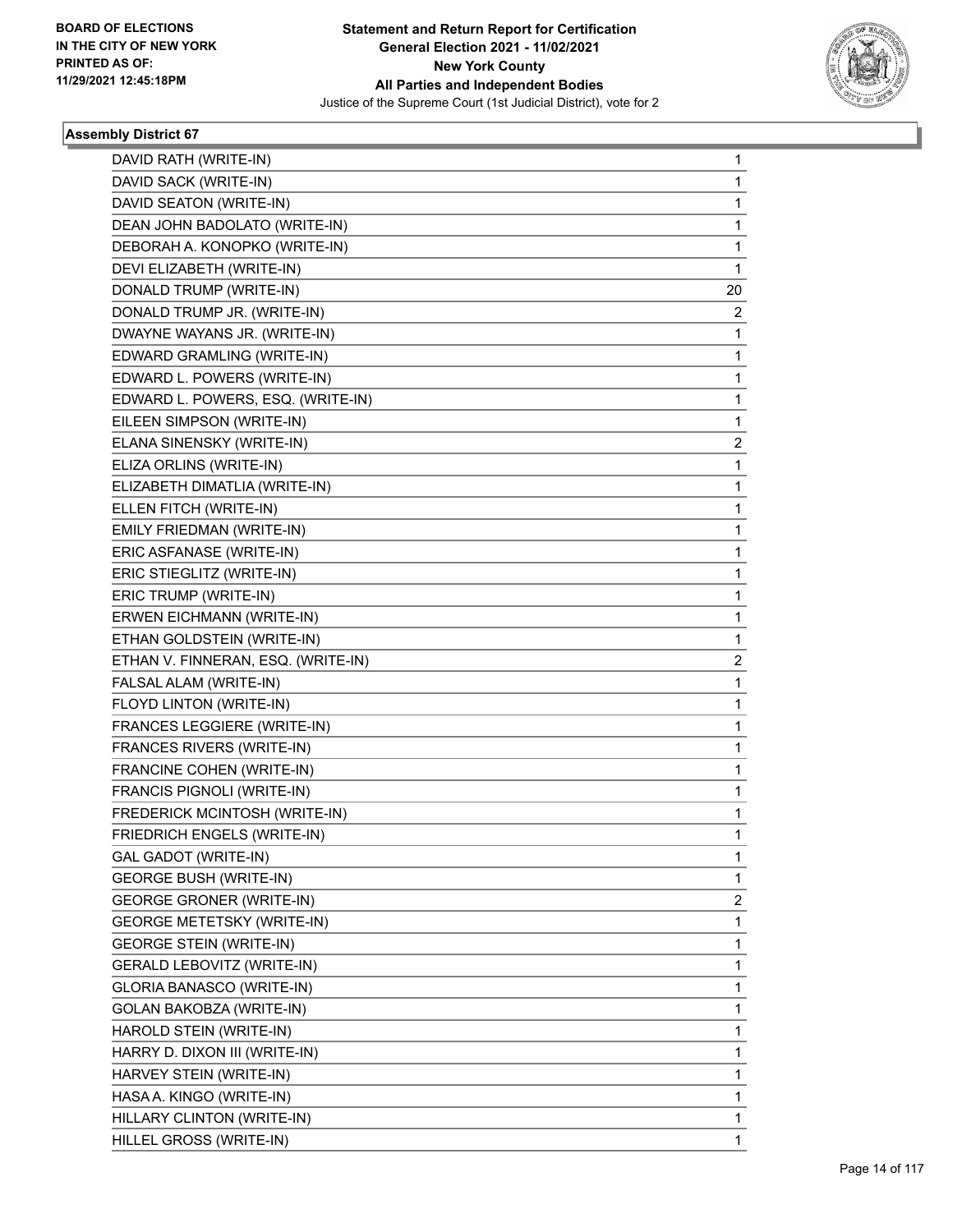

| HON. JUDGE KIM (WRITE-IN)<br>HOWARD MALATZKY (WRITE-IN)<br>HOWARD STERN (WRITE-IN)<br>HOWARD ZUCKER (WRITE-IN)<br>JACK PACE (WRITE-IN)<br>JAMES DIMATLIA (WRITE-IN)<br>JAMES J. GREBLICK JR. (WRITE-IN)<br>JAMES LEMONAKS (WRITE-IN)<br>JAMES ROSS (WRITE-IN)<br>JAMES T. SANDALS, ESQ. (WRITE-IN)<br>JAN LEE (WRITE-IN)<br>JANE FLEDNER (WRITE-IN)<br>JANEGAIL ORRINGER KAHN (WRITE-IN)<br>JANET CORNELL (WRITE-IN)<br>JASON WEBBER (WRITE-IN)<br>JAY TRIEH (WRITE-IN)<br>JAYNE KIM (WRITE-IN)<br>JEFF BEZOS (WRITE-IN)<br>JEFFREY ROSENTHAL (WRITE-IN)<br>JEN APPLEBAUM (WRITE-IN)<br>JENNIFER RITTEN KATZ (WRITE-IN)<br>JEROME JUNGSTER (WRITE-IN)<br>JEROME SAVINO (WRITE-IN)<br>JIM KELLY (WRITE-IN)<br>JOANNE R. STERNLIEB (WRITE-IN)<br>JOE BIDEN (WRITE-IN)<br>JOE NIEVES (WRITE-IN)<br>JOE SMITH (WRITE-IN)<br>JOHN BOLTON (WRITE-IN)<br>JOHN CUSACK (WRITE-IN)<br>JOHN EDWARD JAMES (WRITE-IN)<br>JOHN JAY (WRITE-IN)<br>JOHN MCCORMICK (WRITE-IN)<br>JOHN PUTNUN (WRITE-IN)<br>JOHN SMITH (WRITE-IN)<br>JOHN VIRUET (WRITE-IN)<br>JOHN WAGNER (WRITE-IN)<br>JORGE LOPEZ QUINTANA (WRITE-IN)<br>JOSEPH BIDEN (WRITE-IN)<br>JOSEPH CZERNIAWSKI (WRITE-IN)<br>JOSEPH MCGUARVEL (WRITE-IN)<br>JOSEPH ROSA (WRITE-IN)<br>JOSEPH TESSITORE (WRITE-IN)<br>JOSEPH VOGEL (WRITE-IN)<br>JOSH ELIZENBERG (WRITE-IN)<br>JOSH EPSTEIN (WRITE-IN) |             |  |
|------------------------------------------------------------------------------------------------------------------------------------------------------------------------------------------------------------------------------------------------------------------------------------------------------------------------------------------------------------------------------------------------------------------------------------------------------------------------------------------------------------------------------------------------------------------------------------------------------------------------------------------------------------------------------------------------------------------------------------------------------------------------------------------------------------------------------------------------------------------------------------------------------------------------------------------------------------------------------------------------------------------------------------------------------------------------------------------------------------------------------------------------------------------------------------------------------------------------------------------------------------------------------------------------------------------------------------------------|-------------|--|
|                                                                                                                                                                                                                                                                                                                                                                                                                                                                                                                                                                                                                                                                                                                                                                                                                                                                                                                                                                                                                                                                                                                                                                                                                                                                                                                                                | 1           |  |
|                                                                                                                                                                                                                                                                                                                                                                                                                                                                                                                                                                                                                                                                                                                                                                                                                                                                                                                                                                                                                                                                                                                                                                                                                                                                                                                                                | 1           |  |
|                                                                                                                                                                                                                                                                                                                                                                                                                                                                                                                                                                                                                                                                                                                                                                                                                                                                                                                                                                                                                                                                                                                                                                                                                                                                                                                                                | 1           |  |
|                                                                                                                                                                                                                                                                                                                                                                                                                                                                                                                                                                                                                                                                                                                                                                                                                                                                                                                                                                                                                                                                                                                                                                                                                                                                                                                                                | 1           |  |
|                                                                                                                                                                                                                                                                                                                                                                                                                                                                                                                                                                                                                                                                                                                                                                                                                                                                                                                                                                                                                                                                                                                                                                                                                                                                                                                                                | 1           |  |
|                                                                                                                                                                                                                                                                                                                                                                                                                                                                                                                                                                                                                                                                                                                                                                                                                                                                                                                                                                                                                                                                                                                                                                                                                                                                                                                                                | 1           |  |
|                                                                                                                                                                                                                                                                                                                                                                                                                                                                                                                                                                                                                                                                                                                                                                                                                                                                                                                                                                                                                                                                                                                                                                                                                                                                                                                                                | 1           |  |
|                                                                                                                                                                                                                                                                                                                                                                                                                                                                                                                                                                                                                                                                                                                                                                                                                                                                                                                                                                                                                                                                                                                                                                                                                                                                                                                                                | 1           |  |
|                                                                                                                                                                                                                                                                                                                                                                                                                                                                                                                                                                                                                                                                                                                                                                                                                                                                                                                                                                                                                                                                                                                                                                                                                                                                                                                                                | 1           |  |
|                                                                                                                                                                                                                                                                                                                                                                                                                                                                                                                                                                                                                                                                                                                                                                                                                                                                                                                                                                                                                                                                                                                                                                                                                                                                                                                                                | 1           |  |
|                                                                                                                                                                                                                                                                                                                                                                                                                                                                                                                                                                                                                                                                                                                                                                                                                                                                                                                                                                                                                                                                                                                                                                                                                                                                                                                                                | 1           |  |
|                                                                                                                                                                                                                                                                                                                                                                                                                                                                                                                                                                                                                                                                                                                                                                                                                                                                                                                                                                                                                                                                                                                                                                                                                                                                                                                                                | 1           |  |
|                                                                                                                                                                                                                                                                                                                                                                                                                                                                                                                                                                                                                                                                                                                                                                                                                                                                                                                                                                                                                                                                                                                                                                                                                                                                                                                                                | 1           |  |
|                                                                                                                                                                                                                                                                                                                                                                                                                                                                                                                                                                                                                                                                                                                                                                                                                                                                                                                                                                                                                                                                                                                                                                                                                                                                                                                                                | 1           |  |
|                                                                                                                                                                                                                                                                                                                                                                                                                                                                                                                                                                                                                                                                                                                                                                                                                                                                                                                                                                                                                                                                                                                                                                                                                                                                                                                                                | 1           |  |
|                                                                                                                                                                                                                                                                                                                                                                                                                                                                                                                                                                                                                                                                                                                                                                                                                                                                                                                                                                                                                                                                                                                                                                                                                                                                                                                                                | 1           |  |
|                                                                                                                                                                                                                                                                                                                                                                                                                                                                                                                                                                                                                                                                                                                                                                                                                                                                                                                                                                                                                                                                                                                                                                                                                                                                                                                                                | 1           |  |
|                                                                                                                                                                                                                                                                                                                                                                                                                                                                                                                                                                                                                                                                                                                                                                                                                                                                                                                                                                                                                                                                                                                                                                                                                                                                                                                                                | 1           |  |
|                                                                                                                                                                                                                                                                                                                                                                                                                                                                                                                                                                                                                                                                                                                                                                                                                                                                                                                                                                                                                                                                                                                                                                                                                                                                                                                                                | 1           |  |
|                                                                                                                                                                                                                                                                                                                                                                                                                                                                                                                                                                                                                                                                                                                                                                                                                                                                                                                                                                                                                                                                                                                                                                                                                                                                                                                                                | 1           |  |
|                                                                                                                                                                                                                                                                                                                                                                                                                                                                                                                                                                                                                                                                                                                                                                                                                                                                                                                                                                                                                                                                                                                                                                                                                                                                                                                                                | 1           |  |
|                                                                                                                                                                                                                                                                                                                                                                                                                                                                                                                                                                                                                                                                                                                                                                                                                                                                                                                                                                                                                                                                                                                                                                                                                                                                                                                                                | 1           |  |
|                                                                                                                                                                                                                                                                                                                                                                                                                                                                                                                                                                                                                                                                                                                                                                                                                                                                                                                                                                                                                                                                                                                                                                                                                                                                                                                                                | 1           |  |
|                                                                                                                                                                                                                                                                                                                                                                                                                                                                                                                                                                                                                                                                                                                                                                                                                                                                                                                                                                                                                                                                                                                                                                                                                                                                                                                                                | 1           |  |
|                                                                                                                                                                                                                                                                                                                                                                                                                                                                                                                                                                                                                                                                                                                                                                                                                                                                                                                                                                                                                                                                                                                                                                                                                                                                                                                                                | 1           |  |
|                                                                                                                                                                                                                                                                                                                                                                                                                                                                                                                                                                                                                                                                                                                                                                                                                                                                                                                                                                                                                                                                                                                                                                                                                                                                                                                                                | 1           |  |
|                                                                                                                                                                                                                                                                                                                                                                                                                                                                                                                                                                                                                                                                                                                                                                                                                                                                                                                                                                                                                                                                                                                                                                                                                                                                                                                                                | 1           |  |
|                                                                                                                                                                                                                                                                                                                                                                                                                                                                                                                                                                                                                                                                                                                                                                                                                                                                                                                                                                                                                                                                                                                                                                                                                                                                                                                                                | 1           |  |
|                                                                                                                                                                                                                                                                                                                                                                                                                                                                                                                                                                                                                                                                                                                                                                                                                                                                                                                                                                                                                                                                                                                                                                                                                                                                                                                                                | 1           |  |
|                                                                                                                                                                                                                                                                                                                                                                                                                                                                                                                                                                                                                                                                                                                                                                                                                                                                                                                                                                                                                                                                                                                                                                                                                                                                                                                                                | 1           |  |
|                                                                                                                                                                                                                                                                                                                                                                                                                                                                                                                                                                                                                                                                                                                                                                                                                                                                                                                                                                                                                                                                                                                                                                                                                                                                                                                                                | 1           |  |
|                                                                                                                                                                                                                                                                                                                                                                                                                                                                                                                                                                                                                                                                                                                                                                                                                                                                                                                                                                                                                                                                                                                                                                                                                                                                                                                                                | 1           |  |
|                                                                                                                                                                                                                                                                                                                                                                                                                                                                                                                                                                                                                                                                                                                                                                                                                                                                                                                                                                                                                                                                                                                                                                                                                                                                                                                                                | 1           |  |
|                                                                                                                                                                                                                                                                                                                                                                                                                                                                                                                                                                                                                                                                                                                                                                                                                                                                                                                                                                                                                                                                                                                                                                                                                                                                                                                                                | 1           |  |
|                                                                                                                                                                                                                                                                                                                                                                                                                                                                                                                                                                                                                                                                                                                                                                                                                                                                                                                                                                                                                                                                                                                                                                                                                                                                                                                                                | 1           |  |
|                                                                                                                                                                                                                                                                                                                                                                                                                                                                                                                                                                                                                                                                                                                                                                                                                                                                                                                                                                                                                                                                                                                                                                                                                                                                                                                                                | 1           |  |
|                                                                                                                                                                                                                                                                                                                                                                                                                                                                                                                                                                                                                                                                                                                                                                                                                                                                                                                                                                                                                                                                                                                                                                                                                                                                                                                                                | 1           |  |
|                                                                                                                                                                                                                                                                                                                                                                                                                                                                                                                                                                                                                                                                                                                                                                                                                                                                                                                                                                                                                                                                                                                                                                                                                                                                                                                                                | 1           |  |
|                                                                                                                                                                                                                                                                                                                                                                                                                                                                                                                                                                                                                                                                                                                                                                                                                                                                                                                                                                                                                                                                                                                                                                                                                                                                                                                                                | 1           |  |
|                                                                                                                                                                                                                                                                                                                                                                                                                                                                                                                                                                                                                                                                                                                                                                                                                                                                                                                                                                                                                                                                                                                                                                                                                                                                                                                                                | 1           |  |
|                                                                                                                                                                                                                                                                                                                                                                                                                                                                                                                                                                                                                                                                                                                                                                                                                                                                                                                                                                                                                                                                                                                                                                                                                                                                                                                                                | 1           |  |
|                                                                                                                                                                                                                                                                                                                                                                                                                                                                                                                                                                                                                                                                                                                                                                                                                                                                                                                                                                                                                                                                                                                                                                                                                                                                                                                                                | 1           |  |
|                                                                                                                                                                                                                                                                                                                                                                                                                                                                                                                                                                                                                                                                                                                                                                                                                                                                                                                                                                                                                                                                                                                                                                                                                                                                                                                                                | 1           |  |
|                                                                                                                                                                                                                                                                                                                                                                                                                                                                                                                                                                                                                                                                                                                                                                                                                                                                                                                                                                                                                                                                                                                                                                                                                                                                                                                                                | 1           |  |
|                                                                                                                                                                                                                                                                                                                                                                                                                                                                                                                                                                                                                                                                                                                                                                                                                                                                                                                                                                                                                                                                                                                                                                                                                                                                                                                                                | 1           |  |
|                                                                                                                                                                                                                                                                                                                                                                                                                                                                                                                                                                                                                                                                                                                                                                                                                                                                                                                                                                                                                                                                                                                                                                                                                                                                                                                                                | $\mathbf 1$ |  |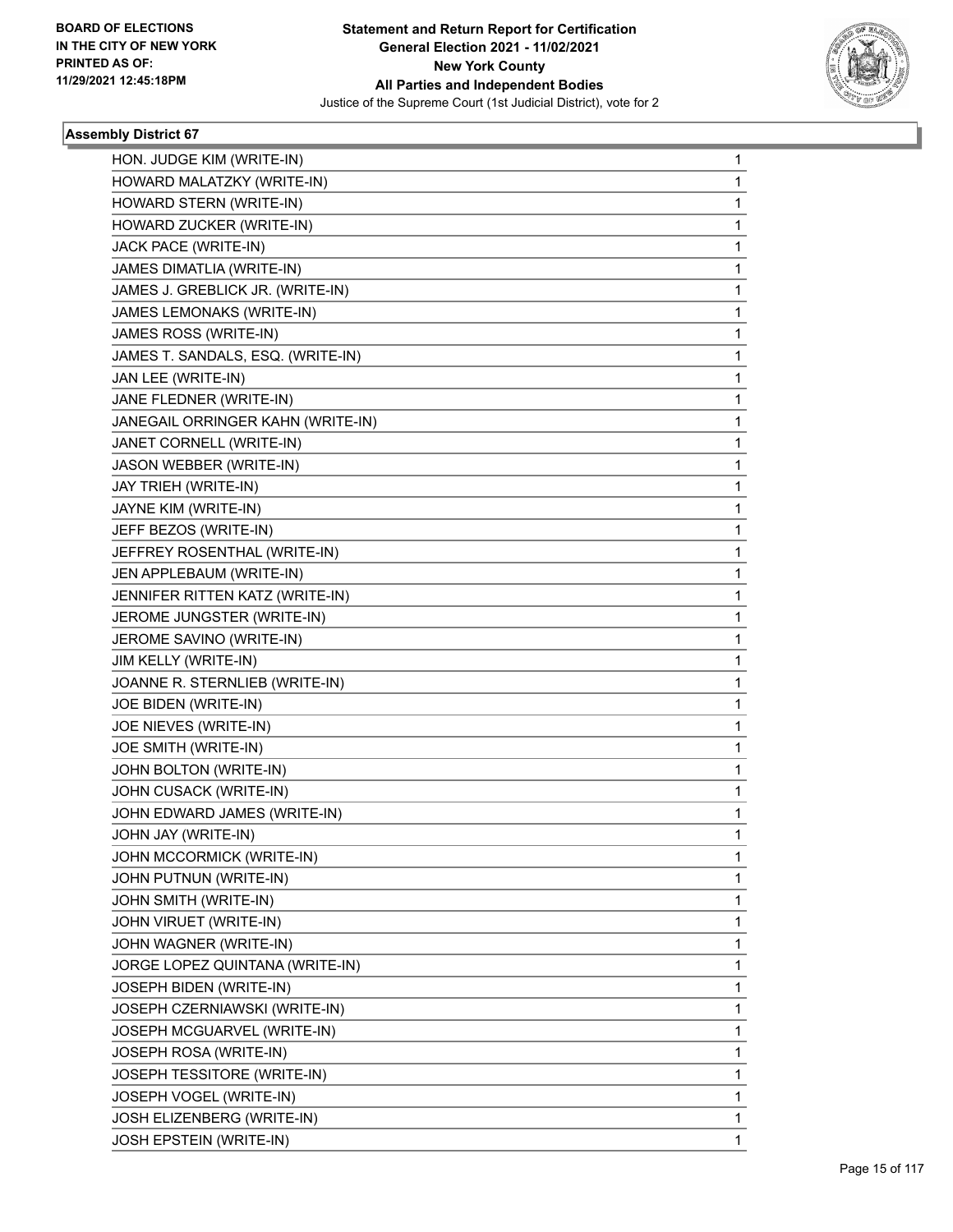

| JOSH SIEGEL (WRITE-IN)            | $\mathbf{1}$ |
|-----------------------------------|--------------|
| JOSHUA ANDROPLY (WRITE-IN)        | 1            |
| JUDITH SHEINDLIN (WRITE-IN)       | 2            |
| JUMAANE D. WILLIAMS (WRITE-IN)    | 1            |
| <b>JUSTIN COHEN (WRITE-IN)</b>    | 1            |
| KADAR A. HARRIS (WRITE-IN)        | 1            |
| KANYE WEST (WRITE-IN)             | 1            |
| KAREN BURNSTEIN (WRITE-IN)        | 1            |
| KARL MARX (WRITE-IN)              | 1            |
| KASHA ROHAN (WRITE-IN)            | 1            |
| KATHLEEN URDA (WRITE-IN)          | 1            |
| KEITH D. GRACE (WRITE-IN)         | 1            |
| KELLY CASTLE (WRITE-IN)           | 1            |
| KELLY MCMEHMAN (WRITE-IN)         | 1            |
| <b>KEN DIAMOND (WRITE-IN)</b>     | 1            |
| KERRY MACKILLOP (WRITE-IN)        | 1            |
| <b>KERRY MAEKILLOP (WRITE-IN)</b> | 1            |
| KEVIN FRANKEL (WRITE-IN)          | 1            |
| LAINIE KERNIS (WRITE-IN)          | 1            |
| LARRY SHORE (WRITE-IN)            | 1            |
| LATCTIA JAMES (WRITE-IN)          | 1            |
| LAURA INGRAM (WRITE-IN)           | 1            |
| LAURA SCOTT (WRITE-IN)            | 1            |
| LAVERNE DECKER (WRITE-IN)         | 1            |
| LAWRENCE HAUT (WRITE-IN)          | 1            |
| LAWRENCE MORRISON (WRITE-IN)      | 1            |
| LEAH MARGULIES, ESQ. (WRITE-IN)   | 1            |
| LEATHA J. STURGES (WRITE-IN)      | 1            |
| LEE ZELDIN (WRITE-IN)             | 1            |
| LEONARD NOISETTE (WRITE-IN)       | 1            |
| LINDA GINSBERG (WRITE-IN)         | 1            |
| LISA ELKN (WRITE-IN)              | 1            |
| LISA IMMITT (WRITE-IN)            | 1            |
| LISA LESLIE (WRITE-IN)            | 1            |
| LOGAN KESSLER (WRITE-IN)          | 1            |
| LORI LESSER (WRITE-IN)            | 1            |
| LUCINDA CARDINAL (WRITE-IN)       | 1            |
| LULU FRIESDAT (WRITE-IN)          | 1            |
| MACK SCHLEFER (WRITE-IN)          | 2            |
| MARGARET CHO (WRITE-IN)           | 1            |
| MARGARET MITHKNE (WRITE-IN)       | 1            |
| MARGARITA LOPEZ (WRITE-IN)        | 1            |
| MARIA DANZILO (WRITE-IN)          | 1            |
| MARK DILLER (WRITE-IN)            | 1            |
| MARK ELLIS (WRITE-IN)             | 1            |
| MARTIN RAINBOW (WRITE-IN)         | 1            |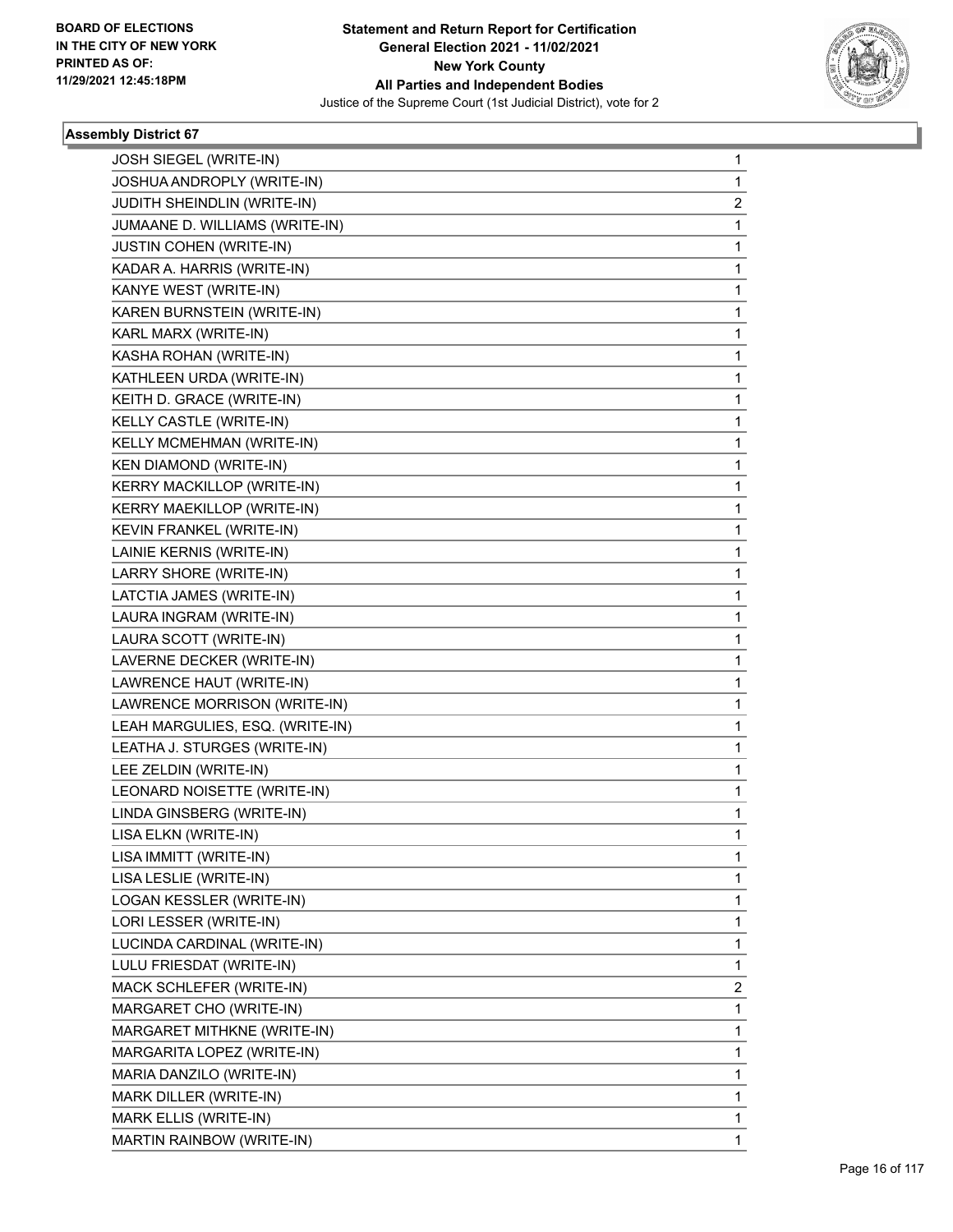

| MARY JEAN MURPHY (WRITE-IN)     | 1 |
|---------------------------------|---|
| MATTHEW PINTEA (WRITE-IN)       | 1 |
| MAURICE KALOPIN (WRITE-IN)      | 1 |
| MAX ROSE (WRITE-IN)             | 1 |
| MICAH LASTIER (WRITE-IN)        | 1 |
| MICHAEL BLOOMBERG (WRITE-IN)    | 1 |
| MICHAEL DOPPELT (WRITE-IN)      | 1 |
| MICHAEL PINCIOTTI (WRITE-IN)    | 1 |
| MICHAEL T. STARKMAN (WRITE-IN)  | 1 |
| MICHAEL TROY (WRITE-IN)         | 1 |
| MICHELLE TONG (WRITE-IN)        | 1 |
| MIKE FINE (WRITE-IN)            | 1 |
| MIKE MERGES (WRITE-IN)          | 1 |
| MIKE PENCE (WRITE-IN)           | 1 |
| MIKE ROBERTS (WRITE-IN)         | 1 |
| MIRIANA LISANTI (WRITE-IN)      | 1 |
| MITCH ZUCKERMAN (WRITE-IN)      | 1 |
| MITT ROMNEY (WRITE-IN)          | 1 |
| MOIRA ROSE (WRITE-IN)           | 1 |
| MORTON ABRAMS (WRITE-IN)        | 1 |
| MURRAY ORBACH (WRITE-IN)        | 1 |
| NANCY SLIWA (WRITE-IN)          | 2 |
| NATHAN PEREIRA, ESQ. (WRITE-IN) | 1 |
| NEAL BACON (WRITE-IN)           | 1 |
| NEIL FREILICH (WRITE-IN)        | 1 |
| NEIL RISS (WRITE-IN)            | 1 |
| NICHOLAS PIEZZO (WRITE-IN)      | 1 |
| NICHOLAS ZIPPILLI (WRITE-IN)    | 1 |
| NICOLE JORDAN (WRITE-IN)        | 1 |
| NOAH LINDENFELD (WRITE-IN)      | 1 |
| OZER TEITELBAWN (WRITE-IN)      | 1 |
| PADME AMIDALA (WRITE-IN)        | 1 |
| PAIL MARRONE (WRITE-IN)         | 1 |
| PAPERBOY LOVE PRINCE (WRITE-IN) | 1 |
| PATTIE JORDAN (WRITE-IN)        | 1 |
| PAUL JESELSOHN (WRITE-IN)       | 1 |
| PAUL MARRONE (WRITE-IN)         | 1 |
| PERCY JACKSON (WRITE-IN)        | 1 |
| PERRY MASON (WRITE-IN)          | 1 |
| PETER BRATT (WRITE-IN)          | 1 |
| PETER C. HEIN (WRITE-IN)        | 1 |
| PETER O'FLANNIGAN (WRITE-IN)    | 1 |
| PETER STACK (WRITE-IN)          | 1 |
| PHILIP SCHOTZ (WRITE-IN)        | 1 |
| PHILIPPE D. KATZ (WRITE-IN)     | 1 |
| PREET BHARARA (WRITE-IN)        | 1 |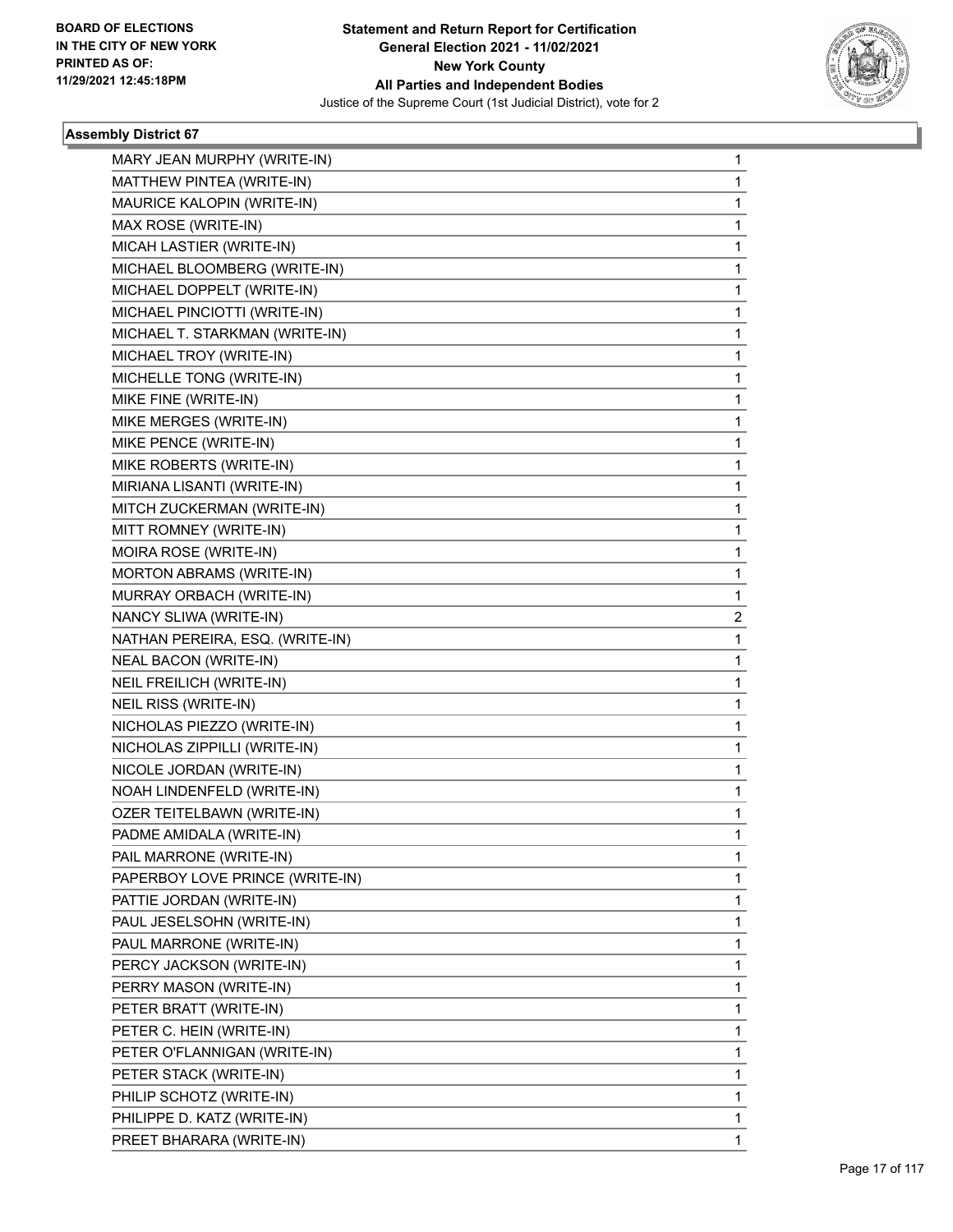

| RALPH GONKLIN (WRITE-IN)             | 1              |
|--------------------------------------|----------------|
| RALPH LEVENE (WRITE-IN)              | 1              |
| RAND PAUL (WRITE-IN)                 | 1              |
| REBECCA SACK (WRITE-IN)              | 1              |
| RICHARD CHAN (WRITE-IN)              | 1              |
| RICHARD DESCHERER (WRITE-IN)         | 1              |
| RICHARD GALLO (WRITE-IN)             | $\overline{2}$ |
| RICHARD KLANI (WRITE-IN)             | 1              |
| RICHARD L. STORATZ (WRITE-IN)        | 1              |
| RICHARD SQUIRE (WRITE-IN)            | 1              |
| RICK HILLS (WRITE-IN)                | 1              |
| ROBERO MORGAN (WRITE-IN)             | 1              |
| ROBERT CHAN (WRITE-IN)               | 1              |
| ROBERT LIEBOWITZ (WRITE-IN)          | 1              |
| ROBERT M. KANE (WRITE-IN)            | 1              |
| ROBERT VANDEVEIRE (WRITE-IN)         | 1              |
| ROBIN KRAVITZ (WRITE-IN)             | 1              |
| RON DESANTIS (WRITE-IN)              | 1              |
| RONALD A. CURRIE (WRITE-IN)          | 1              |
| RONALD GREEN (WRITE-IN)              | 1              |
| RUDOLPH GIULIANI (WRITE-IN)          | 10             |
| RUDOLPH GUILIANI (WRITE-IN)          | 1              |
| RUSSELL BERMAN, ESQ. (WRITE-IN)      | 1              |
| RYAN GRIM (WRITE-IN)                 | 1              |
| RYAN OWNES (WRITE-IN)                | 1              |
| SAMSON ENZER (WRITE-IN)              | 2              |
| SARAH BERGMAN (WRITE-IN)             | 1              |
| SARAH FEHM STEWARD (WRITE-IN)        | 1              |
| SEAN SINGH (WRITE-IN)                | 1              |
| SHANNON TAYLOR (WRITE-IN)            | 1              |
| SHIRLEY HALEM (WRITE-IN)             | 1              |
| SHIRLEY NUCHMAN (WRITE-IN)           | 1              |
| SLAVA HAZIN (WRITE-IN)               | 1              |
| STAN GERMAN (WRITE-IN)               | 1              |
| STEPHEN FITCH (WRITE-IN)             | 1              |
| STEPHEN FRIEDMAN (WRITE-IN)          | 1              |
| STEVE POLYKOV (WRITE-IN)             | 1              |
| STEVEN MOSTOFSKY (WRITE-IN)          | 1              |
| STEVEN P. MOSKOWITZ, ESQ. (WRITE-IN) | 1              |
| STUART FRAAS (WRITE-IN)              | 1              |
| STUART KOLINSKY (WRITE-IN)           | 1              |
| SUSAN BARRIE, ESQ. (WRITE-IN)        | 1              |
| SUSAN READ (WRITE-IN)                | 1              |
| TALI FARHADIAN WEINSTEIN (WRITE-IN)  | 1              |
| TAMIR ROSENBLUM (WRITE-IN)           | 1              |
| TANGY STORM (WRITE-IN)               | 1              |
|                                      |                |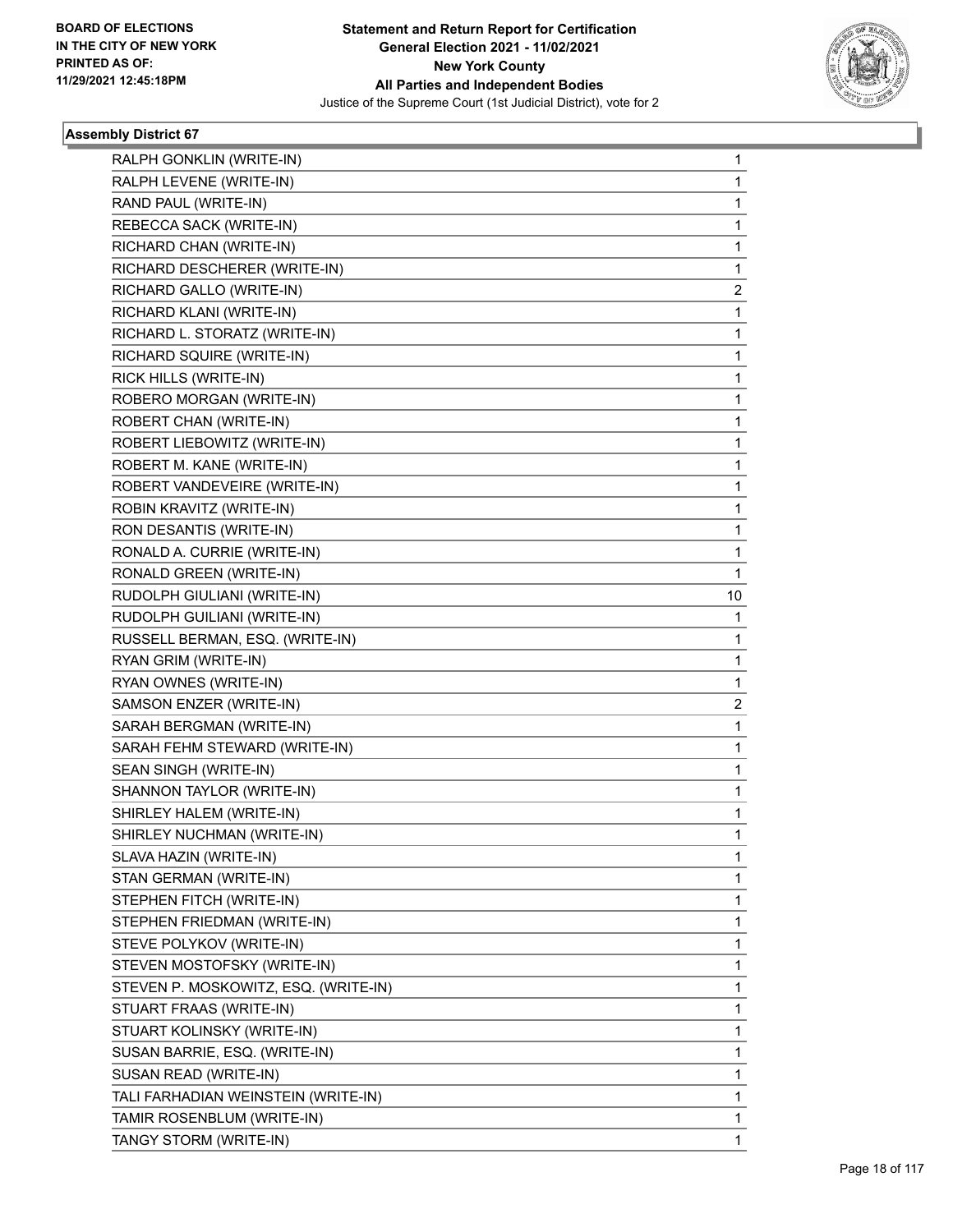

| TARA GLOVEN (WRITE-IN)                    | 1              |
|-------------------------------------------|----------------|
| TAYLOR D. KOPELAN (WRITE-IN)              | 1              |
| TED BERKOWITZ (WRITE-IN)                  | 1              |
| TED CRUZ (WRITE-IN)                       | 1              |
| THOMAS JEFFERSON (WRITE-IN)               | 1              |
| THOMAS KENNIFF (WRITE-IN)                 | 6              |
| THOMAS KLEIN (WRITE-IN)                   | 1              |
| THOMAS M. KELLY (WRITE-IN)                | 1              |
| TOM COTTON (WRITE-IN)                     | 1              |
| TOMMY JOHN (WRITE-IN)                     | 1              |
| TYLER BARTLETT (WRITE-IN)                 | $\overline{c}$ |
| TYLER MARKOFF (WRITE-IN)                  | 1              |
| UNATTRIBUTABLE WRITE-IN (WRITE-IN)        | 314            |
| UNCOUNTED WRITE-IN PER STATUTE (WRITE-IN) | 1              |
| VICTORIA GRAFFEO (WRITE-IN)               | 1              |
| <b>VIRGINIA GRONER (WRITE-IN)</b>         | 1              |
| VITALY DVOSKIN (WRITE-IN)                 | 1              |
| VIVIAN ROSENBERG (WRITE-IN)               | 1              |
| WES HIGBEE (WRITE-IN)                     | 1              |
| WILLIAM A. PEPITONE (WRITE-IN)            | 1              |
| WILLIAM BUCKLEY (WRITE-IN)                | 1              |
| WILLIAM DYER HALPERN (WRITE-IN)           | 1              |
| WILLIAM KLEIN (WRITE-IN)                  | 1              |
| WILLIAM P. SHORT III (WRITE-IN)           | 1              |
| WILLIAM PEPITONE (WRITE-IN)               | 1              |
| WILLIE MAYS (WRITE-IN)                    | 1              |
| ZEEV KIRSH (WRITE-IN)                     | 1              |
| <b>Total Votes</b>                        | 47,536         |
| Unrecorded                                | 15,202         |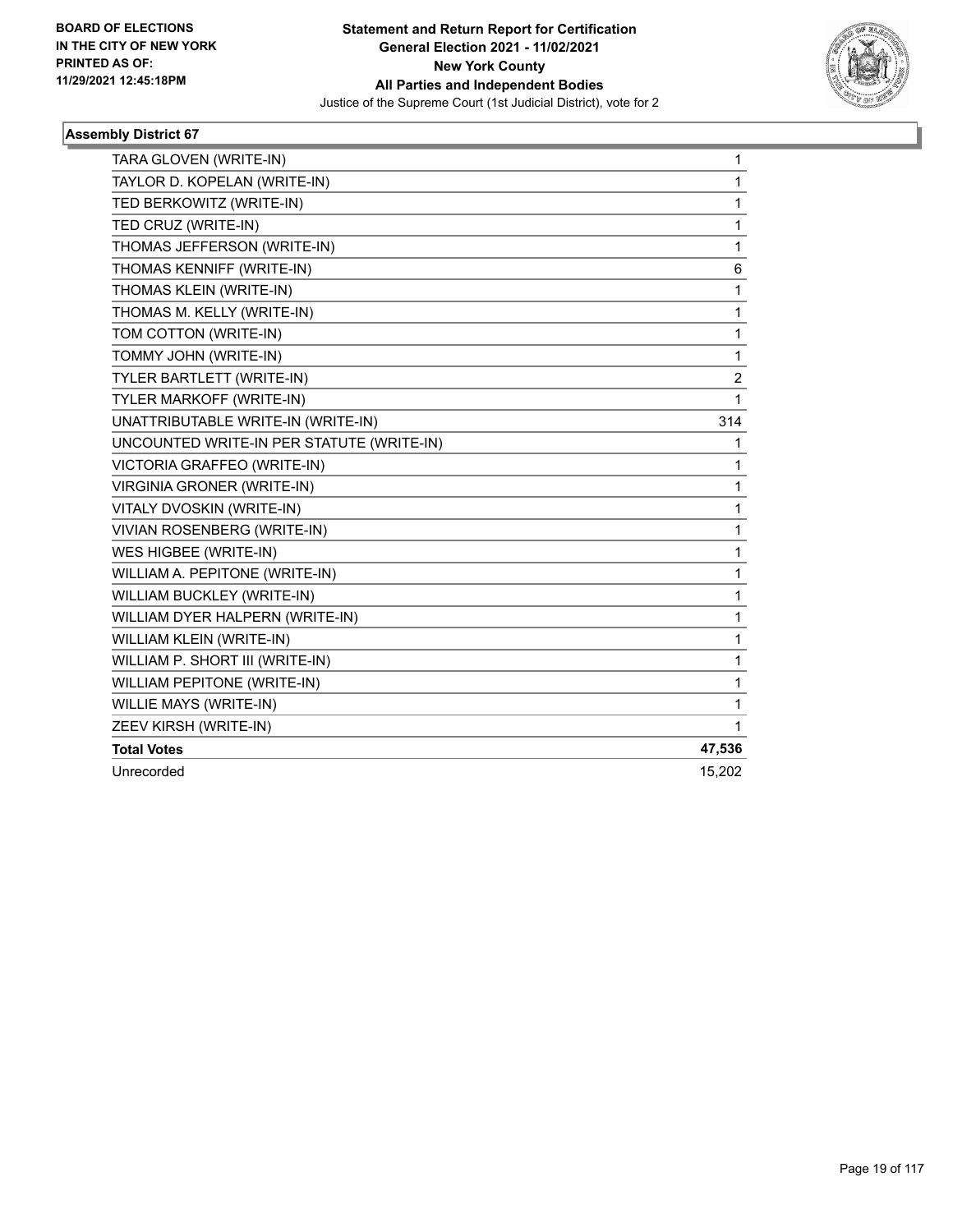

| <b>PUBLIC COUNTER</b>                                    | 15,411                  |
|----------------------------------------------------------|-------------------------|
| MANUALLY COUNTED EMERGENCY                               | 0                       |
| <b>ABSENTEE / MILITARY</b>                               | 1,552                   |
| AFFIDAVIT                                                | 91                      |
| <b>Total Ballots</b>                                     | 17,054                  |
| Less - Inapplicable Federal/Special Presidential Ballots | 0                       |
| <b>Total Applicable Ballots</b>                          | 17,054                  |
| MARGARET A. PUI YEE CHAN (DEMOCRATIC)                    | 12,102                  |
| JOHN JOSEPH KELLEY (DEMOCRATIC)                          | 9,665                   |
| ALEC BALDWIN (WRITE-IN)                                  | 1                       |
| ALTON TAYLOR (WRITE-IN)                                  | 1                       |
| ALVIN L. BRAGG JR. (WRITE-IN)                            | 1                       |
| ANDREW N. WOODARD (WRITE-IN)                             | 1                       |
| ANN PRUNTY (WRITE-IN)                                    | 1                       |
| ANN THOMPSON (WRITE-IN)                                  | 1                       |
| ARAMINTA ROSS (WRITE-IN)                                 | 1                       |
| ARCHANE PRAKASH (WRITE-IN)                               | 1                       |
| <b>ASSATA SHAKUR (WRITE-IN)</b>                          | 1                       |
| BENJAMIN E. ROSENBERG, ESQ. (WRITE-IN)                   | 1                       |
| BENJAMIN I. CALEV (WRITE-IN)                             | 1                       |
| <b>BOBBY FISCHER (WRITE-IN)</b>                          | 1                       |
| BRAN MAYER (WRITE-IN)                                    | 1                       |
| BRIAN FORD (WRITE-IN)                                    | 1                       |
| CARMEN VICTORIA ST. GEORGE (WRITE-IN)                    | 1                       |
| CATHERINE H. COLLINS (WRITE-IN)                          | 1                       |
| CHRISTIAN COMMELIN (WRITE-IN)                            | 1                       |
| CHRISTOPHER MENDEZ (WRITE-IN)                            | 1                       |
| CHRISTOPHER PRIOR (WRITE-IN)                             | 1                       |
| CLARENCE THOMAS (WRITE-IN)                               | 1                       |
| COOPER CHESTER (WRITE-IN)                                | 1                       |
| CURTIS A. SLIWA (WRITE-IN)                               | $\overline{\mathbf{c}}$ |
| DABY BENJAMIN CARRERAS (WRITE-IN)                        | 1                       |
| DANIEL FITZGERALD (WRITE-IN)                             | 1                       |
| DANIELLE FOGEL (WRITE-IN)                                | $\overline{\mathbf{c}}$ |
| DAVID LEFER (WRITE-IN)                                   | 1                       |
| DAVID WANG (WRITE-IN)                                    | 1                       |
| DOMINIC GRIFFIN (WRITE-IN)                               | 1                       |
| DONALD TRUMP (WRITE-IN)                                  | 4                       |
| DOROTHY MADUBUKA (WRITE-IN)                              | 1                       |
| EILEEN BAREH (WRITE-IN)                                  | 1                       |
| ELIZABETH VARGAS (WRITE-IN)                              | 1                       |
| ELON MUSK (WRITE-IN)                                     | 1                       |
| EMMA KETTERINGHAM (WRITE-IN)                             | 1                       |
| ERIC THOMPSON (WRITE-IN)                                 | 1                       |
| EVELYN DEROBERTIS (WRITE-IN)                             | 1                       |
| FELIX B. DIAZ (WRITE-IN)                                 | 1                       |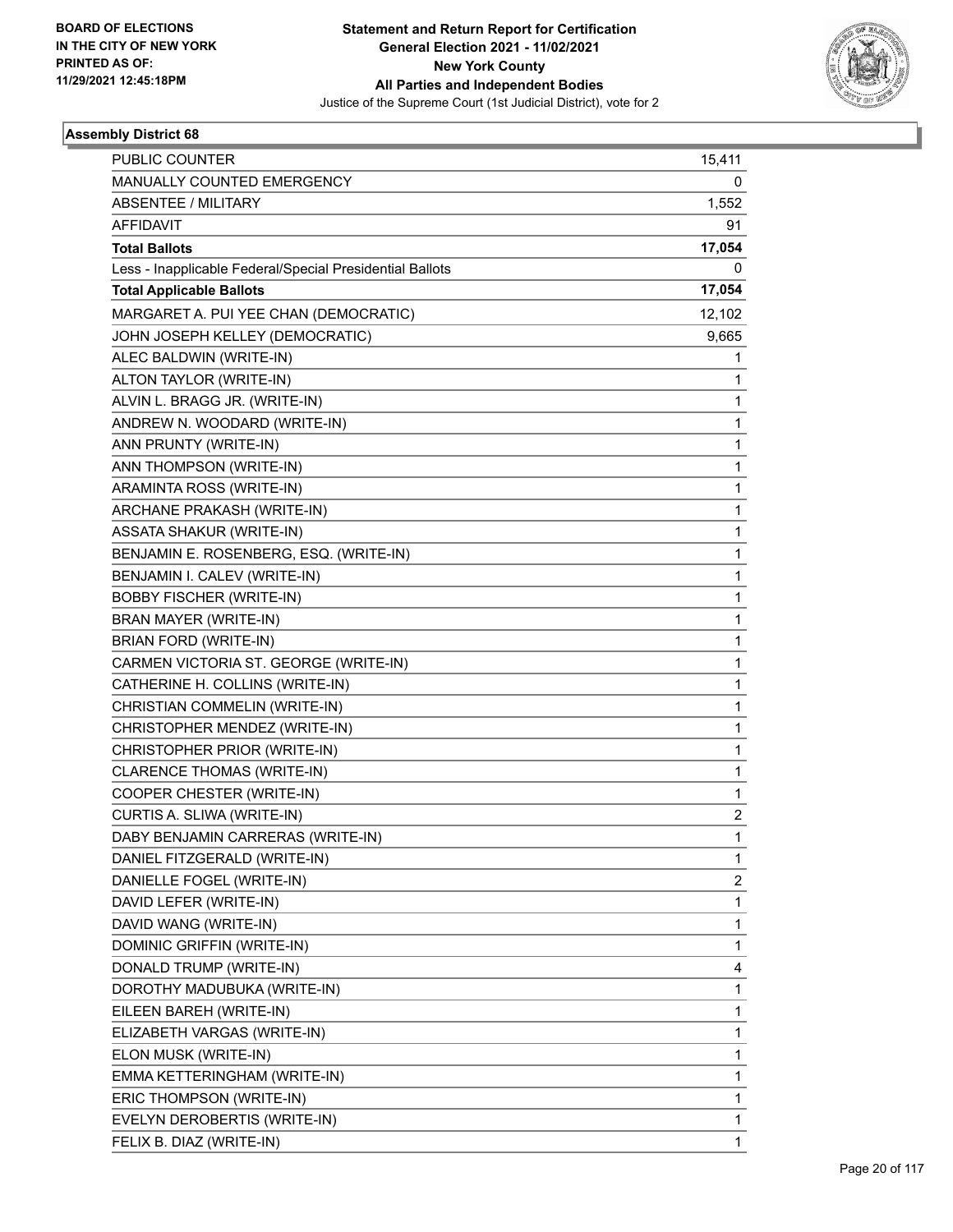

| FELIX BERNSTEIN (WRITE-IN)     | 1              |
|--------------------------------|----------------|
| FRANCES ORTIZ (WRITE-IN)       | 1              |
| GREG O'CONNELL (WRITE-IN)      | 1              |
| HEINRICH HIMMLER (WRITE-IN)    | 1              |
| HIDEO KUJIMA (WRITE-IN)        | 1              |
| IAN JOHNSTONE (WRITE-IN)       | 1              |
| IAN WALSIT RIVY (WRITE-IN)     | 1              |
| JAME SMITH (WRITE-IN)          | 1              |
| JAMES MATTHEW GNALL (WRITE-IN) | 1              |
| JEANINE PIRRO (WRITE-IN)       | 1              |
| JEREMY LEON (WRITE-IN)         | 1              |
| JIM SMITH (WRITE-IN)           | 1              |
| JODI MANNING (WRITE-IN)        | 1              |
| JOEL CALDWELL (WRITE-IN)       | 1              |
| JOEL WILLEHER (WRITE-IN)       | 1              |
| JOHN BROWN (WRITE-IN)          | 1              |
| JOHN MIRAS (WRITE-IN)          | 1              |
| JOHN SKERRET (WRITE-IN)        | 1              |
| JOHN SPATARO (WRITE-IN)        | 1              |
| JON STOUBLELY (WRITE-IN)       | 1              |
| JONATHAN CANDIA (WRITE-IN)     | 1              |
| JOSE F. GOEBBELS (WRITE-IN)    | 1              |
| JOSEPH BROWN (WRITE-IN)        | 1              |
| JUDITH SHEINDLIN (WRITE-IN)    | 1              |
| JUSTIN BRAMAN (WRITE-IN)       | 1              |
| KAMEL MCALLISTER (WRITE-IN)    | 1              |
| KATIE WOZENCRAFT (WRITE-IN)    | 1              |
| KEVIN DURANT (WRITE-IN)        | 1              |
| KRISTA REED (WRITE-IN)         | 1              |
| LEIF HANSEN (WRITE-IN)         | 1              |
| LOUIS ROSAS (WRITE-IN)         | 1              |
| LUIS ROSA (WRITE-IN)           | 1              |
| MARC EDELMAN (WRITE-IN)        | 1              |
| MARC LANDIS (WRITE-IN)         | 1              |
| MARK MENTING (WRITE-IN)        | 1              |
| MARTIN WU (WRITE-IN)           | 1              |
| MAX R. SARINSKY (WRITE-IN)     | 1              |
| MICHAEL BLOOMBERG (WRITE-IN)   | 1              |
| MICHAEL VILA (WRITE-IN)        | 1              |
| MILTON FRIEDMAN (WRITE-IN)     | 1              |
| MONA REED (WRITE-IN)           | 1              |
| MONICA LINDSAY (WRITE-IN)      | 1              |
| PAUL AGRAPADIS (WRITE-IN)      | 1              |
| PREET BHARARA (WRITE-IN)       | 2              |
| PRINCE EDUSEZ JR. (WRITE-IN)   | 1              |
| RACHEL S. PAULEY (WRITE-IN)    | $\overline{2}$ |
|                                |                |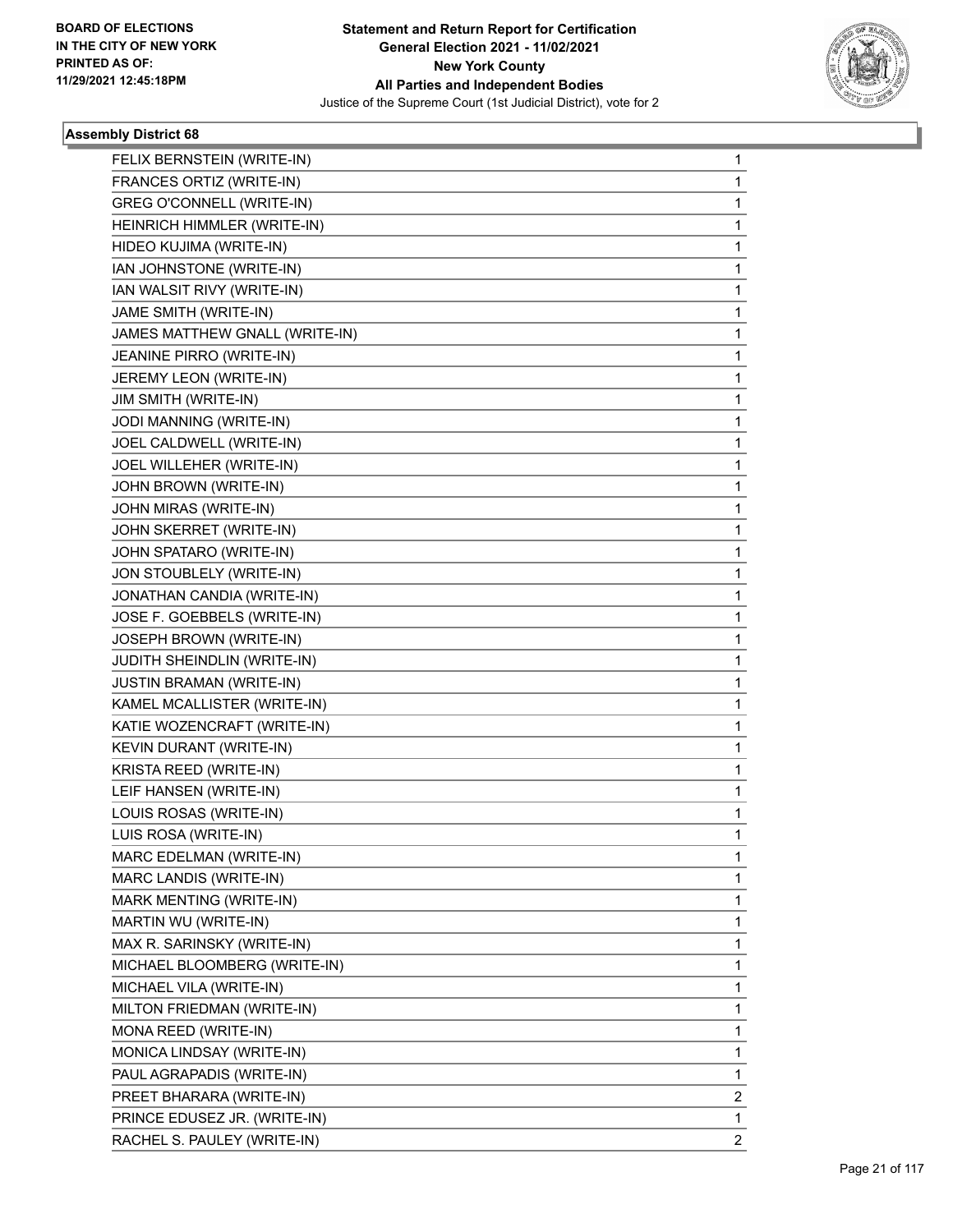

| RENATA POMPA (WRITE-IN)            | 1              |
|------------------------------------|----------------|
| ROBERT DOWNES (WRITE-IN)           | 1              |
| RUDOLPH GIULIANI (WRITE-IN)        | 3              |
| RYAN HAWKINS (WRITE-IN)            | 1              |
| SAM SHOHAT (WRITE-IN)              | 1              |
| SAMUEL ALITO (WRITE-IN)            | 1              |
| SCOTT KINDER (WRITE-IN)            | 1              |
| SHERIEF MOUSSA (WRITE-IN)          | 1              |
| SONIA SOTOMAYOR (WRITE-IN)         | 1              |
| STEVEN BARRETT (WRITE-IN)          | 1              |
| STEVEN ROSA (WRITE-IN)             | 1              |
| STEVEN SPRIGGS (WRITE-IN)          | 1              |
| SUSAN ROSENBERG (WRITE-IN)         | 1              |
| SVETLANA MARTY NOVA (WRITE-IN)     | 1              |
| TED CRUZ (WRITE-IN)                | $\overline{c}$ |
| THOMAS JEFFERSON (WRITE-IN)        | 1              |
| THOMAS KENNIFF (WRITE-IN)          | 1              |
| THOMAS SOWELL (WRITE-IN)           | 1              |
| TIRI ROGERS (WRITE-IN)             | 1              |
| TRAC VU (WRITE-IN)                 | 1              |
| TUCKER CARLSON (WRITE-IN)          | 1              |
| UNATTRIBUTABLE WRITE-IN (WRITE-IN) | 123            |
| WILLIAM A. PEPITONE (WRITE-IN)     |                |
| ZACHERY ZAGGER (WRITE-IN)          | 1              |
| <b>Total Votes</b>                 | 22,006         |
| Unrecorded                         | 12,102         |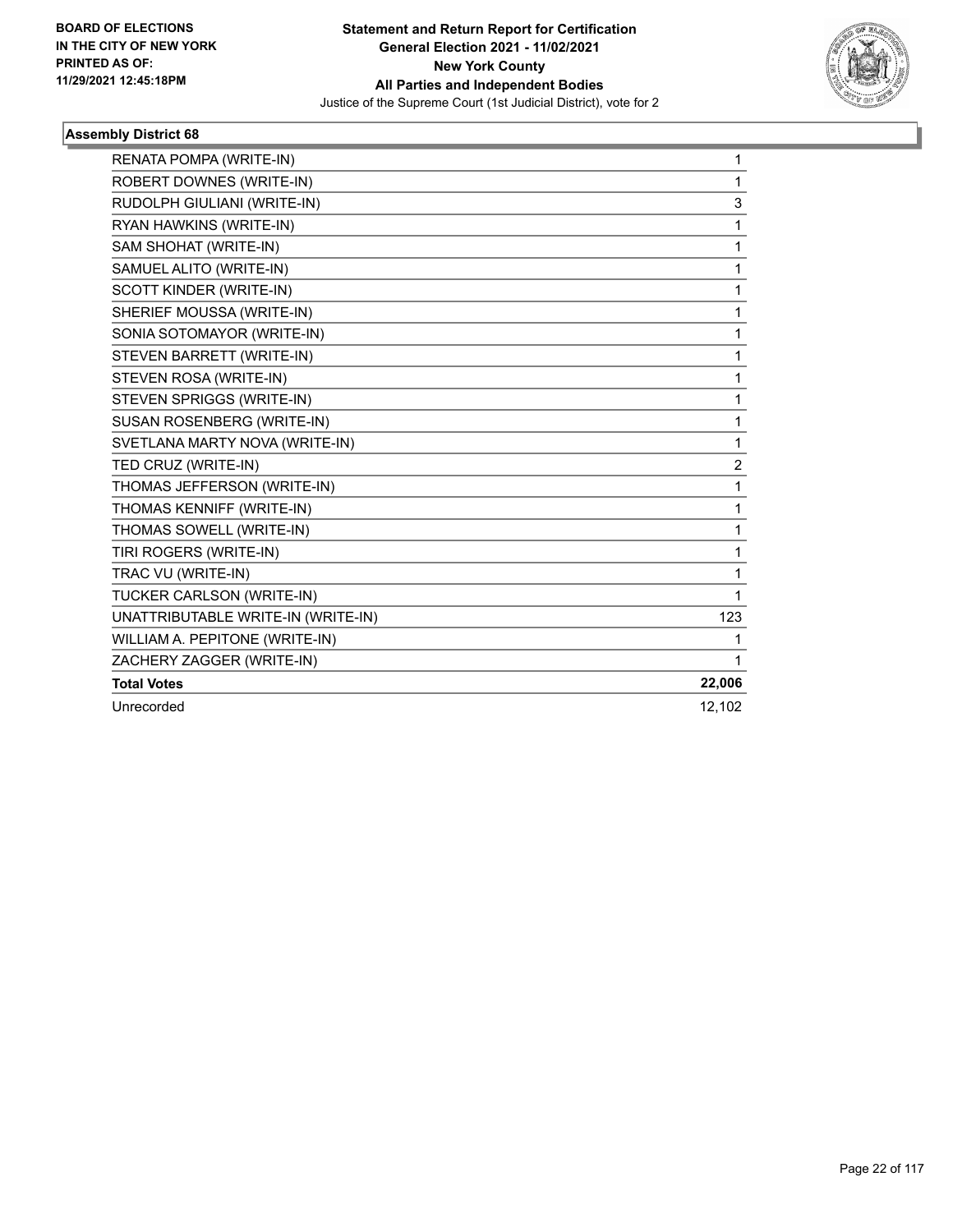

| <b>PUBLIC COUNTER</b>                                    | 25,146       |
|----------------------------------------------------------|--------------|
| MANUALLY COUNTED EMERGENCY                               | 3            |
| <b>ABSENTEE / MILITARY</b>                               | 4,464        |
| AFFIDAVIT                                                | 191          |
| <b>Total Ballots</b>                                     | 29,804       |
| Less - Inapplicable Federal/Special Presidential Ballots | 0            |
| <b>Total Applicable Ballots</b>                          | 29,804       |
| MARGARET A. PUI YEE CHAN (DEMOCRATIC)                    | 23,496       |
| JOHN JOSEPH KELLEY (DEMOCRATIC)                          | 20,016       |
| AARON AFILALO (WRITE-IN)                                 | 1            |
| AARON JUDGE (WRITE-IN)                                   | 1            |
| <b>ACTON PULES (WRITE-IN)</b>                            | 1            |
| ADAM PARICHY (WRITE-IN)                                  | 1            |
| ADAM SMITH (WRITE-IN)                                    | 1            |
| ALAN FLACKS (WRITE-IN)                                   | 1            |
| ALEXIS HOAG (WRITE-IN)                                   | 1            |
| AMELIA PYONEAHN (WRITE-IN)                               | 1            |
| ANDREW CUOMO (WRITE-IN)                                  | 2            |
| ANDREW DARCY (WRITE-IN)                                  | 1            |
| ANDREW GELMAN (WRITE-IN)                                 | 1            |
| ANDY WARHOL (WRITE-IN)                                   | 1            |
| ANGELO DELGUERCIO (WRITE-IN)                             | 1            |
| ANN NEWMAN (WRITE-IN)                                    | $\mathbf{1}$ |
| ANTHONY HERBERT (WRITE-IN)                               | 1            |
| ANTOINETTE COSTANZO (WRITE-IN)                           | 1            |
| AVI SAMATH (WRITE-IN)                                    | 1            |
| AVIV ZALCERSTEIN (WRITE-IN)                              | 1            |
| BARRY LEIWANT (WRITE-IN)                                 | 1            |
| BARRY SILBER (WRITE-IN)                                  | $\mathbf{1}$ |
| BAXTER RODRIGUEZ (WRITE-IN)                              | 1            |
| <b>BEN SHAPIRO (WRITE-IN)</b>                            | 1            |
| BERNIE SANDERS (WRITE-IN)                                | 2            |
| BETH UNGER (WRITE-IN)                                    | 1            |
| BETSYN IGAR (WRITE-IN)                                   | 1            |
| BILL DE BLASIO (WRITE-IN)                                | 1            |
| BILL PEPITONE (WRITE-IN)                                 | 1            |
| <b>BOB DALE (WRITE-IN)</b>                               | 1            |
| <b>BOB EVANS (WRITE-IN)</b>                              | 1            |
| <b>BOB ROBERTSON (WRITE-IN)</b>                          | 1            |
| BRIAN DALY (WRITE-IN)                                    | 1            |
| <b>BRIAN ELLIOTT (WRITE-IN)</b>                          | 1            |
| BRIAN LEVY (WRITE-IN)                                    | 1            |
| CARLTON WALTON (WRITE-IN)                                | 1            |
| CHARLES GROSS (WRITE-IN)                                 | 1            |
| COLIN COOLIDGE (WRITE-IN)                                | 1            |
| CREMILDA DACONCEICAO (WRITE-IN)                          | 1            |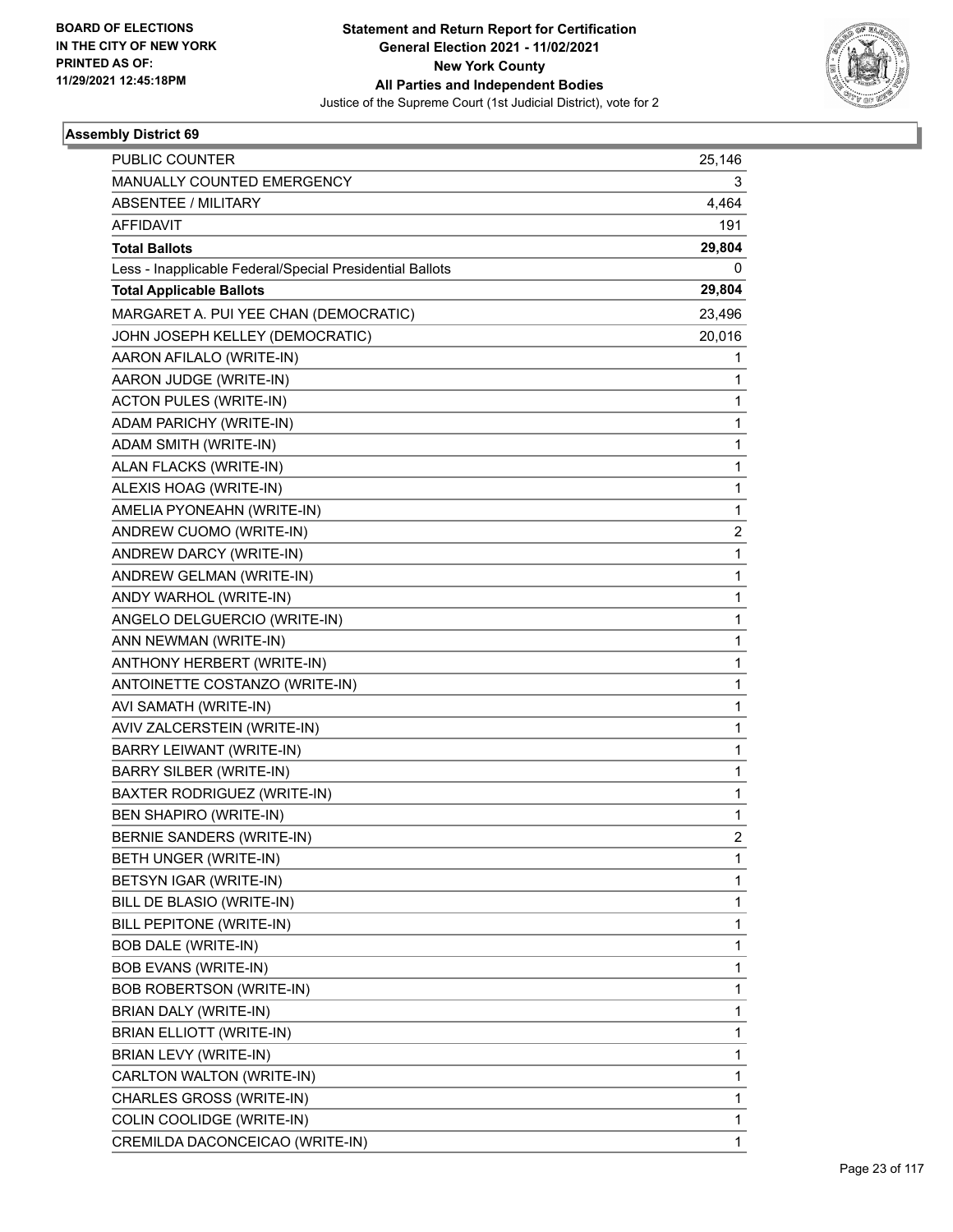

| CRYSTAL GORIS (WRITE-IN)                     | 1 |
|----------------------------------------------|---|
| CURTIS A. SLIWA (WRITE-IN)                   | 6 |
| DAN SILBER (WRITE-IN)                        | 1 |
| DANA BLOUTON (WRITE-IN)                      | 1 |
| DAPHANIE TAYLOR (WRITE-IN)                   | 1 |
| DAVID FRANKEL (WRITE-IN)                     | 1 |
| DAVID P. SCHAFFER (WRITE-IN)                 | 1 |
| DENIS HAYWARD (WRITE-IN)                     | 1 |
| DEREK ARDEN (WRITE-IN)                       | 1 |
| DEREK JETER (WRITE-IN)                       | 1 |
| DEVI NAMPIARA-MPIL (WRITE-IN)                | 1 |
| DONALD TRUMP (WRITE-IN)                      | 5 |
| DONALD TRUMP JR. (WRITE-IN)                  | 1 |
| DR. DEVI ELIZABETH NAMPIAPARAMPIL (WRITE-IN) | 1 |
| EARL WARD (WRITE-IN)                         | 1 |
| EARL WARREN (WRITE-IN)                       | 1 |
| ED KOCH (WRITE-IN)                           | 1 |
| EDWARD CONDON (WRITE-IN)                     | 1 |
| EDWARD WEISS (WRITE-IN)                      | 1 |
| EDWARD WIPPER (WRITE-IN)                     | 1 |
| EDWINA HAYWARD (WRITE-IN)                    | 1 |
| ELI MANNING (WRITE-IN)                       | 1 |
| ELIYANA KAPLOUR (WRITE-IN)                   | 1 |
| ELIZABETH FELICELLA (WRITE-IN)               | 1 |
| ELIZABETH FOX MCDOUGH (WRITE-IN)             | 1 |
| ELIZABETH M. JOHNSON (WRITE-IN)              | 1 |
| ELLIOT SPITZER (WRITE-IN)                    | 1 |
| ELLIOTT BAILL (WRITE-IN)                     | 1 |
| EMILY BURNHAM (WRITE-IN)                     | 1 |
| EMILY HOFFMAN (WRITE-IN)                     | 1 |
| EMILY SCHARFMAN (WRITE-IN)                   | 1 |
| ERIC ADAMS (WRITE-IN)                        | 1 |
| ERIC L. HARTLINE (WRITE-IN)                  | 1 |
| FRED HUGHES (WRITE-IN)                       | 1 |
| GAIL WRIGHT SUMANS (WRITE-IN)                | 1 |
| <b>GLENN GUCCIARDO (WRITE-IN)</b>            | 1 |
| <b>GREGG ROTH (WRITE-IN)</b>                 | 1 |
| <b>GREGORY EIRICH (WRITE-IN)</b>             | 1 |
| GROUCHO MARX (WRITE-IN)                      | 1 |
| <b>GUI STAMPUR (WRITE-IN)</b>                | 1 |
| HAL PHILLIPS (WRITE-IN)                      | 1 |
| HANK GUTMAN (WRITE-IN)                       | 1 |
| HARLEEN SINGH (WRITE-IN)                     | 1 |
| HARVEY EPSTEIN (WRITE-IN)                    | 1 |
| HELEN OWY HAI (WRITE-IN)                     | 1 |
| HILLARY CLINTON (WRITE-IN)                   | 1 |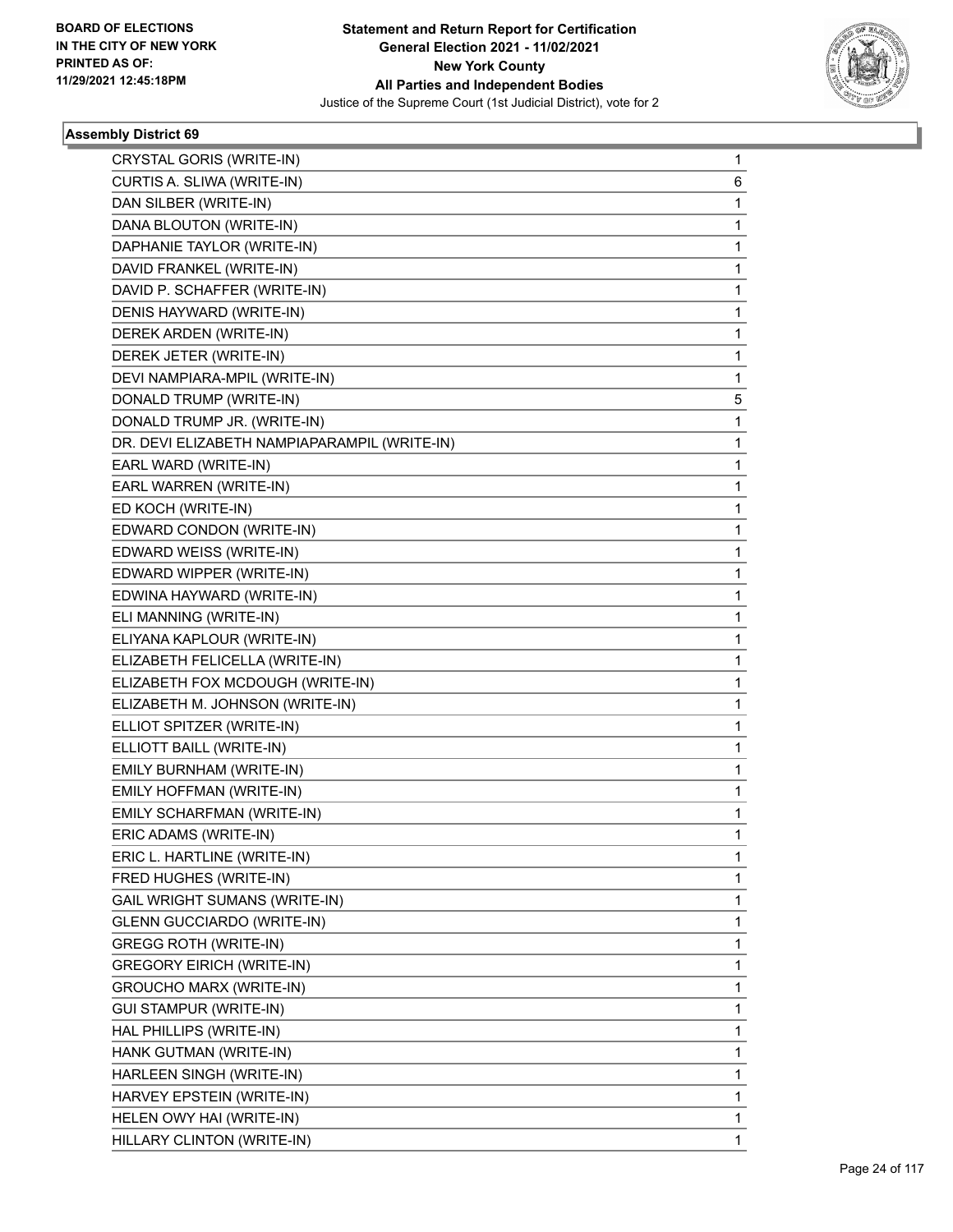

| HON. KENITH HOLDER (WRITE-IN)   | 1            |
|---------------------------------|--------------|
| ISAIAH BROWN (WRITE-IN)         | $\mathbf{1}$ |
| JACOB BENJAMIN (WRITE-IN)       | 1            |
| JACOB LONE (WRITE-IN)           | 1            |
| JACOB P. SHER (WRITE-IN)        | 2            |
| JAMES MADISON (WRITE-IN)        | 1            |
| JAMES NULLY (WRITE-IN)          | 1            |
| JAMES PARICHY (WRITE-IN)        | 1            |
| JANE SMITH (WRITE-IN)           | 1            |
| JANE ZHANG (WRITE-IN)           | 1            |
| JARED KUSHNER (WRITE-IN)        | 1            |
| JASON HERMAN (WRITE-IN)         | 1            |
| JASON LOVE (WRITE-IN)           | 1            |
| JEAN JAURES (WRITE-IN)          | 1            |
| JEFFREY HORN (WRITE-IN)         | 1            |
| JEFFREY S. ZELLAN (WRITE-IN)    | 1            |
| JENNIFER COLYER (WRITE-IN)      | 1            |
| JENNIFER R. COWAN (WRITE-IN)    | 1            |
| JENNIFER ROCKWOOD (WRITE-IN)    | 1            |
| JESSE KELLEY (WRITE-IN)         | 1            |
| JILL GRECO (WRITE-IN)           | 1            |
| JO-ANN H. WHITEHORN (WRITE-IN)  | 1            |
| JOE ALICIA (WRITE-IN)           | 1            |
| JOEL MAXMAN (WRITE-IN)          | 1            |
| JOHN F. KENNEDY (WRITE-IN)      | 1            |
| JOHN PAUL JONES (WRITE-IN)      | 1            |
| JOHN-PAUL BARNABA (WRITE-IN)    | 1            |
| JONATHAN ABADY (WRITE-IN)       | 1            |
| JONATHAN GOLDIN (WRITE-IN)      | 1            |
| JONATHAN L. PRICE (WRITE-IN)    | 1            |
| JONATHAN PRICE (WRITE-IN)       | 1            |
| JOSEPH LEVINE (WRITE-IN)        | $\mathbf{1}$ |
| JOSEPH VOGEL (WRITE-IN)         | 1            |
| <b>JUAGE BOTA (WRITE-IN)</b>    | 1            |
| JUDITH SHEINDLIN (WRITE-IN)     | 3            |
| <b>JULIUS RANDLE (WRITE-IN)</b> | 2            |
| <b>JUSTIN KING (WRITE-IN)</b>   | 1            |
| KANYE WEST (WRITE-IN)           | 2            |
| KATHERINE ALFORD (WRITE-IN)     | 1            |
| KENNETH BECKER (WRITE-IN)       | 1            |
| KEVIN FRANKEL (WRITE-IN)        | 1            |
| KEVIN R. GARVEY (WRITE-IN)      | 1            |
| KIM LESLIE SHAFER (WRITE-IN)    | 1            |
| KIM M. PARKER (WRITE-IN)        | 1            |
| KIM SWEET (WRITE-IN)            | 1            |
| KIMBERLY GUIFOYLE (WRITE-IN)    | 1            |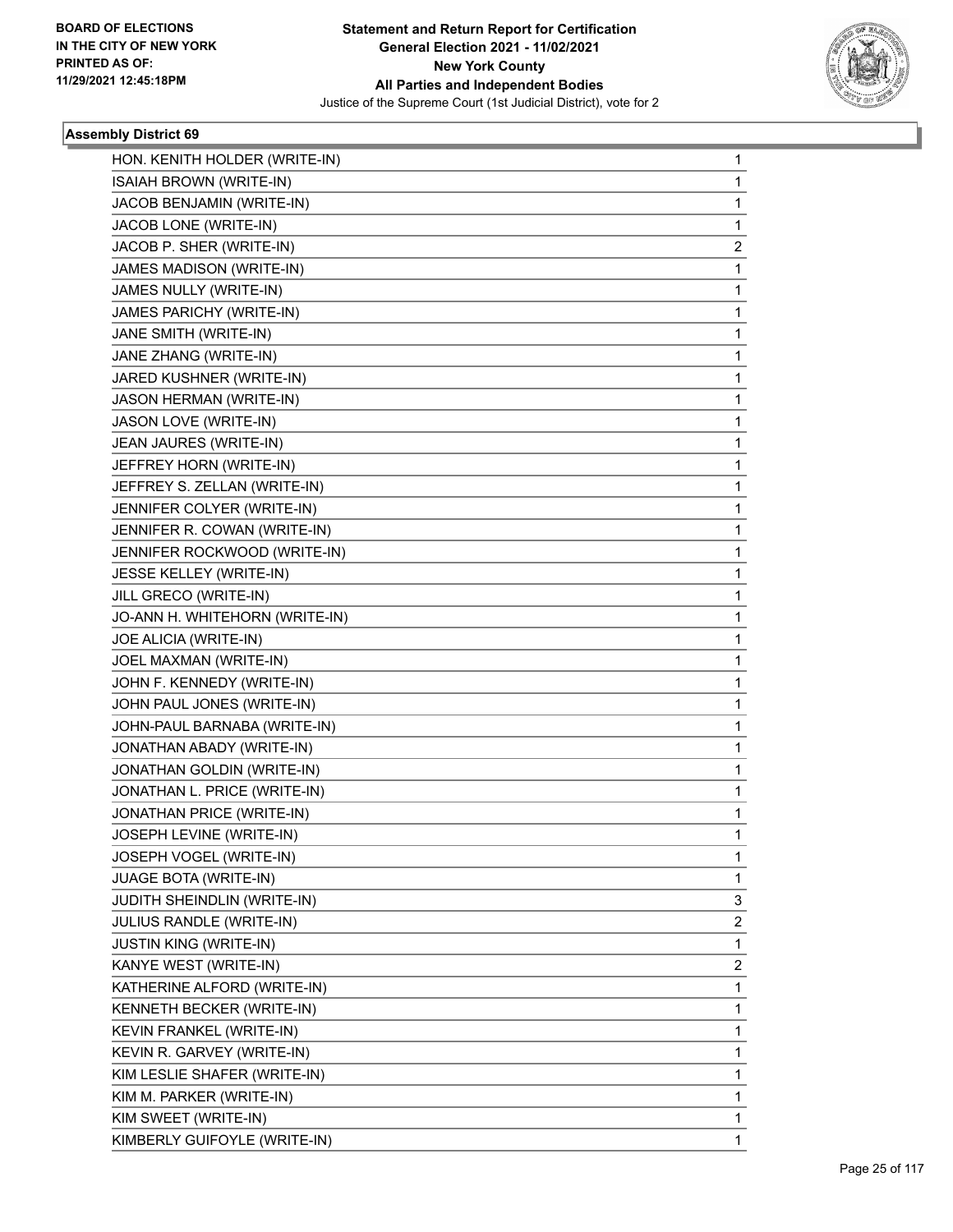

| KRISHAN DENIORS (WRITE-IN)        | 1 |
|-----------------------------------|---|
| LANDAN WICKHAM (WRITE-IN)         | 1 |
| LAURA JOWETT (WRITE-IN)           | 1 |
| LAUREN FARBER (WRITE-IN)          | 1 |
| LAUREN GOHESMAN (WRITE-IN)        | 1 |
| LAURENCE HAFFINES (WRITE-IN)      | 1 |
| LAWRENCE KAHN (WRITE-IN)          | 1 |
| LEAH BERMAN GESTRONG (WRITE-IN)   | 1 |
| LEN GUTMAN (WRITE-IN)             | 1 |
| LEON BLUM (WRITE-IN)              | 1 |
| LEWIS C. TAISHOFF (WRITE-IN)      | 1 |
| LUCAS LARSON (WRITE-IN)           | 1 |
| LUCY TEMFRIAN (WRITE-IN)          | 1 |
| MARC LUSHBROOK (WRITE-IN)         | 1 |
| MARCO A. HERNANDEZ (WRITE-IN)     | 1 |
| MARGARETT PERCY DYKSTA (WRITE-IN) | 1 |
| MARIA KUCER (WRITE-IN)            | 1 |
| MARIA ORDONEZ (WRITE-IN)          | 1 |
| MARIA SVART (WRITE-IN)            | 1 |
| MARIO PEREZ (WRITE-IN)            | 1 |
| MARNIE BRISKIN (WRITE-IN)         | 1 |
| MARY CONDON (WRITE-IN)            | 1 |
| MARY JONES (WRITE-IN)             | 1 |
| MATTHEW FIORILLO (WRITE-IN)       | 1 |
| MATTHEW ROCKWOOD (WRITE-IN)       | 2 |
| MAUD MARON (WRITE-IN)             | 1 |
| MAX TEMFRIAN (WRITE-IN)           | 1 |
| MEGHAN SPILLANE (WRITE-IN)        | 1 |
| MICHAEL BLOOMBERG (WRITE-IN)      | 3 |
| MICHAEL BRANDINI (WRITE-IN)       | 1 |
| MICHAEL DAVIDSON (WRITE-IN)       | 1 |
| MICHAEL E. LEWYN (WRITE-IN)       | 1 |
| MICHAEL LABUSKES (WRITE-IN)       | 1 |
| MICHAEL LASKY (WRITE-IN)          | 1 |
| MICHELLE GELERNT (WRITE-IN)       | 1 |
| MICHELLE GRANT (WRITE-IN)         | 1 |
| MICHELLE WEBER (WRITE-IN)         | 1 |
| MIKE PENCE (WRITE-IN)             | 1 |
| MORRIS MASSEL (WRITE-IN)          | 1 |
| MYRA FREED (WRITE-IN)             | 1 |
| NANCY SIEGEL (WRITE-IN)           | 1 |
| NANCY SLIWA (WRITE-IN)            | 3 |
| NEVA STROM (WRITE-IN)             | 1 |
| NICHOLAS DILORIO (WRITE-IN)       | 1 |
| NIKKI HALEY (WRITE-IN)            | 1 |
| OMARI SHUKUR (WRITE-IN)           | 1 |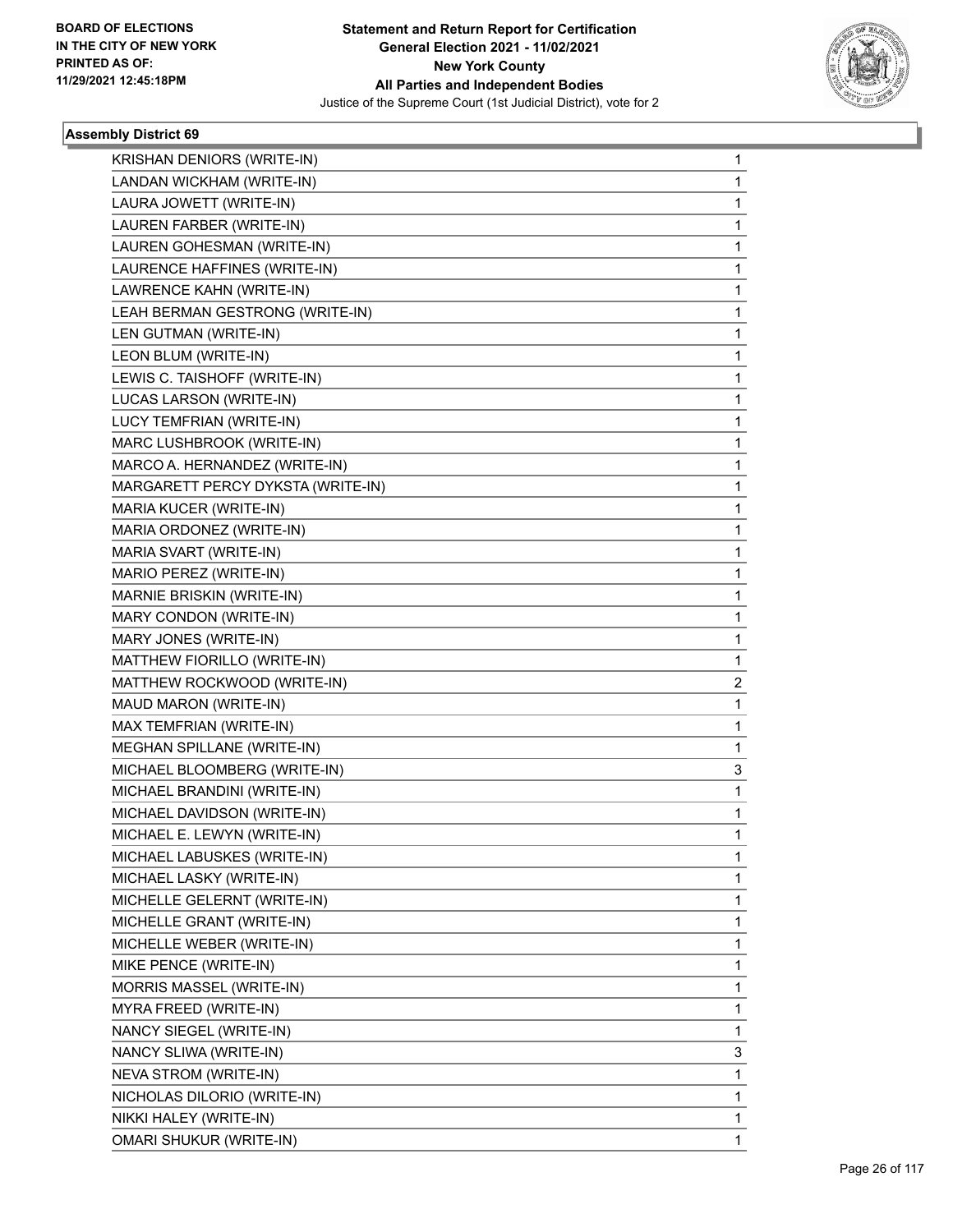

| PATRICIA DARCY (WRITE-IN)          | 1 |
|------------------------------------|---|
| PENELOPE SCHANFELD (WRITE-IN)      | 1 |
| PENIAH PETRUCK (WRITE-IN)          | 1 |
| PETE ALONSO (WRITE-IN)             | 1 |
| PETER KIRCHHESMER (WRITE-IN)       | 1 |
| PETER WEINBERG (WRITE-IN)          | 1 |
| PETER WENTZ (WRITE-IN)             | 1 |
| PHINEAS T. BLUSTER (WRITE-IN)      | 1 |
| RACHEL LEVINE (WRITE-IN)           | 1 |
| RACHEL ROBBINS (WRITE-IN)          | 1 |
| RAND PAUL (WRITE-IN)               | 1 |
| RANDAL PALACH (WRITE-IN)           | 1 |
| RANDI LEVINE (WRITE-IN)            | 1 |
| RAY KELLY (WRITE-IN)               | 2 |
| RENEE V. MORALES (WRITE-IN)        | 1 |
| RICARDO VIERA (WRITE-IN)           | 1 |
| RICHARD D. EMERY (WRITE-IN)        | 1 |
| RJ BARRETT (WRITE-IN)              | 1 |
| ROBERT C. JOSMAN (WRITE-IN)        | 1 |
| ROBERT S. JOHNSON (WRITE-IN)       | 2 |
| RON HALPER (WRITE-IN)              | 1 |
| RONALD CASTORINA JR. (WRITE-IN)    | 1 |
| RUDOLPH GIULIANI (WRITE-IN)        | 2 |
| RUTH B. GINSBURG (WRITE-IN)        | 1 |
| SALLY QUAN (WRITE-IN)              | 1 |
| SAM JACOBSON (WRITE-IN)            | 1 |
| SAMSON ABRAMS (WRITE-IN)           | 1 |
| SAMUEL A. HOWELL (WRITE-IN)        | 1 |
| SAMUEL KOLLIN (WRITE-IN)           | 1 |
| SARAH SHULEVITZ-VERHAND (WRITE-IN) | 2 |
| SCHEHERAZADE SCHANFELD (WRITE-IN)  | 1 |
| SCOTT A. WEINBERG (WRITE-IN)       | 1 |
| SCOTT ADAMS (WRITE-IN)             | 1 |
| SEAN DONOVAN (WRITE-IN)            | 1 |
| SEAN MAYERS (WRITE-IN)             | 1 |
| SHAUN ABREU (WRITE-IN)             | 1 |
| SHILOH ABRAMS (WRITE-IN)           | 1 |
| STEPHEN ABRAMS-DOWNEY (WRITE-IN)   | 1 |
| STEVE DILENARDO (WRITE-IN)         | 1 |
| STEWART H. WEINSTEIN (WRITE-IN)    | 1 |
| SUSAN R. LAROBOE (WRITE-IN)        | 1 |
| THEO JIHYUN (WRITE-IN)             | 1 |
| THOMAS H. CURRY, ESQ. (WRITE-IN)   | 1 |
| THOMAS JEFFERSON (WRITE-IN)        | 1 |
| THOMAS KENNIFF (WRITE-IN)          | 1 |
| THOMAS MULLIGAN (WRITE-IN)         | 1 |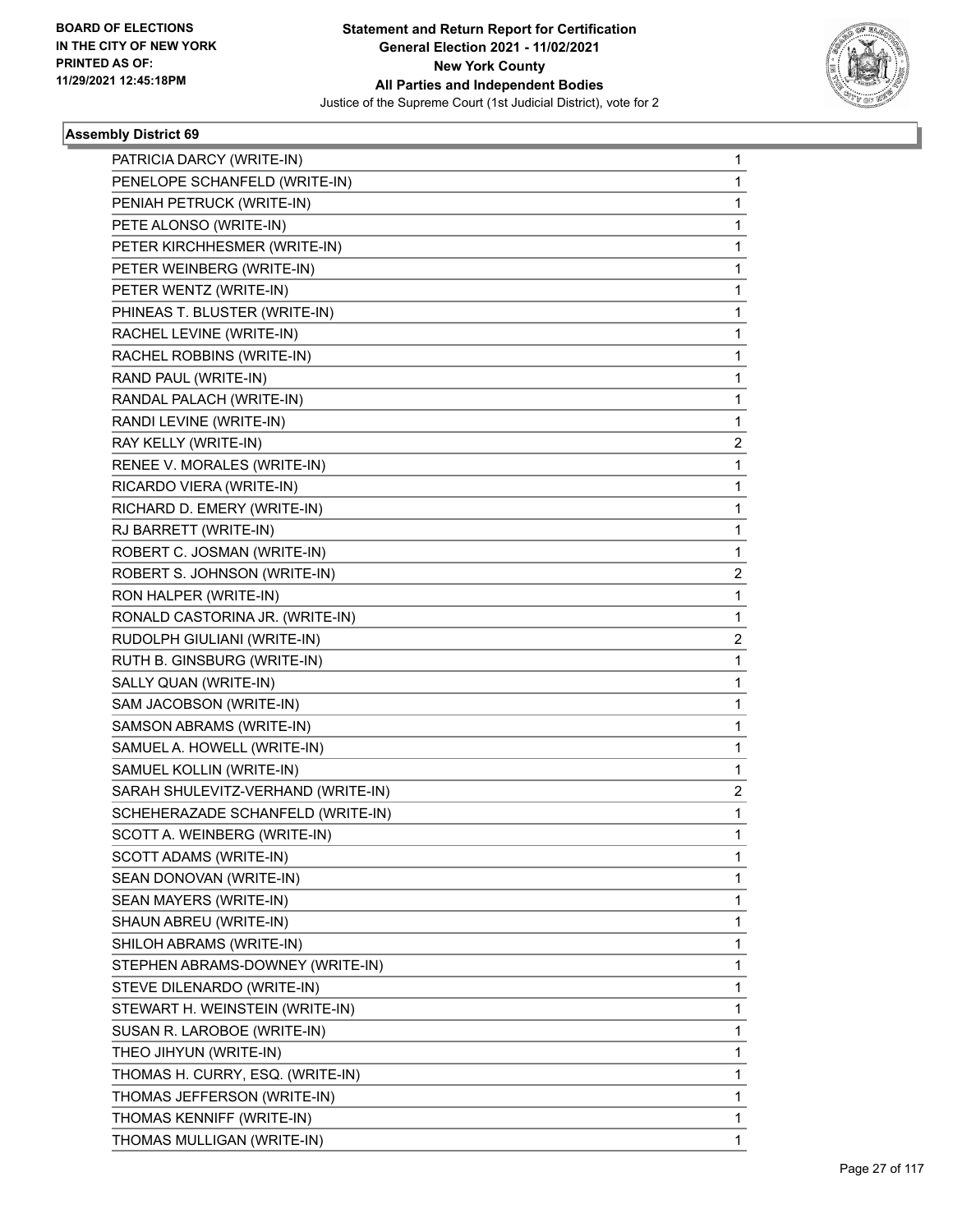

| THOMAS SHEADY (WRITE-IN)                  |        |
|-------------------------------------------|--------|
| THOMAS SOWELL (WRITE-IN)                  |        |
| TIMOTHEE CHALAMET (WRITE-IN)              |        |
| TIMOTHY P. AGNEW (WRITE-IN)               |        |
| TOM MERRILL (WRITE-IN)                    |        |
| UNATTRIBUTABLE WRITE-IN (WRITE-IN)        | 176    |
| UNCOUNTED WRITE-IN PER STATUTE (WRITE-IN) | 3      |
| VICTOR LOODE (WRITE-IN)                   |        |
| VICTOR SHELLEY (WRITE-IN)                 |        |
| WILSON BEAM (WRITE-IN)                    |        |
| WOJCIECH MICKOWSKI (WRITE-IN)             |        |
| <b>Total Votes</b>                        | 43,946 |
| Unrecorded                                | 15.662 |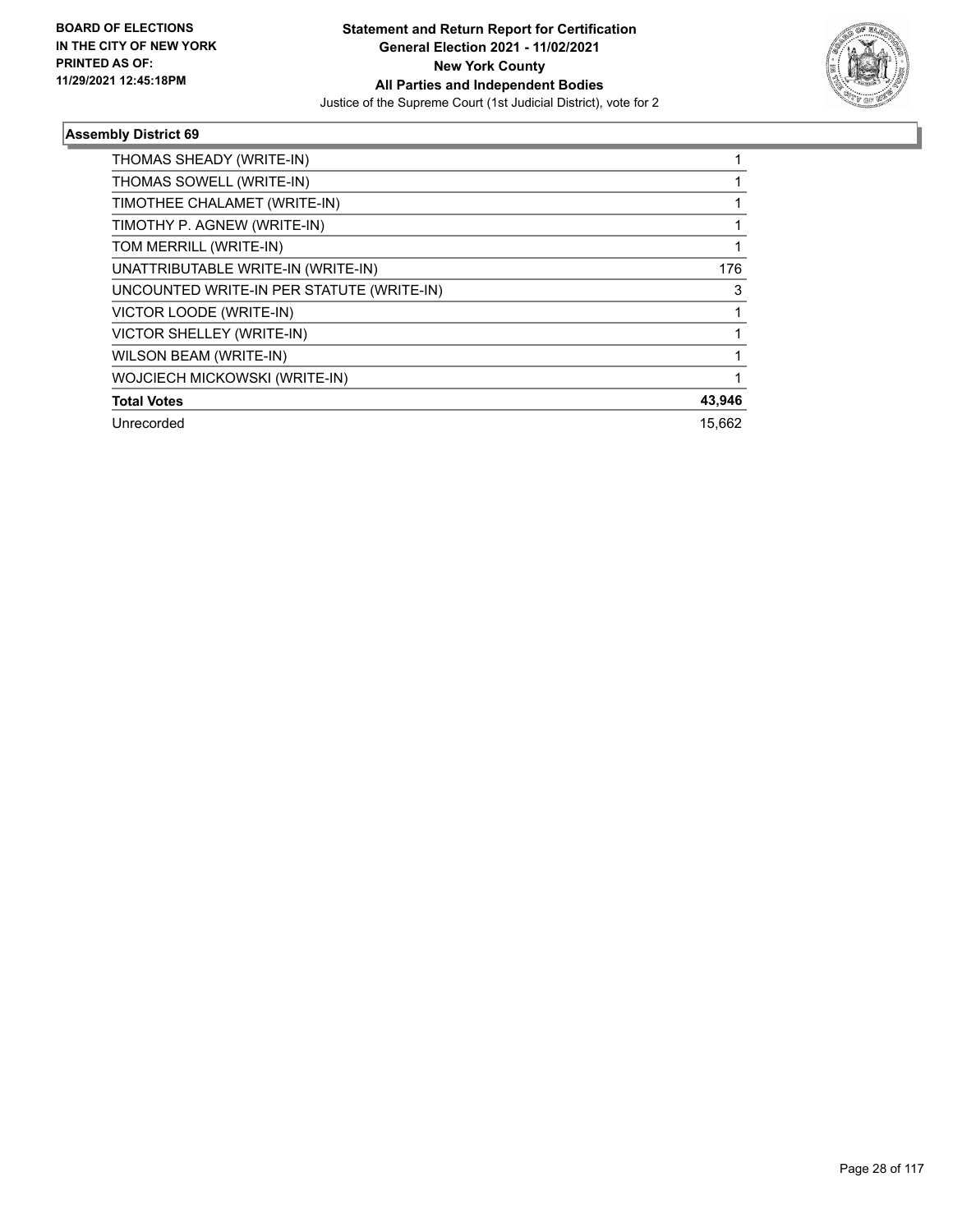

| PUBLIC COUNTER                                           | 20,595 |
|----------------------------------------------------------|--------|
| MANUALLY COUNTED EMERGENCY                               | 0      |
| <b>ABSENTEE / MILITARY</b>                               | 2,048  |
| <b>AFFIDAVIT</b>                                         | 159    |
| <b>Total Ballots</b>                                     | 22,802 |
| Less - Inapplicable Federal/Special Presidential Ballots | 0      |
| <b>Total Applicable Ballots</b>                          | 22,802 |
| MARGARET A. PUI YEE CHAN (DEMOCRATIC)                    | 17,032 |
| JOHN JOSEPH KELLEY (DEMOCRATIC)                          | 13,950 |
| ABRAHAM LINCOLN (WRITE-IN)                               | 1      |
| ADENA ABRAMSON (WRITE-IN)                                | 1      |
| AL SHARPTON (WRITE-IN)                                   | 1      |
| ALEX NEAL (WRITE-IN)                                     | 1      |
| ALEX NOBERT (WRITE-IN)                                   | 1      |
| ALI CANTY (WRITE-IN)                                     | 1      |
| ALI LANGLEY (WRITE-IN)                                   | 1      |
| AMY C. BARRETT (WRITE-IN)                                | 1      |
| ANDREA PSORAS (WRITE-IN)                                 | 2      |
| ANDREW CUOMO (WRITE-IN)                                  | 1      |
| ANDREW G. CELLI JR. (WRITE-IN)                           | 1      |
| ANDREW YANG (WRITE-IN)                                   | 1      |
| ANNABELL SAUNDERS (WRITE-IN)                             | 1      |
| ANTOINETTE COSTANZO (WRITE-IN)                           | 1      |
| ARI WYMAN (WRITE-IN)                                     | 1      |
| ARIELLE GRAY (WRITE-IN)                                  | 1      |
| AVEY L. GOMEZ (WRITE-IN)                                 | 1      |
| AVI SAMATH (WRITE-IN)                                    | 1      |
| BILL DE BLASIO (WRITE-IN)                                | 1      |
| BRANDON PARLEY (WRITE-IN)                                | 1      |
| CAITLIN BRONNER (WRITE-IN)                               | 1      |
| CAITLIN YORK (WRITE-IN)                                  | 1      |
| CASSIE HAZELIP (WRITE-IN)                                | 1      |
| CHRIS MURPHY (WRITE-IN)                                  | 1      |
| CLARK PUTNAM (WRITE-IN)                                  | 1      |
| COLIN POWELL (WRITE-IN)                                  | 1      |
| CURTIS A. SLIWA (WRITE-IN)                               | 1      |
| DAVE COLON (WRITE-IN)                                    | 2      |
| DERRON BOWEN (WRITE-IN)                                  | 1      |
| DIANNE D. MARCUCCI-SADNYTZKY (WRITE-IN)                  | 1      |
| DONALD TRUMP (WRITE-IN)                                  | 1      |
| DONLAD PARTLAND (WRITE-IN)                               | 1      |
| EDWARD GIBBS (WRITE-IN)                                  | 1      |
| EMILY WYMAN (WRITE-IN)                                   | 1      |
| ERIC ADAMS (WRITE-IN)                                    | 1      |
| ERIC ALEXANDER (WRITE-IN)                                | 1      |
| FIDEL CASTRO (WRITE-IN)                                  | 1      |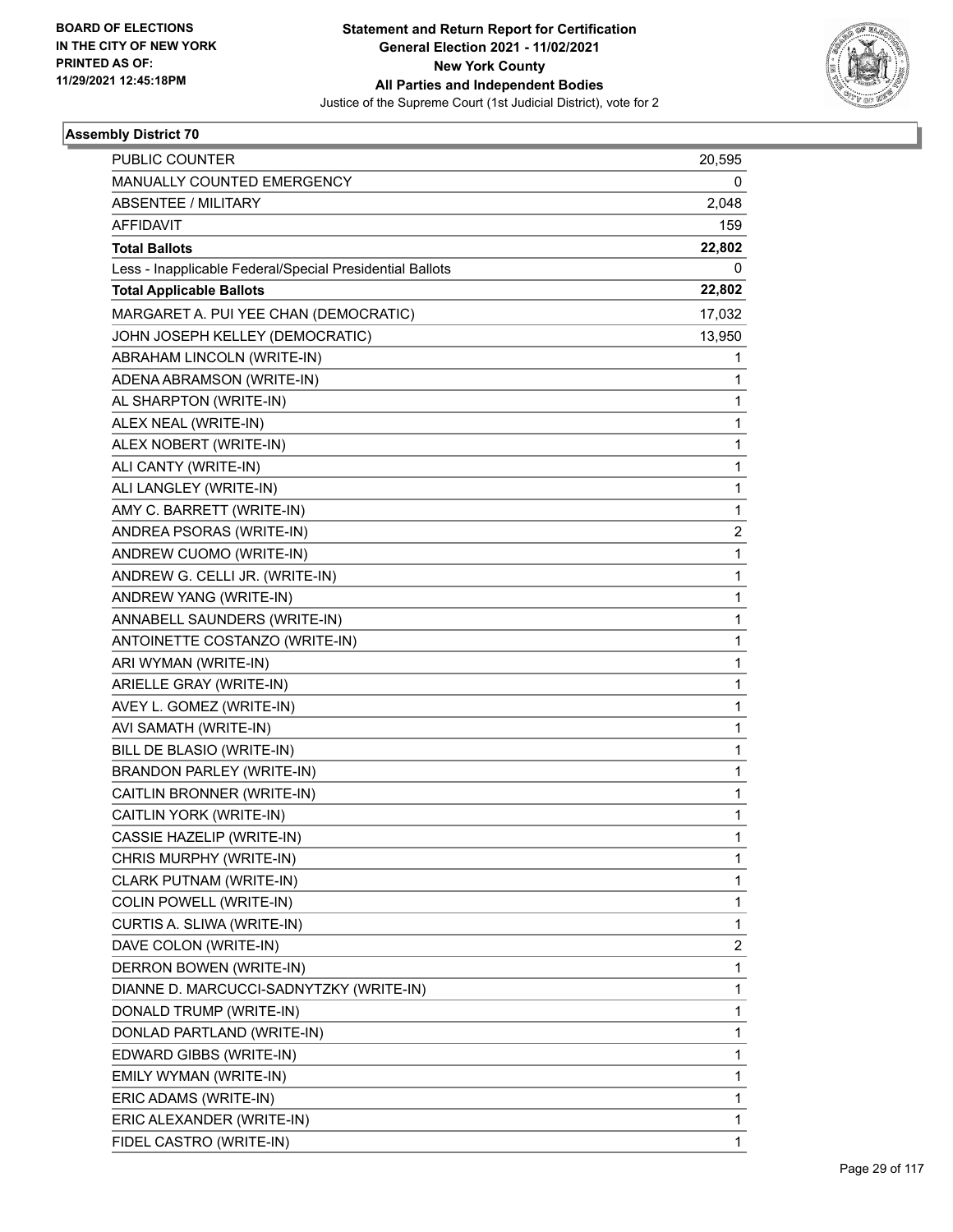

| <b>GARY HILL (WRITE-IN)</b>          | 1            |
|--------------------------------------|--------------|
| <b>GEORGE BRETHERTON (WRITE-IN)</b>  | 1            |
| IRIS SPRINGER (WRITE-IN)             | $\mathbf{1}$ |
| JACQUEINE VAN MOER (WRITE-IN)        | 1            |
| JAIME VALLE (WRITE-IN)               | 1            |
| JEANINE PIRRO (WRITE-IN)             | 1            |
| JEFFREY LOX (WRITE-IN)               | 1            |
| JOE DREW (WRITE-IN)                  | 1            |
| JONATHAN SCHNEIDERMAN (WRITE-IN)     | 1            |
| JOSE ANTONIO GONZALEZ JR. (WRITE-IN) | 1            |
| JOYCLYN KRANS (WRITE-IN)             | 1            |
| JUDYNELL JOHNSON (WRITE-IN)          | 1            |
| KATRINA PARRIS (WRITE-IN)            | 1            |
| <b>KEN HICKS (WRITE-IN)</b>          | 1            |
| KIM SMITH (WRITE-IN)                 | 1            |
| LARRY HAILSHAN (WRITE-IN)            | 1            |
| M.ARIADNE BAZIGOS (WRITE-IN)         | 1            |
| MACHRIA EDMONDS (WRITE-IN)           | 1            |
| MADELINE DELOVE (WRITE-IN)           | 1            |
| MARK GREEN (WRITE-IN)                | 1            |
| MATT CHRISTMAN (WRITE-IN)            | 1            |
| MATTHEW GALLAWAY (WRITE-IN)          | 1            |
| MAXIMILIAN WOODING (WRITE-IN)        | 1            |
| MELANIE COOK (WRITE-IN)              | 1            |
| NEAL VATYAL (WRITE-IN)               | 1            |
| NICHOLAS A. SADNYTZKY (WRITE-IN)     | 1            |
| NICHOLAS SILVA (WRITE-IN)            | 1            |
| NORA DIAZ BRETHERTON (WRITE-IN)      | 1            |
| ORLANDO RODRIGUEZ (WRITE-IN)         | 1            |
| PAT BUCHANAN (WRITE-IN)              | 1            |
| PHIL TERRENCE (WRITE-IN)             | 1            |
| PREET BHARARA (WRITE-IN)             | 1            |
| RAND PAUL (WRITE-IN)                 | 1            |
| RAY G. SEVERINO (WRITE-IN)           | 1            |
| RAYMOND BEAUCHAMP (WRITE-IN)         | 1            |
| RAZIQ SEABROOK (WRITE-IN)            | 1            |
| RICHARD D. EMERY (WRITE-IN)          | 1            |
| RICHARD ELLISON (WRITE-IN)           | 1            |
| RON PAUL (WRITE-IN)                  | 2            |
| <b>RUBEN SMITH (WRITE-IN)</b>        | 1            |
| RUDOLPH AUSTIN (WRITE-IN)            | 1            |
| RUDOLPH GIULIANI (WRITE-IN)          | 4            |
| STEVE BANNON (WRITE-IN)              | 1            |
| SULLIVAN SAUNDERS (WRITE-IN)         | 1            |
| SYED ZAFAR (WRITE-IN)                | 1            |
| TANYA KENNEDY (WRITE-IN)             | 1            |
|                                      |              |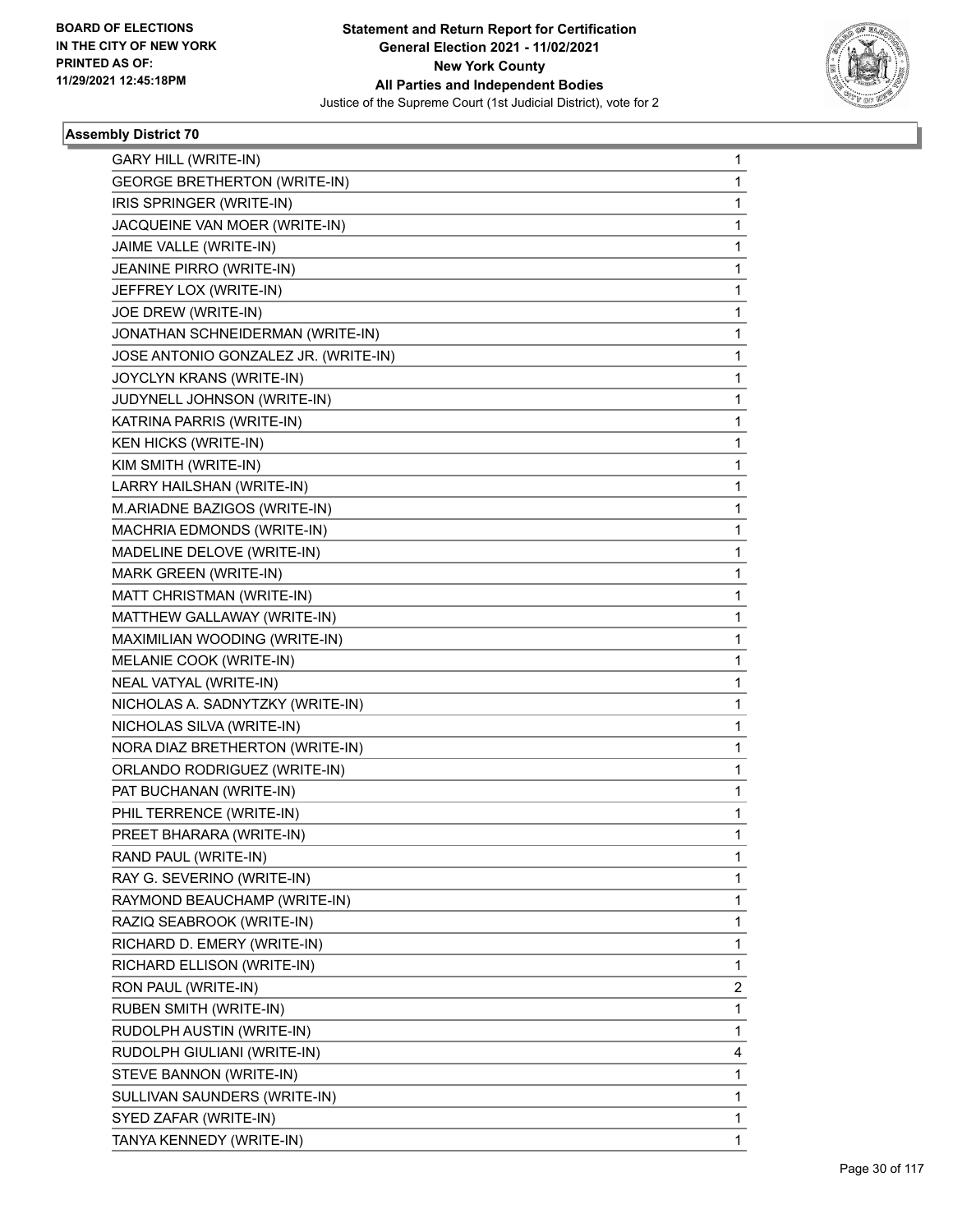

| TED CRUZ (WRITE-IN)                       | $\mathbf{2}^{\prime}$ |
|-------------------------------------------|-----------------------|
| THERESA CHAN (WRITE-IN)                   |                       |
| THOMAS KENNIFF (WRITE-IN)                 | 2                     |
| THOMAS KLEIN (WRITE-IN)                   |                       |
| TRAVIS TALBOT (WRITE-IN)                  |                       |
| UNATTRIBUTABLE WRITE-IN (WRITE-IN)        | 109                   |
| UNCOUNTED WRITE-IN PER STATUTE (WRITE-IN) | 4                     |
| VICTOR D. MANDSON (WRITE-IN)              |                       |
| VICTOR OLDS (WRITE-IN)                    |                       |
| ZACK ROVEN (WRITE-IN)                     |                       |
| <b>Total Votes</b>                        | 31,194                |
| Unrecorded                                | 14.410                |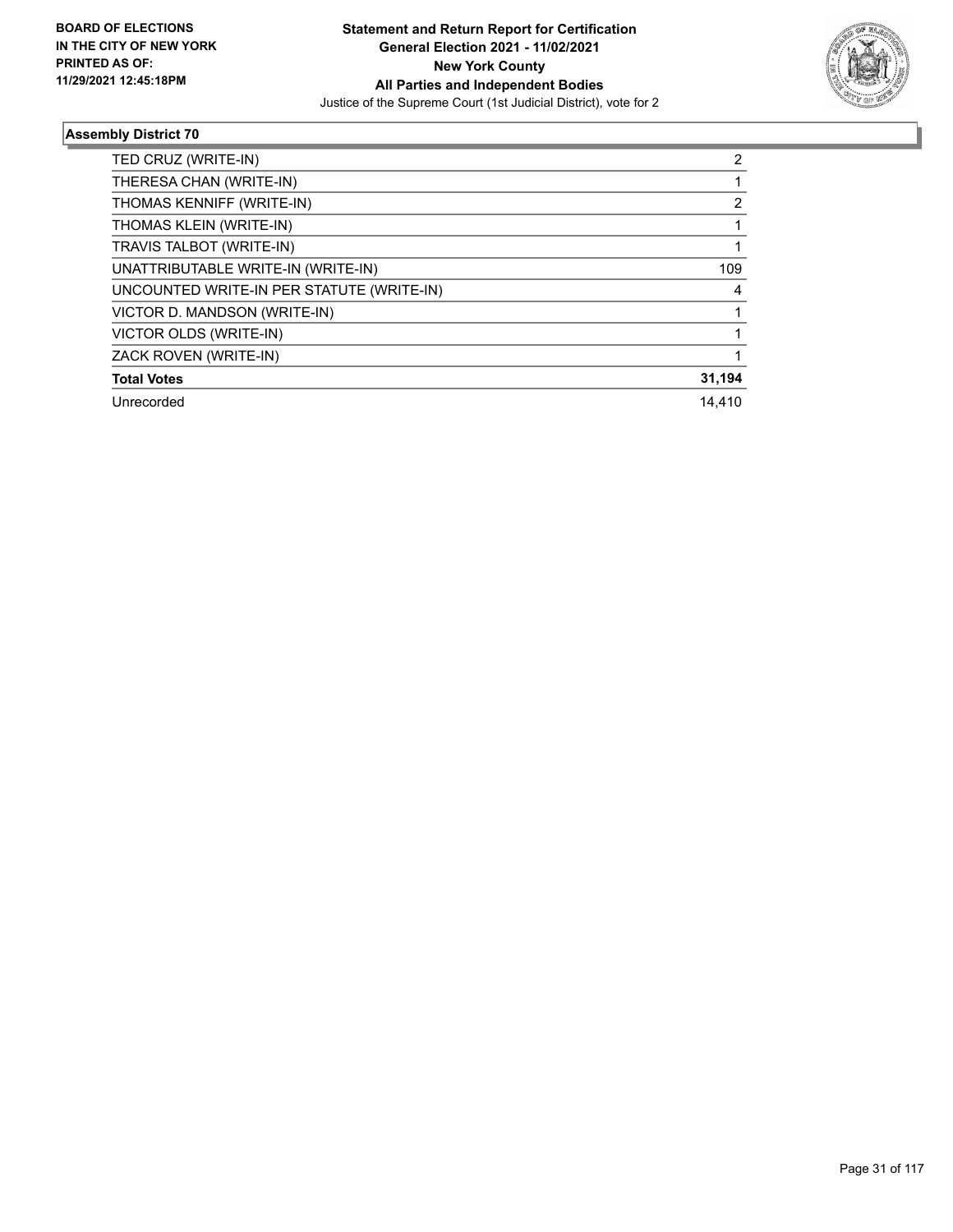

| <b>PUBLIC COUNTER</b>                                    | 19,563 |
|----------------------------------------------------------|--------|
| MANUALLY COUNTED EMERGENCY                               | 0      |
| <b>ABSENTEE / MILITARY</b>                               | 1,556  |
| AFFIDAVIT                                                | 118    |
| <b>Total Ballots</b>                                     | 21,237 |
| Less - Inapplicable Federal/Special Presidential Ballots | 0      |
| <b>Total Applicable Ballots</b>                          | 21,237 |
| MARGARET A. PUI YEE CHAN (DEMOCRATIC)                    | 16,134 |
| JOHN JOSEPH KELLEY (DEMOCRATIC)                          | 13,100 |
| ADAM SAWAMURA (WRITE-IN)                                 | 1      |
| ALANA MURPHY (WRITE-IN)                                  | 1      |
| ALEC BALDWIN (WRITE-IN)                                  | 1      |
| ALEXANDER LUBENSKY (WRITE-IN)                            | 1      |
| ALEXANDER SCHLOW (WRITE-IN)                              | 1      |
| AMANDA LIPMAN (WRITE-IN)                                 | 1      |
| ANA MARIA POLO (WRITE-IN)                                | 1      |
| ANDREA CASTIMATIDIS (WRITE-IN)                           | 1      |
| ANDREW GREENWARD (WRITE-IN)                              | 1      |
| ANDREW MURAWSKI (WRITE-IN)                               | 1      |
| ANDREW YANG (WRITE-IN)                                   | 1      |
| ANDREW YOUNG (WRITE-IN)                                  | 1      |
| ANTHONY MARTINEZ (WRITE-IN)                              | 1      |
| ANTHONY WILLIAM WHITE (WRITE-IN)                         | 1      |
| <b>BARACK OBAMA (WRITE-IN)</b>                           | 1      |
| BERNARD GRUBMAN (WRITE-IN)                               | 1      |
| BILL CLINTON (WRITE-IN)                                  | 1      |
| <b>BRAD PITT (WRITE-IN)</b>                              | 1      |
| <b>BRUCE WAYNE (WRITE-IN)</b>                            | 1      |
| BRYAN BERGE (WRITE-IN)                                   | 1      |
| CATHERINE ROCHE (WRITE-IN)                               | 1      |
| CORI MARQUIS (WRITE-IN)                                  | 1      |
| CURTIS A. SLIWA (WRITE-IN)                               | 1      |
| CYNTHIA WINGATE (WRITE-IN)                               | 1      |
| DAMON LYON (WRITE-IN)                                    | 1      |
| DANIEL J. ALIBERTE (WRITE-IN)                            | 1      |
| DARIMUR PEREZ (WRITE-IN)                                 | 1      |
| DAVID CASAVIS (WRITE-IN)                                 | 1      |
| DAVID JAROSCAWICZ (WRITE-IN)                             | 1      |
| DAVID LIEBMAN (WRITE-IN)                                 | 1      |
| DAVID LYNCH (WRITE-IN)                                   | 1      |
| DAVID RANKIN (WRITE-IN)                                  | 2      |
| DENNIS BOYLE (WRITE-IN)                                  | 1      |
| DEVIN TEJADA (WRITE-IN)                                  | 1      |
| DONALD TRUMP (WRITE-IN)                                  | 1      |
| DR. DEVI ELIZABETH NAMPIAPARAMPIL (WRITE-IN)             | 1      |
| ELIJAH SHABAZZ (WRITE-IN)                                | 1      |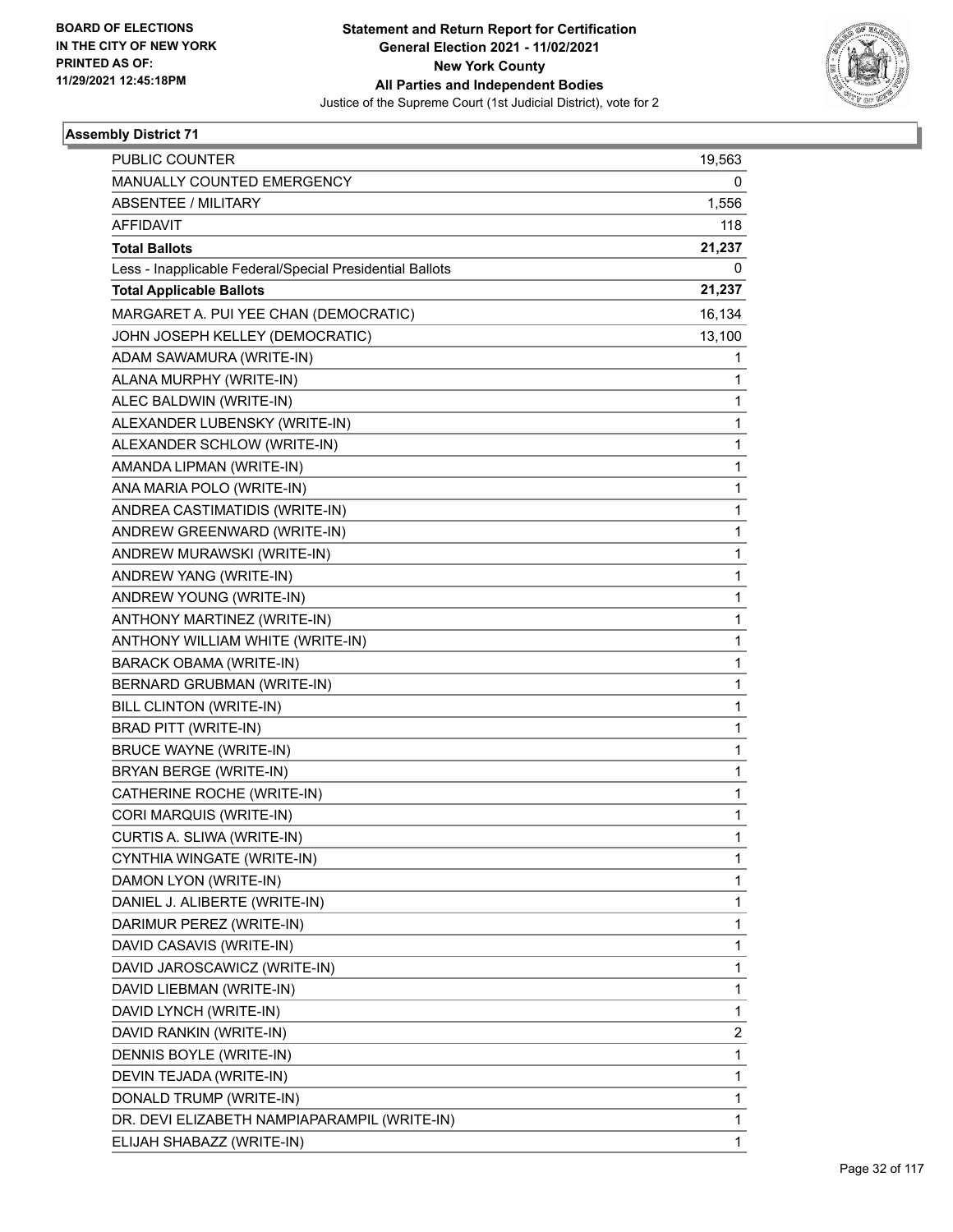

| ELIZABETH FISCHER (WRITE-IN)        | 1           |
|-------------------------------------|-------------|
| EMILIO ESTELLA (WRITE-IN)           | 1           |
| ERIC BUCKLEY (WRITE-IN)             | $\mathbf 1$ |
| FERNANDO MATEO (WRITE-IN)           | 1           |
| GABRIEL BLAU (WRITE-IN)             | 1           |
| <b>GEANDRY RODRIGUEZ (WRITE-IN)</b> | 1           |
| GIDEON OLIVES (WRITE-IN)            | 2           |
| GILBERT A. TAYLOR (WRITE-IN)        | 1           |
| GILBERT GOTTFRIED (WRITE-IN)        | $\mathbf 1$ |
| HASON PIKER (WRITE-IN)              | 1           |
| HILLARY CLINTON (WRITE-IN)          | 1           |
| JACQUELINE TOBOROFF (WRITE-IN)      | 1           |
| JAMES KAINEN (WRITE-IN)             | 1           |
| JARED MELVILLE (WRITE-IN)           | 1           |
| JAY DANKLANG (WRITE-IN)             | $\mathbf 1$ |
| JEFFERY PRIORE (WRITE-IN)           | 1           |
| JEFFREY LICHTMAN (WRITE-IN)         | 1           |
| JEFFREY MARTIN KIMELMAN (WRITE-IN)  | 1           |
| JEREMY MONTANA (WRITE-IN)           | 2           |
| JIM WALSH (WRITE-IN)                | 1           |
| JOHN ERIK MEYERS (WRITE-IN)         | $\mathbf 1$ |
| JOHN T. REDDICK (WRITE-IN)          | 1           |
| JOHNNY MCDONALD (WRITE-IN)          | 1           |
| JON STEWART (WRITE-IN)              | 1           |
| JONATHAN COUSER (WRITE-IN)          | 1           |
| JOSEPH AINBINDER (WRITE-IN)         | 1           |
| JUDGE JEANINE (WRITE-IN)            | $\mathbf 1$ |
| LARRY PROFETA (WRITE-IN)            | 1           |
| LARRY SHARP (WRITE-IN)              | 1           |
| LARRY WILMORE (WRITE-IN)            | 1           |
| LEENA CHARLTON (WRITE-IN)           | 1           |
| LELIT WONID (WRITE-IN)              | 1           |
| LIAM GARCIA (WRITE-IN)              | 1           |
| LIZZIE PEREZ (WRITE-IN)             | 1           |
| LUELLEN ABDOO (WRITE-IN)            | 1           |
| LUIS TEJADA (WRITE-IN)              | $\mathbf 1$ |
| MARIANNE WILLIAMSON (WRITE-IN)      | 1           |
| MARK POLYARON (WRITE-IN)            | 1           |
| MATT STEWART (WRITE-IN)             | 1           |
| MICHAEL HUGHES, ESQ. (WRITE-IN)     | 1           |
| MICHAEL MALICE (WRITE-IN)           | 1           |
| MICHAEL MURPHY (WRITE-IN)           | $\mathbf 1$ |
| MICHAEL STANLEY (WRITE-IN)          | 1           |
| MICHAELA S. PHIPPS (WRITE-IN)       | 1           |
| MICHELLE HOLMAN-SHOOCK (WRITE-IN)   | 1           |
| MICHELLE NOONAN (WRITE-IN)          | 1           |
|                                     |             |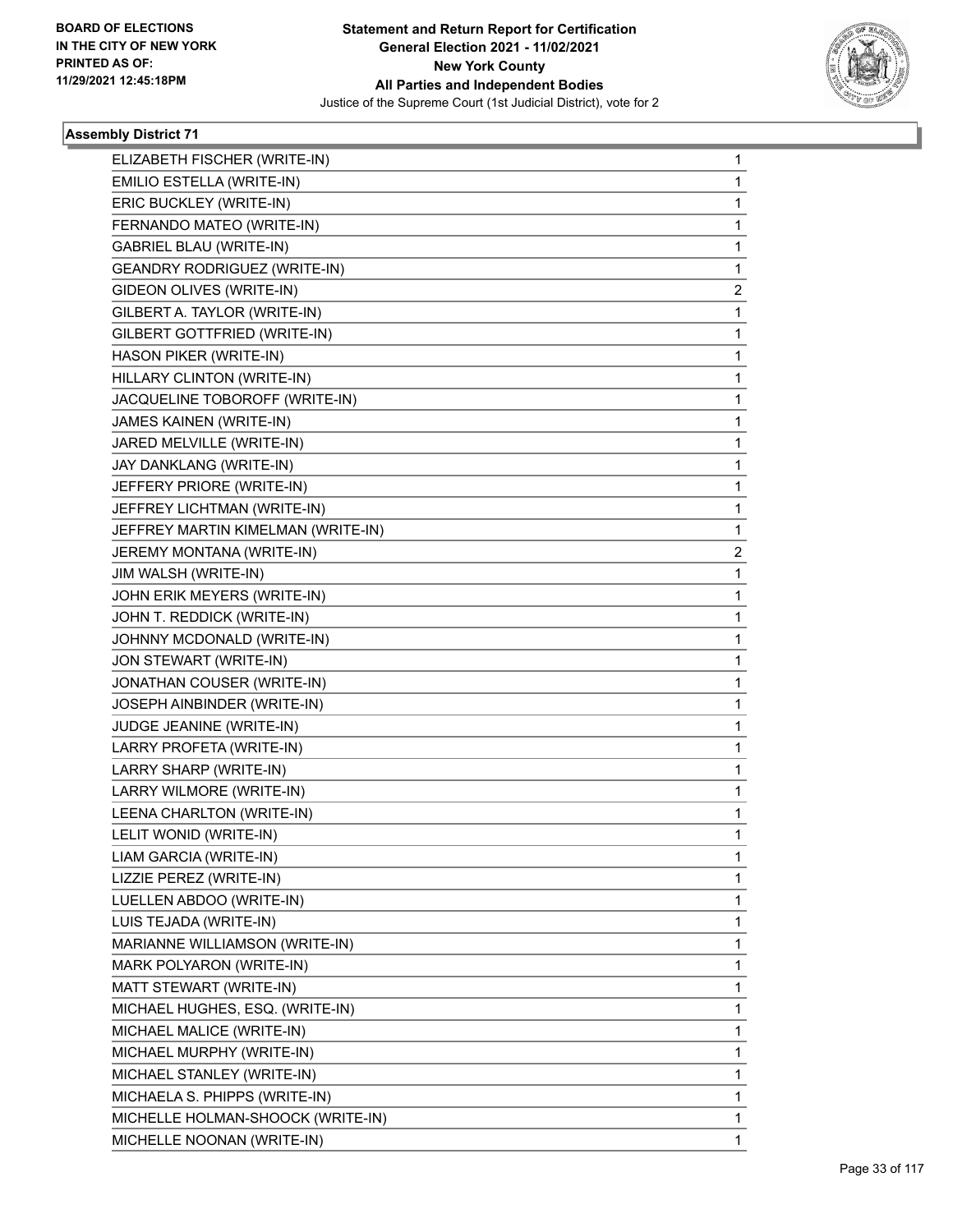

| MONICA CHANG (WRITE-IN)                   | 1            |
|-------------------------------------------|--------------|
| MONICA LINDSAY (WRITE-IN)                 | 3            |
| MUMIA ABU JAMAL (WRITE-IN)                | $\mathbf{1}$ |
| NEOMI BRITO (WRITE-IN)                    | 1            |
| NICOLE C. ALIBERTE (WRITE-IN)             | 1            |
| NINA ORTIZ (WRITE-IN)                     | 1            |
| NORMAN WILLIAMS (WRITE-IN)                | 1            |
| OLIVIER MORIN (WRITE-IN)                  | 1            |
| PATRICK BRADFORD (WRITE-IN)               | $\mathbf 1$  |
| PEANUT KIM (WRITE-IN)                     | 1            |
| PHIL SIMPSON (WRITE-IN)                   | 1            |
| PISHOY YACOUB (WRITE-IN)                  | 1            |
| POCHE JENNIFER (WRITE-IN)                 | 1            |
| RAUL GARCIA (WRITE-IN)                    | 1            |
| RICHARD GALLO (WRITE-IN)                  | $\mathbf 1$  |
| RNETTE C. TURBEE (WRITE-IN)               | 1            |
| <b>ROGER SMITH (WRITE-IN)</b>             | 1            |
| RON DIORIO (WRITE-IN)                     | 1            |
| RUDOLPH GIULIANI (WRITE-IN)               | 2            |
| SHANTA SUKHU (WRITE-IN)                   | 1            |
| SHARON STAPE (WRITE-IN)                   | $\mathbf 1$  |
| SIDNEY A. STRAUSS (WRITE-IN)              | 1            |
| STACEY H. PRUSSMAN (WRITE-IN)             | 2            |
| STEVEN DOZINGER (WRITE-IN)                | $\mathbf{1}$ |
| SUSAN ROGER (WRITE-IN)                    | 1            |
| TAWANNA SAUNDERS (WRITE-IN)               | 1            |
| THEO CHINO (WRITE-IN)                     | $\mathbf 1$  |
| THERESA E. HASSLER (WRITE-IN)             | 1            |
| THOMAS F. HICKEY (WRITE-IN)               | 1            |
| THOMAS HICKEY (WRITE-IN)                  | 1            |
| TINA SMITH (WRITE-IN)                     | 1            |
| TJ HATEM (WRITE-IN)                       | 1            |
| TONY KASSAS (WRITE-IN)                    | 1            |
| TRU LANE WYNN (WRITE-IN)                  | 1            |
| UNATTRIBUTABLE WRITE-IN (WRITE-IN)        | 112          |
| UNCOUNTED WRITE-IN PER STATUTE (WRITE-IN) | 1            |
| VICTOR ARMANDO BERNACO (WRITE-IN)         | 1            |
| VICTOR BARRAL (WRITE-IN)                  | 1            |
| VIRGINIA GOGGIN (WRITE-IN)                | 1            |
| WILLIAM MURAWSKI (WRITE-IN)               | 1            |
| YITZCHEK SCHWATZ (WRITE-IN)               | 1            |
| ZACK STONER (WRITE-IN)                    | 1            |
| ZEPHYR TEACHOUT (WRITE-IN)                | 1            |
| <b>Total Votes</b>                        | 29,478       |
| Unrecorded                                | 12,996       |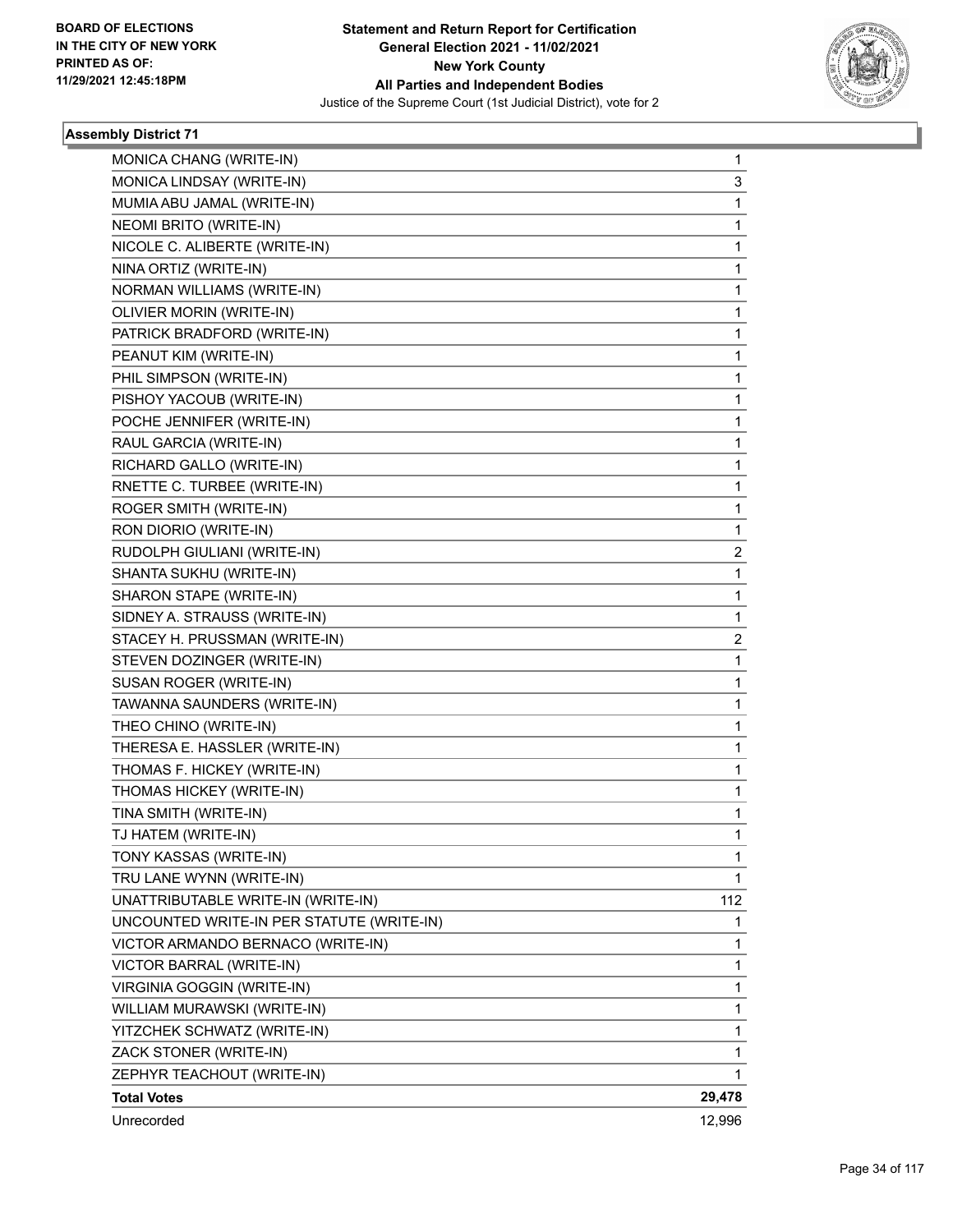

| <b>PUBLIC COUNTER</b>                                    | 14,315                  |
|----------------------------------------------------------|-------------------------|
| MANUALLY COUNTED EMERGENCY                               | 0                       |
| <b>ABSENTEE / MILITARY</b>                               | 864                     |
| <b>AFFIDAVIT</b>                                         | 92                      |
| <b>Total Ballots</b>                                     | 15,271                  |
| Less - Inapplicable Federal/Special Presidential Ballots | 0                       |
| <b>Total Applicable Ballots</b>                          | 15,271                  |
| MARGARET A. PUI YEE CHAN (DEMOCRATIC)                    | 11,032                  |
| JOHN JOSEPH KELLEY (DEMOCRATIC)                          | 8,665                   |
| ADAM BROWN (WRITE-IN)                                    | 1                       |
| ADAM HAMILTON (WRITE-IN)                                 | 1                       |
| ALEX JALLOT (WRITE-IN)                                   | 1                       |
| ALFRED LILIENTHAL (WRITE-IN)                             | 1                       |
| ALFRED MILLER JR. (WRITE-IN)                             | $\mathbf{1}$            |
| ALICE COOPER (WRITE-IN)                                  | 1                       |
| ALICE PIFER (WRITE-IN)                                   | 1                       |
| ALICIA R. PERRE- DOWD (WRITE-IN)                         | 1                       |
| AMY C. BARRETT (WRITE-IN)                                | 1                       |
| ANDER R. LONGANDERFER (WRITE-IN)                         | 1                       |
| ANDREW DONILON (WRITE-IN)                                | $\mathbf{1}$            |
| ANDREW NEIMAN (WRITE-IN)                                 | 1                       |
| ANGELA LIPSMAN (WRITE-IN)                                | $\overline{\mathbf{c}}$ |
| ANITA SUNHU (WRITE-IN)                                   | $\mathbf{1}$            |
| ANTHONY MARECKI (WRITE-IN)                               | 1                       |
| ANTONIA HOUSE (WRITE-IN)                                 | 1                       |
| ANTONIO MARTINEZ (WRITE-IN)                              | 1                       |
| AUDREY MOORE (WRITE-IN)                                  | 1                       |
| BILL BRYD (WRITE-IN)                                     | 1                       |
| BILL CLINTON (WRITE-IN)                                  | $\mathbf{1}$            |
| BILL DE BLASIO (WRITE-IN)                                | 1                       |
| <b>BRENDAN DREW (WRITE-IN)</b>                           | 1                       |
| BRYANT B. PINEDA (WRITE-IN)                              | 1                       |
| CAITLIN HESS (WRITE-IN)                                  | 1                       |
| CANDICE OWENS (WRITE-IN)                                 | $\overline{\mathbf{c}}$ |
| CASSANDRA GROSS (WRITE-IN)                               | 1                       |
| CATHERINE CHRISTIAN (WRITE-IN)                           | 1                       |
| CATHY MARINO-THOMAS (WRITE-IN)                           | 1                       |
| CHAD ROSENTHAL (WRITE-IN)                                | 1                       |
| CHRIS FOSTER (WRITE-IN)                                  | 1                       |
| CURTIS A. SLIWA (WRITE-IN)                               | 3                       |
| DANA K HOKENBURY (WRITE-IN)                              | 1                       |
| DANIEL LIPSMAN (WRITE-IN)                                | 1                       |
| DARSHANE G. LOPEZ (WRITE-IN)                             | 1                       |
| DAVID PAGIN (WRITE-IN)                                   | 1                       |
| DONALD TRUMP JR. (WRITE-IN)                              | 2                       |
| ED GOLDMAN (WRITE-IN)                                    | $\mathbf{1}$            |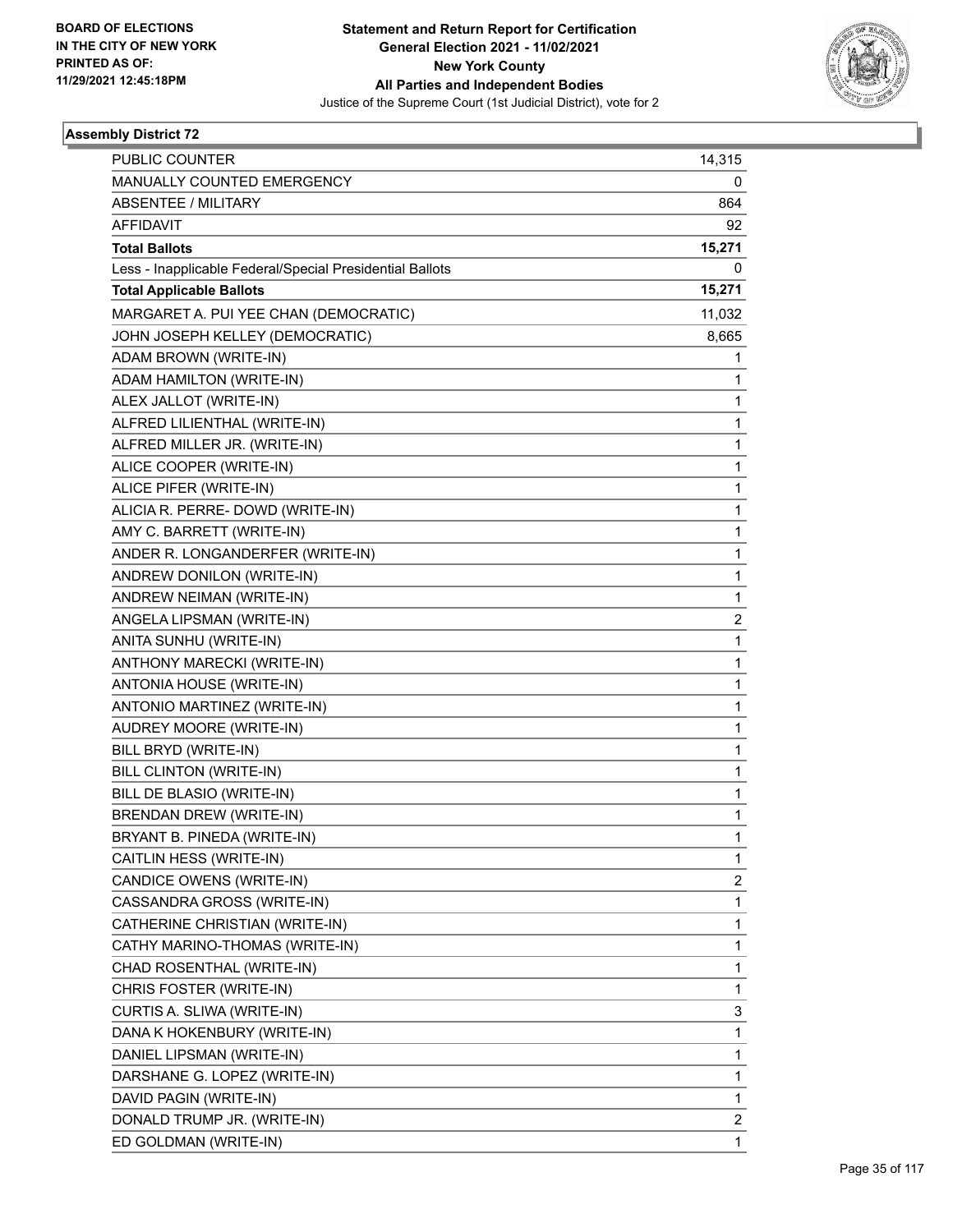

| EDWIN A. PARRA (WRITE-IN)            | $\mathbf{1}$            |
|--------------------------------------|-------------------------|
| EDWIN DE LA CRUZ (WRITE-IN)          | 1                       |
| EMILE TETEMA (WRITE-IN)              | 1                       |
| ENNES CHENNIS (WRITE-IN)             | 1                       |
| ERIC LAMARCA (WRITE-IN)              | 1                       |
| ERICK ACTION (WRITE-IN)              | 1                       |
| EVAN GEOFFREY (WRITE-IN)             | $\mathbf{1}$            |
| <b>GEOFFREY KOLE (WRITE-IN)</b>      | 1                       |
| <b>GLENN KASHAN (WRITE-IN)</b>       | 1                       |
| GLENN REYNOLDS (WRITE-IN)            | 1                       |
| HEATH M. SHERMAN (WRITE-IN)          | 1                       |
| HIRALDA PEREZ (WRITE-IN)             | 1                       |
| HUGO JIMENEZ (WRITE-IN)              | $\overline{\mathbf{c}}$ |
| JARIEL ESTRELLA (WRITE-IN)           | 1                       |
| JEANINE PIRRO (WRITE-IN)             | 2                       |
| JEREMIAH WRIGHT (WRITE-IN)           | 1                       |
| JESSE KUPFERMAN (WRITE-IN)           | 1                       |
| JIMMY MCMILLAN (WRITE-IN)            | 1                       |
| JOHANNA GARCIA (WRITE-IN)            | $\mathbf{1}$            |
| JOHN A. TABACCO JR. (WRITE-IN)       | 1                       |
| JOHN FLACK (WRITE-IN)                | 1                       |
| JOHNNIE BRAVO (WRITE-IN)             | 1                       |
| JONATHAN BESHAY (WRITE-IN)           | 1                       |
| JONATHAN ENGEL (WRITE-IN)            | 1                       |
| JOSE SIMMS (WRITE-IN)                | $\mathbf{1}$            |
| JOSEPH BLAKENEY BROWN JR. (WRITE-IN) | 1                       |
| JUDITH SHEINDLIN (WRITE-IN)          | 1                       |
| JULIE ZUCKERMAN (WRITE-IN)           | 1                       |
| KANYE WEST (WRITE-IN)                | 1                       |
| KATHRYN HARRIS (WRITE-IN)            | 1                       |
| KOLU K. BAYSAH (WRITE-IN)            | 1                       |
| LARRY MARGOLIS (WRITE-IN)            | 1                       |
| LEAH GUIDA (WRITE-IN)                | 1                       |
| LEE ANN CADIZ (WRITE-IN)             | 1                       |
| LEORA ZINSTEIN (WRITE-IN)            | 1                       |
| LILLIAN WAN (WRITE-IN)               | 1                       |
| LUIS CORTES (WRITE-IN)               | 1                       |
| MARC CHALPIN (WRITE-IN)              | 1                       |
| MATTHEW LAGUERRE (WRITE-IN)          | 1                       |
| MATTHEW WEILEN (WRITE-IN)            | $\mathbf{1}$            |
| MAYA WILEY (WRITE-IN)                | 1                       |
| MEIR KAHANE (WRITE-IN)               | 1                       |
| MICHAEL A. DEGOULE (WRITE-IN)        | 1                       |
| MICHAEL GAFFEY (WRITE-IN)            | 1                       |
| MICHAEL TAPIA (WRITE-IN)             | 1                       |
| MILO CAMERA (WRITE-IN)               | 1                       |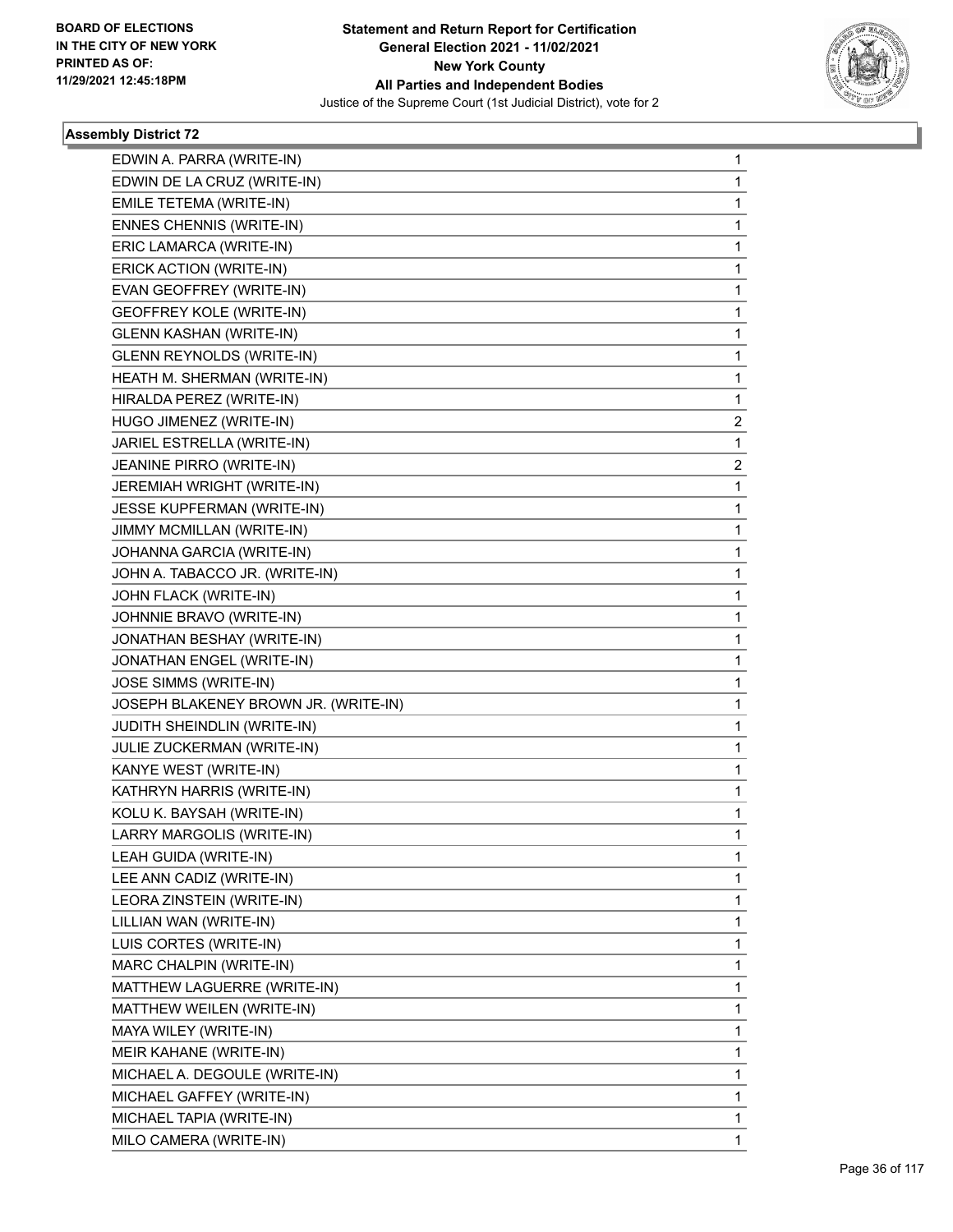

| MIRIAM LASDON (WRITE-IN)                  | $\mathbf{1}$ |
|-------------------------------------------|--------------|
| NICK REKIETA (WRITE-IN)                   | 1            |
| OZZY OSBOURNE (WRITE-IN)                  | 1            |
| PATRICK BLANCHFIELD (WRITE-IN)            | 1            |
| RAUL GARCIA (WRITE-IN)                    | 1            |
| ROBERT CASTELLANO (WRITE-IN)              | 1            |
| ROBERT DAROS (WRITE-IN)                   | 1            |
| RONALD CASTORINA JR. (WRITE-IN)           | 1            |
| ROWAN WHITE (WRITE-IN)                    | 1            |
| RUDOLPH GIULIANI (WRITE-IN)               | 1            |
| RUDOLPH GUILIANI (WRITE-IN)               | 1            |
| RUTH B. GINSBERG (WRITE-IN)               | $\mathbf{1}$ |
| SAM ACKERMAN (WRITE-IN)                   | $\mathbf 1$  |
| SAM JACOBS (WRITE-IN)                     | 1            |
| SAMUEL ZINSTEIN (WRITE-IN)                | 1            |
| SANDRA LOBO (WRITE-IN)                    | 1            |
| SARAH LEBEYSTEIN (WRITE-IN)               | 1            |
| SEAN MCCARRY (WRITE-IN)                   | 1            |
| SEYMOUR SRVLOWITZ (WRITE-IN)              | $\mathbf{1}$ |
| SMEDLEY BUTLER (WRITE-IN)                 | 1            |
| TERRY BOLLEA (WRITE-IN)                   | 1            |
| THEODORE EDWARDS (WRITE-IN)               | 1            |
| TROY HUGHEY (WRITE-IN)                    | 1            |
| UNATTRIBUTABLE WRITE-IN (WRITE-IN)        | 121          |
| UNCOUNTED WRITE-IN PER STATUTE (WRITE-IN) | 6            |
| VINCENT WALTER (WRITE-IN)                 | 1            |
| YARMAN NUNEZ (WRITE-IN)                   | $\mathbf{1}$ |
| <b>Total Votes</b>                        | 19,939       |
| Unrecorded                                | 10,603       |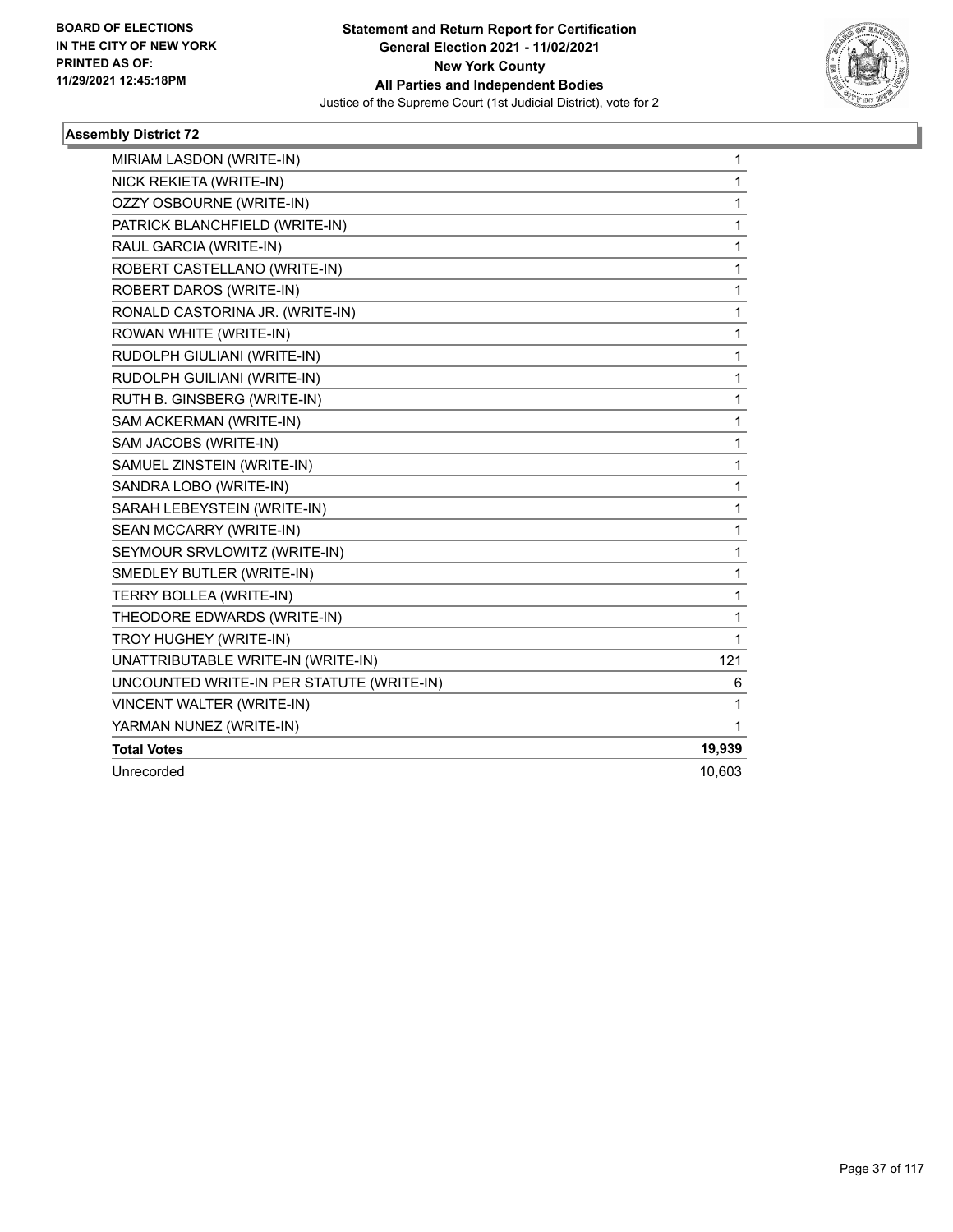

| <b>PUBLIC COUNTER</b>                                    | 22,010         |
|----------------------------------------------------------|----------------|
| MANUALLY COUNTED EMERGENCY                               | 0              |
| <b>ABSENTEE / MILITARY</b>                               | 4,408          |
| <b>AFFIDAVIT</b>                                         | 207            |
| <b>Total Ballots</b>                                     | 26,625         |
| Less - Inapplicable Federal/Special Presidential Ballots | 0              |
| <b>Total Applicable Ballots</b>                          | 26,625         |
| MARGARET A. PUI YEE CHAN (DEMOCRATIC)                    | 19,679         |
| JOHN JOSEPH KELLEY (DEMOCRATIC)                          | 17,238         |
| ABRAHAM HAMIEL (WRITE-IN)                                | 1              |
| ABRAHAM LINCOLN (WRITE-IN)                               | 1              |
| AL SOLARZ (WRITE-IN)                                     | 1              |
| ALAN ABRAMSON (WRITE-IN)                                 | 1              |
| ALCIDE DIGAETANO (WRITE-IN)                              | $\overline{2}$ |
| ALEXANDRA COOPER (WRITE-IN)                              | 3              |
| ALISSA HEYDARI (WRITE-IN)                                | 1              |
| ALLA AKIUIS (WRITE-IN)                                   | 1              |
| ALTON ABRAMOWITZ (WRITE-IN)                              | 1              |
| AMANDA NOREJKO (WRITE-IN)                                | 1              |
| AMELIA EARHART (WRITE-IN)                                | 3              |
| AMY GORDON PLUDWIN (WRITE-IN)                            | 1              |
| AMY KLEITCH (WRITE-IN)                                   | 1              |
| ANDREA CATSIMATIDIS (WRITE-IN)                           | 1              |
| ANDREW CRAVEN (WRITE-IN)                                 | 1              |
| ANDREW CUOMO (WRITE-IN)                                  | 1              |
| ANDREW E. GOLDSTEIN (WRITE-IN)                           | 1              |
| ANDREW GIULIANI (WRITE-IN)                               | 1              |
| ANITA CAMPBELL (WRITE-IN)                                | 1              |
| ANN WALEHAM (WRITE-IN)                                   | 1              |
| ANNE POULOS (WRITE-IN)                                   | 1              |
| ANTHONY E. WOODS JR. (WRITE-IN)                          | 1              |
| ANTHONY J. MAIO (WRITE-IN)                               | 1              |
| ANTHONY MOHEN (WRITE-IN)                                 | 1              |
| ANTHONY REPIRE (WRITE-IN)                                | 1              |
| ANTONIO ARTHURS (WRITE-IN)                               | 1              |
| ARTHUR B. MILLER (WRITE-IN)                              | 1              |
| ARTHUR MILLER (WRITE-IN)                                 | 1              |
| ASHII BABBITT (WRITE-IN)                                 | 1              |
| ATTICUS FISHEL (WRITE-IN)                                | 1              |
| AVERY S. HALFON (WRITE-IN)                               | 1              |
| BARBARA K. KELLY (WRITE-IN)                              | 1              |
| BARBARA PADDOCK (WRITE-IN)                               | 2              |
| <b>BARRON TRUMP (WRITE-IN)</b>                           | 1              |
| BART SIMPSON (WRITE-IN)                                  | 1              |
| BENJAMIN DIV SIROTA (WRITE-IN)                           | 1              |
| BENJAMIN HERING (WRITE-IN)                               | 1              |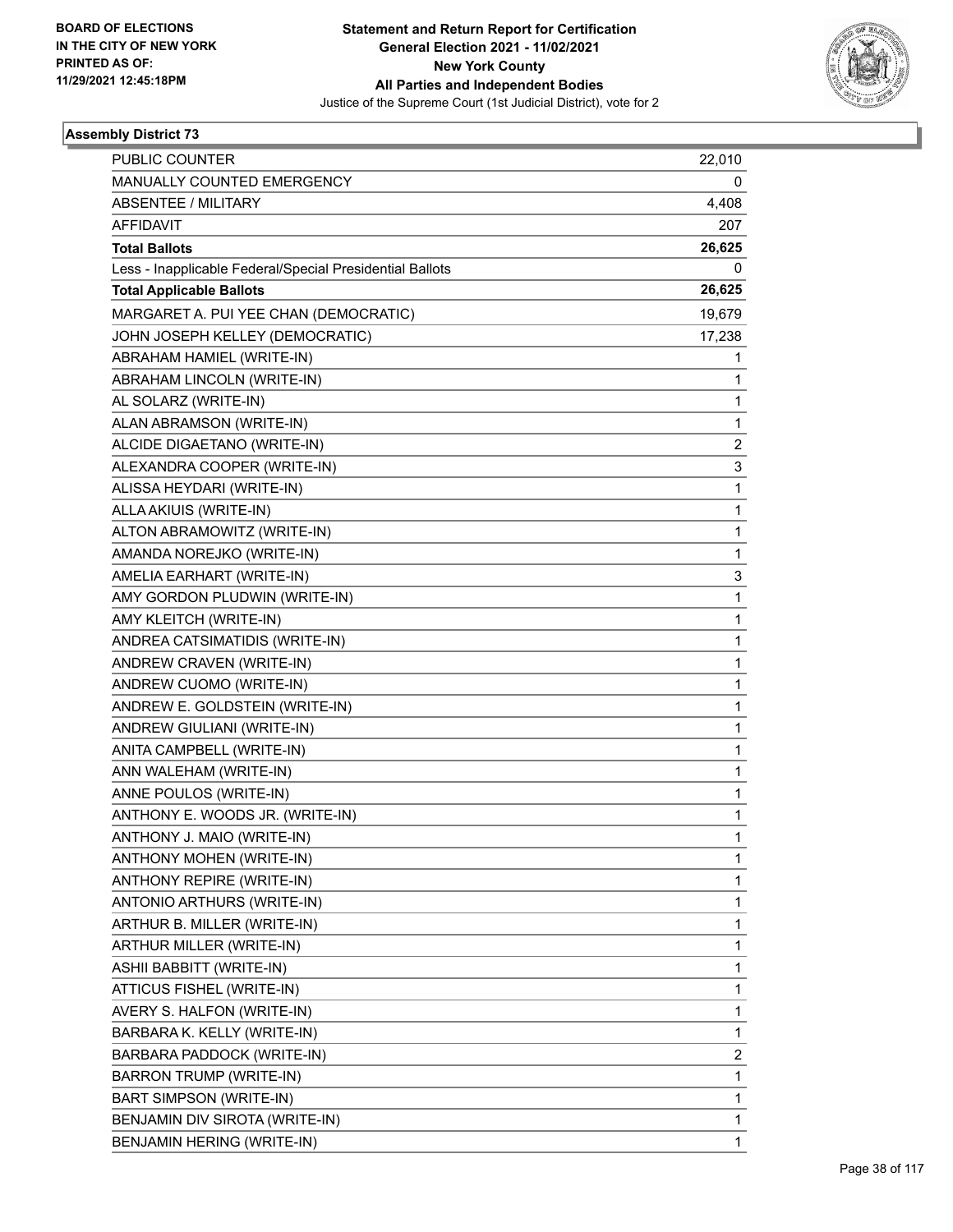

| BERRY LUGO (WRITE-IN)              | 1              |
|------------------------------------|----------------|
| BETHANNE HAFT (WRITE-IN)           | 1              |
| BLAKE FINTZ (WRITE-IN)             | 1              |
| <b>BLAKE HORNICK (WRITE-IN)</b>    | 1              |
| <b>BOB DYLAN (WRITE-IN)</b>        | 1              |
| <b>BOB ODENKIRK (WRITE-IN)</b>     | 1              |
| BREANDAY O'SCEALAI ESQ. (WRITE-IN) | 1              |
| <b>BRETT RUBIN (WRITE-IN)</b>      | 1              |
| BRIAN HASKEL (WRITE-IN)            | 1              |
| <b>BRUCE KENT (WRITE-IN)</b>       | 1              |
| CAMERON KOFFMAN (WRITE-IN)         | 1              |
| CARLOS RIVERA (WRITE-IN)           | 1              |
| CHARLES DONKEY 3RD (WRITE-IN)      | $\mathbf{1}$   |
| CHARLES KACHERSKI (WRITE-IN)       | 1              |
| CHARLES OAKLEY (WRITE-IN)          | 1              |
| CHARLES TROIA (WRITE-IN)           | 1              |
| CHARLES WOLFE (WRITE-IN)           | 1              |
| CHARLIE KURK (WRITE-IN)            | 1              |
| CHERISE JEFFERSON (WRITE-IN)       | $\mathbf 1$    |
| CHRISTINA ANTON (WRITE-IN)         | 1              |
| CHRISTOPHER P HAYES (WRITE-IN)     | 1              |
| CLARENCE THOMAS (WRITE-IN)         | 1              |
| CLARK WAYNE (WRITE-IN)             | 1              |
| CONDOLEEZA RICE (WRITE-IN)         | 1              |
| CORY EVANS (WRITE-IN)              | 1              |
| CRAIG L. BROWN (WRITE-IN)          | 1              |
| CURTIS A. SLIWA (WRITE-IN)         | 17             |
| CYRUS VANCE JR. (WRITE-IN)         | 2              |
| DAN STOLLER (WRITE-IN)             | $\overline{2}$ |
| DAN WALSH (WRITE-IN)               | 1              |
| DANE COLON (WRITE-IN)              | $\mathbf{1}$   |
| DANIEL BERNARD (WRITE-IN)          | 1              |
| DANIEL KATZ (WRITE-IN)             | $\mathbf{1}$   |
| DANIEL PANTALEO (WRITE-IN)         | 1              |
| DANIEL THOMSON (WRITE-IN)          | 1              |
| DANIELLE NICHOLSON (WRITE-IN)      | 1              |
| DANO OFFICER (WRITE-IN)            | 1              |
| DAVID KRESS (WRITE-IN)             | 1              |
| DAVID MURPHY (WRITE-IN)            | 1              |
| DAVID NEWMAN (WRITE-IN)            | 1              |
| DAVID SIIVERS (WRITE-IN)           | 1              |
| DE SHAWN KINDO (WRITE-IN)          | 1              |
| DENISE COLTEN (WRITE-IN)           | 2              |
| DENNIS KLETJNA (WRITE-IN)          | 1              |
| DENNIS P. RUSH (WRITE-IN)          | 1              |
| DEVIN MACNOW (WRITE-IN)            | $\mathbf{1}$   |
|                                    |                |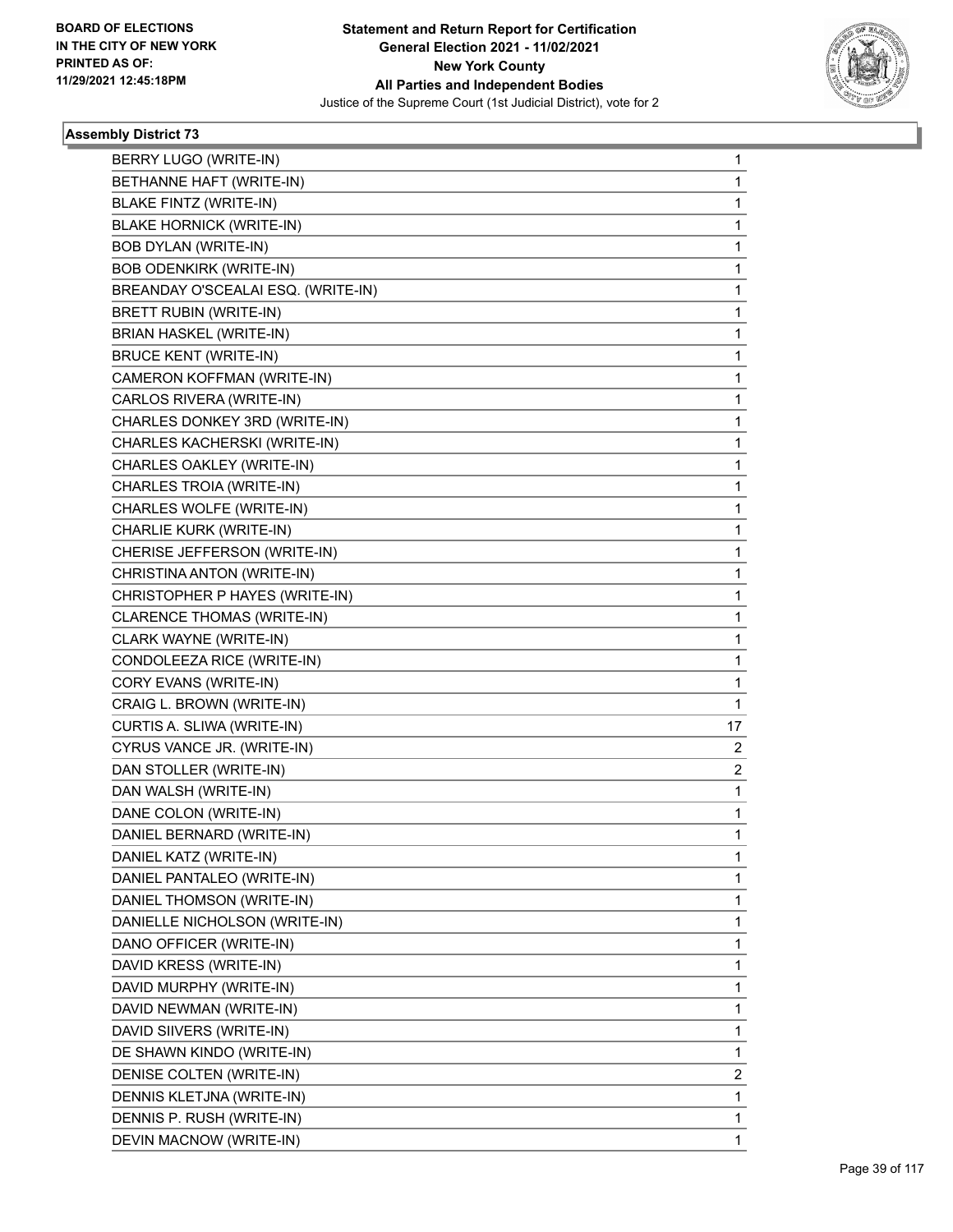

| DIANE ROSAMILIA (WRITE-IN)          | $\overline{2}$ |
|-------------------------------------|----------------|
| DIANNE BRANOI (WRITE-IN)            | 1              |
| DONALD TRUMP (WRITE-IN)             | 16             |
| DONALD TRUMP JR. (WRITE-IN)         | 1              |
| DONNA TIRELLA (WRITE-IN)            | 1              |
| DOUGLAS FURTH (WRITE-IN)            | 2              |
| DR. JOSE LOOR (WRITE-IN)            | 1              |
| DR. NANCY S LEE (WRITE-IN)          | 1              |
| EDWARD BURKE (WRITE-IN)             | 1              |
| EDWARD MCNALLY (WRITE-IN)           | 3              |
| ELANOR ROSEVELT (WRITE-IN)          | 1              |
| ELIZABETH COOPER (WRITE-IN)         | 3              |
| ELIZABETH ORBACH (WRITE-IN)         | 1              |
| ELIZABETH WRIGHT (WRITE-IN)         | 1              |
| ELLEN N. BIBEN (WRITE-IN)           | 1              |
| EMILIA NYGREN (WRITE-IN)            | 1              |
| EMILY KITAY (WRITE-IN)              | 1              |
| ERIC ANTON (WRITE-IN)               | 1              |
| ERIC CHALKIN (WRITE-IN)             | 1              |
| ERIC I. HARRIS (WRITE-IN)           | 1              |
| ERIC O. COSTELLO (WRITE-IN)         | 1              |
| ERIC SOLLENBERGER (WRITE-IN)        | 1              |
| ERIC TRUMP (WRITE-IN)               | 2              |
| ERIC ZIFF (WRITE-IN)                | 1              |
| ERIN PLUNKETT (WRITE-IN)            | 1              |
| ERNEST LENDLER (WRITE-IN)           | 1              |
| ETHAN FELDER (WRITE-IN)             | 1              |
| ETHAN MARCOVICI (WRITE-IN)          | 2              |
| EVA MOSKOWITZ (WRITE-IN)            | 1              |
| FRANCESCO CUPELLI (WRITE-IN)        | 1              |
| FRANCIS UZZI, ESQ. (WRITE-IN)       | 1              |
| FRANK MARJA (WRITE-IN)              | 1              |
| GABRIEL GORENSTEIN (WRITE-IN)       | 1              |
| GABRIELLA DAVIDSON (WRITE-IN)       | 1              |
| GAIL R. GREMSE (WRITE-IN)           | 1              |
| <b>GARY BRISTOL (WRITE-IN)</b>      | 1              |
| GATITT COLE (WRITE-IN)              | 1              |
| GAVIN WAX (WRITE-IN)                | 1              |
| <b>GEORGE BROWN (WRITE-IN)</b>      | 1              |
| <b>GEORGE LIPTON (WRITE-IN)</b>     | 1              |
| <b>GEORGE PATAKI (WRITE-IN)</b>     | 2              |
| <b>GERARD MC CLOSKEY (WRITE-IN)</b> | 1              |
| GILBERT GOTTFRIED (WRITE-IN)        | 1              |
| GINA LEVY ABADL (WRITE-IN)          | 1              |
| <b>GLENN FINE (WRITE-IN)</b>        | 1              |
| <b>GRACE THOMAS (WRITE-IN)</b>      | 1              |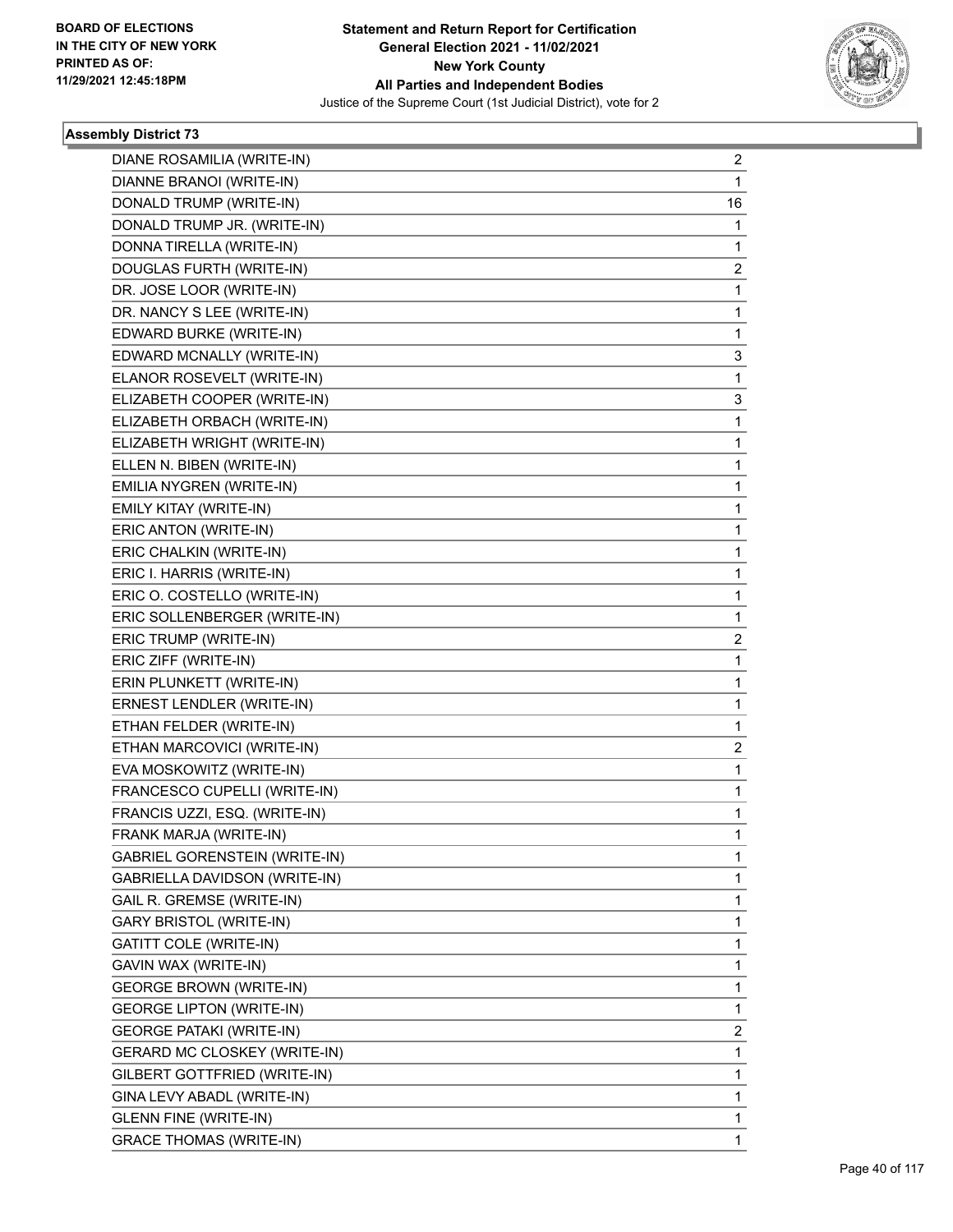

| <b>GRAYSON BROOKS (WRITE-IN)</b>  | $\mathbf{1}$   |
|-----------------------------------|----------------|
| <b>GREG PALM (WRITE-IN)</b>       | $\mathbf{1}$   |
| <b>GREGORY ATTORRI (WRITE-IN)</b> | 1              |
| HADLEY BROOKS (WRITE-IN)          | 1              |
| HENRY BERGER (WRITE-IN)           | 1              |
| HENRY GOODMAN (WRITE-IN)          | $\overline{c}$ |
| HENRY LEVIN (WRITE-IN)            | 1              |
| HILLARY CLINTON (WRITE-IN)        | 2              |
| HUGO CHAVEZ (WRITE-IN)            | 1              |
| IAN ARCUS (WRITE-IN)              | 1              |
| ILLIRI CURANAJ (WRITE-IN)         | 1              |
| ISOBEL SLEVIN (WRITE-IN)          | 1              |
| JAMES BERNARD (WRITE-IN)          | 1              |
| JAMES CONVERY (WRITE-IN)          | 1              |
| JAMES HACK (WRITE-IN)             | 1              |
| JAMES JOHNSON (WRITE-IN)          | 1              |
| JAMES PAEMIK (WRITE-IN)           | 1              |
| JAMIE DIMON (WRITE-IN)            | 1              |
| JAN OFFICER (WRITE-IN)            | 1              |
| JANNA LEVIN (WRITE-IN)            | 1              |
| JASMIN MANIA (WRITE-IN)           | 1              |
| JASON SCHWALBE (WRITE-IN)         | 1              |
| JEANINE PIRRO (WRITE-IN)          | 3              |
| JEFF HORWITZ (WRITE-IN)           | 1              |
| JEFF LONGINGOTTI (WRITE-IN)       | 1              |
| JEFFREY OING (WRITE-IN)           | 1              |
| JEFFREY W. PADILLA (WRITE-IN)     | 1              |
| JENNIFER WALLACE (WRITE-IN)       | 1              |
| JEREMY FRIEDMAN (WRITE-IN)        | 1              |
| JIM HARBAUGH (WRITE-IN)           | $\mathbf{1}$   |
| JOE BORELLI (WRITE-IN)            | $\mathbf{1}$   |
| JOE KELLY (WRITE-IN)              | $\mathbf{1}$   |
| JOE LUCHI (WRITE-IN)              | 1              |
| JOE ZITO (WRITE-IN)               | 1              |
| JOHN ARON (WRITE-IN)              | 1              |
| JOHN E. HAGER (WRITE-IN)          | 1              |
| JOHN H. GALBRAITH (WRITE-IN)      | 1              |
| JOHN JAY (WRITE-IN)               | 1              |
| JOHN JOSEPH KELLEY (WRITE-IN)     | 1              |
| JOHN LANDERS (WRITE-IN)           | 1              |
| JOHN LEFF (WRITE-IN)              | 1              |
| JOHN O. JACOBS (WRITE-IN)         | 1              |
| JOHN ROBERTS (WRITE-IN)           | 1              |
| JOHN SABINI (WRITE-IN)            | 1              |
| JOHN STARKS (WRITE-IN)            | $\mathbf{1}$   |
| JOHN WHITE (WRITE-IN)             | $\mathbf{1}$   |
|                                   |                |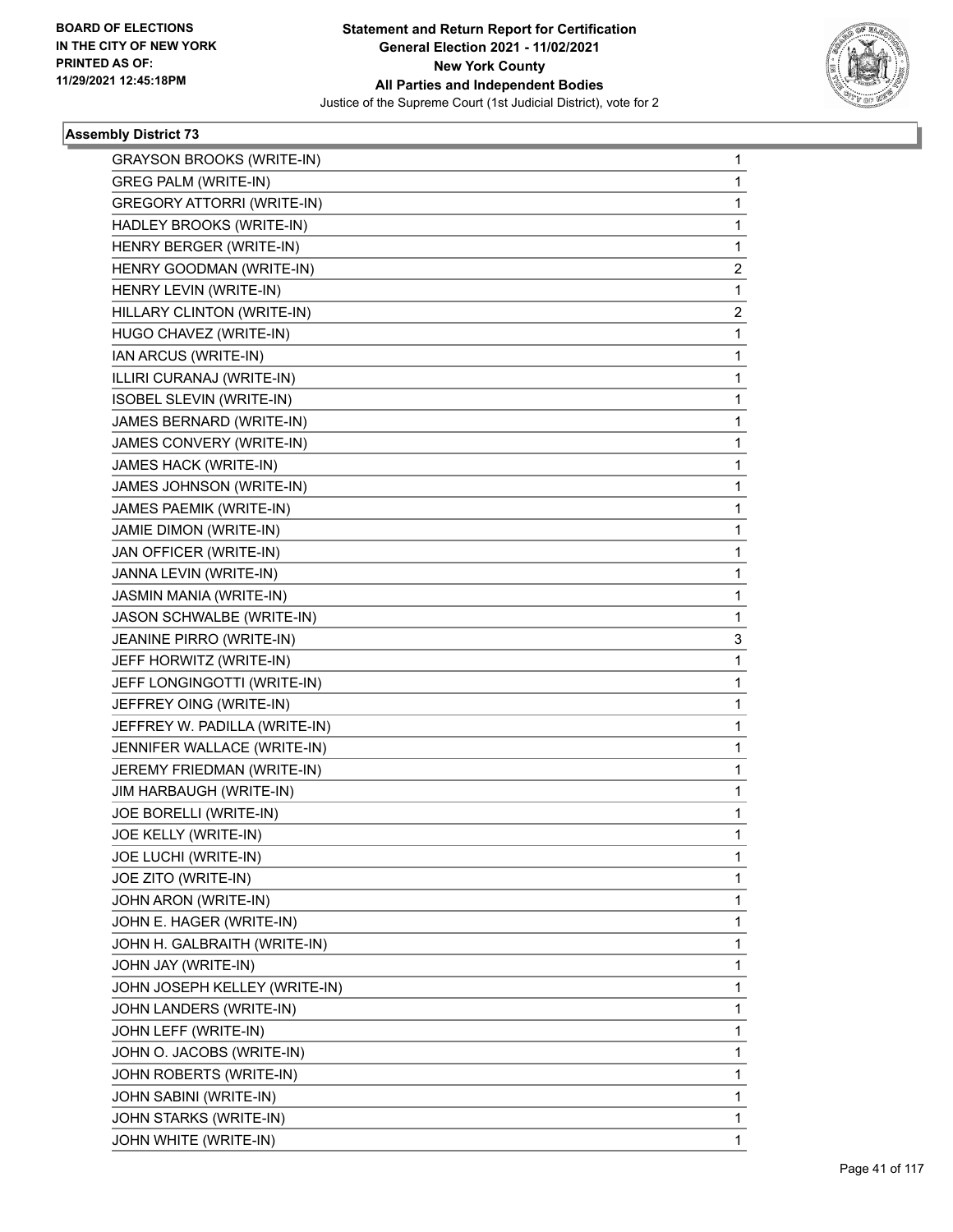

| JOHNATHAN GOLDIN (WRITE-IN)    | 1 |
|--------------------------------|---|
| JOHNATHAN WEISS (WRITE-IN)     | 1 |
| JON MITCHELL (WRITE-IN)        | 1 |
| JONATHAN FRELLICH (WRITE-IN)   | 1 |
| JONATHAN LIPTON (WRITE-IN)     | 1 |
| JORDAN SPEEDMAN (WRITE-IN)     | 1 |
| JOSH BRUEGMAN (WRITE-IN)       | 1 |
| JOSH ETRIA (WRITE-IN)          | 1 |
| JOSH GOLDEN (WRITE-IN)         | 1 |
| JUDD GROSSMAN (WRITE-IN)       | 1 |
| JUDGE DOOM (WRITE-IN)          | 1 |
| JUDGE WOPNER (WRITE-IN)        | 1 |
| JUDITH SHEINDLIN (WRITE-IN)    | 6 |
| JUDY KIM (WRITE-IN)            | 1 |
| JUGAL ALEHTA (WRITE-IN)        | 1 |
| JULIE GITTLE (WRITE-IN)        | 1 |
| JULIE LEFF (WRITE-IN)          | 1 |
| JULIE STARK (WRITE-IN)         | 1 |
| JULIUS RANDLE (WRITE-IN)       | 1 |
| JUMAANE D. WILLIAMS (WRITE-IN) | 1 |
| JUSTIN MODEL (WRITE-IN)        | 1 |
| JUSTIN S. KIRSCHNER (WRITE-IN) | 1 |
| JUWAN HOWARD (WRITE-IN)        | 1 |
| KANYE WEST (WRITE-IN)          | 1 |
| KARA CHESTER (WRITE-IN)        | 2 |
| KARA K. MILLER (WRITE-IN)      | 1 |
| KAREN LUCAS (WRITE-IN)         | 1 |
| KEHN KERN (WRITE-IN)           | 1 |
| KEITH HERNANDEZ (WRITE-IN)     | 1 |
| KELLEY JONES (WRITE-IN)        | 1 |
| KELLY P. FARRELL (WRITE-IN)    | 1 |
| KELLY RIBA (WRITE-IN)          | 1 |
| KENNETH FISHEL (WRITE-IN)      | 1 |
| KENNETH O' DONNELL (WRITE-IN)  | 1 |
| KENNY SZEKRETAN (WRITE-IN)     | 1 |
| KEVIN COURTIS (WRITE-IN)       | 1 |
| KEVIN HAMMOND (WRITE-IN)       | 1 |
| KIMIA SHARIFI (WRITE-IN)       | 1 |
| KRISTEN EDWARDS (WRITE-IN)     | 1 |
| LARRANCE W. EGAN (WRITE-IN)    | 1 |
| LARRY EISENBERG (WRITE-IN)     | 1 |
| LARRY KUDLOW (WRITE-IN)        | 1 |
| LAU LYONS (WRITE-IN)           | 1 |
| LAUREN GOLDMAN (WRITE-IN)      | 1 |
| LAUREN ROSE (WRITE-IN)         | 1 |
| LAWRENCE RABINOWITZ (WRITE-IN) | 1 |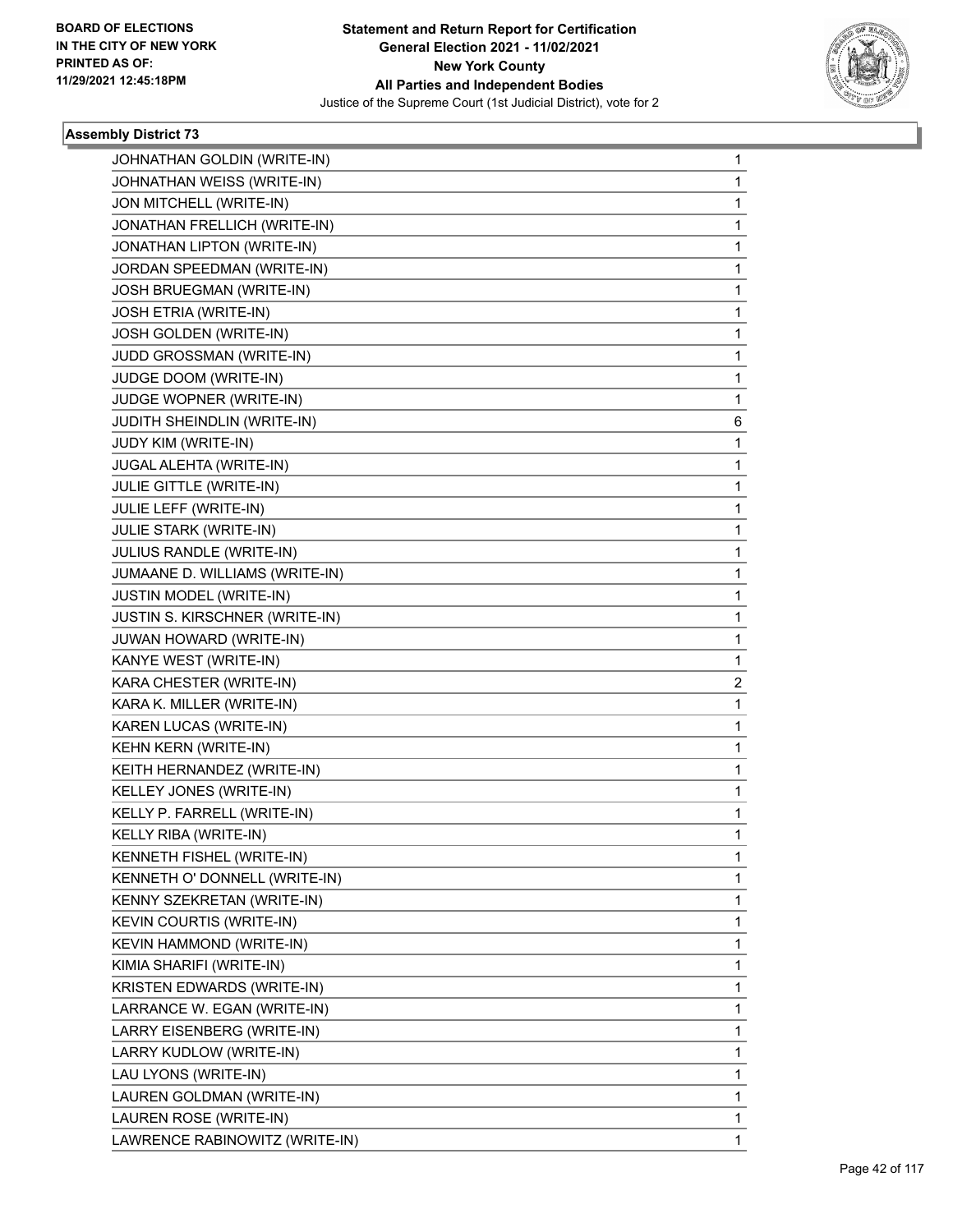

| LEONORA CURANAJ (WRITE-IN)        | 1 |
|-----------------------------------|---|
| LIAM GOMEZ (WRITE-IN)             | 1 |
| LLOYD HELLER (WRITE-IN)           | 1 |
| LOUSIA A. SMITH (WRITE-IN)        | 1 |
| LUKE SKYWALKER (WRITE-IN)         | 1 |
| LUPE VELEZ (WRITE-IN)             | 1 |
| M. A KTUTS (WRITE-IN)             | 1 |
| MACY HARDMAN (WRITE-IN)           | 1 |
| MANNY ALICANDRO (WRITE-IN)        | 1 |
| MARION MISKIN-ROPUTS (WRITE-IN)   | 1 |
| MARK SMITH (WRITE-IN)             | 1 |
| MARY PAVLOVICH (WRITE-IN)         | 1 |
| MATT TOYER (WRITE-IN)             | 1 |
| MATTHEW BRIEF (WRITE-IN)          | 2 |
| MAX BERNSTEIN (WRITE-IN)          | 1 |
| MAX JUNILI (WRITE-IN)             | 1 |
| MAY LI (WRITE-IN)                 | 1 |
| MELISSA DIPIETRO (WRITE-IN)       | 1 |
| MELODY ZUMONAN (WRITE-IN)         | 1 |
| MICHAEL BERNSTEIN (WRITE-IN)      | 1 |
| MICHAEL BINIAWEWITZ (WRITE-IN)    | 1 |
| MICHAEL BLOOMBERG (WRITE-IN)      | 5 |
| MICHAEL CALLAWAY (WRITE-IN)       | 1 |
| MICHAEL FISCHMAN (WRITE-IN)       | 1 |
| MICHAEL KELLER (WRITE-IN)         | 1 |
| MICHAEL OBUS (WRITE-IN)           | 1 |
| MICHAEL PENCE (WRITE-IN)          | 1 |
| MICHELLE WOLITZER (WRITE-IN)      | 1 |
| MIKE SWEENEY (WRITE-IN)           | 2 |
| MIKHAIL VANYO (WRITE-IN)          | 1 |
| MIRIAM GOLDSTEIN (WRITE-IN)       | 1 |
| MITCH GARBER (WRITE-IN)           | 1 |
| MITCHELL EITEL (WRITE-IN)         | 1 |
| MITT ROMNEY (WRITE-IN)            | 1 |
| MONICA HOUNSELL (WRITE-IN)        | 1 |
| MURRAY ORBUCH (WRITE-IN)          | 1 |
| NELSON STERN (WRITE-IN)           | 1 |
| NEWT GINGRICH (WRITE-IN)          | 1 |
| NICHOLAS J. BERTHA III (WRITE-IN) | 2 |
| NICK SABAN (WRITE-IN)             | 1 |
| NICOLAS FRANZONE (WRITE-IN)       | 1 |
| NIKKI HALEY (WRITE-IN)            | 1 |
| OLIVER HARDY (WRITE-IN)           | 1 |
| PAUL NIEHAUS (WRITE-IN)           | 2 |
| PAUL SMITH (WRITE-IN)             | 1 |
| PAUL SOLOMON (WRITE-IN)           | 1 |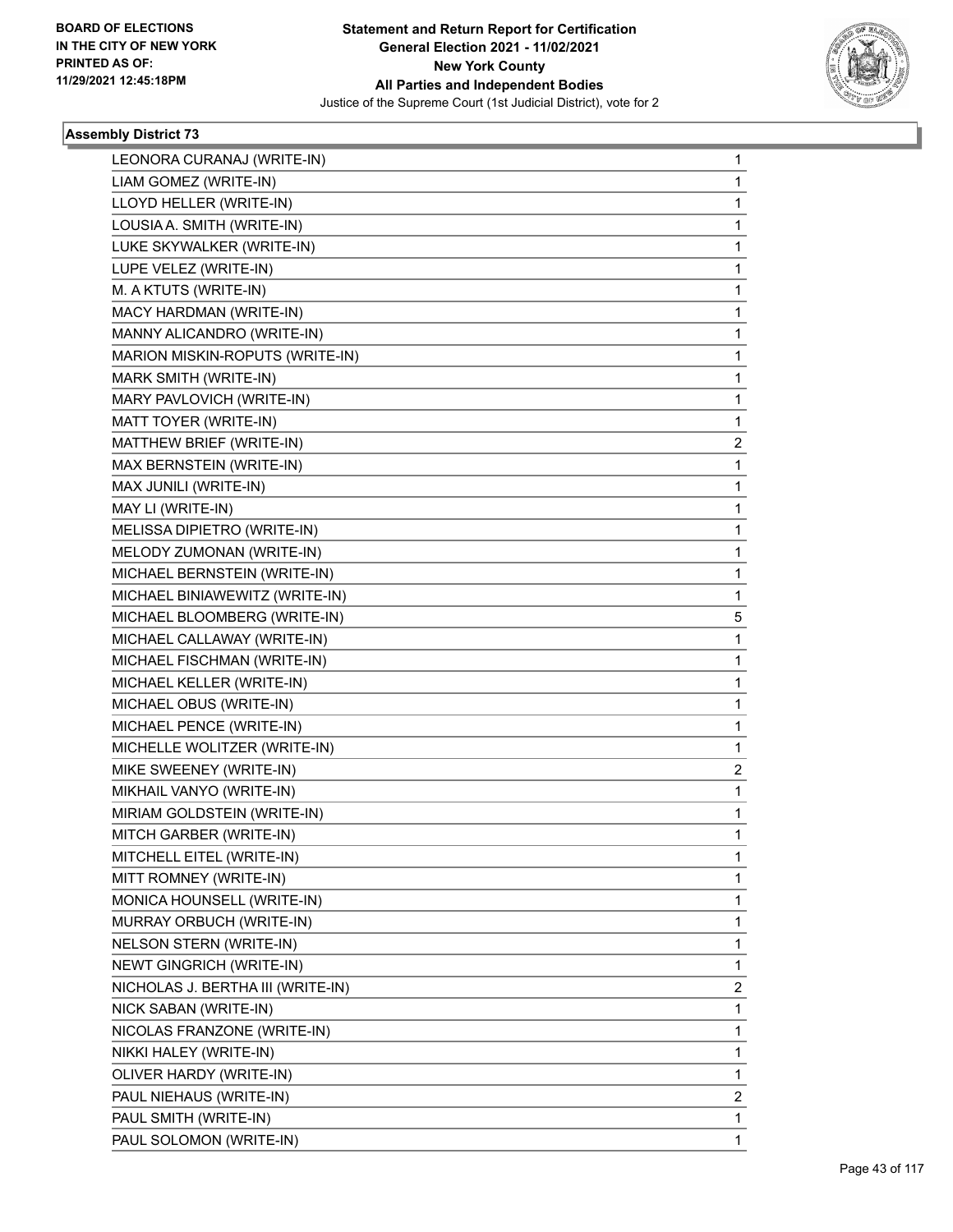

| PETER C. HEIN (WRITE-IN)        | 1                       |
|---------------------------------|-------------------------|
| PETER MILLIGAN (WRITE-IN)       | 2                       |
| PETER MULKIN (WRITE-IN)         | 1                       |
| PETER STRANROPOULOS (WRITE-IN)  | $\mathbf{1}$            |
| PETER WALLACE (WRITE-IN)        | 1                       |
| PHIL BERG (WRITE-IN)            | 1                       |
| PHILIP MARTINI (WRITE-IN)       | $\mathbf{1}$            |
| PHOEBE YU (WRITE-IN)            | $\mathbf{1}$            |
| RADSIN COHEN (WRITE-IN)         | 1                       |
| RAPHAEL POPE-SUSSMAN (WRITE-IN) | $\mathbf{1}$            |
| REBECCA GINGOLD (WRITE-IN)      | 1                       |
| RENEE BERNSTEIN (WRITE-IN)      | 1                       |
| RICHARD GALLO (WRITE-IN)        | $\mathbf{1}$            |
| RICHARD SOLOMAN (WRITE-IN)      | $\overline{\mathbf{c}}$ |
| RICK ELBAUN (WRITE-IN)          | 1                       |
| RICK SOLOMON (WRITE-IN)         | $\mathbf{1}$            |
| RJ BARRETT (WRITE-IN)           | 1                       |
| ROBERT ABRAMS (WRITE-IN)        | 1                       |
| ROBERT ANICH (WRITE-IN)         | $\mathbf{1}$            |
| ROBERT MORGAN (WRITE-IN)        | $\overline{\mathbf{c}}$ |
| ROBERT TETTORI (WRITE-IN)       | 1                       |
| ROBERT WINNING (WRITE-IN)       | $\mathbf{1}$            |
| ROCKY LI (WRITE-IN)             | 1                       |
| ROLANDO ACOSTA (WRITE-IN)       | 1                       |
| RON SWANSON (WRITE-IN)          | $\mathbf{1}$            |
| RONALD COHEN (WRITE-IN)         | $\mathbf{1}$            |
| RONALD D. HARIRI (WRITE-IN)     | 1                       |
| ROSARIO BALDWIN (WRITE-IN)      | $\mathbf{1}$            |
| ROSLYN D. ANDERSON (WRITE-IN)   | 2                       |
| ROSS BARBOUR (WRITE-IN)         | 1                       |
| RUDOLF BESON (WRITE-IN)         | 1                       |
| RUDOLPH GIULIANI (WRITE-IN)     | 19                      |
| RUDOLPH GUILIANI (WRITE-IN)     | 3                       |
| RUDY DERES PEPIAN (WRITE-IN)    | $\mathbf{1}$            |
| RYAN HAGGKEND (WRITE-IN)        | $\mathbf{1}$            |
| SALLY HINES (WRITE-IN)          | $\overline{\mathbf{c}}$ |
| SAMUEL P. GUNTHER (WRITE-IN)    | $\overline{c}$          |
| SANDY CRUGER (WRITE-IN)         | $\mathbf{1}$            |
| SARA DUNN (WRITE-IN)            | 1                       |
| SCOTT ABRAMOWITZ (WRITE-IN)     | $\mathbf{1}$            |
| SCOTT FIDEL (WRITE-IN)          | $\mathbf{1}$            |
| SCOTT FINTZ (WRITE-IN)          | $\overline{\mathbf{c}}$ |
| SCOTT GREEDE (WRITE-IN)         | $\mathbf{1}$            |
| SCOTT HOUSELL (WRITE-IN)        | 1                       |
| SEAN HANNITY (WRITE-IN)         | 1                       |
| SEBASTIAN GRUSON (WRITE-IN)     | 1                       |
|                                 |                         |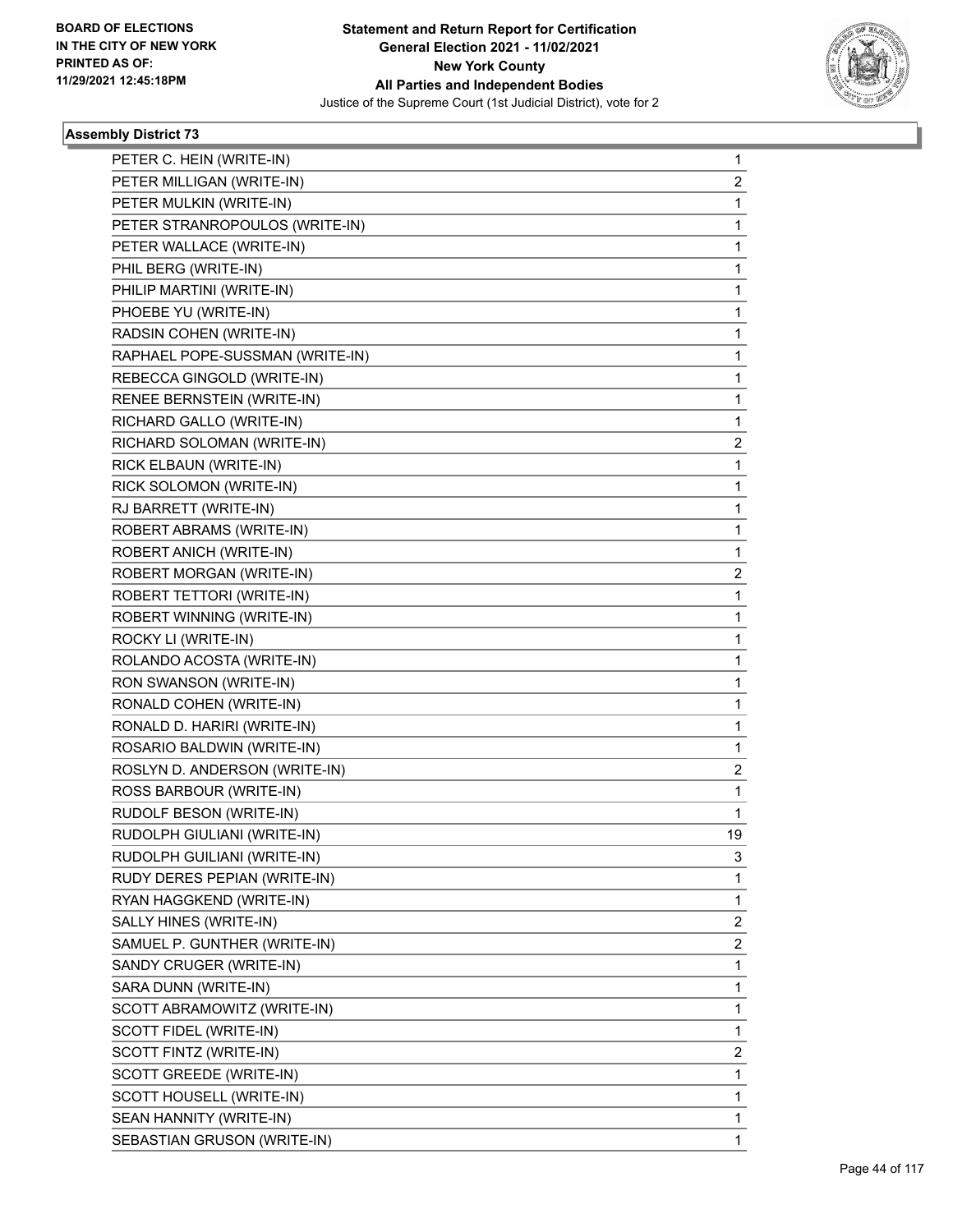

| SETH HERBERT (WRITE-IN)            | $\mathbf{1}$   |
|------------------------------------|----------------|
| SETH LEUTER (WRITE-IN)             | 1              |
| SHARON R. KAHN (WRITE-IN)          | 1              |
| SHEA FINK (WRITE-IN)               | 2              |
| SHEILA A.S. GUNTHER (WRITE-IN)     | 2              |
| SOL SASSON (WRITE-IN)              | 1              |
| SOPHIE GANDESHERY (WRITE-IN)       | 1              |
| STAN LAUREL (WRITE-IN)             | 1              |
| STEPHEN SALLEY (WRITE-IN)          | 1              |
| STEPHEN SHEINFIELD (WRITE-IN)      | 1              |
| STEVE WINDEL (WRITE-IN)            | 1              |
| STEVEN LEVINE (WRITE-IN)           | 1              |
| STEVEN PINCHASICK (WRITE-IN)       | 1              |
| STEVEN ROSAMILIA (WRITE-IN)        | 2              |
| STING RAY (WRITE-IN)               | 1              |
| SUNNY KING (WRITE-IN)              | 1              |
| SUSAN BRECHLEY (WRITE-IN)          | 2              |
| SUSAN SOLOMAN (WRITE-IN)           | $\overline{2}$ |
| SVEN PRUDLO (WRITE-IN)             | 1              |
| TED NUGENT (WRITE-IN)              | 1              |
| TERRY SILVER (WRITE-IN)            | 1              |
| THOMAS BROUSSARD (WRITE-IN)        | 1              |
| THOMAS DEWEY (WRITE-IN)            | 1              |
| TIFFANY CABAN (WRITE-IN)           | 1              |
| TIM DUGGAN (WRITE-IN)              | 1              |
| TIMOTHY DOLAN (WRITE-IN)           | 1              |
| TIMOTHY G. NELSON (WRITE-IN)       | 1              |
| TOM DEWEY (WRITE-IN)               | 4              |
| UNATTRIBUTABLE WRITE-IN (WRITE-IN) | 299            |
| VALERIE MASON (WRITE-IN)           | 1              |
| WEI-LI F. X. TJONG (WRITE-IN)      | 1              |
| WILLIAM KLEIN (WRITE-IN)           | 1              |
| WILLIAM LOVERO (WRITE-IN)          | 1              |
| WILLIAM M KLEIN (WRITE-IN)         | 1              |
| WILLIAM TOTA (WRITE-IN)            | 1              |
| XANDER GOODMAN (WRITE-IN)          | 1              |
| YVONNE BROWN (WRITE-IN)            | 1              |
| <b>Total Votes</b>                 | 37,667         |
| Unrecorded                         | 15,583         |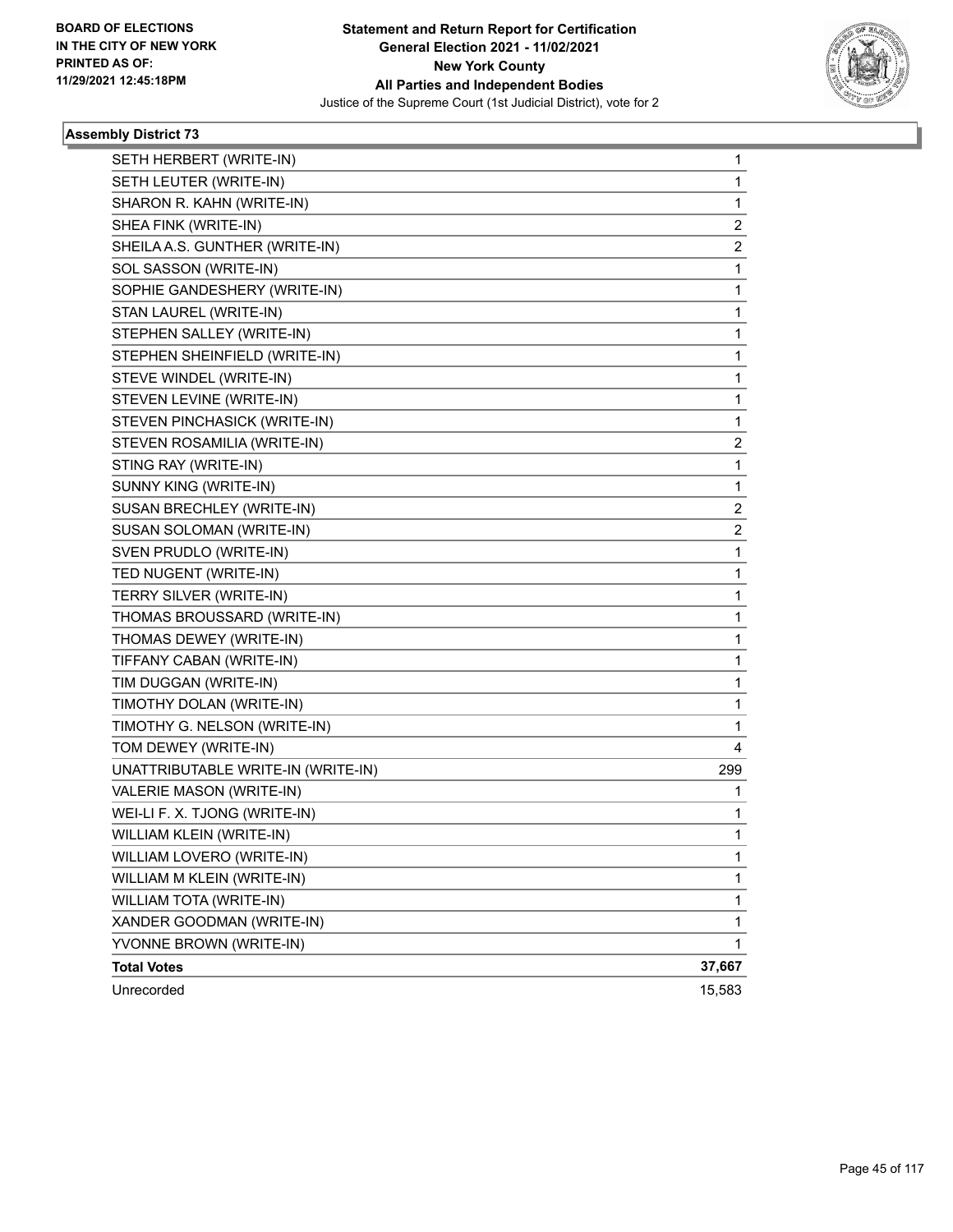

| <b>PUBLIC COUNTER</b>                                    | 19,960                  |
|----------------------------------------------------------|-------------------------|
| MANUALLY COUNTED EMERGENCY                               | 9                       |
| <b>ABSENTEE / MILITARY</b>                               | 2,084                   |
| AFFIDAVIT                                                | 183                     |
| <b>Total Ballots</b>                                     | 22,236                  |
| Less - Inapplicable Federal/Special Presidential Ballots | 0                       |
| <b>Total Applicable Ballots</b>                          | 22,236                  |
| MARGARET A. PUI YEE CHAN (DEMOCRATIC)                    | 16,710                  |
| JOHN JOSEPH KELLEY (DEMOCRATIC)                          | 13,931                  |
| AARON JUDGE (WRITE-IN)                                   | 1                       |
| ADAM RICH (WRITE-IN)                                     | 1                       |
| AIDAR MITTELDORF (WRITE-IN)                              | 1                       |
| ALAN DERSHEWITZ (WRITE-IN)                               | 1                       |
| ALEX WRIGHT (WRITE-IN)                                   | $\mathbf{1}$            |
| ALEX ZHIK (WRITE-IN)                                     | 1                       |
| ALICE D. WEINER (WRITE-IN)                               | $\overline{\mathbf{c}}$ |
| ALICE LEMOS (WRITE-IN)                                   | $\mathbf{1}$            |
| ALLIE RYAN (WRITE-IN)                                    | 2                       |
| ANA RAMREZ (WRITE-IN)                                    | 1                       |
| ANDREW CUOMO (WRITE-IN)                                  | 1                       |
| ANDREW SIMPSON (WRITE-IN)                                | 1                       |
| ANDREW YANG (WRITE-IN)                                   | 1                       |
| ANNE SCHAEFFER (WRITE-IN)                                | 1                       |
| ANTON LEMJERSKY (WRITE-IN)                               | 1                       |
| ARTHUR JASON BARNES (WRITE-IN)                           | 1                       |
| ASHLEY BUONAUR (WRITE-IN)                                | 1                       |
| AVIVA GRUNWALD (WRITE-IN)                                | 1                       |
| AZRA IBRIC (WRITE-IN)                                    | 1                       |
| BABA BUOEY (WRITE-IN)                                    | 1                       |
| <b>BARRY ELIAS (WRITE-IN)</b>                            | 1                       |
| BARRY GOLDWATER (WRITE-IN)                               | 1                       |
| BEEZLY KIERMAN (WRITE-IN)                                | 1                       |
| BEN SIMMONS (WRITE-IN)                                   | 1                       |
| BILL BELICHICK (WRITE-IN)                                | 1                       |
| BILL PARCELL (WRITE-IN)                                  | 1                       |
| <b>BOB BORKE (WRITE-IN)</b>                              | 1                       |
| <b>BOB STEELE (WRITE-IN)</b>                             | 1                       |
| <b>BOBBY KOLIN (WRITE-IN)</b>                            | 1                       |
| BRIAN FREDBER (WRITE-IN)                                 | 1                       |
| <b>BRIAN TRAINOR (WRITE-IN)</b>                          | 1                       |
| BUDDY WEISER-BJOWSKI (WRITE-IN)                          | 1                       |
| CALVIN COULIDGE (WRITE-IN)                               | 1                       |
| CARLINA RIVERA (WRITE-IN)                                | 1                       |
| CAROL BERKMAN (WRITE-IN)                                 | 1                       |
| CAROLINA LEON SAAVEDRA (WRITE-IN)                        | 1                       |
| CAROLYN CONABOY (WRITE-IN)                               | 1                       |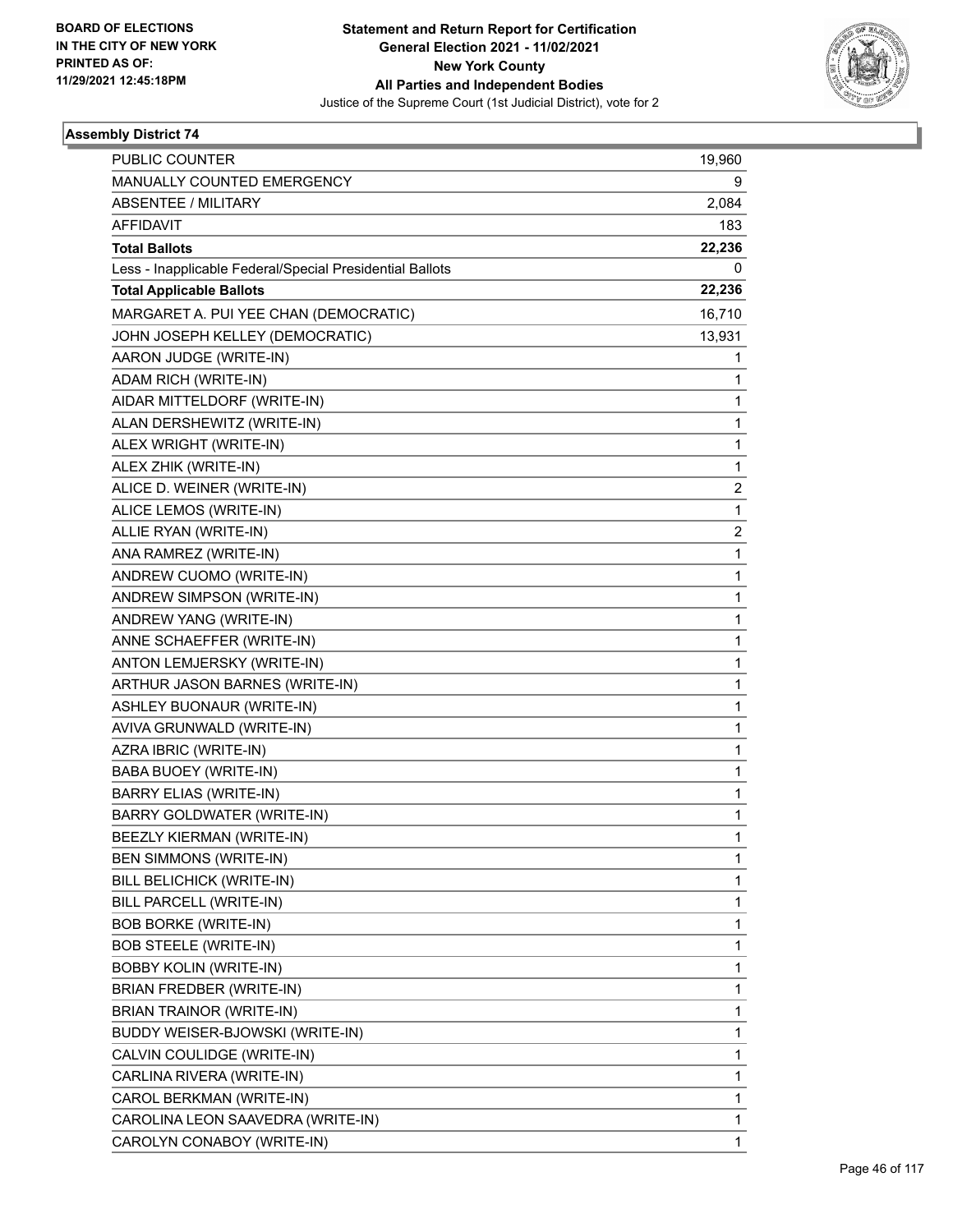

٠

| CATHERINE ROJAS (WRITE-IN)           | 1            |
|--------------------------------------|--------------|
| CHARLES ZITZMANN (WRITE-IN)          | 1            |
| CHASE DARNELL (WRITE-IN)             | 2            |
| CHIRA MINERVA (WRITE-IN)             | 1            |
| CHRIS COFFEY (WRITE-IN)              | 1            |
| CHRIS FITZGERALD (WRITE-IN)          | 1            |
| CHRISTINA PEREZ (WRITE-IN)           | 1            |
| CURTIS A. SILWA (WRITE-IN)           | 1            |
| CURTIS A. SLIWA (WRITE-IN)           | 3            |
| DACE MCCANTRICK (WRITE-IN)           | 1            |
| DAIMA PACE (WRITE-IN)                | 1            |
| DAN CARE (WRITE-IN)                  | 1            |
| DAN SMITH (WRITE-IN)                 | 1            |
| DANIEL FELDMAN (WRITE-IN)            | 1            |
| DANIEL H. ASSABAR (WRITE-IN)         | 1            |
| DANIEL KRANES (WRITE-IN)             | 1            |
| DANIEL MORAN (WRITE-IN)              | 1            |
| DANIEL YURESKO (WRITE-IN)            | 1            |
| DARRYL MITTELDORF (WRITE-IN)         | 1            |
| DAVID STRACHAN (WRITE-IN)            | 1            |
| DAVID WEPRIN (WRITE-IN)              | 1            |
| DAVID WIZDA (WRITE-IN)               | 1            |
| DAVID WRIGHT (WRITE-IN)              | 1            |
| DEREK JETER (WRITE-IN)               | 1            |
| DONALD TRUMP (WRITE-IN)              | 8            |
| DONALD TRUMP JR. (WRITE-IN)          | 3            |
| DOROTHY BROWN (WRITE-IN)             | $\mathbf 1$  |
| DOUG LAPONTA (WRITE-IN)              | 1            |
| DOUGLAS THOMAS (WRITE-IN)            | 1            |
| DWAYNE JOHNSON (WRITE-IN)            | $\mathbf{1}$ |
| EDDIE ROSE (WRITE-IN)                | 1            |
| ELAINE COBAN (WRITE-IN)              | 1            |
| EMANUEL J. CHOSAK (WRITE-IN)         | 2            |
| ERIC TRUMP (WRITE-IN)                | 1            |
| FLOUDER CANDLEFRUIT (WRITE-IN)       | 1            |
| FRANK LYMAN (WRITE-IN)               | 1            |
| FRANK NERVO (WRITE-IN)               | 1            |
| FRANK SINATRA (WRITE-IN)             | 1            |
| FRED JONES (WRITE-IN)                | 1            |
| GEORGE HENRY SCHAEFFER IV (WRITE-IN) | 1            |
| <b>GREG BITNER (WRITE-IN)</b>        | 1            |
| HAROLD J. LYNCH (WRITE-IN)           | 1            |
| HENRY A. MARTUSCELLO (WRITE-IN)      | 1            |
| HOWARD REY (WRITE-IN)                | 1            |
| JACQUELINE FOX ELDER (WRITE-IN)      | 1            |
| JAMES C. MOSLEY (WRITE-IN)           | 1            |
|                                      |              |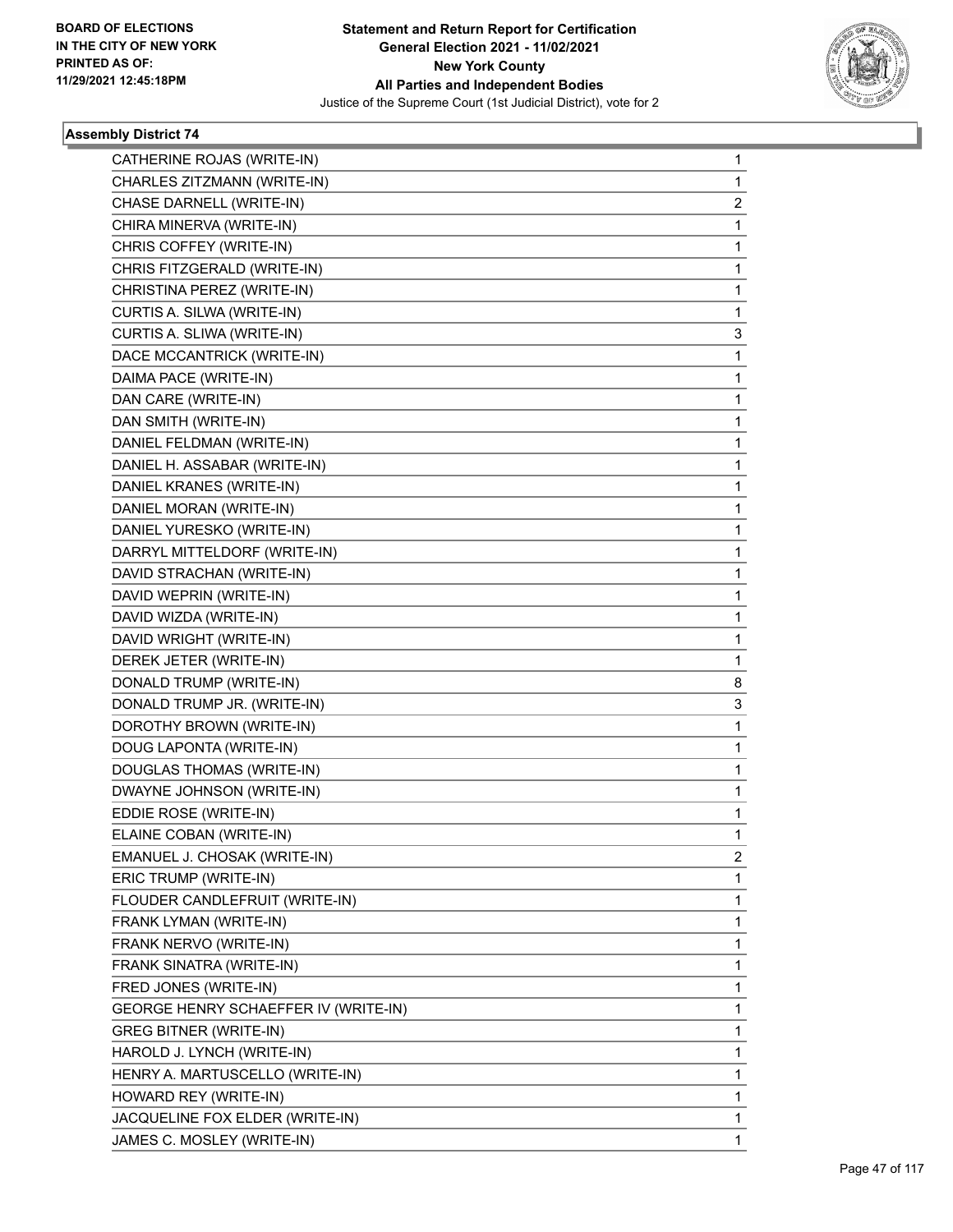

| JAMES COVINGTON (WRITE-IN)          | $\mathbf{1}$   |
|-------------------------------------|----------------|
| JAMES MOSLEY (WRITE-IN)             | 1              |
| JANE SEEK (WRITE-IN)                | 1              |
| JANET BITNER (WRITE-IN)             | 1              |
| <b>JASON REECE (WRITE-IN)</b>       | 2              |
| JEANINE LAPLACE (WRITE-IN)          | 1              |
| JEANINE PIRRO (WRITE-IN)            | $\overline{2}$ |
| JENINE PIERRO (WRITE-IN)            | 1              |
| JOAN M. STOUT (WRITE-IN)            | 1              |
| JOE HODEL (WRITE-IN)                | $\mathbf{1}$   |
| JOE KLOWNOSKI (WRITE-IN)            | 1              |
| JOHN AMBROSE (WRITE-IN)             | 1              |
| JOHN CATSIMATIDIS (WRITE-IN)        | $\mathbf{1}$   |
| JOHN COBAN (WRITE-IN)               | 1              |
| JOHN DILLON (WRITE-IN)              | 1              |
| JOHN FITZGERALD (WRITE-IN)          | $\mathbf{1}$   |
| JOHN MACH (WRITE-IN)                | 1              |
| JOHN NAUDUS (WRITE-IN)              | 1              |
| JOHN PATTERSON (WRITE-IN)           | $\mathbf{1}$   |
| JOHN PAUL JONES (WRITE-IN)          | 1              |
| JOHN SMITH (WRITE-IN)               | 1              |
| JOHN WALSH (WRITE-IN)               | $\mathbf{1}$   |
| JON WILEEN (WRITE-IN)               | 1              |
| JONATHAN LEFKOWITZ (WRITE-IN)       | 1              |
| JOSEPH NICZSKY (WRITE-IN)           | $\mathbf{1}$   |
| JOSEPH STALIN (WRITE-IN)            | 1              |
| JOSEPH STANL-O GOLDBLOOM (WRITE-IN) | 1              |
| JOSH THOMPSON (WRITE-IN)            | $\mathbf{1}$   |
| JUDITH ALMAN (WRITE-IN)             | 1              |
| JUDITH SHEINDLIN (WRITE-IN)         | 1              |
| <b>JUSTICE HARLEN (WRITE-IN)</b>    | 1              |
| JUSTICE JEALIA (WRITE-IN)           | $\mathbf 1$    |
| <b>JUSTINE A. HARRIS (WRITE-IN)</b> | 1              |
| JUSTINE MURPHY (WRITE-IN)           | 1              |
| KAEPER GRABINSKI (WRITE-IN)         | 1              |
| KATE PAEK (WRITE-IN)                | 1              |
| KEITH RICHARDS (WRITE-IN)           | 1              |
| KENNETH LEITNER (WRITE-IN)          | 3              |
| KENNETH SCHAEFFER (WRITE-IN)        | 1              |
| <b>KEVIN GRATH (WRITE-IN)</b>       | 1              |
| KEVIN J. NELAN (WRITE-IN)           | 1              |
| KIERA GUZZO (WRITE-IN)              | 1              |
| KIM CHAMBERS ME (WRITE-IN)          | 1              |
| KYLE WILKINS (WRITE-IN)             | 1              |
| LANRIO KEATS (WRITE-IN)             | 1              |
| LAUREN BURGESS (WRITE-IN)           | 1              |
|                                     |                |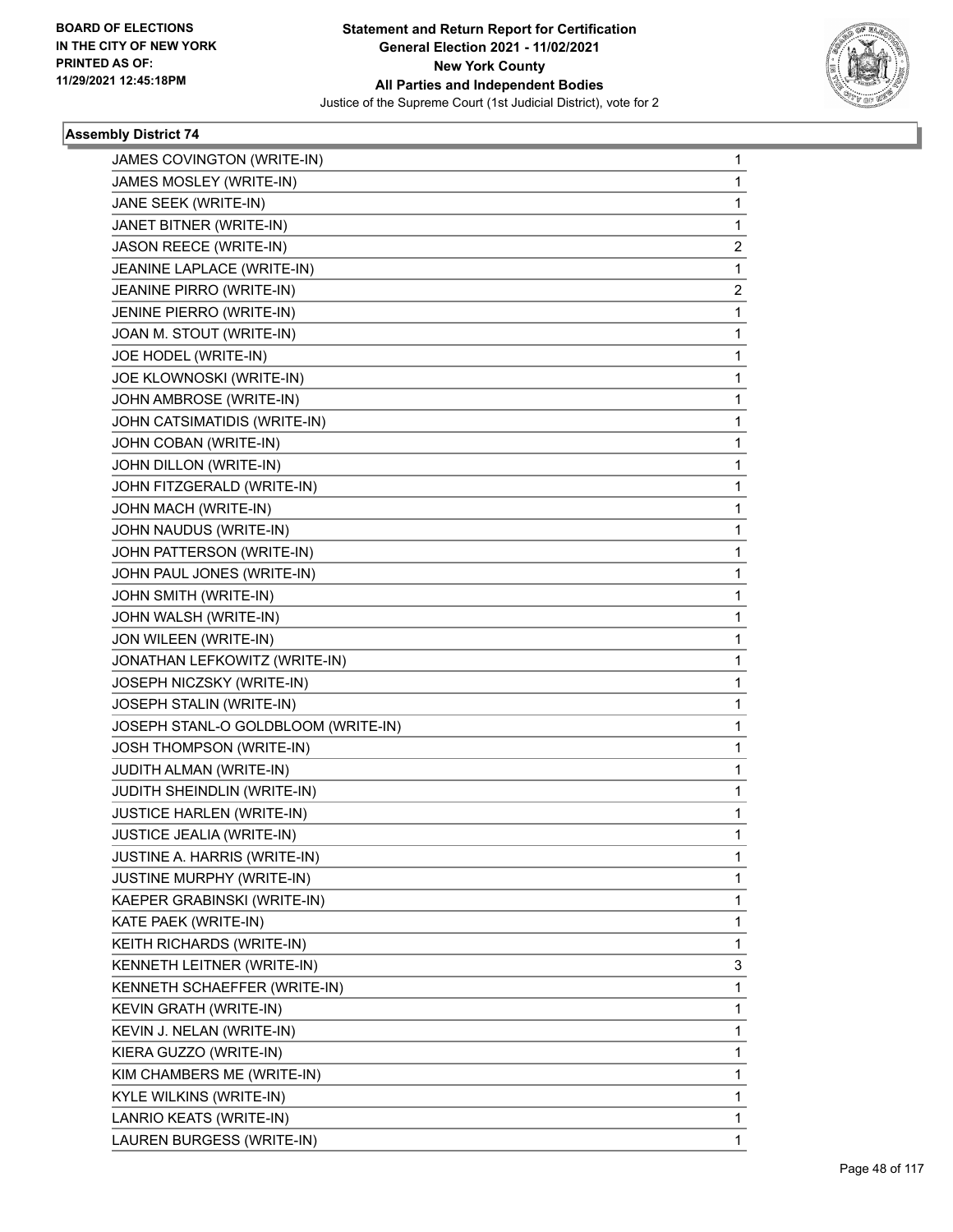

| LAURENE YU (WRITE-IN)           | 1                       |
|---------------------------------|-------------------------|
| LAWRENCE CAPICI (WRITE-IN)      | 1                       |
| LAWRENCE SHARF (WRITE-IN)       | 1                       |
| LEBRON JAMES (WRITE-IN)         | 1                       |
| LESLIE LEITNER (WRITE-IN)       | 2                       |
| LISA CLEARY (WRITE-IN)          | 2                       |
| LISA DEPASQUALE (WRITE-IN)      | 1                       |
| LIZZE NAYLOR (WRITE-IN)         | 1                       |
| LORENZO LABOY (WRITE-IN)        | 1                       |
| LUK K. ANTOSNINI (WRITE-IN)     | 1                       |
| LYNDON BAINES JOHSON (WRITE-IN) | 1                       |
| MAH BETTHERTZ (WRITE-IN)        | 1                       |
| MALCOM GORE (WRITE-IN)          | 1                       |
| MARIA J. DONOHUE (WRITE-IN)     | 1                       |
| MARK BASTIAN (WRITE-IN)         | $\overline{\mathbf{c}}$ |
| MARK GRAYSON (WRITE-IN)         | 1                       |
| MARK LEVINE (WRITE-IN)          | 2                       |
| MARK WEPRIN (WRITE-IN)          | 1                       |
| MARTIN S. BELL (WRITE-IN)       | 1                       |
| MARTY CONNOR (WRITE-IN)         | 1                       |
| MARY C. GLEASON (WRITE-IN)      | 1                       |
| MATT COLEMAN (WRITE-IN)         | 1                       |
| MAUD MARON (WRITE-IN)           | 1                       |
| MAUD MORON (WRITE-IN)           | 1                       |
| MAXIMILLAN PEGASUS (WRITE-IN)   | 1                       |
| MAYA WILEY (WRITE-IN)           | 1                       |
| MCCULLY KULKEIN (WRITE-IN)      | 1                       |
| MELISSA GINSBERG (WRITE-IN)     | 1                       |
| MICHAEL BLOOMBERG (WRITE-IN)    | 1                       |
| MICHAEL J O' BRIEN (WRITE-IN)   | 1                       |
| MICHAEL JONES (WRITE-IN)        | 1                       |
| MICHAEL JONES SR. (WRITE-IN)    | 1                       |
| MICHAEL NOONAN (WRITE-IN)       | 1                       |
| MICHAEL TREMONTE (WRITE-IN)     | 1                       |
| MICHAEL VANDERVOORT (WRITE-IN)  | 1                       |
| MICK JAGGER (WRITE-IN)          | 1                       |
| MIKE MOON (WRITE-IN)            | 1                       |
| MIKE SMITH (WRITE-IN)           | 1                       |
| MILES DAVIS (WRITE-IN)          | 1                       |
| NADINE STROSSON (WRITE-IN)      | 1                       |
| NATHANIEL BOTWINICK (WRITE-IN)  | 2                       |
| NICH BANKOVIC (WRITE-IN)        | 1                       |
| NICHOLAS MINERVA (WRITE-IN)     | 1                       |
| NICOLE NOONAN (WRITE-IN)        | 1                       |
| NIKOLAI SHVERNIK (WRITE-IN)     | 1                       |
| PATRICK FENNESSEY (WRITE-IN)    | 1                       |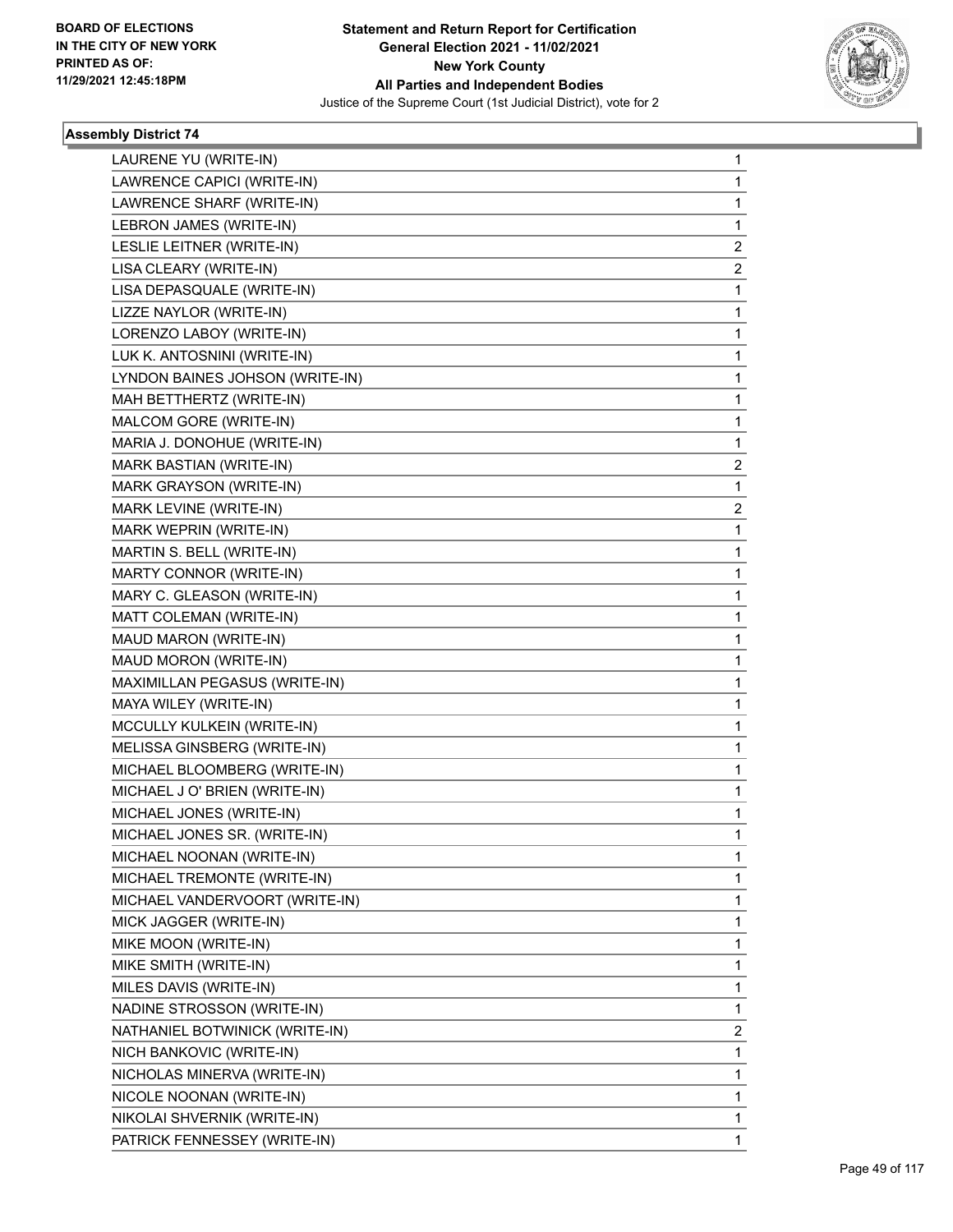

| PATTI SMITH (WRITE-IN)        | 1            |
|-------------------------------|--------------|
| PAUL ALVAREZ (WRITE-IN)       | 1            |
| PAUL CROTTY (WRITE-IN)        | 1            |
| PAUL DERIENZO (WRITE-IN)      | 1            |
| PAUL MAURO (WRITE-IN)         | 1            |
| PETER FITOZTD (WRITE-IN)      | 1            |
| PETER LAVIANO (WRITE-IN)      | 1            |
| PETER SULLIVAN (WRITE-IN)     | 1            |
| PHIL DUNPHY (WRITE-IN)        | 1            |
| PHILIP A. METVINER (WRITE-IN) | 1            |
| PHILLP ENGLISH (WRITE-IN)     | 1            |
| PIERRE BUHLER (WRITE-IN)      | 1            |
| PIERRE CIRIC (WRITE-IN)       | 1            |
| RAND PAUL (WRITE-IN)          | 1            |
| RAUOL ROHATGI (WRITE-IN)      | 1            |
| RAY KELLY (WRITE-IN)          | 2            |
| RED GARLAND (WRITE-IN)        | 1            |
| REMORA RUSHPLUM (WRITE-IN)    | 1            |
| RICHARD BAXT (WRITE-IN)       | 1            |
| RICHARD PAUL ELDER (WRITE-IN) | 1            |
| ROB BOLING (WRITE-IN)         | 1            |
| ROBERT KENNEDY (WRITE-IN)     | 2            |
| ROBERT PATTERSON (WRITE-IN)   | 2            |
| ROBERTO ROSSI (WRITE-IN)      | 1            |
| ROD ARGENT (WRITE-IN)         | 1            |
| RONALD MAYER (WRITE-IN)       | 1            |
| RUDOLPH GIULIANI (WRITE-IN)   | 11           |
| RUSS BALLARD (WRITE-IN)       | 1            |
| RUTH B. GINSBURG (WRITE-IN)   | 1            |
| SANDEEP PURI (WRITE-IN)       | 2            |
| SANDRA LESPINASSE (WRITE-IN)  | 1            |
| SCOTT PEREZ (WRITE-IN)        | $\mathbf{1}$ |
| SEAN BUCKLEY (WRITE-IN)       | 2            |
| SEAN HANNITY (WRITE-IN)       | 1            |
| SEBASTIAN COREYSKI (WRITE-IN) | 1            |
| SHERRILYN IFILL (WRITE-IN)    | 1            |
| SIOBHAN NEVILLE (WRITE-IN)    | 1            |
| STEPHEN GROSS (WRITE-IN)      | 1            |
| STEVE AMBROSE (WRITE-IN)      | 1            |
| STEVEN KAPLAN (WRITE-IN)      | 1            |
| SYNEY POWELL (WRITE-IN)       | 1            |
| TALIA PLOTT (WRITE-IN)        | 1            |
| TED CRUZ (WRITE-IN)           | 1            |
| TED MIRE (WRITE-IN)           | 1            |
| TERRY KLWKER (WRITE-IN)       | 1            |
| THEODORE ROOSEVELT (WRITE-IN) | 1            |
|                               |              |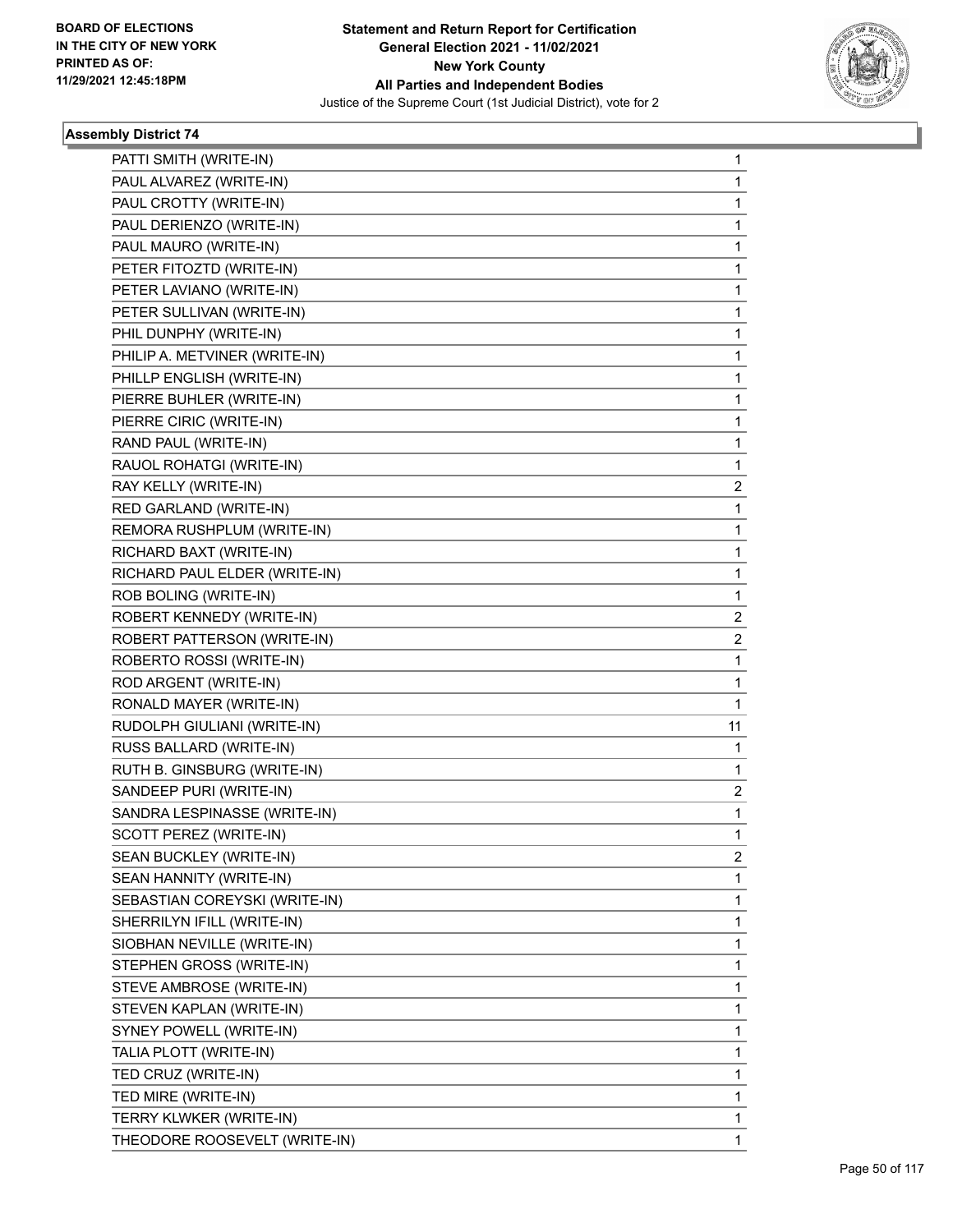

| THOMAS DAIZELL (WRITE-IN)          | 1              |
|------------------------------------|----------------|
| THOMAS DANAHER (WRITE-IN)          | 1              |
| THOMAS F. HICKEY (WRITE-IN)        | $\overline{2}$ |
| THOMAS KENNIFF (WRITE-IN)          | 3              |
| THOMAS SEAVER (WRITE-IN)           | 1              |
| THURGOOD MARSHALL (WRITE-IN)       | 1              |
| TOM BRADY (WRITE-IN)               | 1              |
| TOM CASEY (WRITE-IN)               | 1              |
| TOM COUGHLIN (WRITE-IN)            | 1              |
| TREY ANUSTAIO (WRITE-IN)           | 1              |
| TUCKER CARLSON (WRITE-IN)          | 1              |
| UNATTRIBUTABLE WRITE-IN (WRITE-IN) | 172            |
| VINCE SCELSA (WRITE-IN)            | 1              |
| WALTER GORDON (WRITE-IN)           | 1              |
| <b>WARREN STONE (WRITE-IN)</b>     | 1              |
| WILLIAM A. PAPITONE (WRITE-IN)     | 1              |
| WILLIAM PEARLMAN (WRITE-IN)        | 1              |
| WILLIAM WELD (WRITE-IN)            | 1              |
| <b>WYLIE STICKLOW (WRITE-IN)</b>   | 1              |
| <b>Total Votes</b>                 | 31,094         |
| Unrecorded                         | 13,378         |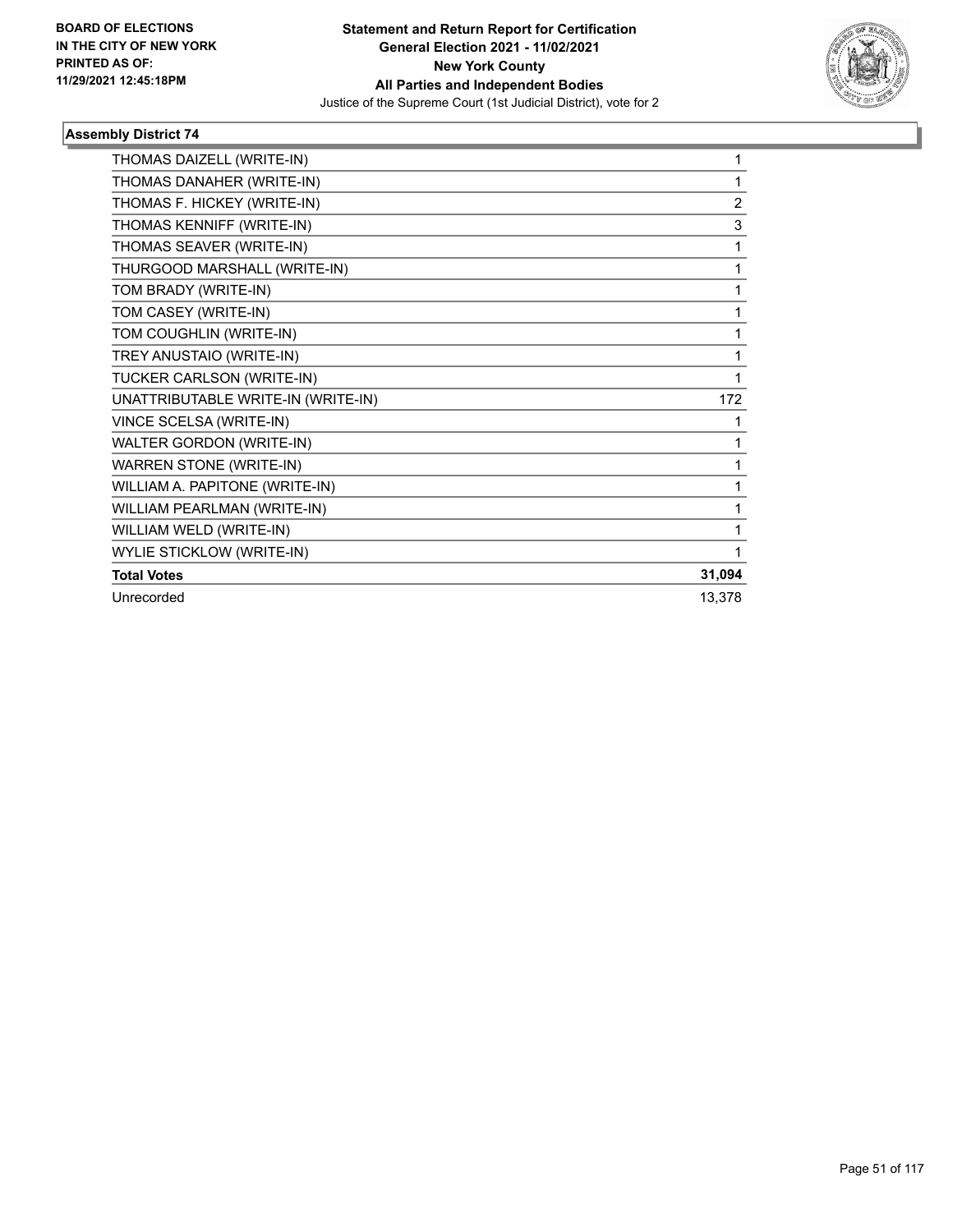

| <b>PUBLIC COUNTER</b>                                    | 21,127                  |
|----------------------------------------------------------|-------------------------|
| MANUALLY COUNTED EMERGENCY                               | 0                       |
| <b>ABSENTEE / MILITARY</b>                               | 2,818                   |
| AFFIDAVIT                                                | 192                     |
| <b>Total Ballots</b>                                     | 24,137                  |
| Less - Inapplicable Federal/Special Presidential Ballots | 0                       |
| <b>Total Applicable Ballots</b>                          | 24,137                  |
| MARGARET A. PUI YEE CHAN (DEMOCRATIC)                    | 19,098                  |
| JOHN JOSEPH KELLEY (DEMOCRATIC)                          | 16,318                  |
| AARON ARNOLD (WRITE-IN)                                  | 1                       |
| AARON BANKS (WRITE-IN)                                   | 1                       |
| AARON JUDGE (WRITE-IN)                                   | 1                       |
| ALAN PODHEISER (WRITE-IN)                                | 1                       |
| ALBIE SACHS (WRITE-IN)                                   | $\mathbf{1}$            |
| ALEXANDER STANFIELD (WRITE-IN)                           | 1                       |
| ALICIA HIGGINS (WRITE-IN)                                | $\overline{\mathbf{c}}$ |
| AMY C. BARRETT (WRITE-IN)                                | $\mathbf{1}$            |
| ANDREA LIKWOMIK WEISS (WRITE-IN)                         | 1                       |
| ANDREW G. CELLI JR. (WRITE-IN)                           | 1                       |
| ANDREW MARKAM (WRITE-IN)                                 | $\mathbf{1}$            |
| ANDREW NAPOLITANO (WRITE-IN)                             | 1                       |
| ANDREW YANG (WRITE-IN)                                   | $\overline{\mathbf{c}}$ |
| ANN SCNERZA (WRITE-IN)                                   | $\mathbf{1}$            |
| ANTHONY CANNATANO (WRITE-IN)                             | 1                       |
| ANTHONY G. MARECKI (WRITE-IN)                            | 1                       |
| ANTONIN SCALIA (WRITE-IN)                                | $\mathbf{1}$            |
| ARIELLE SINENSKY (WRITE-IN)                              | 1                       |
| AVA ARTEES (WRITE-IN)                                    | 1                       |
| AVERY HAMEDA (WRITE-IN)                                  | 1                       |
| <b>BAILEY MONTROSE (WRITE-IN)</b>                        | 1                       |
| BEN SHAPIRO (WRITE-IN)                                   | 1                       |
| BERNARD RANDALL BLOCK (WRITE-IN)                         | 1                       |
| BILL CRAWFORD (WRITE-IN)                                 | 1                       |
| BILL SMITH (WRITE-IN)                                    | 1                       |
| BILLY FREE (WRITE-IN)                                    | 1                       |
| <b>BONIFACE ENDORF (WRITE-IN)</b>                        | 2                       |
| BRAD DUNKER (WRITE-IN)                                   | 1                       |
| BRAD RAFFENSPERGER (WRITE-IN)                            | 1                       |
| BRETT JOSEPH (WRITE-IN)                                  | 1                       |
| <b>BRIAN BIGGINS (WRITE-IN)</b>                          | 1                       |
| <b>BRIAN HOPKINS (WRITE-IN)</b>                          | 1                       |
| BRIAN SCOTT HIGGINS (WRITE-IN)                           | 1                       |
| <b>BRUCE CHOLST (WRITE-IN)</b>                           | 1                       |
| <b>BUCKEY GOLDSTEIN (WRITE-IN)</b>                       | 2                       |
| CAREN DOLLEN (WRITE-IN)                                  | 1                       |
| CAROL KAMINSKAS (WRITE-IN)                               | $\mathbf{1}$            |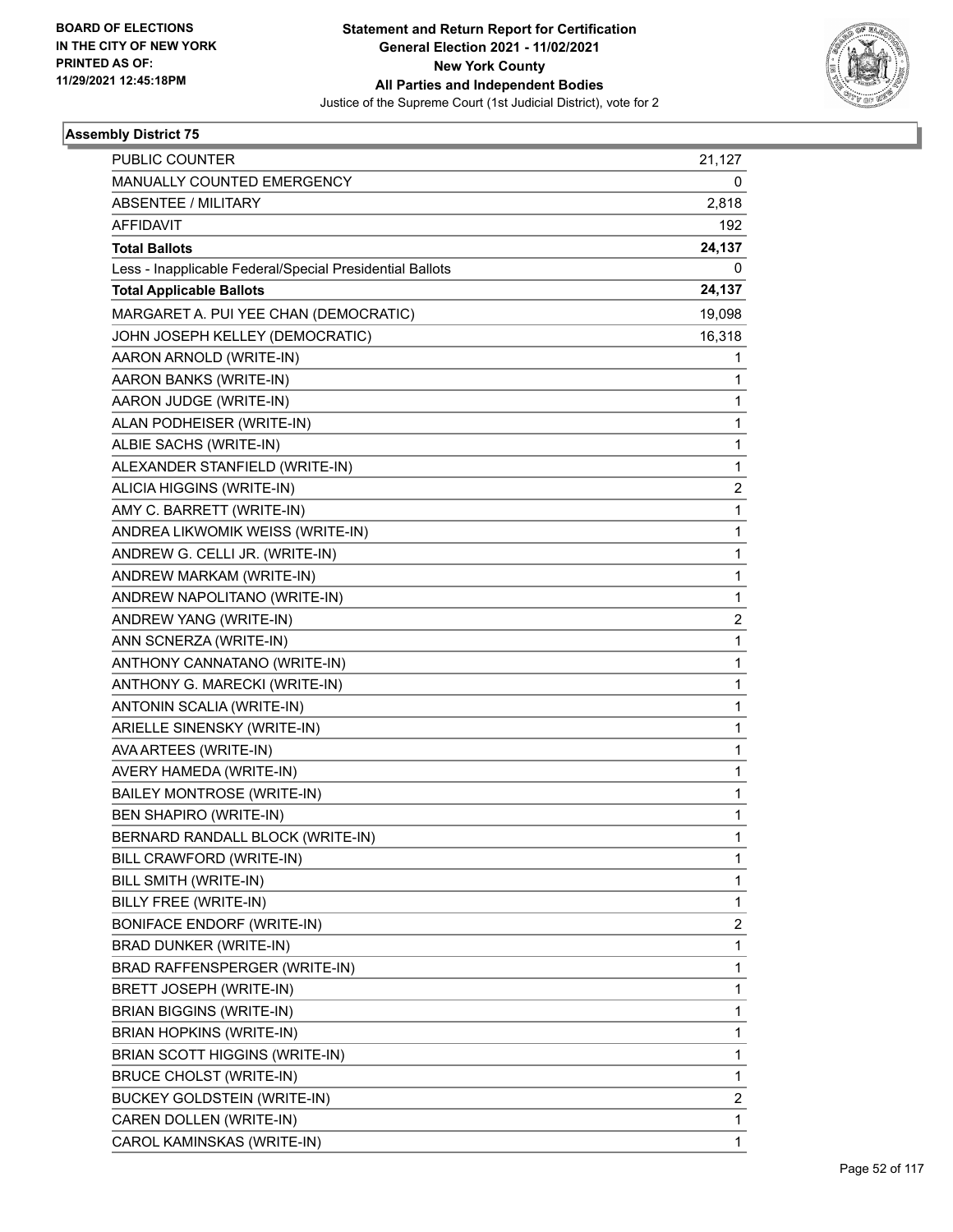

| CARRIE PLUCHINO (WRITE-IN)         | $\mathbf{1}$    |
|------------------------------------|-----------------|
| CATHERINE MACKINNON (WRITE-IN)     | 1               |
| CATHERINE ROJAS (WRITE-IN)         | 1               |
| CATHERINE WILSON (WRITE-IN)        | 1               |
| CEDRIC KARAGLAN (WRITE-IN)         | 1               |
| CHALMERS CLARK (WRITE-IN)          | 1               |
| CHARLES EWEHEIASV (WRITE-IN)       | 1               |
| CHARLES PALISSE (WRITE-IN)         | 1               |
| CHARLES TAIBI (WRITE-IN)           | 1               |
| CHRISSIE DUAX (WRITE-IN)           | 1               |
| CHRISTINA SIESTA (WRITE-IN)        | 1               |
| CHRISTOPHER JUDGE (WRITE-IN)       | 1               |
| CLARENCE THOMAS (WRITE-IN)         | 1               |
| CLINTON D. HANNAH (WRITE-IN)       | 1               |
| COREY JOHNSON (WRITE-IN)           | 1               |
| CORRY WELLER (WRITE-IN)            | 1               |
| CURTIS A. SLIWA (WRITE-IN)         | 12 <sup>2</sup> |
| DALLEN WELDROP (WRITE-IN)          | 1               |
| DANIEL FLAX (WRITE-IN)             | 1               |
| DANIEL J. HANGGI (WRITE-IN)        | 1               |
| DANIEL JONES (WRITE-IN)            | 1               |
| DANIEL ROSENTHAL (WRITE-IN)        | 1               |
| DAPHNE SNYDER (WRITE-IN)           | 1               |
| DAVID FRENCH (WRITE-IN)            | 1               |
| DAVID GOLDBERG (WRITE-IN)          | 1               |
| DAVID KRAUSS (WRITE-IN)            | 1               |
| DAVID MOHR (WRITE-IN)              | 1               |
| DAVID ROSASCO (WRITE-IN)           | 1               |
| DAVID SIMON (WRITE-IN)             | 1               |
| DAVID WELLS (WRITE-IN)             | 1               |
| DEANE GROSS (WRITE-IN)             | 1               |
| DEBRA ROSARIO (WRITE-IN)           | 1               |
| DEREK GILCHRIST (WRITE-IN)         | 1               |
| DEVANE NASH (WRITE-IN)             | 1               |
| DIANA WARD (WRITE-IN)              | 1               |
| DIDI SKAFF (WRITE-IN)              | 1               |
| DIMITRIJE M. MITRINOVIC (WRITE-IN) | 1               |
| DOM GUSTAFARO (WRITE-IN)           | 1               |
| DONALD ROGER WALL (WRITE-IN)       | 1               |
| DONALD TRUMP (WRITE-IN)            | 3               |
| DONNA ROZAN (WRITE-IN)             | 1               |
| DOUGLAS WARD (WRITE-IN)            | 1               |
| EARL WARD (WRITE-IN)               | 1               |
| EDWIN DEJESUS (WRITE-IN)           | 1               |
| ELIOT SPITZER (WRITE-IN)           | 1               |
| ERIC ADAMS (WRITE-IN)              | 1               |
|                                    |                 |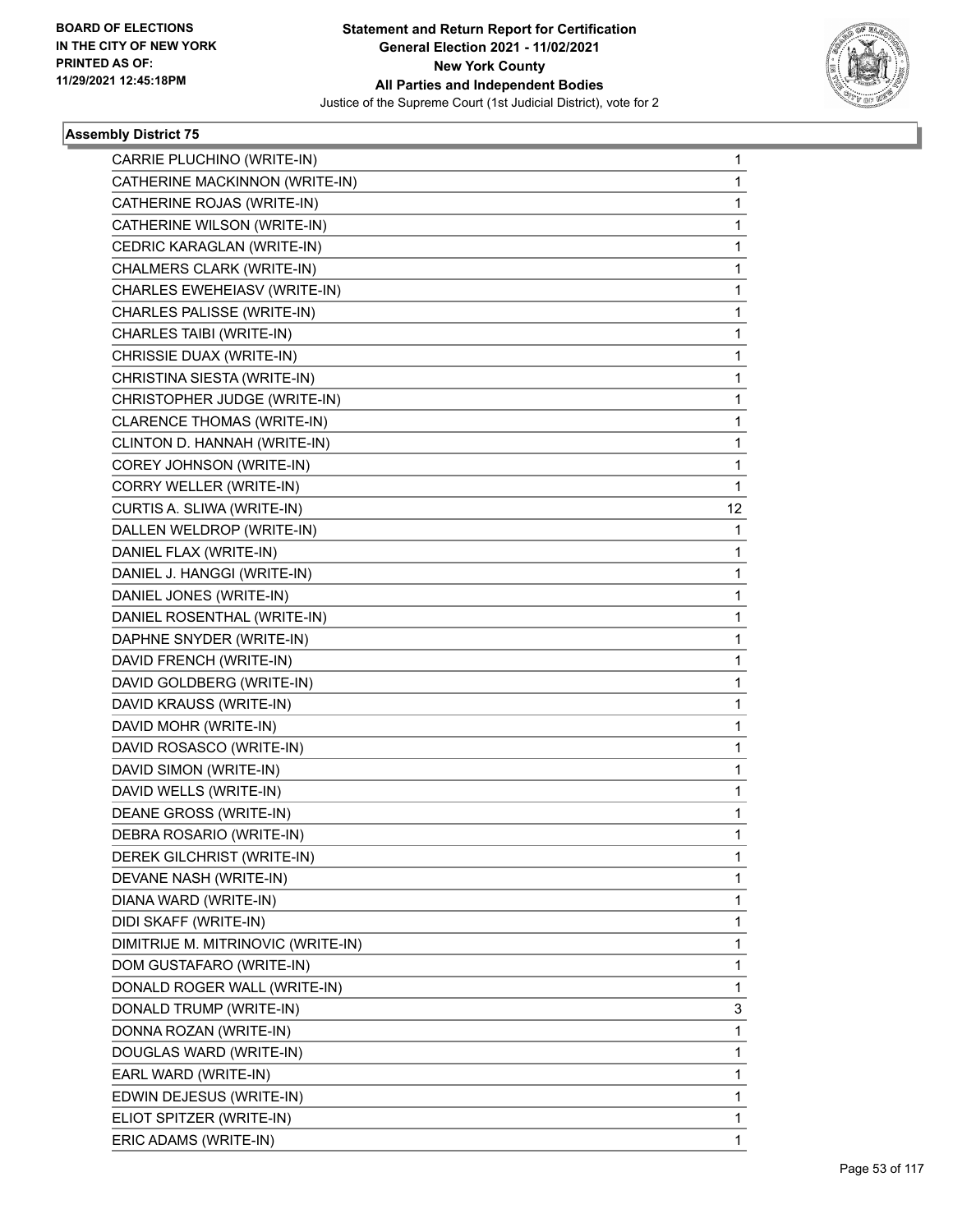

| ERIC DIXON (WRITE-IN)<br>FRANCES HATCH (WRITE-IN)<br>FRANCESCA SLADE (WRITE-IN)<br>FRANK FLEMING (WRITE-IN)<br><b>GEORGE MCCORMICK (WRITE-IN)</b><br><b>GRACIE LACY (WRITE-IN)</b><br><b>GRETCHEN WERWEISS (WRITE-IN)</b><br>HARRY DEMELL (WRITE-IN)<br>HILLARY CLINTON (WRITE-IN)<br>HORACE EMERSON (WRITE-IN)<br>HUGH MCMANUS (WRITE-IN)<br>IAN POSTMAN (WRITE-IN)<br>IAN WALSH REILLY (WRITE-IN)<br>ISOBEL SOLAQUA (WRITE-IN)<br>JAMES CLEARY (WRITE-IN)<br>JAMES EDWARD TOPOR (WRITE-IN)<br>JAMES H. SOMERS (WRITE-IN)<br>JAN BAEZKO (WRITE-IN)<br>JANET SZEIMAN (WRITE-IN)<br>JASMINE L. GATO (WRITE-IN)<br>JASON GOODMAN (WRITE-IN)<br>JAY CASPIAN KANG (WRITE-IN)<br>JEANINE PIRRO (WRITE-IN)<br>JEFF KOFSKY (WRITE-IN)<br>JENINE PIERRO (WRITE-IN)<br>JESSE ROSENTHAL (WRITE-IN)<br>JESSICA ORELLANA (WRITE-IN)<br>JILL WALDMAN (WRITE-IN)<br>JOE GONZALEZ (WRITE-IN)<br>JOE LACY (WRITE-IN)<br>JOE SMITH (WRITE-IN)<br>JOEL MAXMAN (WRITE-IN)<br>JOHN GAMBINO (WRITE-IN)<br>JOHN L. WARDEN (WRITE-IN)<br>JOHN M. FINAN (WRITE-IN)<br>JOHN MERMELSTEIN (WRITE-IN)<br>JOHN SARIC (WRITE-IN)<br>JOHN TOBACCO (WRITE-IN)<br>JOHN V. OCONNOR (WRITE-IN)<br>JOSE ANTONIO GONZALEZ JR. (WRITE-IN)<br>JOSEPH A. BORRELLI JR. (WRITE-IN)<br>JOSEPH CARACCIO (WRITE-IN)<br>JOSEPH CHERVONAK (WRITE-IN)<br>JOSEPH F. CRATER (WRITE-IN)<br>JOSEPH KEEFE (WRITE-IN) |                            |   |
|-----------------------------------------------------------------------------------------------------------------------------------------------------------------------------------------------------------------------------------------------------------------------------------------------------------------------------------------------------------------------------------------------------------------------------------------------------------------------------------------------------------------------------------------------------------------------------------------------------------------------------------------------------------------------------------------------------------------------------------------------------------------------------------------------------------------------------------------------------------------------------------------------------------------------------------------------------------------------------------------------------------------------------------------------------------------------------------------------------------------------------------------------------------------------------------------------------------------------------------------------------------------------------------------------------------------------------------------------------------------|----------------------------|---|
|                                                                                                                                                                                                                                                                                                                                                                                                                                                                                                                                                                                                                                                                                                                                                                                                                                                                                                                                                                                                                                                                                                                                                                                                                                                                                                                                                                 |                            | 1 |
|                                                                                                                                                                                                                                                                                                                                                                                                                                                                                                                                                                                                                                                                                                                                                                                                                                                                                                                                                                                                                                                                                                                                                                                                                                                                                                                                                                 |                            | 1 |
|                                                                                                                                                                                                                                                                                                                                                                                                                                                                                                                                                                                                                                                                                                                                                                                                                                                                                                                                                                                                                                                                                                                                                                                                                                                                                                                                                                 |                            | 1 |
|                                                                                                                                                                                                                                                                                                                                                                                                                                                                                                                                                                                                                                                                                                                                                                                                                                                                                                                                                                                                                                                                                                                                                                                                                                                                                                                                                                 |                            | 1 |
|                                                                                                                                                                                                                                                                                                                                                                                                                                                                                                                                                                                                                                                                                                                                                                                                                                                                                                                                                                                                                                                                                                                                                                                                                                                                                                                                                                 |                            | 1 |
|                                                                                                                                                                                                                                                                                                                                                                                                                                                                                                                                                                                                                                                                                                                                                                                                                                                                                                                                                                                                                                                                                                                                                                                                                                                                                                                                                                 |                            | 1 |
|                                                                                                                                                                                                                                                                                                                                                                                                                                                                                                                                                                                                                                                                                                                                                                                                                                                                                                                                                                                                                                                                                                                                                                                                                                                                                                                                                                 |                            | 1 |
|                                                                                                                                                                                                                                                                                                                                                                                                                                                                                                                                                                                                                                                                                                                                                                                                                                                                                                                                                                                                                                                                                                                                                                                                                                                                                                                                                                 |                            | 1 |
|                                                                                                                                                                                                                                                                                                                                                                                                                                                                                                                                                                                                                                                                                                                                                                                                                                                                                                                                                                                                                                                                                                                                                                                                                                                                                                                                                                 |                            | 1 |
|                                                                                                                                                                                                                                                                                                                                                                                                                                                                                                                                                                                                                                                                                                                                                                                                                                                                                                                                                                                                                                                                                                                                                                                                                                                                                                                                                                 |                            | 1 |
|                                                                                                                                                                                                                                                                                                                                                                                                                                                                                                                                                                                                                                                                                                                                                                                                                                                                                                                                                                                                                                                                                                                                                                                                                                                                                                                                                                 |                            | 2 |
|                                                                                                                                                                                                                                                                                                                                                                                                                                                                                                                                                                                                                                                                                                                                                                                                                                                                                                                                                                                                                                                                                                                                                                                                                                                                                                                                                                 |                            | 1 |
|                                                                                                                                                                                                                                                                                                                                                                                                                                                                                                                                                                                                                                                                                                                                                                                                                                                                                                                                                                                                                                                                                                                                                                                                                                                                                                                                                                 |                            | 1 |
|                                                                                                                                                                                                                                                                                                                                                                                                                                                                                                                                                                                                                                                                                                                                                                                                                                                                                                                                                                                                                                                                                                                                                                                                                                                                                                                                                                 |                            | 2 |
|                                                                                                                                                                                                                                                                                                                                                                                                                                                                                                                                                                                                                                                                                                                                                                                                                                                                                                                                                                                                                                                                                                                                                                                                                                                                                                                                                                 |                            | 1 |
|                                                                                                                                                                                                                                                                                                                                                                                                                                                                                                                                                                                                                                                                                                                                                                                                                                                                                                                                                                                                                                                                                                                                                                                                                                                                                                                                                                 |                            | 2 |
|                                                                                                                                                                                                                                                                                                                                                                                                                                                                                                                                                                                                                                                                                                                                                                                                                                                                                                                                                                                                                                                                                                                                                                                                                                                                                                                                                                 |                            | 2 |
|                                                                                                                                                                                                                                                                                                                                                                                                                                                                                                                                                                                                                                                                                                                                                                                                                                                                                                                                                                                                                                                                                                                                                                                                                                                                                                                                                                 |                            | 1 |
|                                                                                                                                                                                                                                                                                                                                                                                                                                                                                                                                                                                                                                                                                                                                                                                                                                                                                                                                                                                                                                                                                                                                                                                                                                                                                                                                                                 |                            | 1 |
|                                                                                                                                                                                                                                                                                                                                                                                                                                                                                                                                                                                                                                                                                                                                                                                                                                                                                                                                                                                                                                                                                                                                                                                                                                                                                                                                                                 |                            | 1 |
|                                                                                                                                                                                                                                                                                                                                                                                                                                                                                                                                                                                                                                                                                                                                                                                                                                                                                                                                                                                                                                                                                                                                                                                                                                                                                                                                                                 |                            | 1 |
|                                                                                                                                                                                                                                                                                                                                                                                                                                                                                                                                                                                                                                                                                                                                                                                                                                                                                                                                                                                                                                                                                                                                                                                                                                                                                                                                                                 |                            | 1 |
|                                                                                                                                                                                                                                                                                                                                                                                                                                                                                                                                                                                                                                                                                                                                                                                                                                                                                                                                                                                                                                                                                                                                                                                                                                                                                                                                                                 |                            | 2 |
|                                                                                                                                                                                                                                                                                                                                                                                                                                                                                                                                                                                                                                                                                                                                                                                                                                                                                                                                                                                                                                                                                                                                                                                                                                                                                                                                                                 |                            | 1 |
|                                                                                                                                                                                                                                                                                                                                                                                                                                                                                                                                                                                                                                                                                                                                                                                                                                                                                                                                                                                                                                                                                                                                                                                                                                                                                                                                                                 |                            | 1 |
|                                                                                                                                                                                                                                                                                                                                                                                                                                                                                                                                                                                                                                                                                                                                                                                                                                                                                                                                                                                                                                                                                                                                                                                                                                                                                                                                                                 |                            | 1 |
|                                                                                                                                                                                                                                                                                                                                                                                                                                                                                                                                                                                                                                                                                                                                                                                                                                                                                                                                                                                                                                                                                                                                                                                                                                                                                                                                                                 |                            | 1 |
|                                                                                                                                                                                                                                                                                                                                                                                                                                                                                                                                                                                                                                                                                                                                                                                                                                                                                                                                                                                                                                                                                                                                                                                                                                                                                                                                                                 |                            | 1 |
|                                                                                                                                                                                                                                                                                                                                                                                                                                                                                                                                                                                                                                                                                                                                                                                                                                                                                                                                                                                                                                                                                                                                                                                                                                                                                                                                                                 |                            | 1 |
|                                                                                                                                                                                                                                                                                                                                                                                                                                                                                                                                                                                                                                                                                                                                                                                                                                                                                                                                                                                                                                                                                                                                                                                                                                                                                                                                                                 |                            | 1 |
|                                                                                                                                                                                                                                                                                                                                                                                                                                                                                                                                                                                                                                                                                                                                                                                                                                                                                                                                                                                                                                                                                                                                                                                                                                                                                                                                                                 |                            | 1 |
|                                                                                                                                                                                                                                                                                                                                                                                                                                                                                                                                                                                                                                                                                                                                                                                                                                                                                                                                                                                                                                                                                                                                                                                                                                                                                                                                                                 |                            | 2 |
|                                                                                                                                                                                                                                                                                                                                                                                                                                                                                                                                                                                                                                                                                                                                                                                                                                                                                                                                                                                                                                                                                                                                                                                                                                                                                                                                                                 |                            | 1 |
|                                                                                                                                                                                                                                                                                                                                                                                                                                                                                                                                                                                                                                                                                                                                                                                                                                                                                                                                                                                                                                                                                                                                                                                                                                                                                                                                                                 |                            | 1 |
|                                                                                                                                                                                                                                                                                                                                                                                                                                                                                                                                                                                                                                                                                                                                                                                                                                                                                                                                                                                                                                                                                                                                                                                                                                                                                                                                                                 |                            | 1 |
|                                                                                                                                                                                                                                                                                                                                                                                                                                                                                                                                                                                                                                                                                                                                                                                                                                                                                                                                                                                                                                                                                                                                                                                                                                                                                                                                                                 |                            | 1 |
|                                                                                                                                                                                                                                                                                                                                                                                                                                                                                                                                                                                                                                                                                                                                                                                                                                                                                                                                                                                                                                                                                                                                                                                                                                                                                                                                                                 |                            | 1 |
|                                                                                                                                                                                                                                                                                                                                                                                                                                                                                                                                                                                                                                                                                                                                                                                                                                                                                                                                                                                                                                                                                                                                                                                                                                                                                                                                                                 |                            | 1 |
|                                                                                                                                                                                                                                                                                                                                                                                                                                                                                                                                                                                                                                                                                                                                                                                                                                                                                                                                                                                                                                                                                                                                                                                                                                                                                                                                                                 |                            | 1 |
|                                                                                                                                                                                                                                                                                                                                                                                                                                                                                                                                                                                                                                                                                                                                                                                                                                                                                                                                                                                                                                                                                                                                                                                                                                                                                                                                                                 |                            | 1 |
|                                                                                                                                                                                                                                                                                                                                                                                                                                                                                                                                                                                                                                                                                                                                                                                                                                                                                                                                                                                                                                                                                                                                                                                                                                                                                                                                                                 |                            | 1 |
|                                                                                                                                                                                                                                                                                                                                                                                                                                                                                                                                                                                                                                                                                                                                                                                                                                                                                                                                                                                                                                                                                                                                                                                                                                                                                                                                                                 |                            | 1 |
|                                                                                                                                                                                                                                                                                                                                                                                                                                                                                                                                                                                                                                                                                                                                                                                                                                                                                                                                                                                                                                                                                                                                                                                                                                                                                                                                                                 |                            | 1 |
|                                                                                                                                                                                                                                                                                                                                                                                                                                                                                                                                                                                                                                                                                                                                                                                                                                                                                                                                                                                                                                                                                                                                                                                                                                                                                                                                                                 |                            | 1 |
|                                                                                                                                                                                                                                                                                                                                                                                                                                                                                                                                                                                                                                                                                                                                                                                                                                                                                                                                                                                                                                                                                                                                                                                                                                                                                                                                                                 |                            | 1 |
|                                                                                                                                                                                                                                                                                                                                                                                                                                                                                                                                                                                                                                                                                                                                                                                                                                                                                                                                                                                                                                                                                                                                                                                                                                                                                                                                                                 | JOSEPH SINENSKY (WRITE-IN) | 1 |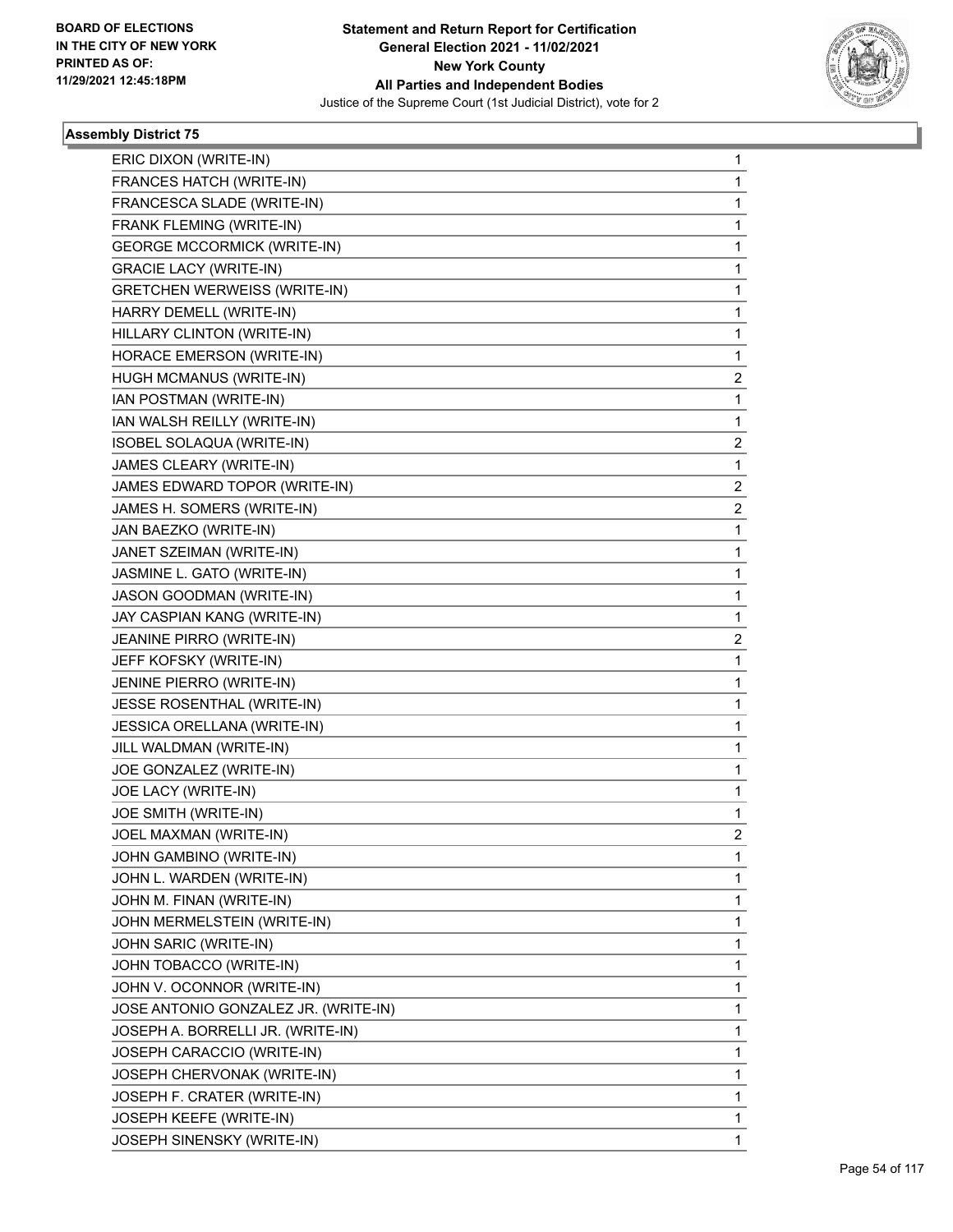

| JOSEPH STALIN (WRITE-IN)             | $\overline{2}$          |
|--------------------------------------|-------------------------|
| JOY NELSON (WRITE-IN)                | 1                       |
| JUDGE REINHOLD (WRITE-IN)            | 1                       |
| JUDITH SHEINDLIN (WRITE-IN)          | 3                       |
| JUDY WHITING (WRITE-IN)              | 1                       |
| KAREN WINNER, ESQ. (WRITE-IN)        | 1                       |
| KENNETH CAPEL (WRITE-IN)             | $\overline{\mathbf{c}}$ |
| KEVIN CANFIELD (WRITE-IN)            | 1                       |
| KYRIE IRVING (WRITE-IN)              | 1                       |
| LAURA DOOLEY (WRITE-IN)              | 1                       |
| LAUREN WITZKE (WRITE-IN)             | 1                       |
| LISA TANKONS (WRITE-IN)              | 1                       |
| LUCY MARTINEZ (WRITE-IN)             | 1                       |
| LUKE ROSS (WRITE-IN)                 | 1                       |
| MALLORY DANAHER (WRITE-IN)           | 1                       |
| MARC WEISS (WRITE-IN)                | 2                       |
| MARGARET MOSCULLO (WRITE-IN)         | 1                       |
| MARJORIE TAYLOR GREENE (WRITE-IN)    | 1                       |
| MARK AGVIAR (WRITE-IN)               | 1                       |
| MARK GIZAFELLA (WRITE-IN)            | 1                       |
| MARK N. FROEBA (WRITE-IN)            | 1                       |
| MARSHALL JAFFE (WRITE-IN)            | 1                       |
| MATT LECH (WRITE-IN)                 | 1                       |
| MATT LYONS (WRITE-IN)                | 1                       |
| MATTHEWS HARRIS (WRITE-IN)           | $\overline{\mathbf{c}}$ |
| MAUD MARON (WRITE-IN)                | 1                       |
| MELANIA TRUMP (WRITE-IN)             | 1                       |
| MELVIN CHEN (WRITE-IN)               | 1                       |
| MENDY G. WOLMAN (WRITE-IN)           | 1                       |
| MEREDITH HARVATH (WRITE-IN)          | 1                       |
| MEYER KOPLOV (WRITE-IN)              | 1                       |
| MIA EISNER-GRYNBERG (WRITE-IN)       | 2                       |
| MICHAEL ABITBOL (WRITE-IN)           | 1                       |
| MICHAEL BLOOMBERG (WRITE-IN)         | $\overline{2}$          |
| MICHAEL DAVIS (WRITE-IN)             | 1                       |
| MICHAEL JUDGE (WRITE-IN)             | 1                       |
| MICHAEL PEREZ (WRITE-IN)             | 1                       |
| MICHAEL TIGER (WRITE-IN)             | 1                       |
| MIKE SMITH (WRITE-IN)                | 1                       |
| MIKHAIL PATISH (WRITE-IN)            | $\overline{c}$          |
| MILO YIANNO L'OWLES (WRITE-IN)       | 1                       |
| NAOMI JAFFE (WRITE-IN)               | 1                       |
| NATONYA ZALUBOWSKI BARCHI (WRITE-IN) | 1                       |
| NICHOLAS JOHNSON (WRITE-IN)          | 1                       |
| NICOLE MALLIOTAKIS (WRITE-IN)        | 1                       |
| NIKHIL JOSHI (WRITE-IN)              | 1                       |
|                                      |                         |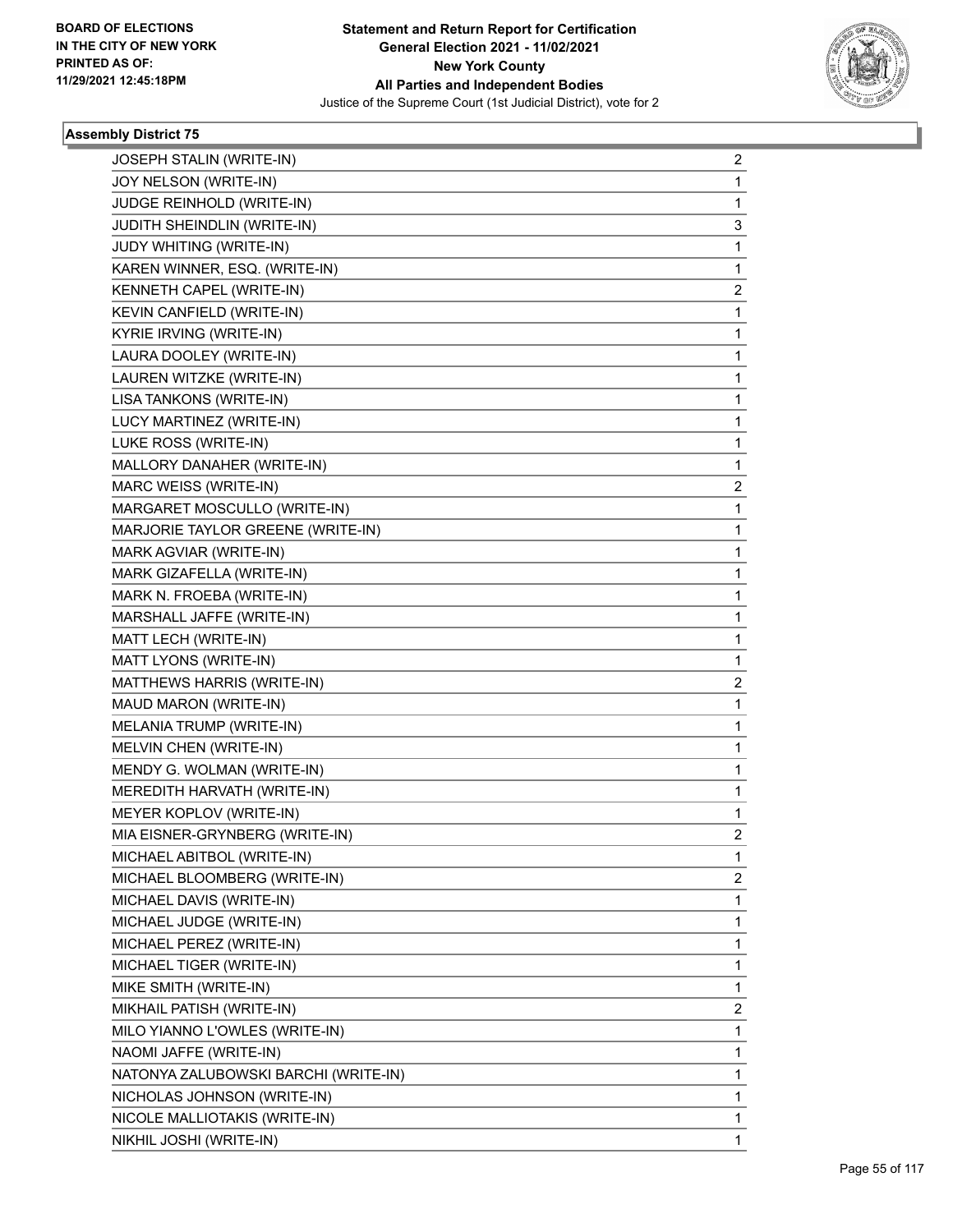

| NOGA ROSENTHAL (WRITE-IN)        | $\mathbf 1$  |
|----------------------------------|--------------|
| NORMAN LEVINE (WRITE-IN)         | 1            |
| NORMAN ROSS (WRITE-IN)           | 1            |
| OLANDO ADIAO (WRITE-IN)          | 1            |
| OLGA STATZ (WRITE-IN)            | 1            |
| OLIVER WENDELL HOLMES (WRITE-IN) | 1            |
| PAT DYSON (WRITE-IN)             | 1            |
| PATRICA NUNEZ (WRITE-IN)         | 1            |
| PATRICIA JACOBSON (WRITE-IN)     | $\mathbf{1}$ |
| PATRICK MOORE (WRITE-IN)         | 1            |
| PAUL NIEHAUS (WRITE-IN)          | 2            |
| PAUL SIEGERT (WRITE-IN)          | 1            |
| PAUL STANLEY (WRITE-IN)          | 1            |
| PAUL VANDECSLKE JR. (WRITE-IN)   | 1            |
| PAUL ZINSKIE (WRITE-IN)          | 1            |
| PETER C. HEIN (WRITE-IN)         | 1            |
| PETER CRISS (WRITE-IN)           | 1            |
| PETER EIDE (WRITE-IN)            | 1            |
| PETER SHERIDAN (WRITE-IN)        | 1            |
| PETER SIMPSOM (WRITE-IN)         | 1            |
| PETER WALKER (WRITE-IN)          | 3            |
| PETER WEPRIN (WRITE-IN)          | 1            |
| PHILLIP W. WEISS (WRITE-IN)      | 1            |
| PHYLLIS JUAN (WRITE-IN)          | $\mathbf{1}$ |
| PONG LIEB (WRITE-IN)             | 1            |
| RAND PAUL (WRITE-IN)             | 1            |
| REBECCA SHORE (WRITE-IN)         | 1            |
| RENATE MOSCATT (WRITE-IN)        | 2            |
| RICH SWINGLE (WRITE-IN)          | 1            |
| RICHARD E. STONE (WRITE-IN)      | $\mathbf{1}$ |
| RICHARD HECHT (WRITE-IN)         | 1            |
| RICHARD ROSS (WRITE-IN)          | 1            |
| ROBERT C. BATA (WRITE-IN)        | 1            |
| ROBERT MORGAN (WRITE-IN)         | 1            |
| ROBERT RE (WRITE-IN)             | 1            |
| ROBYN BRILLIANT (WRITE-IN)       | 1            |
| RODGER CITRON (WRITE-IN)         | 1            |
| RON DESANTIS (WRITE-IN)          | 1            |
| RON T. KIM (WRITE-IN)            | 1            |
| RONA GORDET (WRITE-IN)           | 1            |
| RONALD RICHTER (WRITE-IN)        | 1            |
| RUDOLPH GIULIANI (WRITE-IN)      | 7            |
| RUTH B. GINSBURG (WRITE-IN)      | 1            |
| SAM SEDER (WRITE-IN)             | 1            |
| SCOTT MERMELSTEIN (WRITE-IN)     | 1            |
| SCOTT WACHS (WRITE-IN)           | 1            |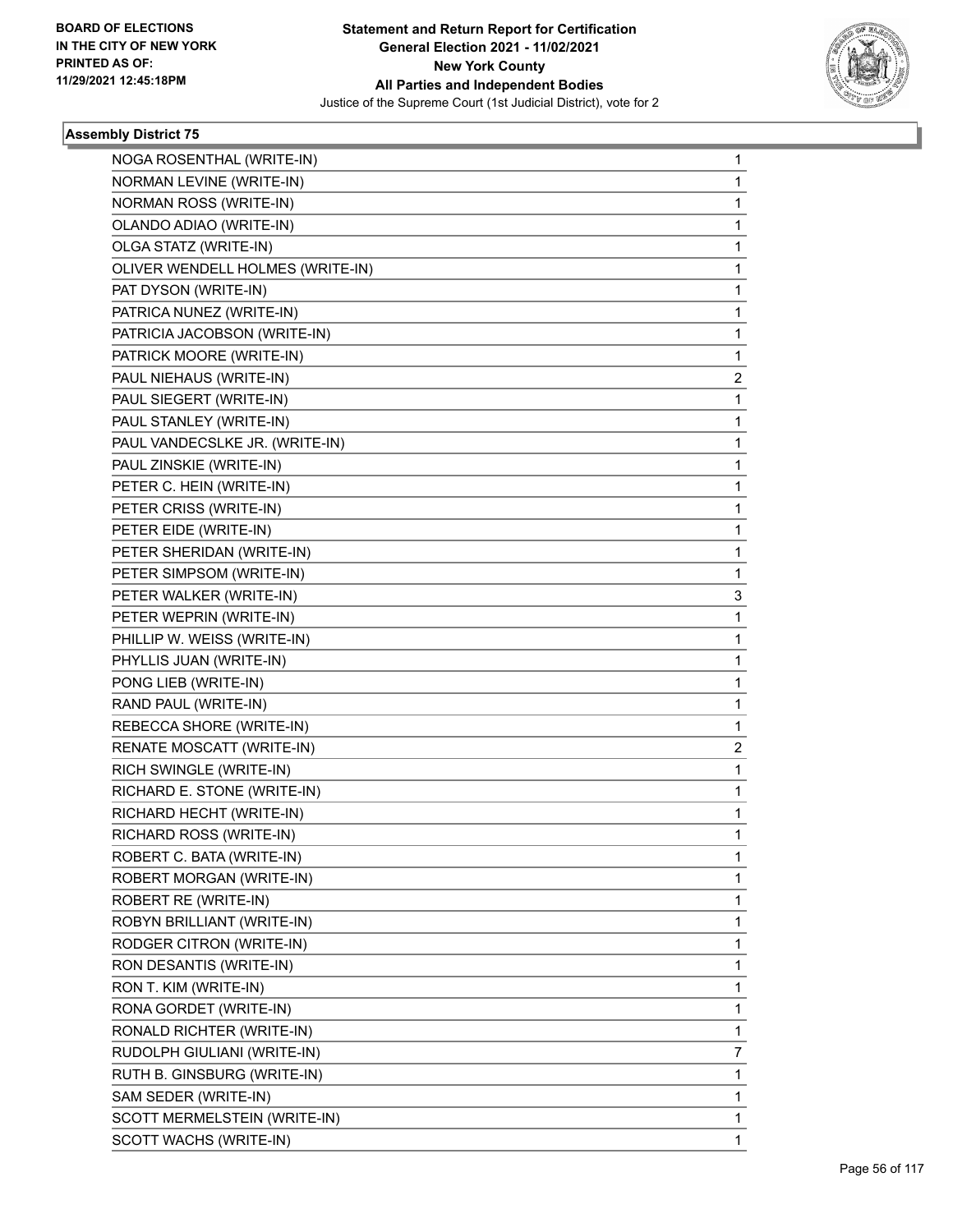

| SHAZZON NORMAN (WRITE-IN)                 | 1            |
|-------------------------------------------|--------------|
| SHERRI MAXMAN (WRITE-IN)                  | $\mathbf{1}$ |
| SHERWIN SUSS (WRITE-IN)                   | $\mathbf{1}$ |
| SOPHIE KOFSKY (WRITE-IN)                  | $\mathbf{1}$ |
| STACEY H. PRUSSMAN (WRITE-IN)             | 1            |
| STEFANO PICCALUQE (WRITE-IN)              | 1            |
| STEPHEN GORDON (WRITE-IN)                 | 1            |
| STEVEN RABER (WRITE-IN)                   | 1            |
| STEVEN STEINBERG (WRITE-IN)               | 1            |
| TERRY BUSH (WRITE-IN)                     | $\mathbf{1}$ |
| THOMAS DANAHER (WRITE-IN)                 | 1            |
| THOMAS KENNIFF (WRITE-IN)                 | $\mathbf{1}$ |
| TIMOTHY DUDA (WRITE-IN)                   | $\mathbf 1$  |
| TIMOTHY TRAVAGLINI (WRITE-IN)             | 1            |
| TROY ENGLE (WRITE-IN)                     | 1            |
| UNATTRIBUTABLE WRITE-IN (WRITE-IN)        | 268          |
| UNCOUNTED WRITE-IN PER STATUTE (WRITE-IN) | 2            |
| <b>VICTORIA SIESTA (WRITE-IN)</b>         | 1            |
| <b>VINCENT GUIDO (WRITE-IN)</b>           | $\mathbf{1}$ |
| WALT BRANTLEY (WRITE-IN)                  | 1            |
| WILLIAM A. PEPITONE (WRITE-IN)            | 1            |
| WILLIAM GIBSON (WRITE-IN)                 | $\mathbf{1}$ |
| WILLIAM POOLE (WRITE-IN)                  | $\mathbf 1$  |
| WILLIAM S. BURROUGHS (WRITE-IN)           | 1            |
| WYATT EARP (WRITE-IN)                     | 1            |
| ZACJAC DUAX (WRITE-IN)                    | 1            |
| ZAZU PITTS (WRITE-IN)                     | $\mathbf{1}$ |
| <b>Total Votes</b>                        | 35,974       |
| Unrecorded                                | 12,300       |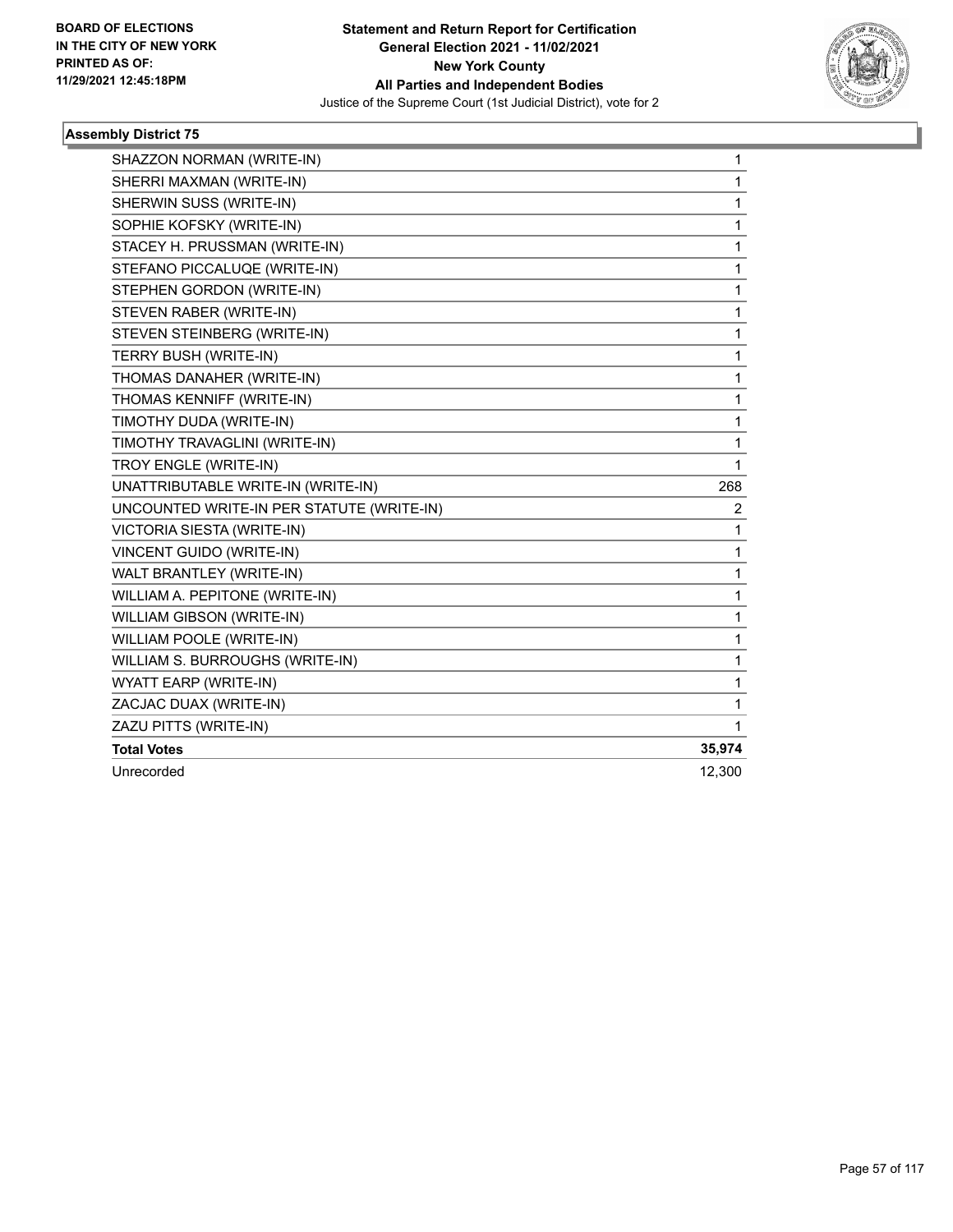

| PUBLIC COUNTER                                           | 23,319         |
|----------------------------------------------------------|----------------|
| MANUALLY COUNTED EMERGENCY                               | 0              |
| <b>ABSENTEE / MILITARY</b>                               | 3,618          |
| <b>AFFIDAVIT</b>                                         | 257            |
| <b>Total Ballots</b>                                     | 27,194         |
| Less - Inapplicable Federal/Special Presidential Ballots | 0              |
| <b>Total Applicable Ballots</b>                          | 27,194         |
| MARGARET A. PUI YEE CHAN (DEMOCRATIC)                    | 20,775         |
| JOHN JOSEPH KELLEY (DEMOCRATIC)                          | 18,221         |
| AARON FOLDERHAND (WRITE-IN)                              | 1              |
| AARON JUDGE (WRITE-IN)                                   | 2              |
| ABBY BLAKE (WRITE-IN)                                    | 1              |
| ADAM KONTA (WRITE-IN)                                    | 1              |
| ADAM NOVZEN (WRITE-IN)                                   | 1              |
| ALAN HASAN (WRITE-IN)                                    | 1              |
| ALAN MADEIRA-METZ (WRITE-IN)                             | 1              |
| ALEXANDER BERNSTEIN (WRITE-IN)                           | 1              |
| ALEXANDER HAMILTON (WRITE-IN)                            | 1              |
| ALEXANDERA ANDERSON (WRITE-IN)                           | 1              |
| ALLAN BAILEY (WRITE-IN)                                  | 1              |
| ALLAN FELDMAN (WRITE-IN)                                 | 1              |
| AMBROSE BIERCE (WRITE-IN)                                | 1              |
| AMELIA BESSICH (WRITE-IN)                                | 1              |
| ANDERS LEE (WRITE-IN)                                    | 1              |
| ANDRE DELIBERO (WRITE-IN)                                | 1              |
| ANDREA OSGOOD (WRITE-IN)                                 | 1              |
| ANDREW CHAN (WRITE-IN)                                   | 1              |
| ANDREW CUOMO (WRITE-IN)                                  | 1              |
| ANDREW DONG (WRITE-IN)                                   | 1              |
| ANDREW FADALE (WRITE-IN)                                 | 1              |
| ANDREW HEATH (WRITE-IN)                                  | 1              |
| ANDREW NAPOLITANO (WRITE-IN)                             | $\overline{2}$ |
| ANITHA REDDY (WRITE-IN)                                  | 1              |
| ANN COULTER (WRITE-IN)                                   | 1              |
| ANN PEIREZ (WRITE-IN)                                    | 1              |
| ANN REILLY (WRITE-IN)                                    | 1              |
| ANNE BARRETT (WRITE-IN)                                  | 1              |
| ANNE MCCAUGHEY (WRITE-IN)                                | 1              |
| ANTHONY WEINER (WRITE-IN)                                | 1              |
| ANTOINETTE FREEMAN (WRITE-IN)                            | 1              |
| ANTONIN SCALIA (WRITE-IN)                                | 1              |
| ARBEN VULAJ (WRITE-IN)                                   | 1              |
| ARI ABACLE (WRITE-IN)                                    | 1              |
| ARTHUR SCHWARTZ (WRITE-IN)                               | 1              |
| AURORA CASSIRER (WRITE-IN)                               | 1              |
| <b>BARRY NEGRFN (WRITE-IN)</b>                           | 1              |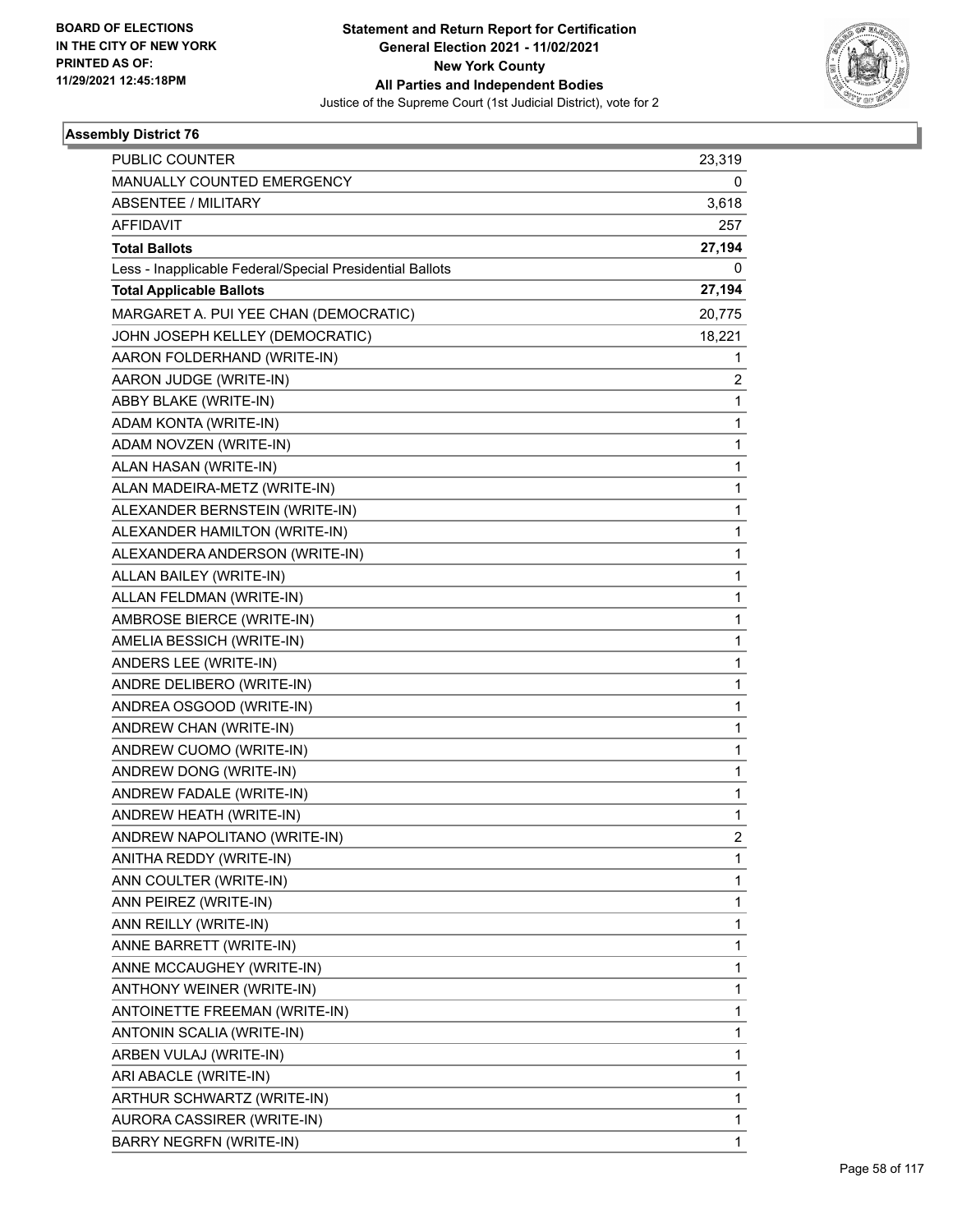

| BENJAMIN BOLNICK (WRITE-IN)          | $\mathbf{1}$   |
|--------------------------------------|----------------|
| BERNIE SANDERS (WRITE-IN)            | $\overline{2}$ |
| BILL COYNE (WRITE-IN)                | $\mathbf{1}$   |
| BO DIETEL (WRITE-IN)                 | 1              |
| <b>BOB SMITH (WRITE-IN)</b>          | 1              |
| <b>BRADLEY HERSHENSON (WRITE-IN)</b> | 1              |
| <b>BRANDON HILL (WRITE-IN)</b>       | 1              |
| BRENDAN CARROLL (WRITE-IN)           | 1              |
| <b>BRIAN KELLY (WRITE-IN)</b>        | 1              |
| <b>BRIDGET ROHOE (WRITE-IN)</b>      | 1              |
| BRYAN PILIGRA (WRITE-IN)             | 1              |
| CALVIN COOLIDGE (WRITE-IN)           | 1              |
| CAMATOH BAR-LEV (WRITE-IN)           | 1              |
| CARL CASTELLAN (WRITE-IN)            | 1              |
| CARY GUNTHER (WRITE-IN)              | 1              |
| CASS ADELMAN (WRITE-IN)              | 1              |
| CASSIE PEREZ (WRITE-IN)              | 1              |
| CHAEL CLARK (WRITE-IN)               | 1              |
| CHARLES CONROY (WRITE-IN)            | 1              |
| CHARLES D. BROWN (WRITE-IN)          | 1              |
| CHARLES DUGGAN (WRITE-IN)            | 1              |
| CHARLES PANOFF (WRITE-IN)            | 2              |
| CHARLES PRATT (WRITE-IN)             | 1              |
| CHRISTOPHER MASON (WRITE-IN)         | 1              |
| CHRISTOPHER MCNAMARA (WRITE-IN)      | 1              |
| CHRISTOPHER REGAN (WRITE-IN)         | 1              |
| CITIZEN KANE (WRITE-IN)              | 1              |
| <b>CLARENCE THOMAS (WRITE-IN)</b>    | 1              |
| CONCETTA CASTELLAN (WRITE-IN)        | 1              |
| CONOR COYNE (WRITE-IN)               | $\mathbf{1}$   |
| COVIS PULIAFITO (WRITE-IN)           | $\mathbf{1}$   |
| CURTIS A. SILWA (WRITE-IN)           | 1              |
| CURTIS A. SLIWA (WRITE-IN)           | 11             |
| DAN BAUSO (WRITE-IN)                 | 1              |
| DANIEL FELDMAN (WRITE-IN)            | 1              |
| DAVID ALLEN (WRITE-IN)               | 1              |
| DAVID FRIEDMAN (WRITE-IN)            | 1              |
| DAVID MILNE (WRITE-IN)               | 1              |
| DAVID ROSENBAUM (WRITE-IN)           | 1              |
| DAVID SHIPPER (WRITE-IN)             | 1              |
| DAVKO KRSULIC (WRITE-IN)             | 1              |
| DELILAH SULLIVAN (WRITE-IN)          | 1              |
| DENIS BROGAN (WRITE-IN)              | 1              |
| DENIS KELLY (WRITE-IN)               | 1              |
| DENNIS SEKALOFF (WRITE-IN)           | 1              |
| DIANE KIESEL (WRITE-IN)              | $\mathbf{1}$   |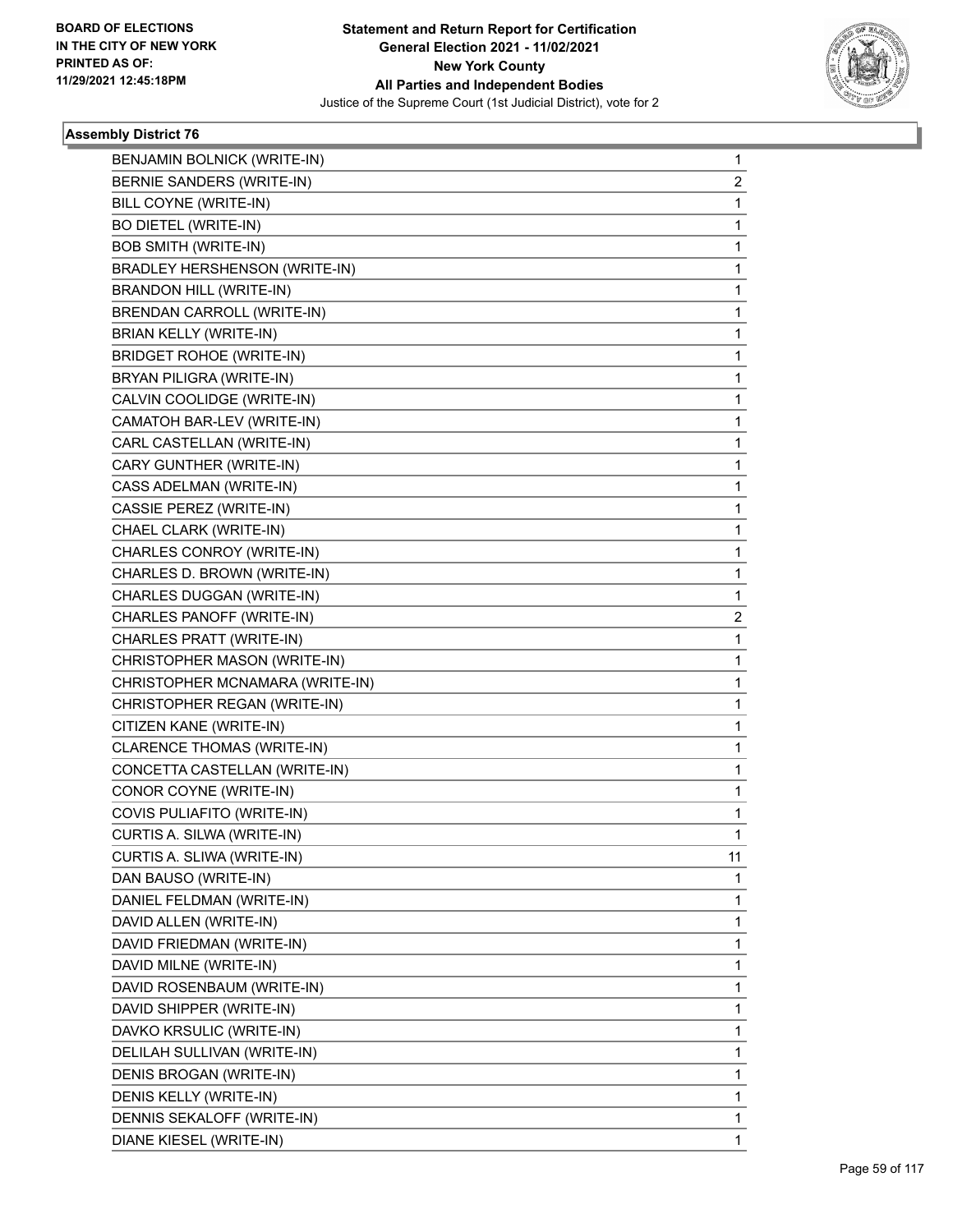

| DIANNE DINARDO (WRITE-IN)           | 1  |
|-------------------------------------|----|
| DOMINIC CHIARIELLO (WRITE-IN)       | 1  |
| DONALD G. MCKEMA (WRITE-IN)         | 1  |
| DONALD TRUMP (WRITE-IN)             | 13 |
| DONALD TRUMP JR. (WRITE-IN)         | 3  |
| DONNA CANALE (WRITE-IN)             | 1  |
| DONNA FUREY (WRITE-IN)              | 2  |
| DOUGLAS WEIN (WRITE-IN)             | 1  |
| ED BRANIFF (WRITE-IN)               | 1  |
| ED HARTZOG (WRITE-IN)               | 1  |
| EDGAR FITZSIMONS IV (WRITE-IN)      | 1  |
| EDUARDO RODRIGUEZ (WRITE-IN)        | 1  |
| EDWIN DE LA CRUZ (WRITE-IN)         | 1  |
| ELENA CARIOLA (WRITE-IN)            | 2  |
| ELIAS MALLARD (WRITE-IN)            | 1  |
| ELIYANA KAPLOUR (WRITE-IN)          | 1  |
| ELIZABETH CROTTY (WRITE-IN)         | 2  |
| ELIZABETH WOOD (WRITE-IN)           | 1  |
| ELLEN SAKANY (WRITE-IN)             | 1  |
| ELON MUSK (WRITE-IN)                | 1  |
| EMMA GOLDMAN (WRITE-IN)             | 1  |
| EMMA SKAKEL (WRITE-IN)              | 1  |
| ERIC ADAMS (WRITE-IN)               | 1  |
| ERIC HASAN (WRITE-IN)               | 1  |
| ERIC LEMER (WRITE-IN)               | 1  |
| ERIC METAXAS (WRITE-IN)             | 1  |
| ERIC TRUMP (WRITE-IN)               | 1  |
| ERNEST BORTON (WRITE-IN)            | 1  |
| ERROL LOUIS (WRITE-IN)              | 1  |
| EUGENE DEBS (WRITE-IN)              | 1  |
| EVAN KINSKI (WRITE-IN)              | 1  |
| FRAIDA FRIEDMAN (WRITE-IN)          | 1  |
| FRANK SILLER (WRITE-IN)             | 1  |
| FRANK ZAPPA (WRITE-IN)              | 1  |
| FRED UMANE (WRITE-IN)               | 1  |
| FREDERIC M. UMANE (WRITE-IN)        | 1  |
| <b>GAIL SAUNDERS (WRITE-IN)</b>     | 1  |
| GARY EDELMAN (WRITE-IN)             | 1  |
| GAVIN WAX (WRITE-IN)                | 4  |
| <b>GEORGE BUSH (WRITE-IN)</b>       | 1  |
| <b>GEORGE JOHNSON (WRITE-IN)</b>    | 1  |
| <b>GEORGE K. HART (WRITE-IN)</b>    | 1  |
| <b>GEORGE WASHINGTON (WRITE-IN)</b> | 2  |
| GLENN GRIDLINBER (WRITE-IN)         | 1  |
| <b>GLENN GUCCIARDO (WRITE-IN)</b>   | 2  |
| <b>GRANT ENGEL (WRITE-IN)</b>       | 1  |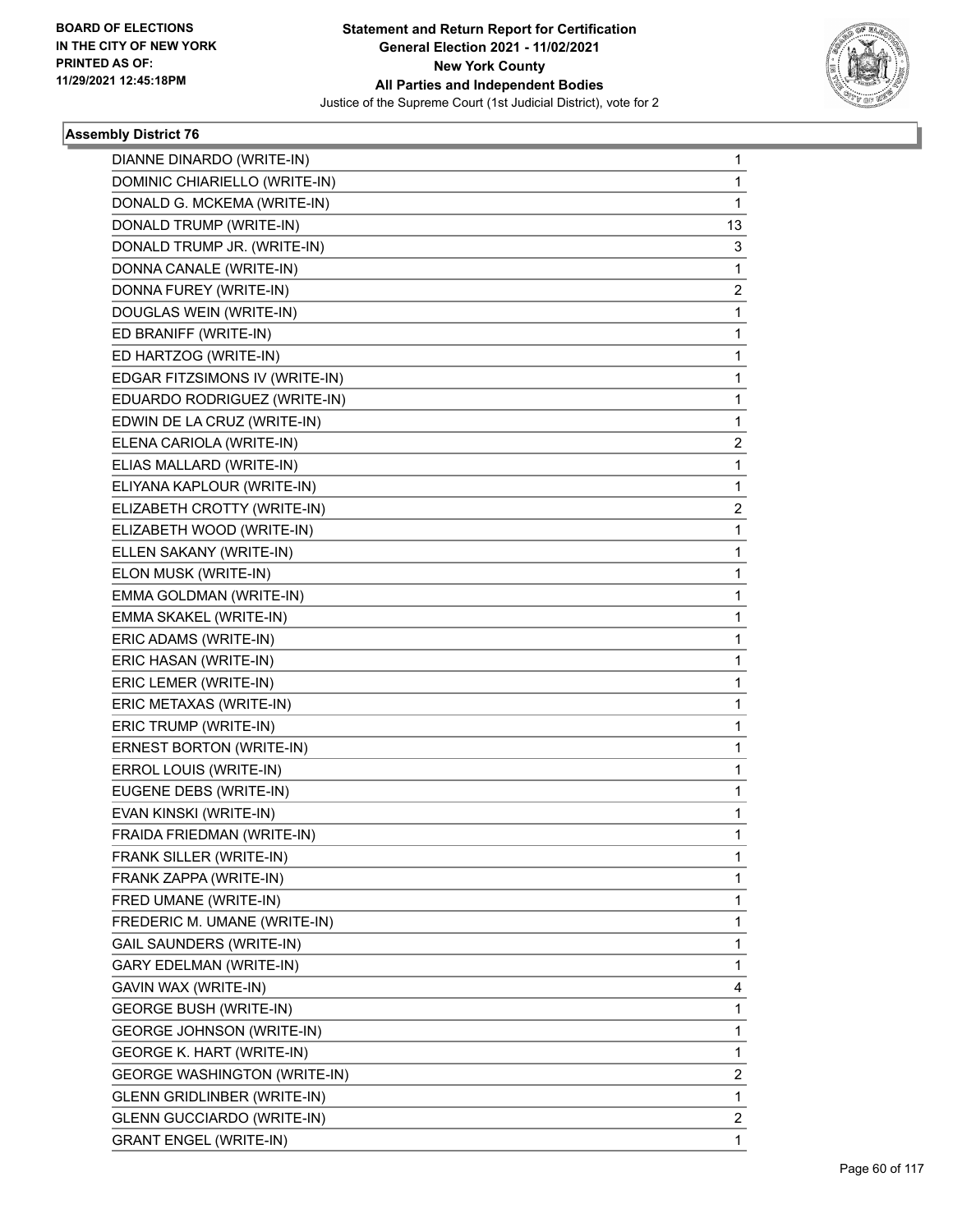

| <b>GREG LOCKHART (WRITE-IN)</b> | $\mathbf 1$    |
|---------------------------------|----------------|
| HALEY HERSHENSON (WRITE-IN)     | 1              |
| HARLAN LEVY (WRITE-IN)          | $\mathbf 1$    |
| HARRISON LEE (WRITE-IN)         | 1              |
| HARVEY BELLOVIN (WRITE-IN)      | 1              |
| HEDY DALE ESQ. (WRITE-IN)       | 1              |
| HENRY FORCIER (WRITE-IN)        | 1              |
| HERMAN MELVILLE (WRITE-IN)      | 1              |
| HILLARY CLINTON (WRITE-IN)      | $\mathbf 1$    |
| HOWIE RICH (WRITE-IN)           | 1              |
| HUGH JAYNOS (WRITE-IN)          | 1              |
| HUNTER BIDEN (WRITE-IN)         | 1              |
| IAN STEINBERG (WRITE-IN)        | 1              |
| JACK DENNEHY (WRITE-IN)         | 1              |
| JACOB FRANCESE (WRITE-IN)       | $\mathbf 1$    |
| JACOB ZIMET (WRITE-IN)          | 1              |
| JACOB ZISSY (WRITE-IN)          | 1              |
| JAMES EARL JR. (WRITE-IN)       | $\mathbf{1}$   |
| JAMES F. SMITH (WRITE-IN)       | 1              |
| JAMES MILLER (WRITE-IN)         | 1              |
| JAMES NORTON (WRITE-IN)         | $\mathbf 1$    |
| JAMES SHARP (WRITE-IN)          | 1              |
| JANINE PERRO (WRITE-IN)         | 1              |
| JASON FEINGERTZ (WRITE-IN)      | $\mathbf{1}$   |
| JASON LOVE (WRITE-IN)           | 1              |
| JASON SHORR TRAGER (WRITE-IN)   | 1              |
| JASON STIMLER (WRITE-IN)        | $\mathbf 1$    |
| JASON TRYER (WRITE-IN)          | 1              |
| JASPER ADELMAN (WRITE-IN)       | 1              |
| JAYSON TRAXLER (WRITE-IN)       | 1              |
| JEANINE PIRRO (WRITE-IN)        | 3              |
| JEANINE SMITH (WRITE-IN)        | 1              |
| JEAN-LUC PICARD (WRITE-IN)      | 1              |
| JEFFERSON ROWLEY (WRITE-IN)     | 1              |
| JEFFREY BURACK (WRITE-IN)       | 1              |
| JESSICA ANN WALLACE (WRITE-IN)  | 1              |
| JIM WALSH (WRITE-IN)            | 2              |
| JOAN SMITH (WRITE-IN)           | 1              |
| JOE BIDEN (WRITE-IN)            | 1              |
| JOE CONCHA (WRITE-IN)           | 1              |
| JOEL OMANSKY (WRITE-IN)         | 1              |
| JOHN BESSICH II (WRITE-IN)      | $\mathbf 1$    |
| JOHN BLAN (WRITE-IN)            | 1              |
| JOHN F. MCHUGH (WRITE-IN)       | 1              |
| JOHN SMARGIASSI (WRITE-IN)      | 1              |
| JOHN WARDEN (WRITE-IN)          | $\overline{2}$ |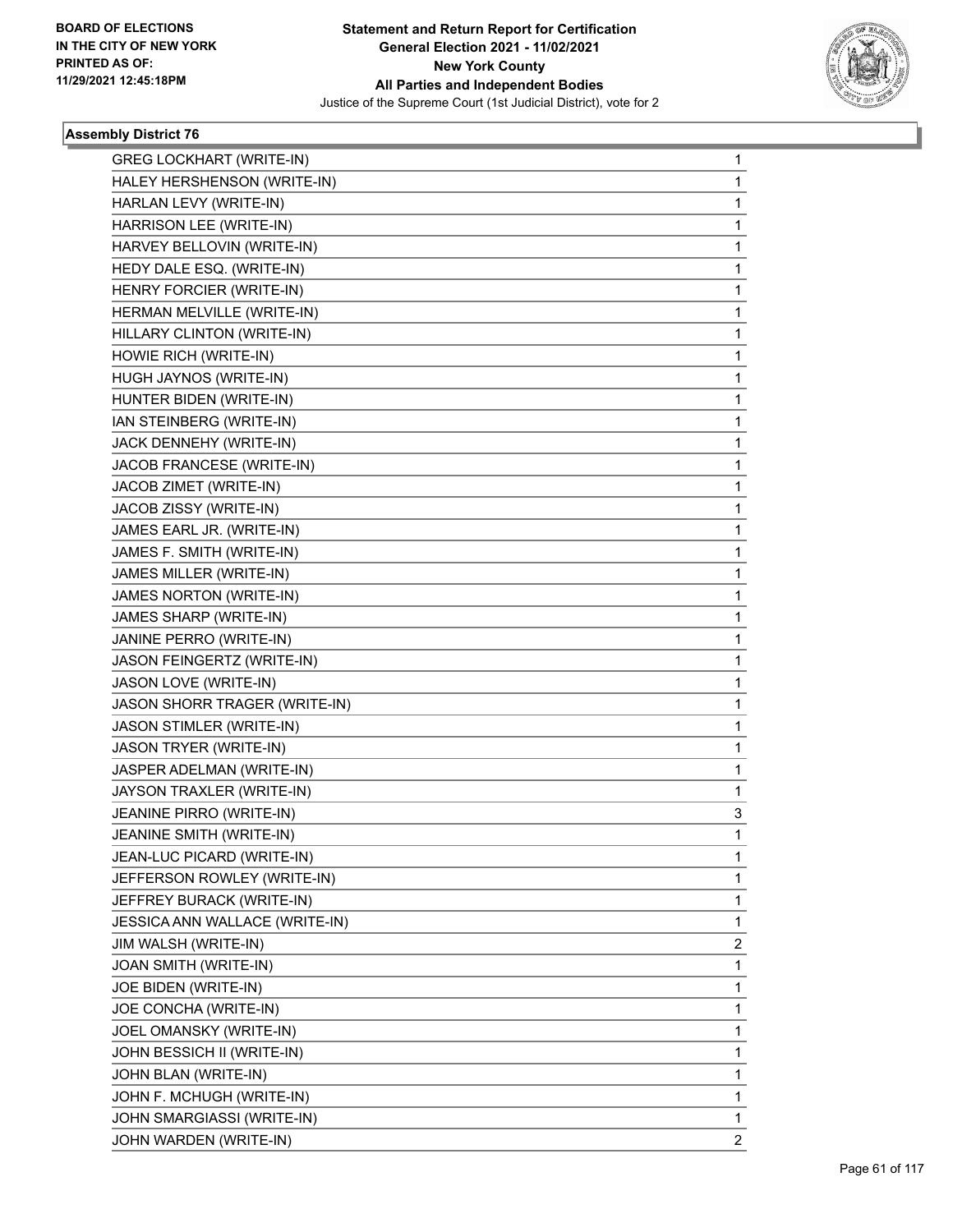

| JONATHAN GANZARSKI (WRITE-IN)      | $\mathbf{1}$ |
|------------------------------------|--------------|
| JONATHAN HADAD (WRITE-IN)          | 1            |
| JONATHAN LEVINE (WRITE-IN)         | 1            |
| JONATHAN TURLEY (WRITE-IN)         | 1            |
| JOSE A. FERNANDEZ (WRITE-IN)       | 1            |
| JOSE PRUD HOMME (WRITE-IN)         | 1            |
| JOSEPH F. CRATER (WRITE-IN)        | 1            |
| JOSEPH MANFREDI (WRITE-IN)         | 1            |
| JOSEPH P. PIAZZA (WRITE-IN)        | 2            |
| JOSH LUMSDEN (WRITE-IN)            | 1            |
| JOSHUA GAMES (WRITE-IN)            | 1            |
| JUDITH SHEINDLIN (WRITE-IN)        | 2            |
| JULIUS RANDLE (WRITE-IN)           | 1            |
| JUSTIN KELTON (WRITE-IN)           | 1            |
| KANYE WEST (WRITE-IN)              | 1            |
| KAREN PERILMAN (WRITE-IN)          | 1            |
| KARYN KORNFELD (WRITE-IN)          | 1            |
| KEANU REEVES (WRITE-IN)            | 1            |
| KELLY DONOVAN (WRITE-IN)           | 1            |
| KELLY GARDNER (WRITE-IN)           | 1            |
| KEN MOLTNER (WRITE-IN)             | 1            |
| KENNETH STAR (WRITE-IN)            | 1            |
| KEVIN BROBSON (WRITE-IN)           | 1            |
| KEVIN HANRATTY (WRITE-IN)          | 1            |
| KEVIN MULLEN (WRITE-IN)            | 1            |
| KIERAN FENICHEL (WRITE-IN)         | 1            |
| KIERNAN MCCORMACK (WRITE-IN)       | 1            |
| KIM LANE (WRITE-IN)                | 1            |
| KOBI BURCHLER (WRITE-IN)           | 1            |
| LAWRENCE E. FABIAN (WRITE-IN)      | 1            |
| LEO TERRELL (WRITE-IN)             | 1            |
| LESSE CASTLEBERRY (WRITE-IN)       | 1            |
| LIANA BUECHLER (WRITE-IN)          | 1            |
| LILY OCKERT (WRITE-IN)             | 1            |
| LISA TANZI (WRITE-IN)              | 1            |
| LIZ CROTTY (WRITE-IN)              | 1            |
| LORRIE KLOSSNER (WRITE-IN)         | 1            |
| LOUIS CORACCHIA (WRITE-IN)         | 1            |
| LOUIS T. CORNACCHIA III (WRITE-IN) | 2            |
| LUCY BILLINGS (WRITE-IN)           | 1            |
| MALAN PROTASS (WRITE-IN)           | 1            |
| MANUEL RIVERA (WRITE-IN)           | 1            |
| MARIO JOSEPH (WRITE-IN)            | 1            |
| MARK P. DALY (WRITE-IN)            | 1            |
| MARK SEITELMAN (WRITE-IN)          | 1            |
| MARK WHALEN (WRITE-IN)             | 1            |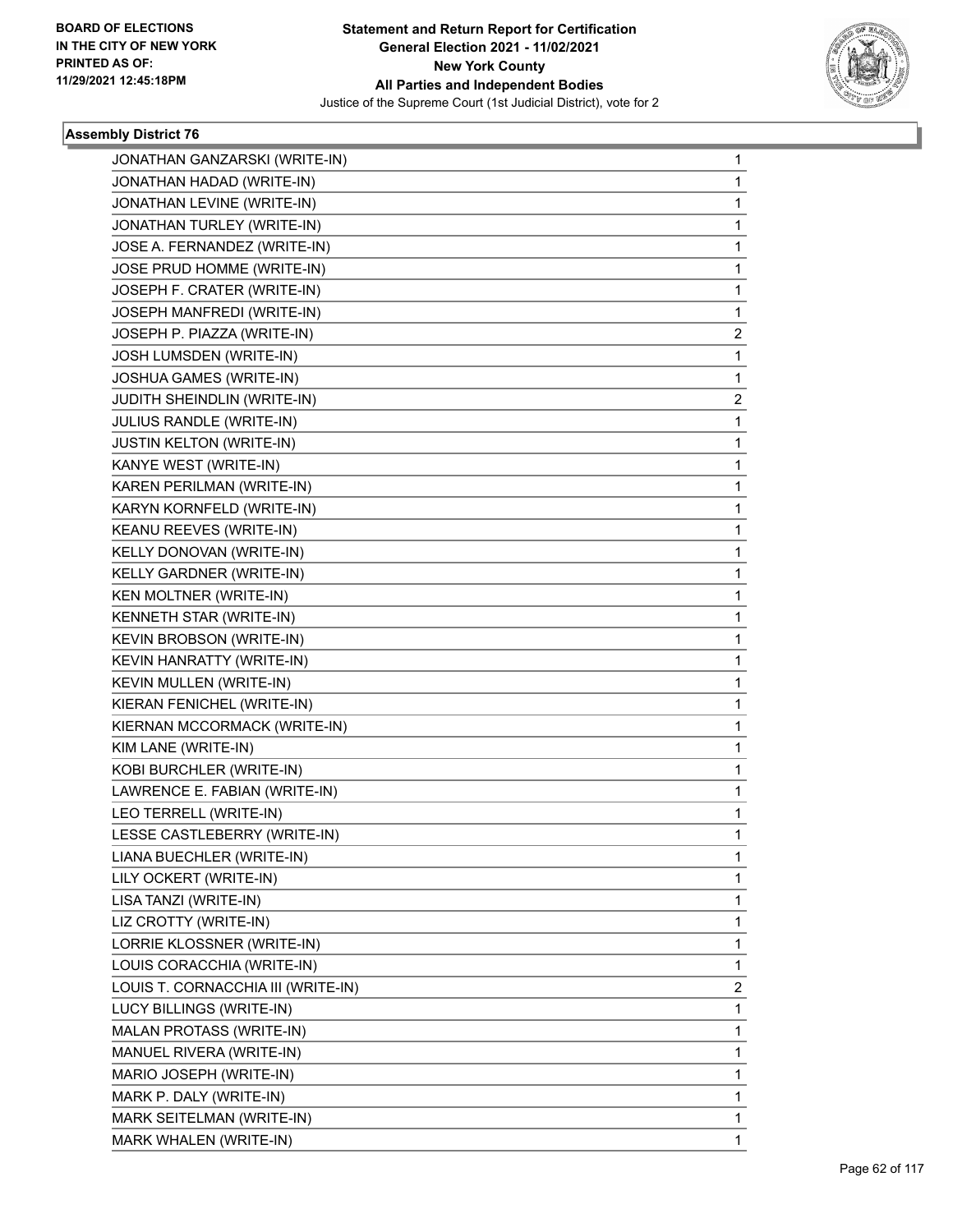

| MARTY PARTY (WRITE-IN)           | $\mathbf{1}$ |
|----------------------------------|--------------|
| MARY ANN DALY (WRITE-IN)         | 1            |
| MARY ELLEN CRONLY (WRITE-IN)     | 1            |
| MARY MOYLAN (WRITE-IN)           | $\mathbf{1}$ |
| MATT HOWER (WRITE-IN)            | 1            |
| MATTHEW CUSACK (WRITE-IN)        | 1            |
| MATTHEW GRIECO (WRITE-IN)        | 2            |
| MATTHEW MURPHY (WRITE-IN)        | 1            |
| MATTHEW VACARRO (WRITE-IN)       | 1            |
| MAUREEN A. DALY (WRITE-IN)       | $\mathbf{1}$ |
| MAURICE COLLADA (WRITE-IN)       | 1            |
| MEGYN KELLY (WRITE-IN)           | 1            |
| MELISSA HERRICK (WRITE-IN)       | $\mathbf{1}$ |
| MEREDITH WEINTRAUB (WRITE-IN)    | 1            |
| MICHAEL BACAL (WRITE-IN)         | 2            |
| MICHAEL BLOOM (WRITE-IN)         | 1            |
| MICHAEL BLOOMBERG (WRITE-IN)     | 3            |
| MICHAEL FANDEL (WRITE-IN)        | 1            |
| MICHAEL GAFICOWSKI (WRITE-IN)    | $\mathbf{1}$ |
| MICHAEL ISSERLIS (WRITE-IN)      | 1            |
| MICHAEL LAUFER (WRITE-IN)        | 1            |
| MICHAEL MUKASEY (WRITE-IN)       | $\mathbf{1}$ |
| MICHAEL PANTALENO (WRITE-IN)     | 1            |
| MICHAEL PETRALIA (WRITE-IN)      | 2            |
| MICHAEL SCHUMEISTER (WRITE-IN)   | $\mathbf{1}$ |
| MICHAEL WEISBERG (WRITE-IN)      | 1            |
| MILO SILBER STEIN (WRITE-IN)     | 1            |
| MITCH KREMAT (WRITE-IN)          | $\mathbf{1}$ |
| MOLLY WEINTRAUB (WRITE-IN)       | 1            |
| MORRIE I. KLEINBART (WRITE-IN)   | 1            |
| NAINA SIDUMA (WRITE-IN)          | $\mathbf{1}$ |
| NANCY CLIFFORD GUCKER (WRITE-IN) | 1            |
| NANCY HOUGHTON (WRITE-IN)        | 1            |
| NATHANIEL HORNE (WRITE-IN)       | 1            |
| NEAL FLOMENBAOM (WRITE-IN)       | 1            |
| NEIL IOUINO (WRITE-IN)           | 1            |
| NICHOLAS BROWN (WRITE-IN)        | 1            |
| NICK HANLON (WRITE-IN)           | 1            |
| NIKOLAOS SPIRIS (WRITE-IN)       | 1            |
| NOAH NUNBERG (WRITE-IN)          | 1            |
| NOAM CHOMSKY (WRITE-IN)          | 1            |
| NOVELL WILLIAMS (WRITE-IN)       | 1            |
| OCTAVIO CHAN (WRITE-IN)          | 1            |
| OZZY OSBOURNE (WRITE-IN)         | 1            |
| PAGE BONDOR (WRITE-IN)           | $\mathbf{2}$ |
| PAGE JUDGE (WRITE-IN)            | $\mathbf{1}$ |
|                                  |              |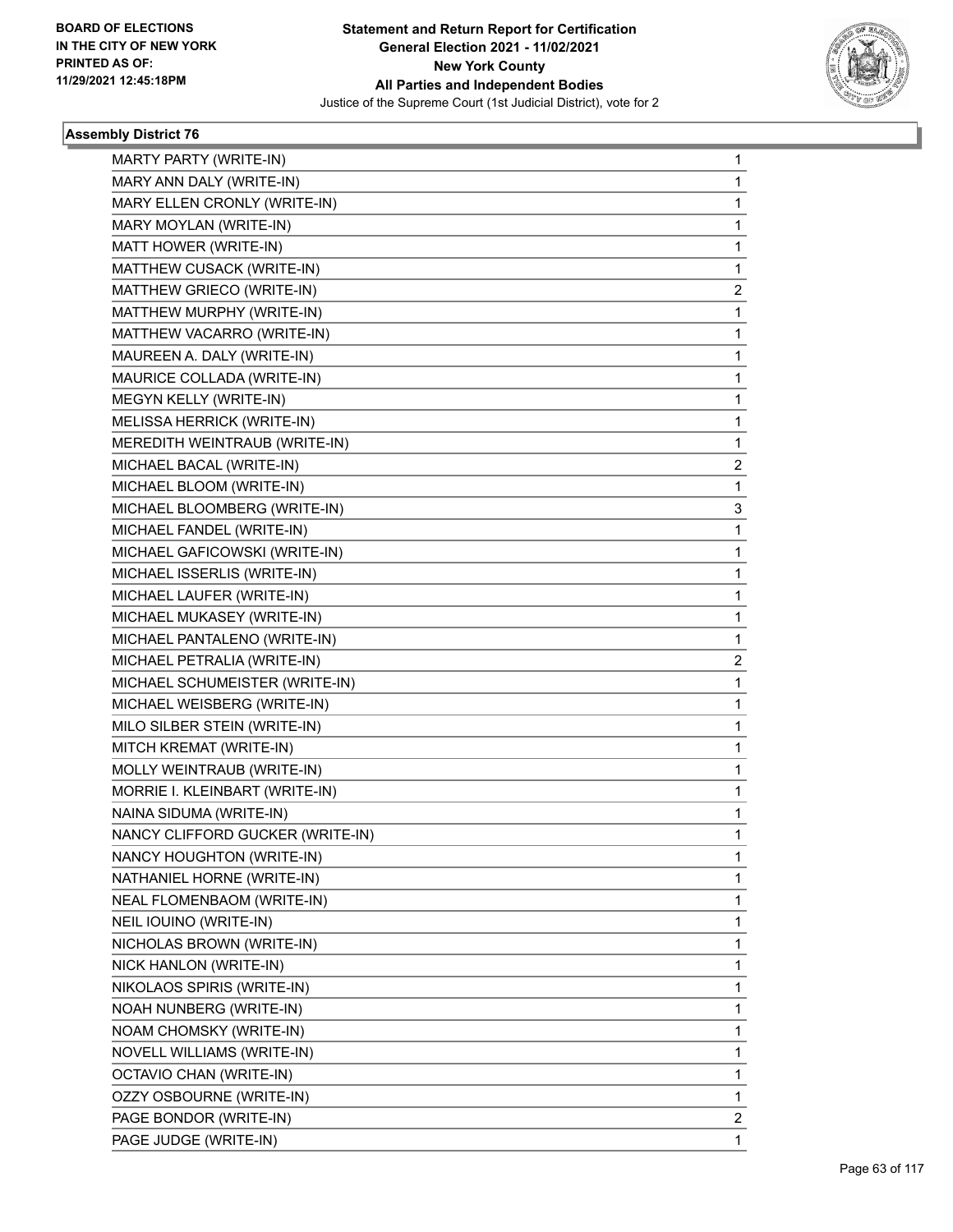

| PAPERBOY LOVE PRINCE (WRITE-IN) | 1  |
|---------------------------------|----|
| PATRICK BOBILIN (WRITE-IN)      | 1  |
| PATRICK FEMNESSEY (WRITE-IN)    | 1  |
| PATRICK SWIBER (WRITE-IN)       | 1  |
| PAUL MEISSNER (WRITE-IN)        | 1  |
| PAUL SEARY (WRITE-IN)           | 1  |
| PETE ALONSO (WRITE-IN)          | 1  |
| PETER C. HEIN (WRITE-IN)        | 1  |
| PETER FRATANGELO (WRITE-IN)     | 1  |
| PETER GLRASON (WRITE-IN)        | 1  |
| PETER J. KEENAN (WRITE-IN)      | 1  |
| PHIL MCREUISS (WRITE-IN)        | 1  |
| PHILIP WASBERG (WRITE-IN)       | 1  |
| QUINN MCNEIL (WRITE-IN)         | 1  |
| RAFAEL EDWARD CRUZ (WRITE-IN)   | 1  |
| RAMI SIGAL (WRITE-IN)           | 1  |
| RAY KELLY (WRITE-IN)            | 1  |
| RHONDA FRANK (WRITE-IN)         | 1  |
| RICHARD GALLO (WRITE-IN)        | 2  |
| RICHARD ORZOL (WRITE-IN)        | 1  |
| ROBERT APPLEBY (WRITE-IN)       | 1  |
| ROBERT GORGE (WRITE-IN)         | 1  |
| ROBERT HELPERN (WRITE-IN)       | 1  |
| ROBERT KELLEHER (WRITE-IN)      | 1  |
| ROBERT MANFREDO (WRITE-IN)      | 1  |
| ROBERT MORALES (WRITE-IN)       | 1  |
| ROBERT MORGAN (WRITE-IN)        | 3  |
| ROBIN COWAN (WRITE-IN)          | 1  |
| ROGER HAWKINS (WRITE-IN)        | 1  |
| RON DESANTIS (WRITE-IN)         | 1  |
| RON PAUL (WRITE-IN)             | 1  |
| RUBEN BECERRA (WRITE-IN)        | 1  |
| RUDOLPH GIULIANI (WRITE-IN)     | 17 |
| RULE JOHNSON (WRITE-IN)         | 1  |
| RUTH B. GINSBURG (WRITE-IN)     | 2  |
| RYLAND COSTELLO (WRITE-IN)      | 1  |
| SAMUEL ALITO (WRITE-IN)         | 1  |
| SAMUEL HUDIS (WRITE-IN)         | 1  |
| SARAH SHORE (WRITE-IN)          | 1  |
| SARAH STEINER (WRITE-IN)        | 1  |
| SASHCHA PURTIZ (WRITE-IN)       | 1  |
| SCOTT WEINBERG (WRITE-IN)       | 1  |
| SCOTT WERNICK (WRITE-IN)        | 1  |
| SEAN MORAN (WRITE-IN)           | 1  |
| SETH FLAYMAN (WRITE-IN)         | 1  |
| SHANE FISHERI (WRITE-IN)        | 1  |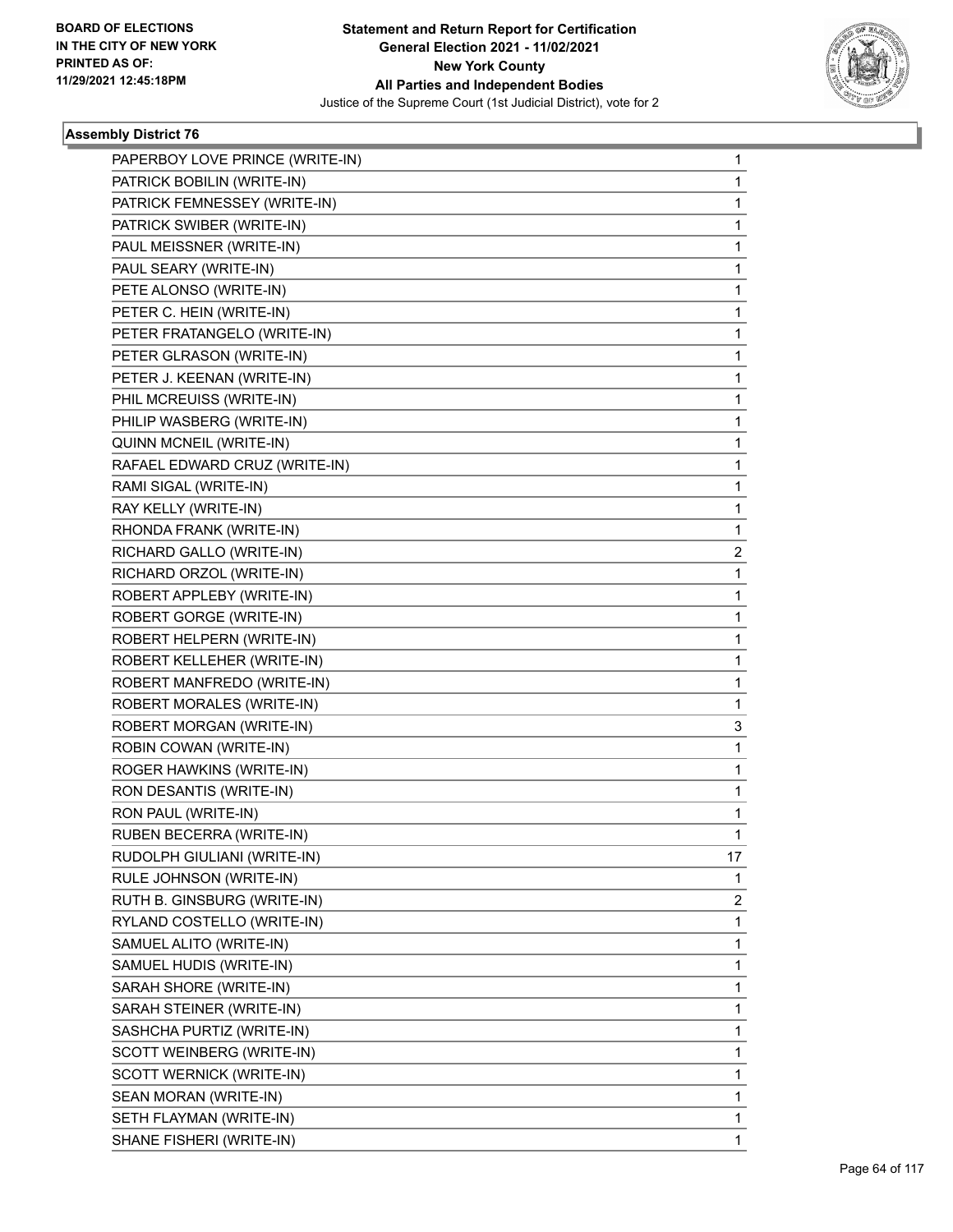

| SHANI FRUCHET (WRITE-IN)                  | 1            |
|-------------------------------------------|--------------|
| SHEQUIDA HALL (WRITE-IN)                  | 1            |
| SHOSHANA STROMER (WRITE-IN)               | $\mathbf 1$  |
| SOLOMAN KATZ (WRITE-IN)                   | 1            |
| SOPHIE WOOD (WRITE-IN)                    | 1            |
| SPENCER NEUMES (WRITE-IN)                 | 1            |
| STANLEY FINE (WRITE-IN)                   | 1            |
| STANLEY NEUSTADTER (WRITE-IN)             | 1            |
| STAPHAN LARGE (WRITE-IN)                  | $\mathbf 1$  |
| STEPHEN BONIBERGER (WRITE-IN)             | 1            |
| STEPHEN HOUGHTON (WRITE-IN)               | 1            |
| STEPHEN PISCHL (WRITE-IN)                 | 1            |
| STEVE GOODENOUGH (WRITE-IN)               | 1            |
| STEVE MACY (WRITE-IN)                     | 1            |
| STEVEN CUSHNER (WRITE-IN)                 | $\mathbf 1$  |
| STEVEN KAUFMAN (WRITE-IN)                 | 1            |
| STEVEN KELTS (WRITE-IN)                   | 1            |
| STEVEN WINTER (WRITE-IN)                  | 1            |
| SUSAN CAMPBELL (WRITE-IN)                 | 1            |
| TED CRUZ (WRITE-IN)                       | 1            |
| THOMAS HERMAN (WRITE-IN)                  | $\mathbf 1$  |
| THOMAS JEFFERSON (WRITE-IN)               | 1            |
| THOMAS JONES (WRITE-IN)                   | 1            |
| THOMAS KENNIFF (WRITE-IN)                 | 2            |
| TIM BRICK (WRITE-IN)                      | $\mathbf 1$  |
| TOM THIBODEAU (WRITE-IN)                  | 1            |
| TROY JOHNSON (WRITE-IN)                   | $\mathbf{1}$ |
| UNATTRIBUTABLE WRITE-IN (WRITE-IN)        | 280          |
| UNCOUNTED WRITE-IN PER STATUTE (WRITE-IN) | 8            |
| VALERIE MASON (WRITE-IN)                  | 1            |
| <b>VINCENT TORNG (WRITE-IN)</b>           | 1            |
| <b>VLADIMIR LENIN (WRITE-IN)</b>          | 1            |
| WARREN SOIFFER (WRITE-IN)                 | 1            |
| WARREN WYNSTEIN (WRITE-IN)                | 1            |
| WILLIAM A. PEPITONE (WRITE-IN)            | 1            |
| WILLIAM BUCKLEY (WRITE-IN)                | $\mathbf 1$  |
| WILLIAM DAHILL (WRITE-IN)                 | 1            |
| WILLIAM HALPERN (WRITE-IN)                | 1            |
| WILLIAM PEPITONE (WRITE-IN)               | 1            |
| WINSTON JUNG (WRITE-IN)                   | 1            |
| YORAM SILAGY (WRITE-IN)                   | 1            |
| <b>Total Votes</b>                        | 39,706       |
| Unrecorded                                | 14,682       |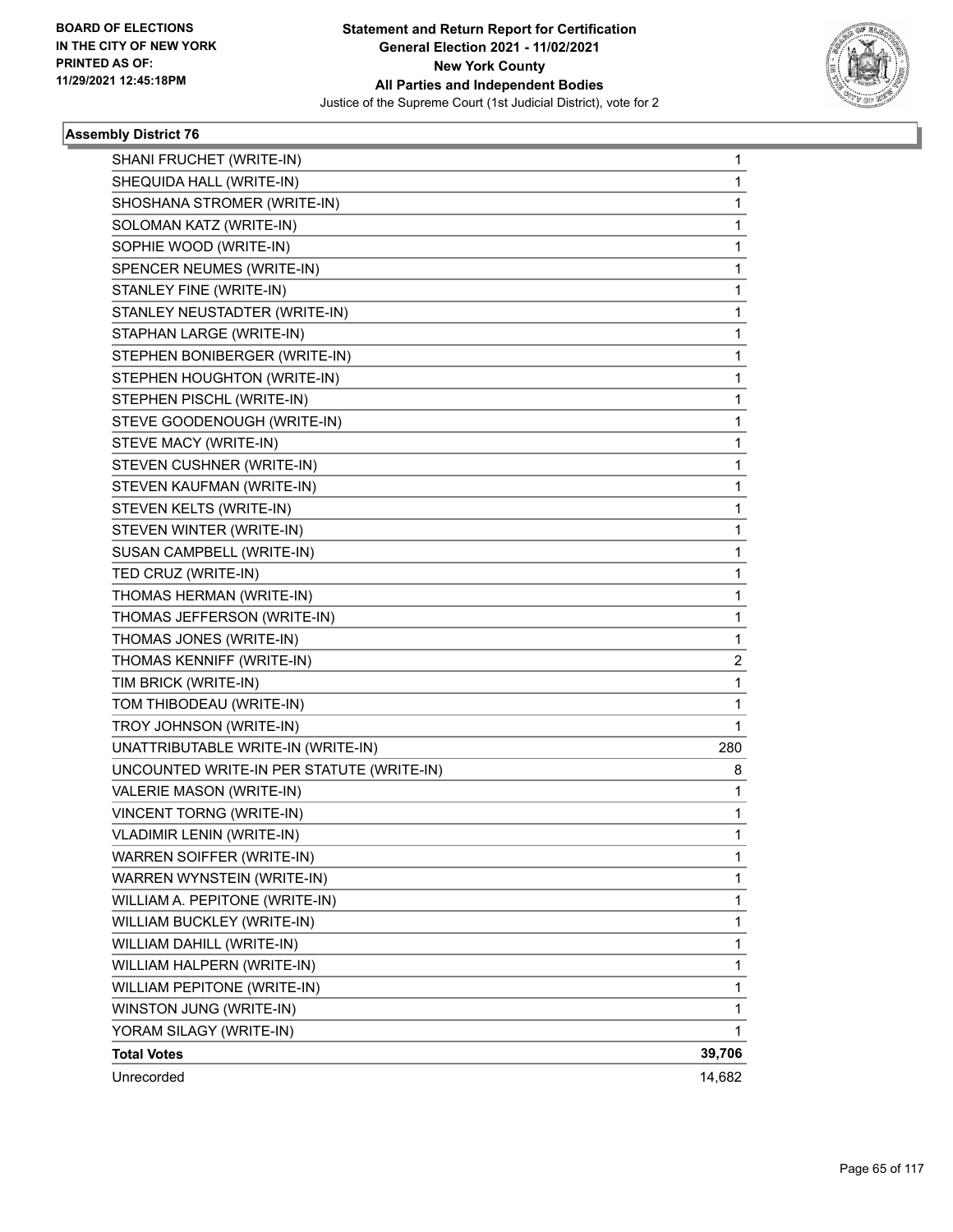

| <b>PUBLIC COUNTER</b>                                    | 246,037 |
|----------------------------------------------------------|---------|
| <b>MANUALLY COUNTED EMERGENCY</b>                        | 12      |
| ABSENTEE / MILITARY                                      | 31,068  |
| AFFIDAVIT                                                | 2,100   |
| <b>Total Ballots</b>                                     | 279,217 |
| Less - Inapplicable Federal/Special Presidential Ballots | 0       |
| <b>Total Applicable Ballots</b>                          | 279,217 |
| MARGARET A. PUI YEE CHAN (DEMOCRATIC)                    | 213,330 |
| JOHN JOSEPH KELLEY (DEMOCRATIC)                          | 178,888 |
| AARON AFILALO (WRITE-IN)                                 | 1       |
| AARON ARNOLD (WRITE-IN)                                  | 1       |
| AARON BANKS (WRITE-IN)                                   | 1       |
| AARON FOLDERHAND (WRITE-IN)                              | 1       |
| AARON HERNANDEZ (WRITE-IN)                               | 1       |
| AARON JUDGE (WRITE-IN)                                   | 5       |
| ABBY BLAKE (WRITE-IN)                                    | 1       |
| ABBY HOFFMAN (WRITE-IN)                                  | 1       |
| ABIGAIL DAVIS (WRITE-IN)                                 | 1       |
| ABRAHAM HAMIEL (WRITE-IN)                                | 1       |
| ABRAHAM LINCOLN (WRITE-IN)                               | 3       |
| <b>ACTON PULES (WRITE-IN)</b>                            | 1       |
| ADAM BROWN (WRITE-IN)                                    | 1       |
| ADAM HAMILTON (WRITE-IN)                                 | 1       |
| ADAM HERBST (WRITE-IN)                                   | 1       |
| ADAM KONTA (WRITE-IN)                                    | 1       |
| ADAM NOVZEN (WRITE-IN)                                   | 1       |
| ADAM PARICHY (WRITE-IN)                                  | 1       |
| ADAM POLLOCK (WRITE-IN)                                  | 1       |
| ADAM RESNICK (WRITE-IN)                                  | 1       |
| ADAM RICH (WRITE-IN)                                     | 1       |
| ADAM SAWAMURA (WRITE-IN)                                 | 1       |
| ADAM SCHNEIDER (WRITE-IN)                                | 1       |
| ADAM SMITH (WRITE-IN)                                    | 1       |
| ADAM VELAZQUEZ (WRITE-IN)                                | 1       |
| ADENA ABRAMSON (WRITE-IN)                                | 1       |
| ADI BOTA (WRITE-IN)                                      | 1       |
| ADINA HALPERN (WRITE-IN)                                 | 1       |
| AIDAR MITTELDORF (WRITE-IN)                              | 1       |
| AL HITLER (WRITE-IN)                                     | 1       |
| AL SHARPTON (WRITE-IN)                                   | 1       |
| AL SOLARZ (WRITE-IN)                                     | 1       |
| ALAN ABRAMSON (WRITE-IN)                                 | 1       |
| ALAN BLECHER (WRITE-IN)                                  | 1       |
| ALAN DAVIS (WRITE-IN)                                    | 1       |
| ALAN DERSHEWITZ (WRITE-IN)                               | 1       |
| ALAN FLACKS (WRITE-IN)                                   | 2       |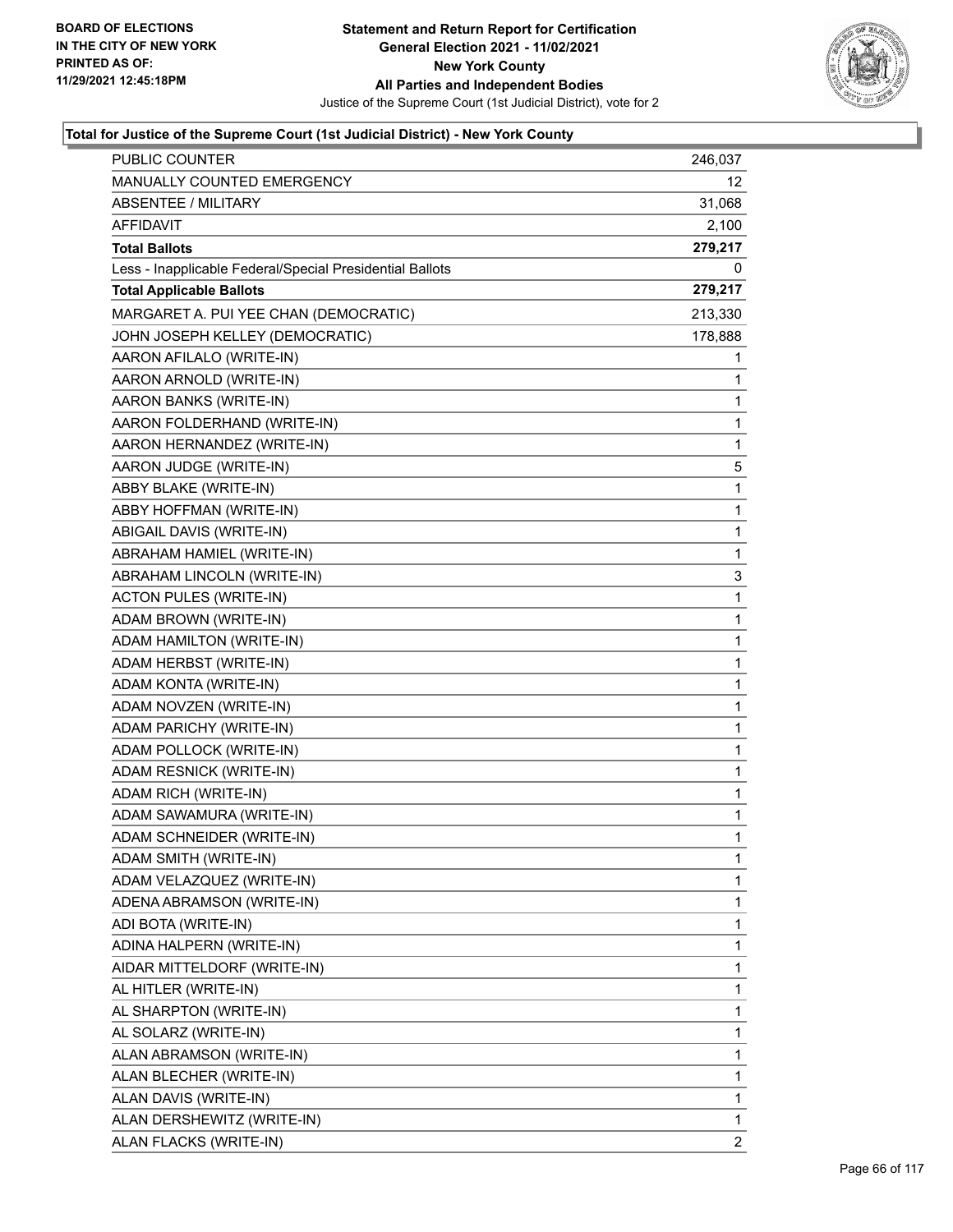

| ALAN GILBERT (WRITE-IN)          | $\mathbf{1}$   |
|----------------------------------|----------------|
| ALAN HALPARIN (WRITE-IN)         | 1              |
| ALAN HASAN (WRITE-IN)            | 1              |
| ALAN MADEIRA-METZ (WRITE-IN)     | $\mathbf{1}$   |
| ALAN PODHEISER (WRITE-IN)        | 1              |
| ALANA LESCZYNSKI (WRITE-IN)      | 1              |
| ALANA MURPHY (WRITE-IN)          | $\mathbf{1}$   |
| ALBIE SACHS (WRITE-IN)           | 1              |
| ALCIDE DIGAETANO (WRITE-IN)      | $\overline{2}$ |
| ALEC BALDWIN (WRITE-IN)          | 3              |
| ALEJANDRO HIDALGO (WRITE-IN)     | 1              |
| ALEX AZNAVOUDIAN (WRITE-IN)      | 1              |
| ALEX JALLOT (WRITE-IN)           | $\mathbf{1}$   |
| ALEX LENHART (WRITE-IN)          | 1              |
| ALEX NEAL (WRITE-IN)             | 1              |
| ALEX NOBERT (WRITE-IN)           | $\mathbf{1}$   |
| ALEX SIMPSON (WRITE-IN)          | 1              |
| ALEX WRIGHT (WRITE-IN)           | 1              |
| ALEX ZHIK (WRITE-IN)             | $\mathbf{1}$   |
| ALEXANDER BERNSTEIN (WRITE-IN)   | 1              |
| ALEXANDER DONIES (WRITE-IN)      | 1              |
| ALEXANDER FIRESTONE (WRITE-IN)   | $\mathbf{1}$   |
| ALEXANDER HAMILTON (WRITE-IN)    | 2              |
| ALEXANDER HIRT (WRITE-IN)        | 1              |
| ALEXANDER LUBENSKY (WRITE-IN)    | $\mathbf{1}$   |
| ALEXANDER SCHLOW (WRITE-IN)      | 1              |
| ALEXANDER STANFIELD (WRITE-IN)   | 1              |
| ALEXANDERA ANDERSON (WRITE-IN)   | 1              |
| ALEXANDRA COOPER (WRITE-IN)      | 3              |
| ALEXIS HOAG (WRITE-IN)           | 1              |
| ALEXIS ROSE (WRITE-IN)           | $\mathbf{1}$   |
| ALFRED E. SMITH (WRITE-IN)       | 1              |
| ALFRED LIFMAN, ESQ. (WRITE-IN)   | 1              |
| ALFRED LILIENTHAL (WRITE-IN)     | 1              |
| ALFRED MILLER JR. (WRITE-IN)     | $\mathbf{1}$   |
| ALI CANTY (WRITE-IN)             | 1              |
| ALI LANGLEY (WRITE-IN)           | 1              |
| ALICE COOPER (WRITE-IN)          | 1              |
| ALICE D. WEINER (WRITE-IN)       | $\overline{2}$ |
| ALICE LEMOS (WRITE-IN)           | $\mathbf{1}$   |
| ALICE PIFER (WRITE-IN)           | 1              |
| ALICIA HIGGINS (WRITE-IN)        | $\overline{2}$ |
| ALICIA R. PERRE- DOWD (WRITE-IN) | 1              |
| ALISSA HEYDARI (WRITE-IN)        | 1              |
| ALLA AKIUIS (WRITE-IN)           | 1              |
| ALLAN BAILEY (WRITE-IN)          | $\mathbf{1}$   |
|                                  |                |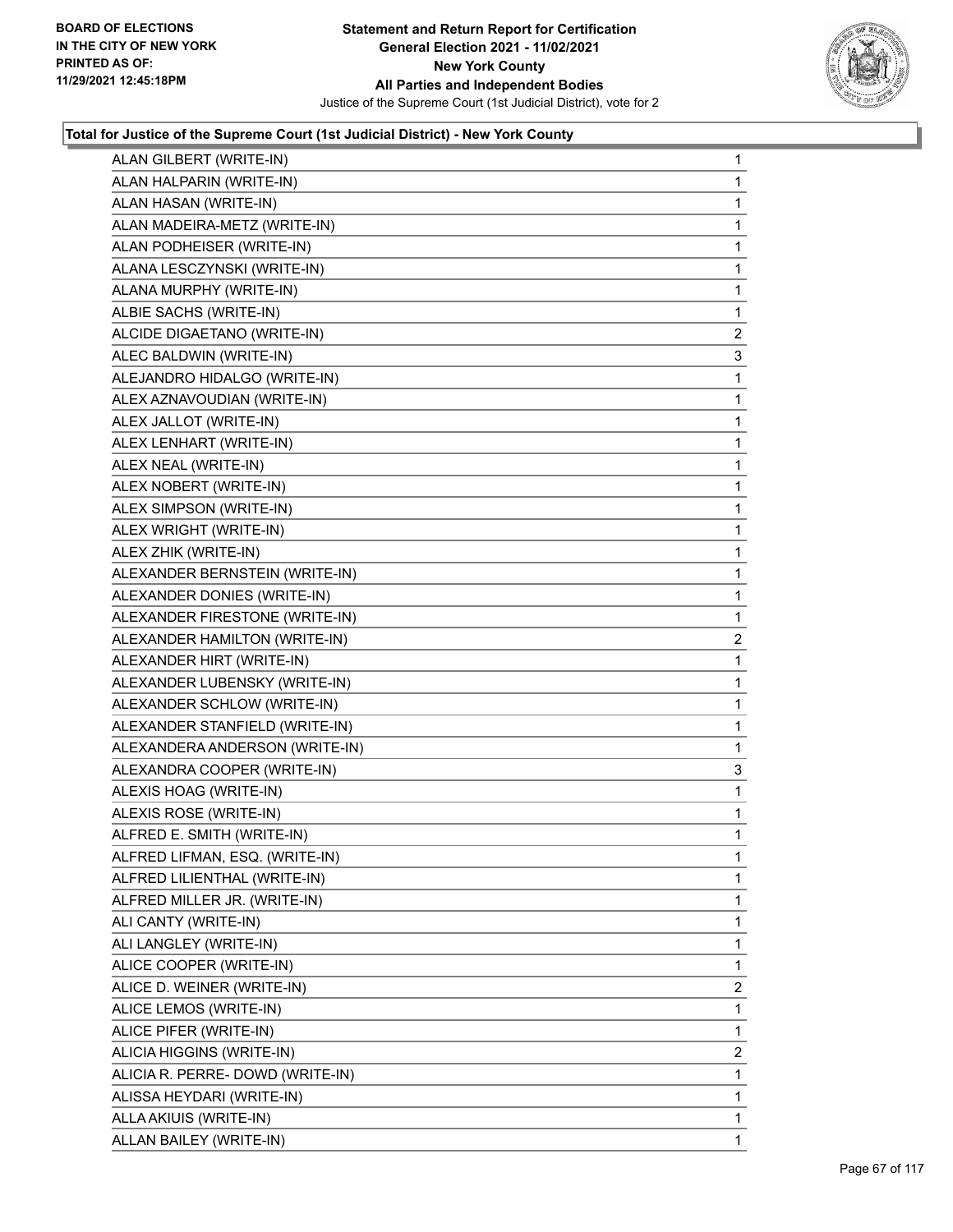

| ALLAN FELDMAN (WRITE-IN)         | $\mathbf{1}$   |
|----------------------------------|----------------|
| ALLIE RYAN (WRITE-IN)            | 2              |
| ALTON ABRAMOWITZ (WRITE-IN)      | 1              |
| ALTON H. MADDOX JR. (WRITE-IN)   | 1              |
| ALTON TAYLOR (WRITE-IN)          | 1              |
| ALVIN L. BRAGG JR. (WRITE-IN)    | 1              |
| ALYSSA PANTZER (WRITE-IN)        | 1              |
| AMANDA LIPMAN (WRITE-IN)         | 1              |
| AMANDA NOREJKO (WRITE-IN)        | 1              |
| AMBROSE BIERCE (WRITE-IN)        | $\mathbf{1}$   |
| AMELIA BESSICH (WRITE-IN)        | 1              |
| AMELIA EARHART (WRITE-IN)        | 3              |
| AMELIA PYONEAHN (WRITE-IN)       | 1              |
| AMY C. BARRETT (WRITE-IN)        | 3              |
| AMY CHESTER (WRITE-IN)           | 1              |
| AMY COLTEN (WRITE-IN)            | 1              |
| AMY GORDON PLUDWIN (WRITE-IN)    | 1              |
| AMY KLEITCH (WRITE-IN)           | 1              |
| AMY PRESS (WRITE-IN)             | 1              |
| AMY WU (WRITE-IN)                | 1              |
| ANA MARIA POLO (WRITE-IN)        | 1              |
| ANA RAMREZ (WRITE-IN)            | 1              |
| ANDER R. LONGANDERFER (WRITE-IN) | 1              |
| ANDERS LEE (WRITE-IN)            | 1              |
| ANDRE DELIBERO (WRITE-IN)        | 1              |
| ANDRE REED (WRITE-IN)            | 1              |
| ANDREA CASTIMATIDIS (WRITE-IN)   | 1              |
| ANDREA CATSIMATIDIS (WRITE-IN)   | 1              |
| ANDREA CHAN (WRITE-IN)           | 1              |
| ANDREA LIKWOMIK WEISS (WRITE-IN) | 1              |
| ANDREA OSGOOD (WRITE-IN)         | 1              |
| ANDREA PSORAS (WRITE-IN)         | $\overline{2}$ |
| ANDREW AMEND (WRITE-IN)          | $\mathbf{1}$   |
| ANDREW CHAN (WRITE-IN)           | 1              |
| ANDREW CRAVEN (WRITE-IN)         | 1              |
| ANDREW CUOMO (WRITE-IN)          | 10             |
| ANDREW DARCY (WRITE-IN)          | 1              |
| ANDREW DONG (WRITE-IN)           | 1              |
| ANDREW DONILON (WRITE-IN)        | 1              |
| ANDREW E. GOLDSTEIN (WRITE-IN)   | 1              |
| ANDREW FADALE (WRITE-IN)         | 1              |
| ANDREW G. CELLI JR. (WRITE-IN)   | 2              |
| ANDREW GELMAN (WRITE-IN)         | 1              |
| ANDREW GIULIANI (WRITE-IN)       | 1              |
| ANDREW GREENWARD (WRITE-IN)      | 1              |
| ANDREW HEATH (WRITE-IN)          | 1              |
|                                  |                |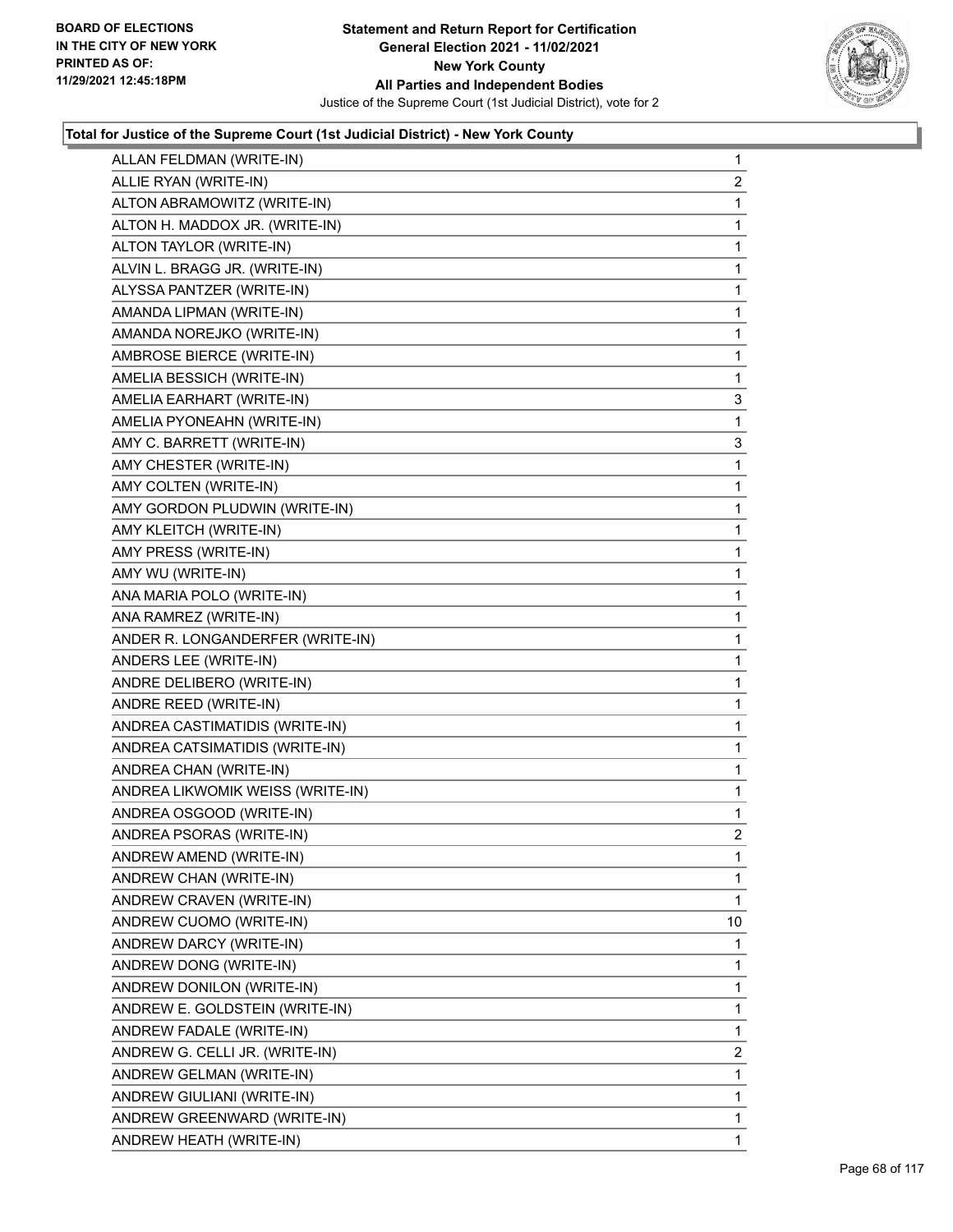

| ANDREW MANOFF (WRITE-IN)          | $\mathbf{1}$   |
|-----------------------------------|----------------|
| ANDREW MARKAM (WRITE-IN)          | 1              |
| ANDREW MOLDOVAN (WRITE-IN)        | 1              |
| ANDREW MURAWSKI (WRITE-IN)        | $\mathbf{1}$   |
| ANDREW N. WOODARD (WRITE-IN)      | 1              |
| ANDREW NAPOLITANO (WRITE-IN)      | 3              |
| ANDREW NEIMAN (WRITE-IN)          | $\mathbf{1}$   |
| ANDREW NOWAK (WRITE-IN)           | $\mathbf{1}$   |
| ANDREW OBIN (WRITE-IN)            | 1              |
| ANDREW PEREL (WRITE-IN)           | $\mathbf{1}$   |
| ANDREW R. BERMAN (WRITE-IN)       | 1              |
| ANDREW SIMPSON (WRITE-IN)         | 1              |
| ANDREW TILEN (WRITE-IN)           | $\mathbf{1}$   |
| ANDREW WU (WRITE-IN)              | 1              |
| ANDREW YANG (WRITE-IN)            | 6              |
| ANDREW YOUNG (WRITE-IN)           | $\mathbf{1}$   |
| ANDY MEI (WRITE-IN)               | 1              |
| ANDY WARHOL (WRITE-IN)            | $\mathbf{1}$   |
| ANGELA LIPSMAN (WRITE-IN)         | $\overline{a}$ |
| ANGELO DELGUERCIO (WRITE-IN)      | $\mathbf{1}$   |
| ANITA CAMPBELL (WRITE-IN)         | 1              |
| ANITA SUNHU (WRITE-IN)            | $\mathbf{1}$   |
| ANITHA REDDY (WRITE-IN)           | 1              |
| ANN COULTER (WRITE-IN)            | $\mathbf{1}$   |
| ANN HANKINS (WRITE-IN)            | $\mathbf{1}$   |
| ANN NEWMAN (WRITE-IN)             | 1              |
| ANN PEIREZ (WRITE-IN)             | 1              |
| ANN PRUNTY (WRITE-IN)             | $\mathbf 1$    |
| ANN REILLY (WRITE-IN)             | 1              |
| ANN SCHERZER (WRITE-IN)           | 1              |
| ANN SCNERZA (WRITE-IN)            | $\mathbf{1}$   |
| ANN THOMPSON (WRITE-IN)           | 1              |
| ANN WALEHAM (WRITE-IN)            | $\mathbf 1$    |
| ANNABELL SAUNDERS (WRITE-IN)      | 1              |
| ANNE BARRETT (WRITE-IN)           | 1              |
| ANNE MCCAUGHEY (WRITE-IN)         | 1              |
| ANNE POULOS (WRITE-IN)            | 1              |
| ANNE SCHAEFFER (WRITE-IN)         | 1              |
| ANTHONY CANNATANO (WRITE-IN)      | 1              |
| ANTHONY E. WOODS JR. (WRITE-IN)   | 1              |
| ANTHONY F. PISCITIELLO (WRITE-IN) | 1              |
| ANTHONY G. MARECKI (WRITE-IN)     | 1              |
| ANTHONY HERBERT (WRITE-IN)        | 1              |
| ANTHONY J. MAIO (WRITE-IN)        | 1              |
| ANTHONY L. HERBERT (WRITE-IN)     | 1              |
| ANTHONY MARECKI (WRITE-IN)        | 1              |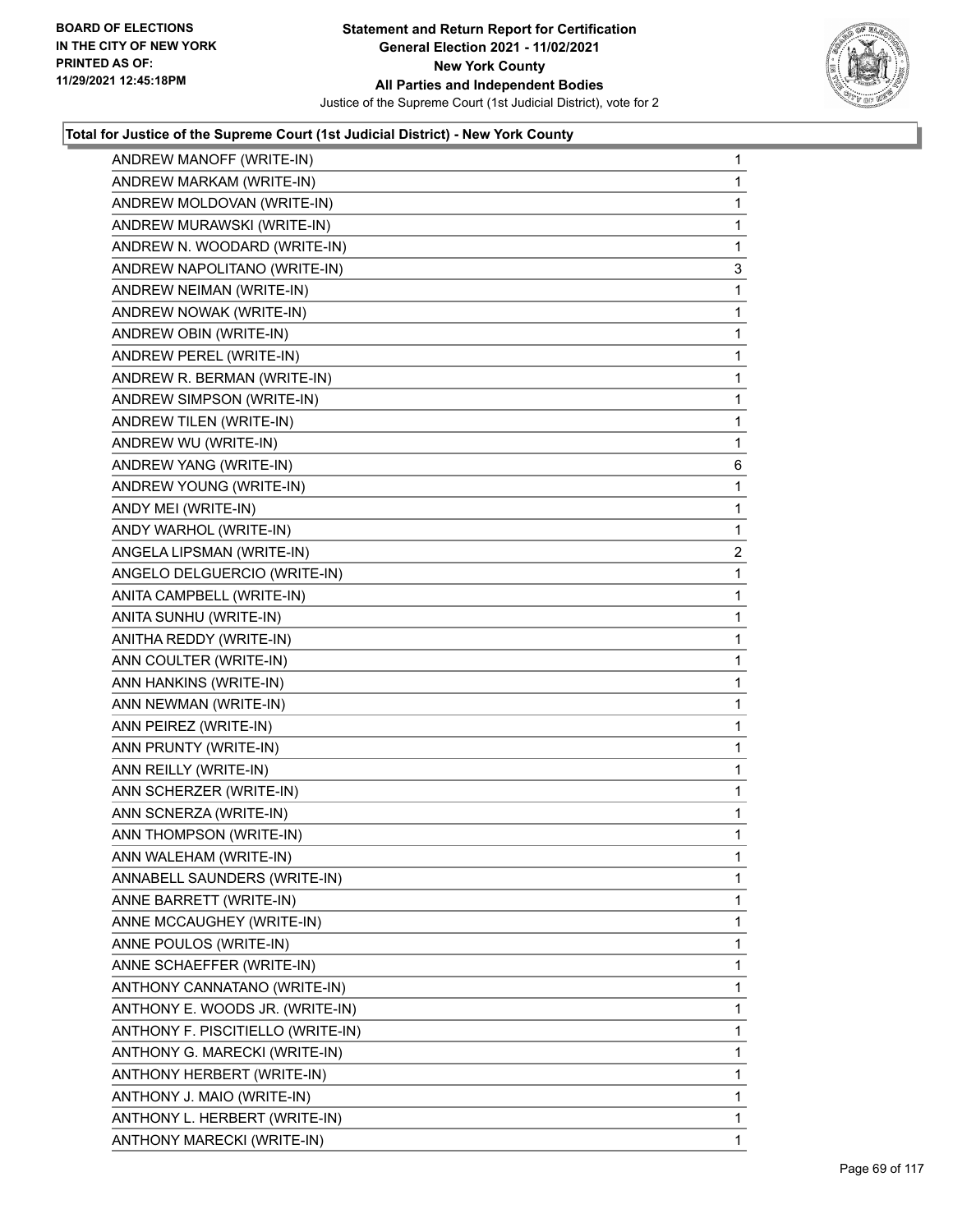

| ANTHONY MARTINEZ (WRITE-IN)      | $\mathbf{1}$   |
|----------------------------------|----------------|
| ANTHONY MOHEN (WRITE-IN)         | $\mathbf{1}$   |
| ANTHONY REPIRE (WRITE-IN)        | 1              |
| ANTHONY TERSIGINI (WRITE-IN)     | $\overline{2}$ |
| ANTHONY VALINI (WRITE-IN)        | 1              |
| ANTHONY WEINER (WRITE-IN)        | 3              |
| ANTHONY WILLIAM WHITE (WRITE-IN) | 1              |
| ANTOINETTE COSTANZO (WRITE-IN)   | $\overline{2}$ |
| ANTOINETTE FREEMAN (WRITE-IN)    | 1              |
| ANTON LEMJERSKY (WRITE-IN)       | $\mathbf 1$    |
| ANTONIA HOUSE (WRITE-IN)         | $\mathbf{1}$   |
| ANTONIN SCALIA (WRITE-IN)        | 3              |
| ANTONIO ARTHURS (WRITE-IN)       | $\mathbf 1$    |
| ANTONIO MARTINEZ (WRITE-IN)      | $\mathbf{1}$   |
| ANTONIO MUSUMECI (WRITE-IN)      | 1              |
| ARAMINTA ROSS (WRITE-IN)         | $\mathbf 1$    |
| ARBEN VULAJ (WRITE-IN)           | $\mathbf{1}$   |
| ARCHANE PRAKASH (WRITE-IN)       | 1              |
| ARI ABACLE (WRITE-IN)            | $\mathbf 1$    |
| ARI FARKAS (WRITE-IN)            | $\mathbf{1}$   |
| ARI WYMAN (WRITE-IN)             | 1              |
| ARIEL D. RODRIGUEZ (WRITE-IN)    | $\mathbf 1$    |
| ARIELLE GRAY (WRITE-IN)          | $\mathbf{1}$   |
| ARIELLE SINENSKY (WRITE-IN)      | 1              |
| ARLENE OROURNE (WRITE-IN)        | $\mathbf 1$    |
| ART VAN DECAP (WRITE-IN)         | $\mathbf{1}$   |
| ARTHUR B. MILLER (WRITE-IN)      | 1              |
| ARTHUR DALLAS (WRITE-IN)         | $\mathbf 1$    |
| ARTHUR ENGERON (WRITE-IN)        | $\mathbf{1}$   |
| ARTHUR HILL (WRITE-IN)           | 1              |
| ARTHUR JASON BARNES (WRITE-IN)   | $\mathbf{1}$   |
| ARTHUR MILLER (WRITE-IN)         | $\mathbf{1}$   |
| ARTHUR SCHWARTZ (WRITE-IN)       | 2              |
| ASHII BABBITT (WRITE-IN)         | 1              |
| ASHLEY BUONAUR (WRITE-IN)        | 1              |
| ASHLEY DUNNIGEN (WRITE-IN)       | 1              |
| ASSATA SHAKUR (WRITE-IN)         | 1              |
| ATTICUS FISHEL (WRITE-IN)        | 1              |
| AUDREY MOORE (WRITE-IN)          | 1              |
| AURORA CASSIRER (WRITE-IN)       | 1              |
| AVA ARTEES (WRITE-IN)            | 1              |
| AVERY HAMEDA (WRITE-IN)          | 1              |
| AVERY S. HALFON (WRITE-IN)       | 1              |
| AVEY L. GOMEZ (WRITE-IN)         | 1              |
| AVI SAMATH (WRITE-IN)            | 2              |
| AVINASH G. SAMUDRALA (WRITE-IN)  | 1              |
|                                  |                |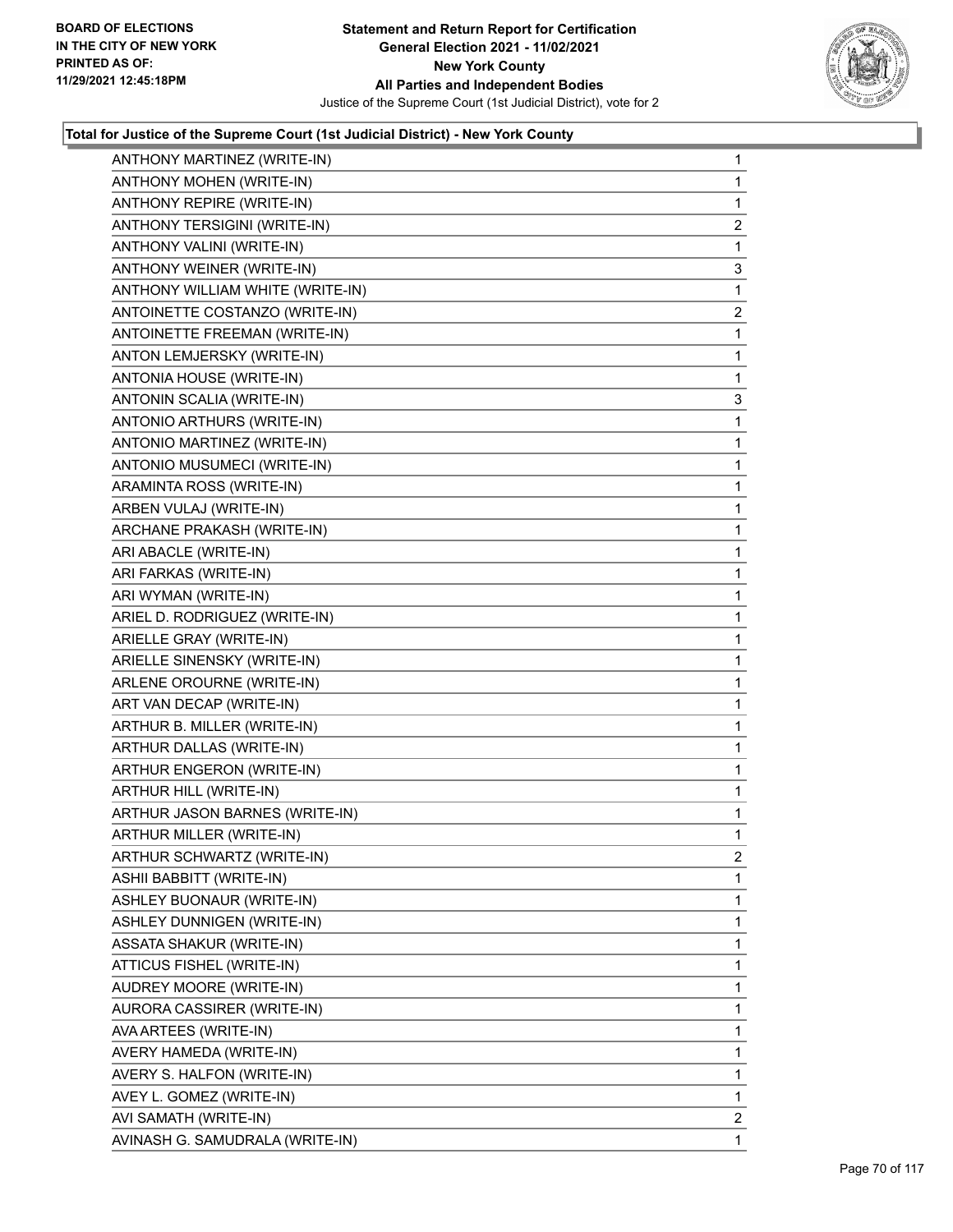

| AVIV ZALCERSTEIN (WRITE-IN)            | 1              |
|----------------------------------------|----------------|
| AVIVA GRUNWALD (WRITE-IN)              | 1              |
| AYN RAND (WRITE-IN)                    | 1              |
| AZRA IBRIC (WRITE-IN)                  | 1              |
| AZURE GARDNER (WRITE-IN)               | 1              |
| <b>BABA BUOEY (WRITE-IN)</b>           | 1              |
| <b>BAILEY MONTROSE (WRITE-IN)</b>      | 1              |
| <b>BARACK OBAMA (WRITE-IN)</b>         | 3              |
| BARBARA K. KELLY (WRITE-IN)            | 1              |
| BARBARA PADDOCK (WRITE-IN)             | 2              |
| <b>BARRON TRUMP (WRITE-IN)</b>         | 1              |
| <b>BARRY BERKE (WRITE-IN)</b>          | 1              |
| <b>BARRY ELIAS (WRITE-IN)</b>          | 1              |
| <b>BARRY GOLDWATER (WRITE-IN)</b>      | 1              |
| <b>BARRY KEATING (WRITE-IN)</b>        | 1              |
| BARRY LEIWANT (WRITE-IN)               | 1              |
| <b>BARRY NEGRFN (WRITE-IN)</b>         | 1              |
| <b>BARRY SILBER (WRITE-IN)</b>         | 1              |
| <b>BART SIMPSON (WRITE-IN)</b>         | 1              |
| BAXTER RODRIGUEZ (WRITE-IN)            | 1              |
| BEEZLY KIERMAN (WRITE-IN)              | 1              |
| <b>BEN CARSON (WRITE-IN)</b>           | 1              |
| BEN SHAPIRO (WRITE-IN)                 | $\overline{2}$ |
| BEN SIMMONS (WRITE-IN)                 | 1              |
| BEN SOKOLY (WRITE-IN)                  | $\overline{c}$ |
| BENJAMIN BOLNICK (WRITE-IN)            | 1              |
| BENJAMIN DIV SIROTA (WRITE-IN)         | 1              |
| BENJAMIN E. ROSENBERG, ESQ. (WRITE-IN) | 1              |
| <b>BENJAMIN HERING (WRITE-IN)</b>      | 1              |
| BENJAMIN I. CALEV (WRITE-IN)           | 1              |
| BENJI BRONK (WRITE-IN)                 | 1              |
| BERNAETTE EVANCRIST (WRITE-IN)         | 1              |
| BERNARD EYTH (WRITE-IN)                | 1              |
| BERNARD GRUBMAN (WRITE-IN)             | 1              |
| BERNARD RANDALL BLOCK (WRITE-IN)       | 1              |
| BERNIE SANDERS (WRITE-IN)              | 6              |
| BERRY LUGO (WRITE-IN)                  | 1              |
| BETH UNGER (WRITE-IN)                  | $\overline{2}$ |
| BETHANNE HAFT (WRITE-IN)               | 1              |
| BETSYN IGAR (WRITE-IN)                 | 1              |
| BILL BELICHICK (WRITE-IN)              | 1              |
| BILL BRYD (WRITE-IN)                   | 1              |
| BILL CLINTON (WRITE-IN)                | $\overline{2}$ |
| BILL COSBY (WRITE-IN)                  | 1              |
| BILL COYNE (WRITE-IN)                  | 1              |
| BILL CRAWFORD (WRITE-IN)               | 1.             |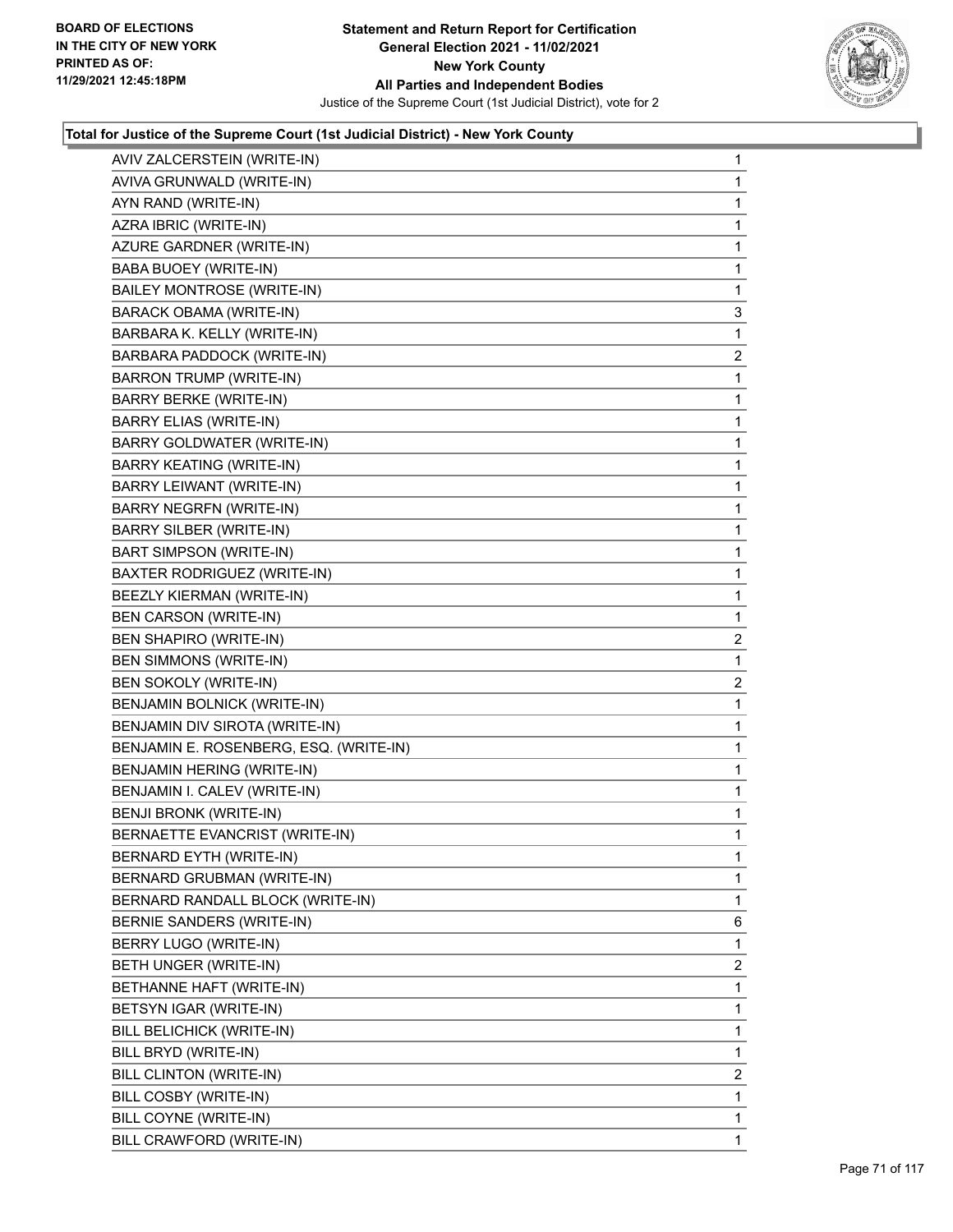

| BILL DE BLASIO (WRITE-IN)          | 4           |
|------------------------------------|-------------|
| BILL GOODMAN (WRITE-IN)            | 1           |
| BILL KATCHER (WRITE-IN)            | 1           |
| BILL MURAWSKI (WRITE-IN)           | 1           |
| BILL PARCELL (WRITE-IN)            | 1           |
| BILL PEPITONE (WRITE-IN)           | 1           |
| BILL SMITH (WRITE-IN)              | 1           |
| BILL Z. BUBB (WRITE-IN)            | 1           |
| BILLY FREE (WRITE-IN)              | 1           |
| <b>BLAKE FINTZ (WRITE-IN)</b>      | 1           |
| <b>BLAKE FRANK (WRITE-IN)</b>      | 1           |
| <b>BLAKE HORNICK (WRITE-IN)</b>    | 1           |
| <b>BO DIETEL (WRITE-IN)</b>        | 1           |
| <b>BOB BORKE (WRITE-IN)</b>        | 1           |
| <b>BOB DALE (WRITE-IN)</b>         | 1           |
| <b>BOB DYLAN (WRITE-IN)</b>        | 1           |
| <b>BOB EVANS (WRITE-IN)</b>        | 1           |
| <b>BOB MARLEY (WRITE-IN)</b>       | 1           |
| <b>BOB ODENKIRK (WRITE-IN)</b>     | 1           |
| BOB ROBERTSON (WRITE-IN)           | 1           |
| <b>BOB SMITH (WRITE-IN)</b>        | 1           |
| <b>BOB STEELE (WRITE-IN)</b>       | 1           |
| <b>BOBBY FISCHER (WRITE-IN)</b>    | 1           |
| <b>BOBBY KOLIN (WRITE-IN)</b>      | 1           |
| <b>BON SMITH (WRITE-IN)</b>        | $\mathbf 1$ |
| <b>BONIFACE ENDORF (WRITE-IN)</b>  | 2           |
| BONITA E. ZELMAN (WRITE-IN)        | 1           |
| <b>BORIS PALANT (WRITE-IN)</b>     | 1           |
| BRAD DUNKER (WRITE-IN)             | 1           |
| BRAD PITT (WRITE-IN)               | 1           |
| BRAD RAFFENSPERGER (WRITE-IN)      | 1           |
| BRADLEY HERSHENSON (WRITE-IN)      | 1           |
| BRAN MAYER (WRITE-IN)              | 1           |
| BRAN ROODHARDT (WRITE-IN)          | 1           |
| <b>BRANDON HILL (WRITE-IN)</b>     | 1           |
| BRANDON PARLEY (WRITE-IN)          | 1           |
| BREANDAY O'SCEALAI ESQ. (WRITE-IN) | 1           |
| BRENDAN CARROLL (WRITE-IN)         | 1           |
| BRENDAN DREW (WRITE-IN)            | 1           |
| BRETT JOSEPH (WRITE-IN)            | 1           |
| BRETT KAVANAUGH (WRITE-IN)         | 1           |
| BRETT RUBIN (WRITE-IN)             | 1           |
| BRETT VAN VALKENBURG (WRITE-IN)    | 1           |
| <b>BRIAN BIGGINS (WRITE-IN)</b>    | 1           |
| BRIAN DALY (WRITE-IN)              | 2           |
| <b>BRIAN ELLIOTT (WRITE-IN)</b>    | 1           |
|                                    |             |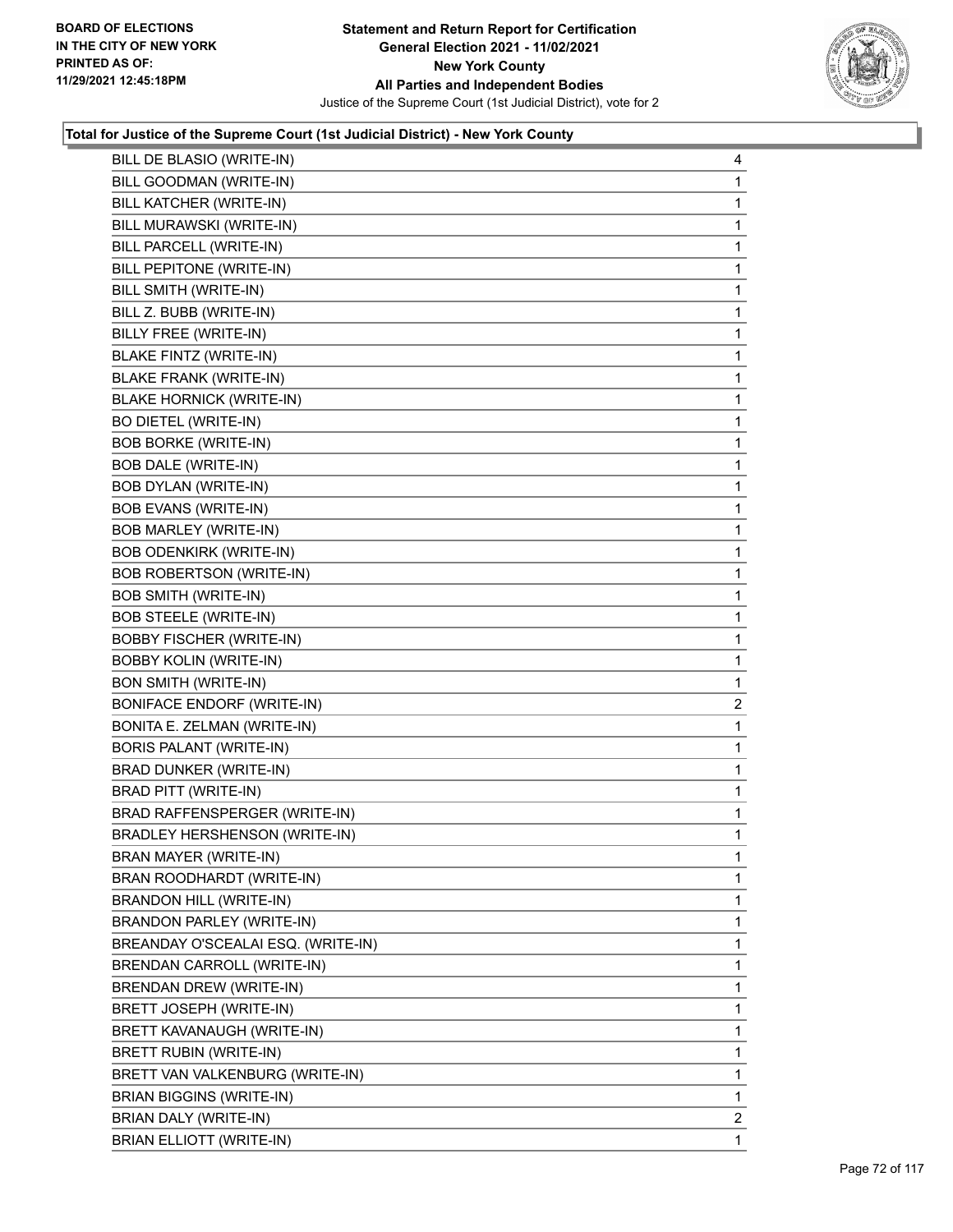

| <b>BRIAN FORD (WRITE-IN)</b>          | $\mathbf{1}$   |
|---------------------------------------|----------------|
| <b>BRIAN FREDBER (WRITE-IN)</b>       | $\mathbf 1$    |
| <b>BRIAN HASKEL (WRITE-IN)</b>        | $\mathbf 1$    |
| <b>BRIAN HOPKINS (WRITE-IN)</b>       | $\mathbf 1$    |
| <b>BRIAN KELLY (WRITE-IN)</b>         | 2              |
| BRIAN LEVY (WRITE-IN)                 | 1              |
| <b>BRIAN PRENO (WRITE-IN)</b>         | $\mathbf 1$    |
| BRIAN QUILTER (WRITE-IN)              | $\mathbf 1$    |
| BRIAN ROSNER (WRITE-IN)               | 1              |
| BRIAN SCOTT HIGGINS (WRITE-IN)        | $\mathbf{1}$   |
| <b>BRIAN TIRAVERS (WRITE-IN)</b>      | 1              |
| BRIAN TRAINOR (WRITE-IN)              | 1              |
| <b>BRIDGET ROHOE (WRITE-IN)</b>       | $\mathbf 1$    |
| BRITTANY COMMISSO (WRITE-IN)          | $\mathbf 1$    |
| <b>BRUCE CHOLST (WRITE-IN)</b>        | 1              |
| <b>BRUCE KENT (WRITE-IN)</b>          | $\mathbf{1}$   |
| <b>BRUCE ROSEN (WRITE-IN)</b>         | 1              |
| <b>BRUCE WAYNE (WRITE-IN)</b>         | 1              |
| BRYAN BERGE (WRITE-IN)                | $\mathbf 1$    |
| BRYAN PILIGRA (WRITE-IN)              | 1              |
| BRYANT B. PINEDA (WRITE-IN)           | 1              |
| BTZALEL HIRSHHORN (WRITE-IN)          | $\mathbf{1}$   |
| <b>BUCKEY GOLDSTEIN (WRITE-IN)</b>    | 2              |
| BUDDY WEISER-BJOWSKI (WRITE-IN)       | 1              |
| BYRON ROONEY (WRITE-IN)               | $\mathbf 1$    |
| CAITLIN BRONNER (WRITE-IN)            | 1              |
| CAITLIN HESS (WRITE-IN)               | 1              |
| CAITLIN YORK (WRITE-IN)               | $\mathbf{1}$   |
| CALVIN COOLIDGE (WRITE-IN)            | 1              |
| CALVIN COULIDGE (WRITE-IN)            | 1              |
| CAMATOH BAR-LEV (WRITE-IN)            | $\mathbf 1$    |
| CAMERON KOFFMAN (WRITE-IN)            | 1              |
| CAMILE PAGLIA (WRITE-IN)              | 1              |
| CANDICE OWENS (WRITE-IN)              | $\overline{2}$ |
| CAREN DOLLEN (WRITE-IN)               | 1              |
| CARL CASTELLAN (WRITE-IN)             | 1              |
| CARL LANZISERA (WRITE-IN)             | 1              |
| CARL MCCALL (WRITE-IN)                | 1              |
| CARLINA RIVERA (WRITE-IN)             | 1              |
| CARLOS RIVERA (WRITE-IN)              | 1              |
| CARLTON WALTON (WRITE-IN)             | 1              |
| CARMEN GONZALEZ (WRITE-IN)            | 1              |
| CARMEN VICTORIA ST. GEORGE (WRITE-IN) | 1              |
| CAROL BERKMAN (WRITE-IN)              | 1              |
| CAROL KAMINSKAS (WRITE-IN)            | 1              |
| CAROLEE GOODGOLD (WRITE-IN)           | $\mathbf{1}$   |
|                                       |                |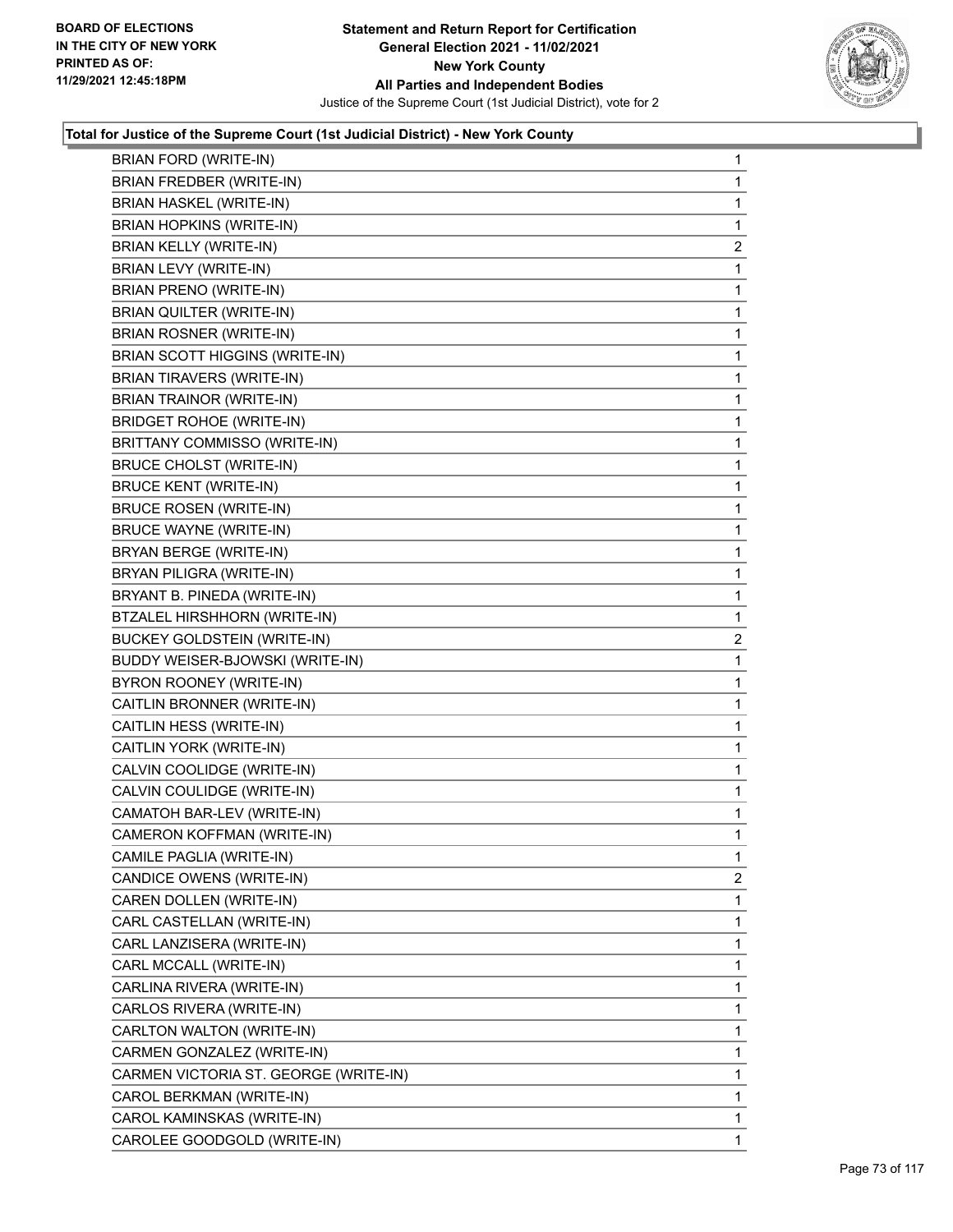

| CAROLINA BAYO (WRITE-IN)          | 1              |
|-----------------------------------|----------------|
| CAROLINA LEON SAAVEDRA (WRITE-IN) | 1              |
| CAROLYN CONABOY (WRITE-IN)        | 1              |
| CARRIE PLUCHINO (WRITE-IN)        | 1              |
| CARY GUNTHER (WRITE-IN)           | 1              |
| CASS ADELMAN (WRITE-IN)           | 1              |
| CASSANDRA GROSS (WRITE-IN)        | 1              |
| CASSIE HAZELIP (WRITE-IN)         | 1              |
| CASSIE PEREZ (WRITE-IN)           | 1              |
| CAT GOLDWYN (WRITE-IN)            | 1              |
| CATE DOLAN (WRITE-IN)             | 1              |
| CATHERINE CHRISTIAN (WRITE-IN)    | $\mathbf{1}$   |
| CATHERINE H. COLLINS (WRITE-IN)   | 1              |
| CATHERINE MACKINNON (WRITE-IN)    | 1              |
| CATHERINE ROCHE (WRITE-IN)        | 1              |
| CATHERINE ROJAS (WRITE-IN)        | $\overline{2}$ |
| CATHERINE WILSON (WRITE-IN)       | 1              |
| CATHY MARINO-THOMAS (WRITE-IN)    | $\mathbf{1}$   |
| CEDRIC KARAGLAN (WRITE-IN)        | 1              |
| CELIA KUPFERBORG (WRITE-IN)       | 1              |
| CHAD ROSENTHAL (WRITE-IN)         | 1              |
| CHAEL CLARK (WRITE-IN)            | 1              |
| CHAIM LEGGIERE (WRITE-IN)         | 1              |
| CHALMERS CLARK (WRITE-IN)         | $\mathbf{1}$   |
| CHARLES BECK (WRITE-IN)           | 1              |
| CHARLES BRONES (WRITE-IN)         | 2              |
| CHARLES CHAN (WRITE-IN)           | 1              |
| CHARLES CONROY (WRITE-IN)         | 1              |
| CHARLES D. BROWN (WRITE-IN)       | 1              |
| CHARLES DONKEY 3RD (WRITE-IN)     | $\mathbf{1}$   |
| CHARLES DUGGAN (WRITE-IN)         | 1              |
| CHARLES EWEHEIASV (WRITE-IN)      | 1              |
| CHARLES GROSS (WRITE-IN)          | 1              |
| CHARLES KACHERSKI (WRITE-IN)      | 1              |
| CHARLES MATOYS (WRITE-IN)         | 1              |
| CHARLES OAKLEY (WRITE-IN)         | 1              |
| CHARLES PALISSE (WRITE-IN)        | 1              |
| CHARLES PANOFF (WRITE-IN)         | 2              |
| CHARLES PRATT (WRITE-IN)          | 1              |
| CHARLES TAIBI (WRITE-IN)          | 1              |
| CHARLES TROIA (WRITE-IN)          | 1              |
| CHARLES WERTHEIMER (WRITE-IN)     | 1              |
| CHARLES WOLFE (WRITE-IN)          | 1              |
| CHARLES ZITZMANN (WRITE-IN)       | 1              |
| CHARLIE KURK (WRITE-IN)           | 1              |
| CHARLIE NICHANLE (WRITE-IN)       | 1              |
|                                   |                |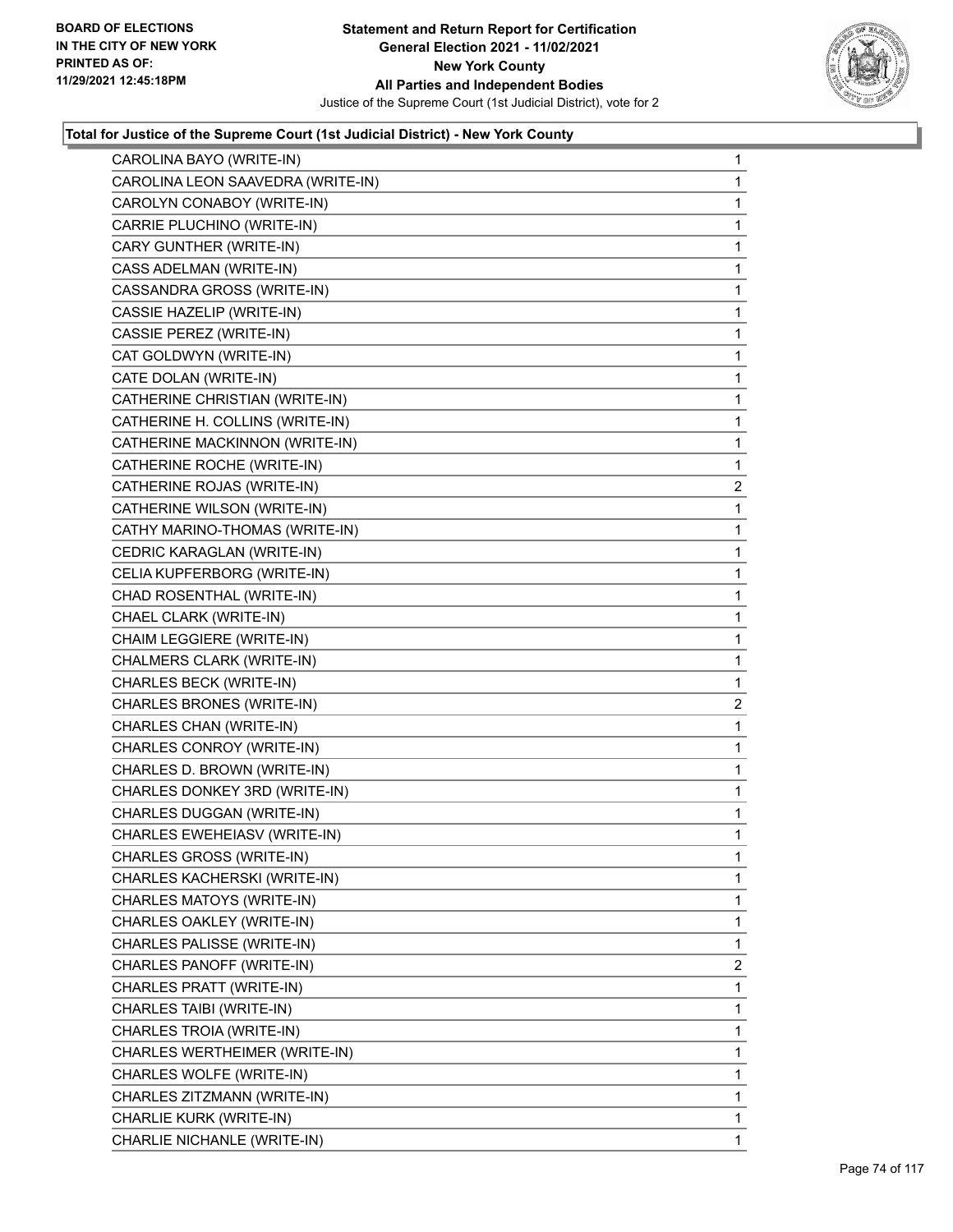

| CHASE DARNELL (WRITE-IN)            | $\overline{2}$ |
|-------------------------------------|----------------|
| CHELSEA CLINTON (WRITE-IN)          | 1              |
| CHERANCE THOMAS (WRITE-IN)          | 1              |
| CHERISE JEFFERSON (WRITE-IN)        | 1              |
| CHIANSAN MA (WRITE-IN)              | $\mathbf{1}$   |
| CHIP BARRON JR. (WRITE-IN)          | 1              |
| CHIRA MINERVA (WRITE-IN)            | 1              |
| CHLOE MORRIS (WRITE-IN)             | 1              |
| CHRIS BOOTH GLEN (WRITE-IN)         | 1              |
| CHRIS COFFEY (WRITE-IN)             | 1              |
| CHRIS FITZGERALD (WRITE-IN)         | 1              |
| CHRIS FOSTER (WRITE-IN)             | 1              |
| CHRIS LEUNG (WRITE-IN)              | 1              |
| CHRIS MURPHY (WRITE-IN)             | 1              |
| CHRISSIE DUAX (WRITE-IN)            | 1              |
| CHRISTIAN COMMELIN (WRITE-IN)       | 1              |
| CHRISTIAN HERZECA (WRITE-IN)        | 1              |
| CHRISTIAN MATTHEW (WRITE-IN)        | 1              |
| CHRISTINA ANTON (WRITE-IN)          | 1              |
| CHRISTINA PEREZ (WRITE-IN)          | 1              |
| CHRISTINA PULMESE-ROOSER (WRITE-IN) | 1              |
| CHRISTINA SIESTA (WRITE-IN)         | 1              |
| CHRISTINA TOBIN (WRITE-IN)          | 1              |
| CHRISTOPHER GIAMPAPA (WRITE-IN)     | 1              |
| CHRISTOPHER JUDGE (WRITE-IN)        | 1              |
| CHRISTOPHER MARTE (WRITE-IN)        | 1              |
| CHRISTOPHER MASON (WRITE-IN)        | 1              |
| CHRISTOPHER MCNAMARA (WRITE-IN)     | 1              |
| CHRISTOPHER MENDEZ (WRITE-IN)       | 1              |
| CHRISTOPHER P HAYES (WRITE-IN)      | 1              |
| CHRISTOPHER PRIOR (WRITE-IN)        | 1              |
| CHRISTOPHER REGAN (WRITE-IN)        | 1              |
| CHRISTOPHER WAICRIU JUNG (WRITE-IN) | 1              |
| CHRYSTYNA BEDRIT (WRITE-IN)         | 1.             |
| CHUCK ZIATKIN (WRITE-IN)            | 1              |
| CHUNMENG YANG (WRITE-IN)            | 1              |
| CINDY ESPINOSA (WRITE-IN)           | 1              |
| CITIZEN KANE (WRITE-IN)             | 1              |
| CJ MITCHELL (WRITE-IN)              | 1              |
| CLAIRE P. TEMPELMAN (WRITE-IN)      | 1              |
| CLAIRE TEMPELMAN (WRITE-IN)         | 1              |
| CLARE HUNTINGTON (WRITE-IN)         | 1              |
| CLARENCE THOMAS (WRITE-IN)          | 5              |
| CLARK PUTNAM (WRITE-IN)             | 1              |
| CLARK WAYNE (WRITE-IN)              | 1              |
| CLINTON D. HANNAH (WRITE-IN)        | 1              |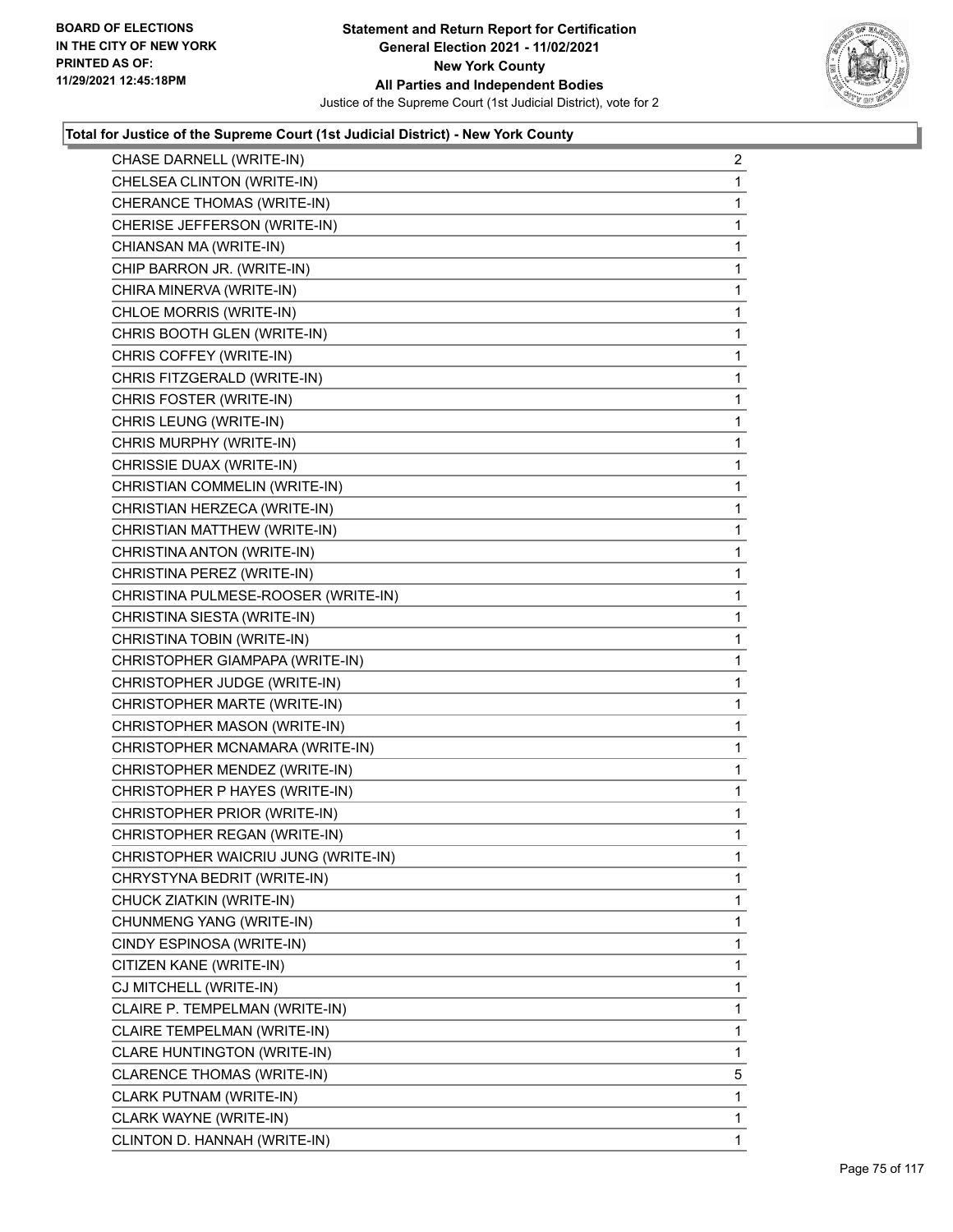

|                                   | 1              |
|-----------------------------------|----------------|
| CLYDE WOO (WRITE-IN)              | 1              |
| COLIN COOLIDGE (WRITE-IN)         | 1              |
| COLIN HENDRIY (WRITE-IN)          | 1              |
| COLIN POWELL (WRITE-IN)           | 1              |
| CONCETTA CASTELLAN (WRITE-IN)     | 1              |
| CONDOLEEZA RICE (WRITE-IN)        | 1              |
| CONOR COYNE (WRITE-IN)            | 1              |
| COOPER CHESTER (WRITE-IN)         | 1              |
| COREY JOHNSON (WRITE-IN)          | 1              |
| CORI MARQUIS (WRITE-IN)           | 1              |
| CORI WESTON (WRITE-IN)            | 1              |
| CORRY WELLER (WRITE-IN)           | 1              |
| CORY EVANS (WRITE-IN)             | 1              |
| <b>COSTA MERGES (WRITE-IN)</b>    | 1              |
| COVIS PULIAFITO (WRITE-IN)        | 1              |
| CRAIG L. BROWN (WRITE-IN)         | 1              |
| CRAIG SLOANE (WRITE-IN)           | 1              |
| CREMILDA DACONCEICAO (WRITE-IN)   | 1              |
| CRYSTAL GORIS (WRITE-IN)          | 1              |
| CURTIS A. SILWA (WRITE-IN)        | $\overline{2}$ |
| CURTIS A. SLIWA (WRITE-IN)        | 71             |
| CYNTHIA NIXON (WRITE-IN)          | 1              |
| CYNTHIA WINGATE (WRITE-IN)        | 1              |
| CYRUS VANCE JR. (WRITE-IN)        |                |
|                                   | $\overline{2}$ |
| DABY BENJAMIN CARRERAS (WRITE-IN) | 1              |
| DACE MCCANTRICK (WRITE-IN)        | 1              |
| DAIMA PACE (WRITE-IN)             | 1              |
| DALLEN WELDROP (WRITE-IN)         | 1              |
| DAMON LYON (WRITE-IN)             | 1              |
| DAN BAUSO (WRITE-IN)              | 1              |
| DAN CARE (WRITE-IN)               | 1              |
| DAN HUNTER (WRITE-IN)             | 1              |
| DAN QUART (WRITE-IN)              | 1              |
| DAN SILBER (WRITE-IN)             | 1              |
| DAN SMITH (WRITE-IN)              | 1              |
| DAN STOLLER (WRITE-IN)            | 2              |
| DAN WALSH (WRITE-IN)              | 1              |
| DANA BLOUTON (WRITE-IN)           | 1              |
| DANA K HOKENBURY (WRITE-IN)       | 1              |
| DANE COLON (WRITE-IN)             | 1              |
| DANI SCHWARTZ (WRITE-IN)          | 1              |
| DANIEL BENSON (WRITE-IN)          | 1              |
| DANIEL BERNARD (WRITE-IN)         | 1              |
| DANIEL FELDMAN (WRITE-IN)         | $\overline{2}$ |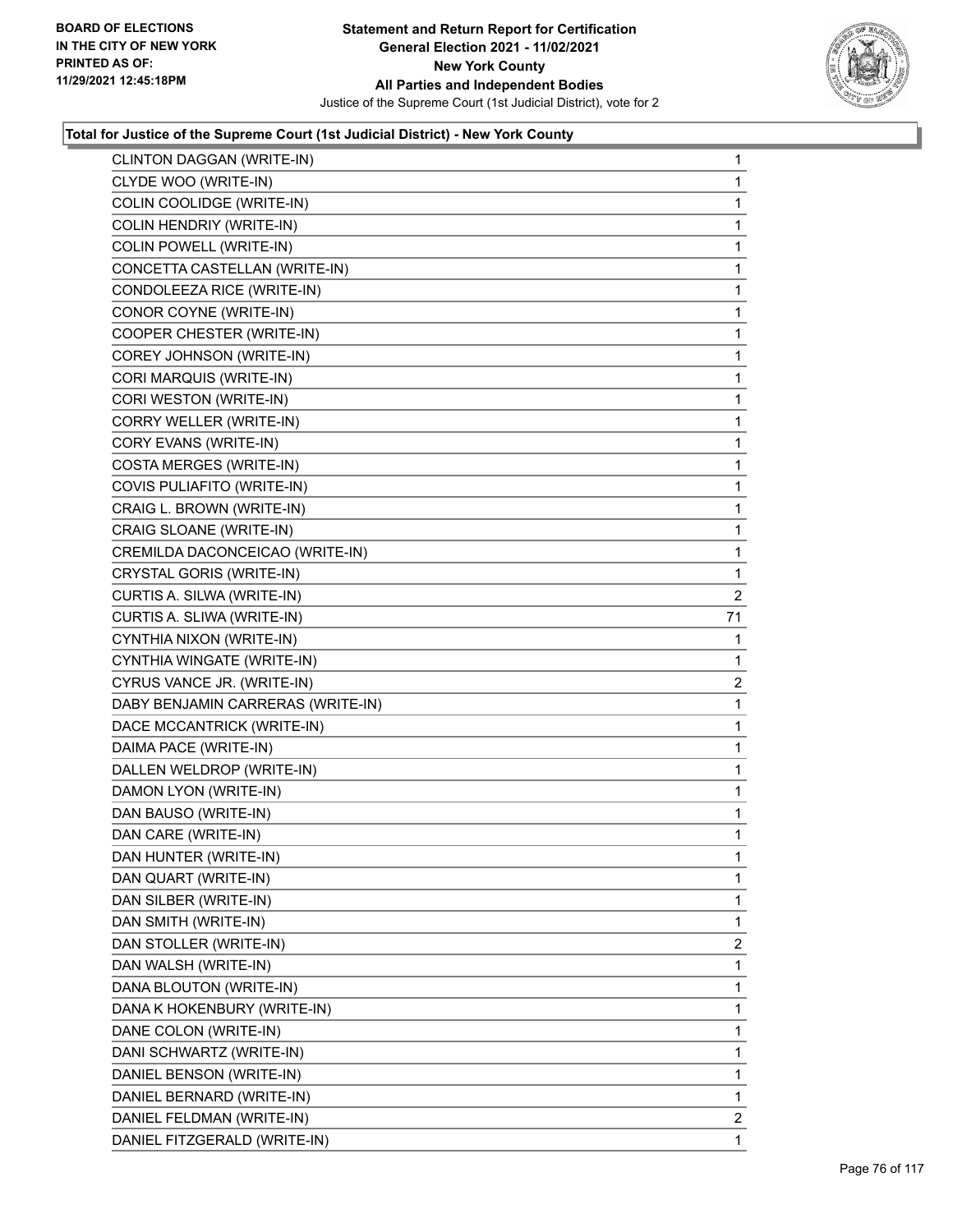

|                               | $\mathbf{1}$   |
|-------------------------------|----------------|
| DANIEL GRACE (WRITE-IN)       | 1              |
| DANIEL H. ASSABAR (WRITE-IN)  | 1              |
| DANIEL J. ALIBERTE (WRITE-IN) | 1              |
| DANIEL J. HANGGI (WRITE-IN)   | 1              |
| DANIEL JONES (WRITE-IN)       | 1              |
| DANIEL KATZ (WRITE-IN)        | 1              |
| DANIEL KRANES (WRITE-IN)      | 1              |
| DANIEL LIPSMAN (WRITE-IN)     | 1              |
| DANIEL MARLO (WRITE-IN)       | 1              |
| DANIEL MORAN (WRITE-IN)       | 1              |
| DANIEL PANTALEO (WRITE-IN)    | 1              |
| DANIEL PRENSKY (WRITE-IN)     | $\mathbf{1}$   |
| DANIEL ROSENTHAL (WRITE-IN)   | 1              |
| DANIEL THOMSON (WRITE-IN)     | 1              |
| DANIEL YURESKO (WRITE-IN)     | 1              |
| DANIELLE FOGEL (WRITE-IN)     | $\overline{2}$ |
| DANIELLE NICHOLSON (WRITE-IN) | 1              |
| DANNY RAFFERTY (WRITE-IN)     | 1              |
| DANO OFFICER (WRITE-IN)       | 1              |
| DAPHANIE TAYLOR (WRITE-IN)    | 1              |
| DAPHNE SNYDER (WRITE-IN)      | 1              |
| DARIMUR PEREZ (WRITE-IN)      | 1              |
| DARRYL MITTELDORF (WRITE-IN)  | 1              |
| DARSHANE G. LOPEZ (WRITE-IN)  | 1              |
| DAVE CHAPELLE (WRITE-IN)      | 1              |
| DAVE COLON (WRITE-IN)         | $\overline{a}$ |
| DAVE GRUBER (WRITE-IN)        | 1              |
|                               | 1              |
| DAVID ALLEN (WRITE-IN)        |                |
| DAVID ASMAN (WRITE-IN)        | 1              |
| DAVID CASAVIS (WRITE-IN)      | 1              |
| DAVID DANIEL (WRITE-IN)       | $\overline{2}$ |
| DAVID FRANKEL (WRITE-IN)      | 1              |
| DAVID FRENCH (WRITE-IN)       | 1              |
| DAVID FRIEDMAN (WRITE-IN)     | $\overline{2}$ |
| DAVID GOLDBERG (WRITE-IN)     | 1              |
| DAVID HURD (WRITE-IN)         | 1              |
| DAVID HURSKAY (WRITE-IN)      | 1              |
| DAVID JAROSCAWICZ (WRITE-IN)  | 1              |
| DAVID KRAUSS (WRITE-IN)       | 1              |
| DAVID KRESS (WRITE-IN)        | 1              |
| DAVID L. COHEN (WRITE-IN)     | 1              |
| DAVID LEFER (WRITE-IN)        | 1              |
| DAVID LEVINE (WRITE-IN)       | 1              |
| DAVID LIEBMAN (WRITE-IN)      | 1              |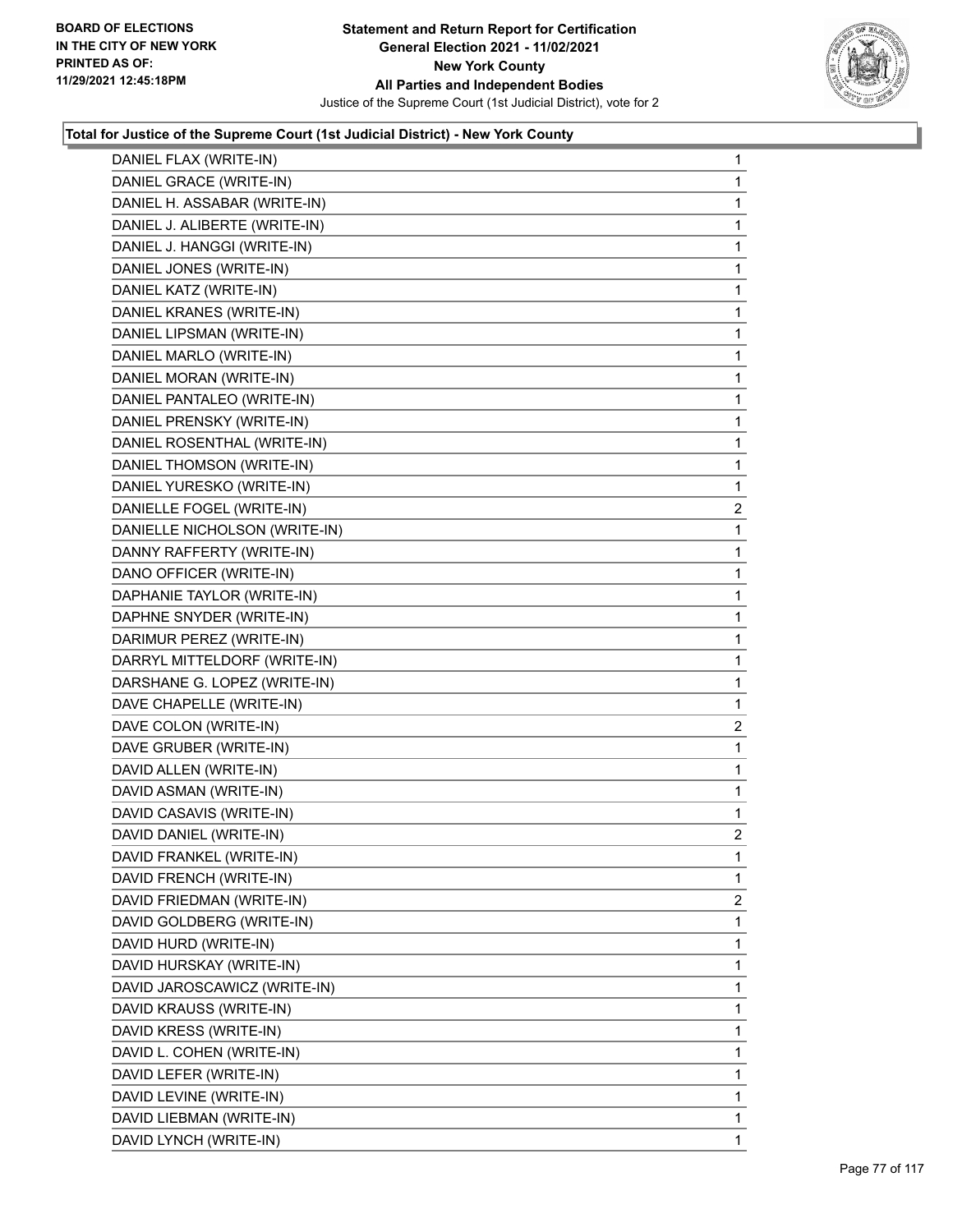

| DAVID MILNE (WRITE-IN)         | 1              |
|--------------------------------|----------------|
| DAVID MOHR (WRITE-IN)          | 1              |
| DAVID MURPHY (WRITE-IN)        | 1              |
| DAVID NEWMAN (WRITE-IN)        | 1              |
| DAVID NIDUS (WRITE-IN)         | 1              |
| DAVID P. SCHAFFER (WRITE-IN)   | 1              |
| DAVID PAGIN (WRITE-IN)         | 1              |
| DAVID PEREZ (WRITE-IN)         | 1              |
| DAVID RANKIN (WRITE-IN)        | $\overline{c}$ |
| DAVID RATH (WRITE-IN)          | 1              |
| DAVID ROSASCO (WRITE-IN)       | 1              |
| DAVID ROSENBAUM (WRITE-IN)     | 1              |
| DAVID SACK (WRITE-IN)          | 1              |
| DAVID SCHWIMMER (WRITE-IN)     | 1              |
| DAVID SEATON (WRITE-IN)        | 1              |
| DAVID SHIPPER (WRITE-IN)       | 1              |
| DAVID SIIVERS (WRITE-IN)       | 1              |
| DAVID SIMON (WRITE-IN)         | 1              |
| DAVID SIMONETTI (WRITE-IN)     | 1              |
| DAVID STRACHAN (WRITE-IN)      | 1              |
| DAVID WANG (WRITE-IN)          | 1              |
| DAVID WANNAMAKER (WRITE-IN)    | 1              |
| DAVID WELLS (WRITE-IN)         | 1              |
| DAVID WEPRIN (WRITE-IN)        | 1              |
| DAVID WIZDA (WRITE-IN)         | 1              |
| DAVID WRIGHT (WRITE-IN)        | 1              |
| DAVKO KRSULIC (WRITE-IN)       | 1              |
| DE SHAWN KINDO (WRITE-IN)      | 1              |
| DEAN J. DARIEN (WRITE-IN)      | 1              |
| DEAN JOHN BADOLATO (WRITE-IN)  | 1              |
| DEANE GROSS (WRITE-IN)         | 1              |
| DEBORAH A. KONOPKO (WRITE-IN)  | 1              |
| DEBORAH BETH MEDOWS (WRITE-IN) | 2              |
| DEBRA ROSARIO (WRITE-IN)       | 1              |
| DELILAH SULLIVAN (WRITE-IN)    | 1              |
| DENIS BROGAN (WRITE-IN)        | 1              |
| DENIS HAYWARD (WRITE-IN)       | 1              |
| DENIS KELLY (WRITE-IN)         | 1              |
| DENISE COLTEN (WRITE-IN)       | 2              |
| DENISE JORDAN (WRITE-IN)       | 1              |
| DENNIS BOYLE (WRITE-IN)        | 1              |
| DENNIS J. RECCA (WRITE-IN)     | 1              |
| DENNIS KLETJNA (WRITE-IN)      | 1              |
| DENNIS KLUESENER (WRITE-IN)    | 1              |
| DENNIS P. RUSH (WRITE-IN)      | 1              |
| DENNIS SEKALOFF (WRITE-IN)     | 1              |
|                                |                |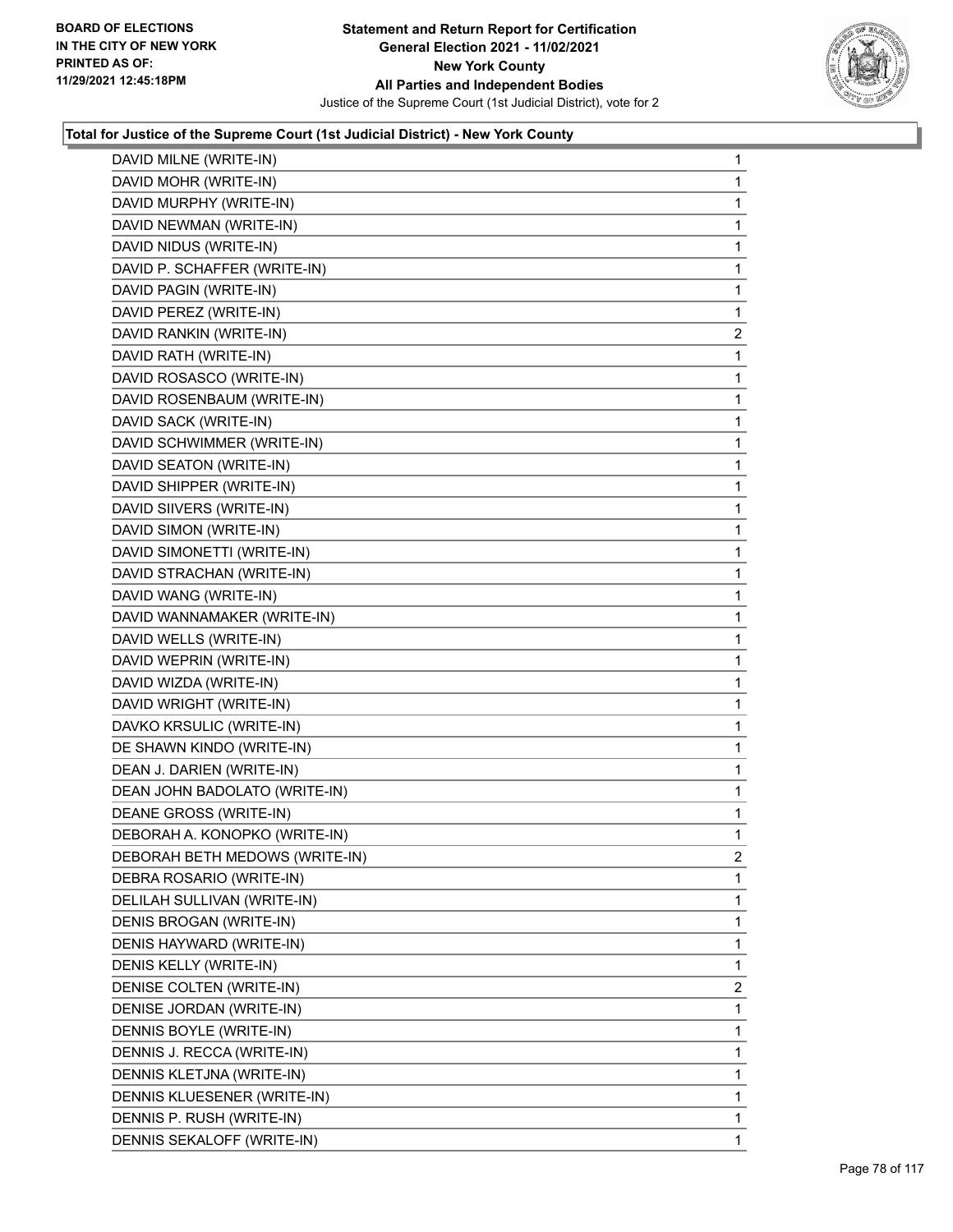

| DEREK ANDREW CHIN (WRITE-IN)                 | $\mathbf{1}$   |
|----------------------------------------------|----------------|
| DEREK ARDEN (WRITE-IN)                       | 1              |
| DEREK GILCHRIST (WRITE-IN)                   | 1              |
| DEREK JETER (WRITE-IN)                       | $\overline{a}$ |
| DERRON BOWEN (WRITE-IN)                      | 1              |
| DEVANE NASH (WRITE-IN)                       | 1              |
| DEVI ELIZABETH (WRITE-IN)                    | 1              |
| DEVI NAMPIARA-MPIL (WRITE-IN)                | 1              |
| DEVIN MACNOW (WRITE-IN)                      | 1              |
| DEVIN TEJADA (WRITE-IN)                      | 1              |
| DIANA WARD (WRITE-IN)                        | 1              |
| DIANE BURGER (WRITE-IN)                      | 1              |
| DIANE KIESEL (WRITE-IN)                      | 1              |
| DIANE ROSAMILIA (WRITE-IN)                   | $\overline{2}$ |
| DIANNE BRANOI (WRITE-IN)                     | 1              |
| DIANNE D. MARCUCCI-SADNYTZKY (WRITE-IN)      | 1              |
| DIANNE DINARDO (WRITE-IN)                    | 1              |
| DICK TRACY (WRITE-IN)                        | 1              |
| DIDI SKAFF (WRITE-IN)                        | 1              |
| DIMITRIJE M. MITRINOVIC (WRITE-IN)           | 1              |
| DOM GUSTAFARO (WRITE-IN)                     | 1              |
| DOMINIC CHIARIELLO (WRITE-IN)                | 1              |
| DOMINIC GRIFFIN (WRITE-IN)                   | 1              |
| DON CRENSHAW (WRITE-IN)                      | 1              |
| DONALD G. MCKEMA (WRITE-IN)                  | 1              |
| DONALD ROGER WALL (WRITE-IN)                 | 1              |
| DONALD TRUMP (WRITE-IN)                      | 88             |
| DONALD TRUMP JR. (WRITE-IN)                  | 14             |
| DONLAD PARTLAND (WRITE-IN)                   | 1              |
| DONNA CANALE (WRITE-IN)                      | 1              |
| DONNA FUREY (WRITE-IN)                       | $\overline{a}$ |
| DONNA ROZAN (WRITE-IN)                       | 1              |
| DONNA TIRELLA (WRITE-IN)                     | 1              |
| DONNA YEE (WRITE-IN)                         | 1              |
| DOROTHY BROWN (WRITE-IN)                     | 1              |
| DOROTHY MADUBUKA (WRITE-IN)                  | 1              |
| DOT TAYLOR (WRITE-IN)                        | 1              |
|                                              |                |
| DOUG FLUTIE (WRITE-IN)                       | 1              |
| DOUG LAPONTA (WRITE-IN)                      | 1              |
| DOUGLAS FURTH (WRITE-IN)                     | 2              |
| DOUGLAS THOMAS (WRITE-IN)                    | 1              |
| DOUGLAS WARD (WRITE-IN)                      | 1              |
| DOUGLAS WEIN (WRITE-IN)                      | 1              |
| DR. DEVI ELIZABETH NAMPIAPARAMPIL (WRITE-IN) | 3              |
| DR. JOSE LOOR (WRITE-IN)                     | 1              |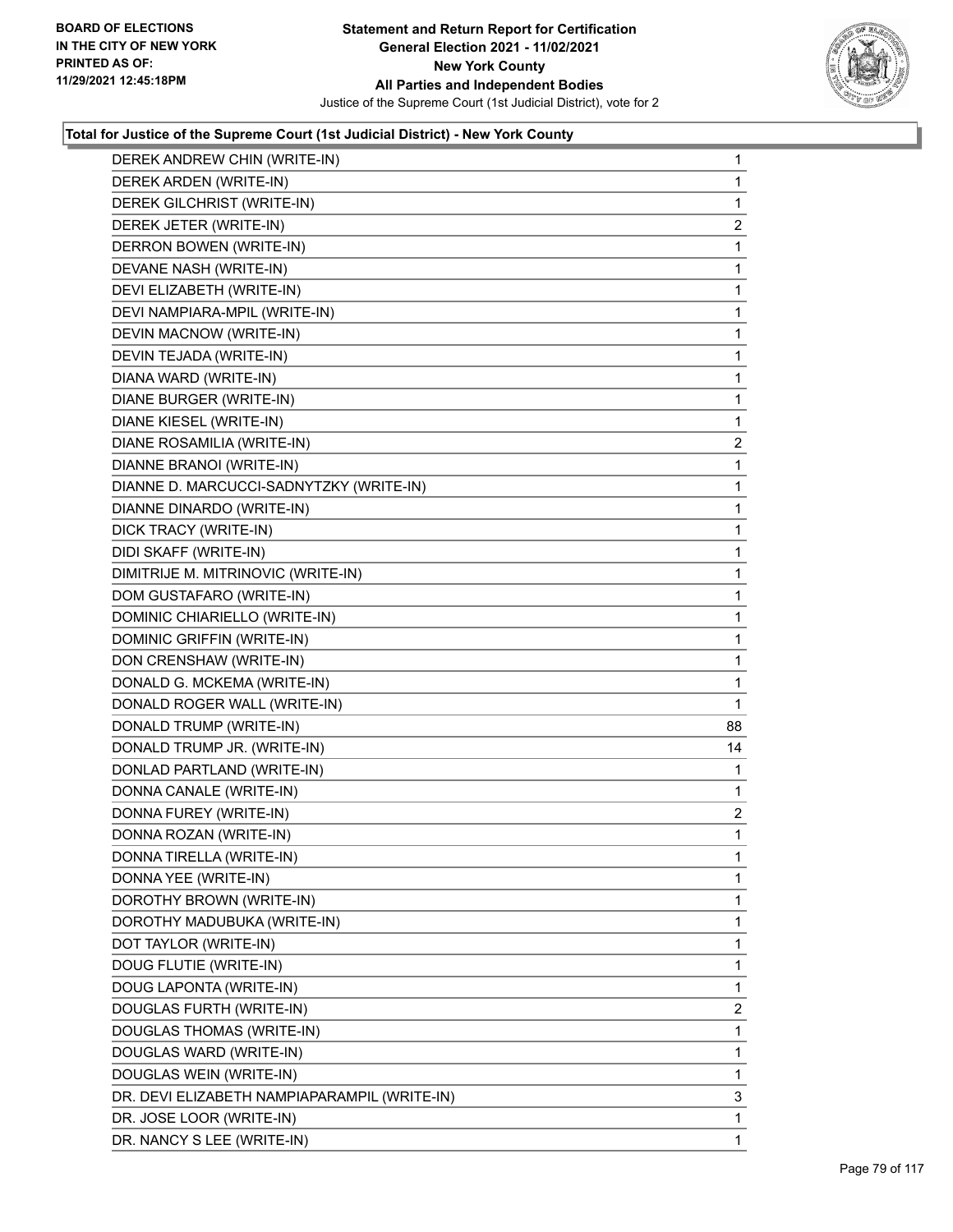

| DWAYNE JOHNSON (WRITE-IN)         | 1              |
|-----------------------------------|----------------|
| DWAYNE WAYANS JR. (WRITE-IN)      | 1              |
| EARL WARD (WRITE-IN)              | 2              |
| EARL WARREN (WRITE-IN)            | 1              |
| ED BRANIFF (WRITE-IN)             | 1              |
| ED GOLDMAN (WRITE-IN)             | $\mathbf{1}$   |
| ED HARTZOG (WRITE-IN)             | 1              |
| ED KOCH (WRITE-IN)                | $\overline{2}$ |
| EDDIE ROSE (WRITE-IN)             | 1              |
| EDGAR FITZSIMONS IV (WRITE-IN)    | 1              |
| EDMUND J. BURNS (WRITE-IN)        | 1              |
| EDUARDO DOMINGUEZ (WRITE-IN)      | 1              |
| EDUARDO RODRIGUEZ (WRITE-IN)      | 1              |
| EDWARD BURKE (WRITE-IN)           | 1              |
| EDWARD CONDON (WRITE-IN)          | 1              |
| EDWARD GIBBS (WRITE-IN)           | 1              |
| EDWARD GRAMLING (WRITE-IN)        | 1              |
| EDWARD L. POWERS (WRITE-IN)       | $\mathbf{1}$   |
| EDWARD L. POWERS, ESQ. (WRITE-IN) | 1              |
| EDWARD MCNALLY (WRITE-IN)         | 3              |
| EDWARD WEISS (WRITE-IN)           | 1              |
| EDWARD WIPPER (WRITE-IN)          | 1              |
| EDWIN A. PARRA (WRITE-IN)         | 1              |
| EDWIN DE LA CRUZ (WRITE-IN)       | 2              |
| EDWIN DEJESUS (WRITE-IN)          | 1              |
| EDWINA HAYWARD (WRITE-IN)         | 1              |
| EILEEN BAREH (WRITE-IN)           | 1              |
| EILEEN BUDD (WRITE-IN)            | 1              |
| EILEEN SIMPSON (WRITE-IN)         | 1              |
| ELAINE COBAN (WRITE-IN)           | 1              |
| ELANA SINENSKY (WRITE-IN)         | $\overline{c}$ |
| ELANOR ROSEVELT (WRITE-IN)        | 1              |
| ELENA CARIOLA (WRITE-IN)          | 2              |
| ELI MANNING (WRITE-IN)            | 2              |
| ELIAS MALLARD (WRITE-IN)          | 1              |
| ELIJAH SHABAZZ (WRITE-IN)         | 1              |
| ELIOT SPITZER (WRITE-IN)          | 1              |
| ELIYANA KAPLOUR (WRITE-IN)        | $\overline{2}$ |
| ELIZA ORLINS (WRITE-IN)           | 1              |
| ELIZABETH COOPER (WRITE-IN)       | 3              |
| ELIZABETH CROTTY (WRITE-IN)       | $\overline{2}$ |
| ELIZABETH DIMATLIA (WRITE-IN)     | 1              |
| ELIZABETH FELICELLA (WRITE-IN)    | 1              |
| ELIZABETH FISCHER (WRITE-IN)      | $\overline{2}$ |
| ELIZABETH FOX MCDOUGH (WRITE-IN)  | 1              |
| ELIZABETH KURTZ (WRITE-IN)        | 1              |
|                                   |                |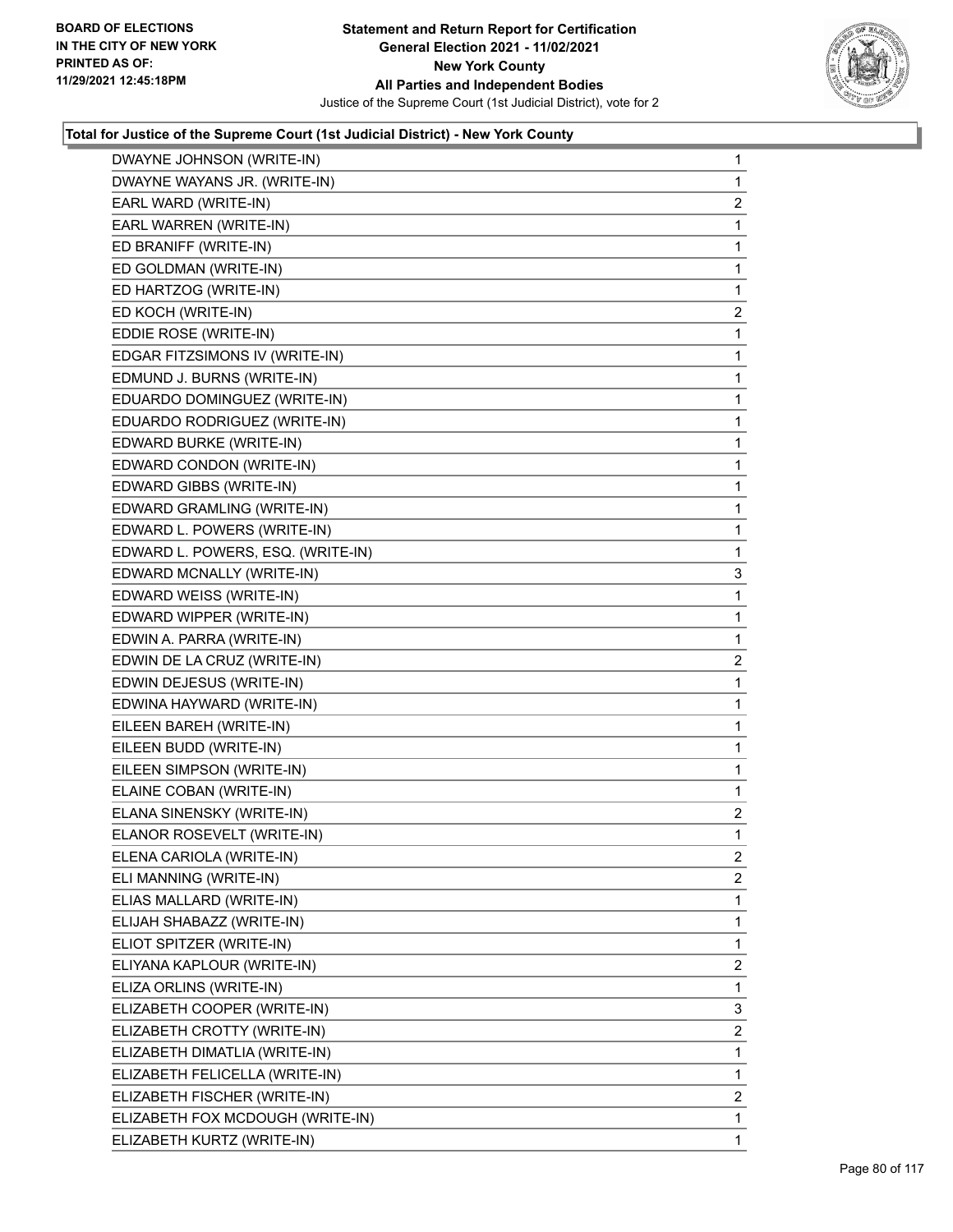

| ELIZABETH M. JOHNSON (WRITE-IN) | 1              |
|---------------------------------|----------------|
| ELIZABETH ORBACH (WRITE-IN)     | 1              |
| ELIZABETH VARGAS (WRITE-IN)     | 1              |
| ELIZABETH WINTER (WRITE-IN)     | 1              |
| ELIZABETH WOOD (WRITE-IN)       | $\mathbf{1}$   |
| ELIZABETH WRIGHT (WRITE-IN)     | 1              |
| ELLEN FITCH (WRITE-IN)          | 1              |
| ELLEN N. BIBEN (WRITE-IN)       | $\mathbf{1}$   |
| ELLEN SAKANY (WRITE-IN)         | 1              |
| ELLIE MYSTAL (WRITE-IN)         | 1              |
| ELLIOT SPITZER (WRITE-IN)       | 1              |
| ELLIOTT BAILL (WRITE-IN)        | $\mathbf{1}$   |
| ELON MUSK (WRITE-IN)            | $\overline{2}$ |
| ELVIRA MADIGAN (WRITE-IN)       | 1              |
| EMANUEL J. CHOSAK (WRITE-IN)    | $\overline{2}$ |
| EMILE TETEMA (WRITE-IN)         | 1              |
| EMILIA NYGREN (WRITE-IN)        | 1              |
| EMILIO ESTELLA (WRITE-IN)       | 1              |
| EMILY BURNHAM (WRITE-IN)        | 1              |
| EMILY FRIEDMAN (WRITE-IN)       | 1              |
| EMILY HOFFMAN (WRITE-IN)        | 1              |
| EMILY KITAY (WRITE-IN)          | 1              |
| EMILY SCHARFMAN (WRITE-IN)      | 1              |
| EMILY WYMAN (WRITE-IN)          | 1              |
| EMMA GOLDMAN (WRITE-IN)         | 1              |
| EMMA KETTERINGHAM (WRITE-IN)    | $\mathbf{1}$   |
| EMMA SKAKEL (WRITE-IN)          | 1              |
| ENNES CHENNIS (WRITE-IN)        | 1              |
| ERIC ADAMS (WRITE-IN)           | 4              |
| ERIC ALEXANDER (WRITE-IN)       | 1              |
| ERIC ANTON (WRITE-IN)           | 1              |
| ERIC ASFANASE (WRITE-IN)        | 1              |
| ERIC BUCKLEY (WRITE-IN)         | 1              |
| ERIC CHALKIN (WRITE-IN)         | 1              |
| ERIC DIXON (WRITE-IN)           | 1              |
| ERIC HASAN (WRITE-IN)           | 1              |
| ERIC I. HARRIS (WRITE-IN)       | 1              |
| ERIC L. HARTLINE (WRITE-IN)     | 1              |
| ERIC LAMARCA (WRITE-IN)         | 1              |
| ERIC LEMER (WRITE-IN)           | 1              |
| ERIC METAXAS (WRITE-IN)         | 1              |
| ERIC O. COSTELLO (WRITE-IN)     | 1              |
| ERIC ROBEL (WRITE-IN)           | 1              |
| ERIC ROSENBERG (WRITE-IN)       | 1              |
| ERIC SOLLENBERGER (WRITE-IN)    | 1              |
| ERIC STIEGLITZ (WRITE-IN)       | 1.             |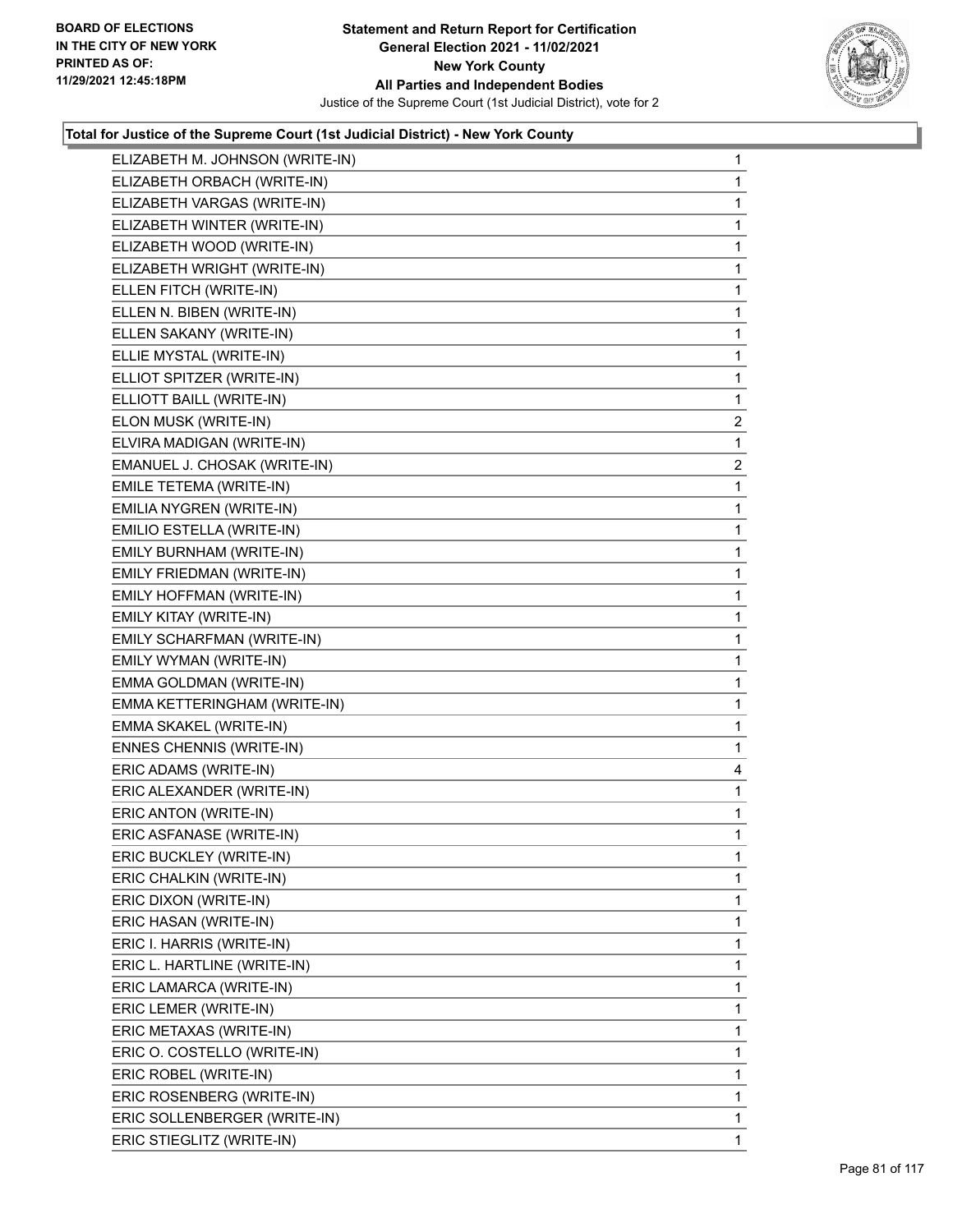

| ERIC THOMPSON (WRITE-IN)           | 1              |
|------------------------------------|----------------|
| ERIC TRUMP (WRITE-IN)              | 5              |
| ERIC WOOLEY (WRITE-IN)             | 1              |
| ERIC ZIFF (WRITE-IN)               | 1              |
| ERICK ACTION (WRITE-IN)            | $\mathbf{1}$   |
| ERIN PLUNKETT (WRITE-IN)           | 1              |
| ERIN REAGAN (WRITE-IN)             | 1              |
| ERNEST BORTON (WRITE-IN)           | $\mathbf{1}$   |
| ERNEST LENDLER (WRITE-IN)          | $\mathbf{1}$   |
| ERROL LOUIS (WRITE-IN)             | 1              |
| ERWEN EICHMANN (WRITE-IN)          | $\mathbf{1}$   |
| ETHAN FEINSTEIN (WRITE-IN)         | 1              |
| ETHAN FELDER (WRITE-IN)            | 1              |
| ETHAN GOLDSTEIN (WRITE-IN)         | $\mathbf{1}$   |
| ETHAN LEIBOVITZ (WRITE-IN)         | 1              |
| ETHAN MARCOVICI (WRITE-IN)         | $\overline{2}$ |
| ETHAN V. FINNERAN, ESQ. (WRITE-IN) | $\overline{c}$ |
| EUGENE D. CONWAY (WRITE-IN)        | 1              |
| EUGENE DEBS (WRITE-IN)             | 1              |
| EUGENE SOLT (WRITE-IN)             | $\mathbf{1}$   |
| EVA MOSKOWITZ (WRITE-IN)           | 1              |
| EVAN GEOFFREY (WRITE-IN)           | 1              |
| EVAN KINSKI (WRITE-IN)             | 1              |
| EVELYN DEROBERTIS (WRITE-IN)       | 1              |
| FALSAL ALAM (WRITE-IN)             | 1              |
| FELIX B. DIAZ (WRITE-IN)           | $\mathbf{1}$   |
| FELIX BERNSTEIN (WRITE-IN)         | 1              |
| FERNANDO MATEO (WRITE-IN)          | 2              |
| FIDEL CASTRO (WRITE-IN)            | 1              |
| FLOUDER CANDLEFRUIT (WRITE-IN)     | 1              |
| FLOYD LINTON (WRITE-IN)            | 1              |
| FRAIDA FRIEDMAN (WRITE-IN)         | 1              |
| <b>FRANCES HATCH (WRITE-IN)</b>    | 1              |
| FRANCES LEGGIERE (WRITE-IN)        | 1              |
| FRANCES ORTIZ (WRITE-IN)           | 1              |
| FRANCES RIVERS (WRITE-IN)          | 1              |
| FRANCESCA SLADE (WRITE-IN)         | 1              |
| FRANCESCO CUPELLI (WRITE-IN)       | 1              |
| FRANCINE COHEN (WRITE-IN)          | 1              |
| FRANCIS MENTON (WRITE-IN)          | 2              |
| FRANCIS PIGNOLI (WRITE-IN)         | 1              |
| FRANCIS UZZI, ESQ. (WRITE-IN)      | 1              |
| FRANK FLEMING (WRITE-IN)           | 1              |
| FRANK GARSTLE (WRITE-IN)           | 1              |
| FRANK LYMAN (WRITE-IN)             | 1              |
| FRANK MARJA (WRITE-IN)             | 1              |
|                                    |                |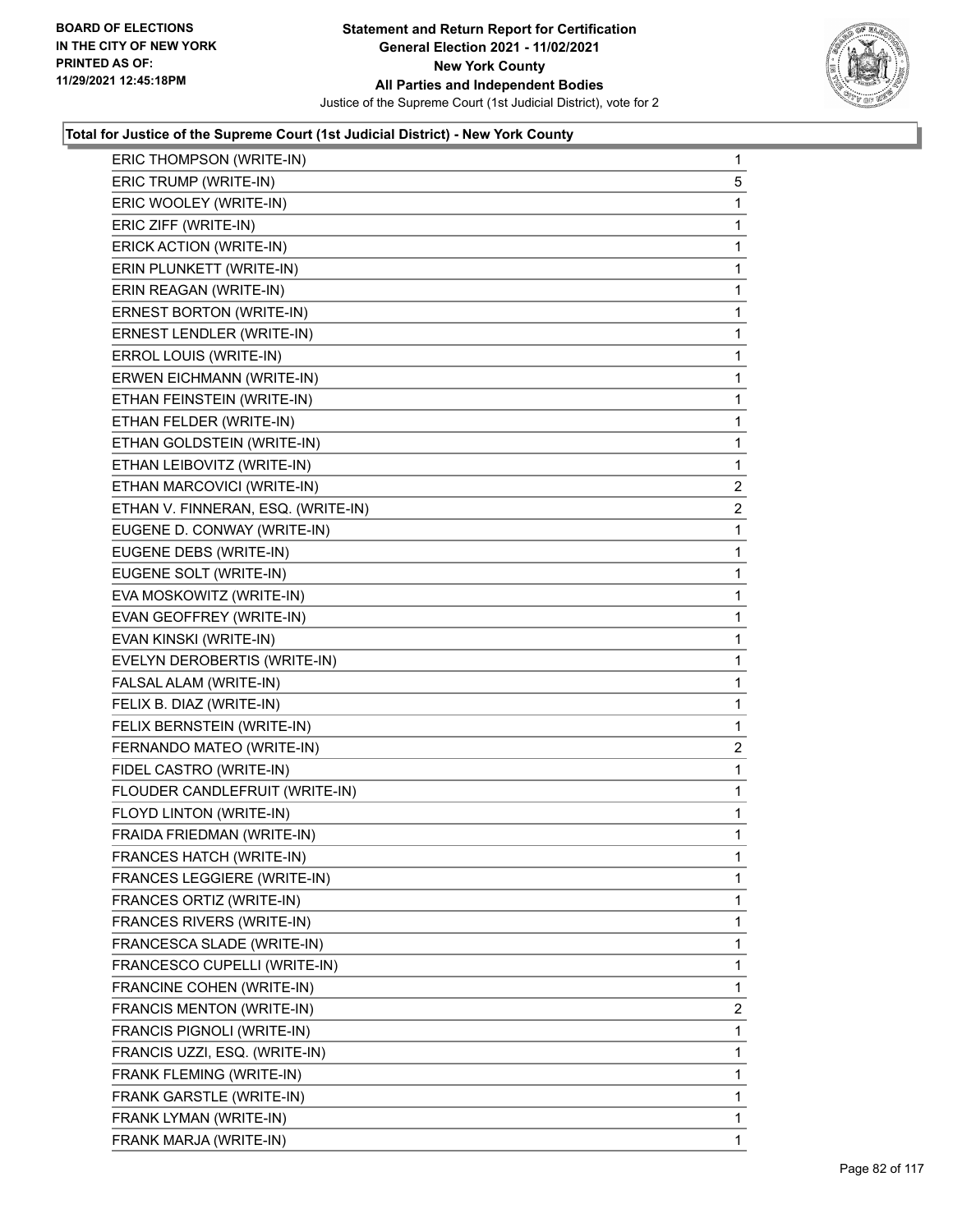

| FRANK NERVO (WRITE-IN)               | 1              |
|--------------------------------------|----------------|
| FRANK SILLER (WRITE-IN)              | $\mathbf{1}$   |
| FRANK SINATRA (WRITE-IN)             | 1              |
| FRANK ZAPPA (WRITE-IN)               | 1              |
| FRED BLUMINSTEIN (WRITE-IN)          | 1              |
| FRED HUGHES (WRITE-IN)               | 1              |
| FRED JONES (WRITE-IN)                | 1              |
| FRED UMANE (WRITE-IN)                | 1              |
| FREDERIC M. UMANE (WRITE-IN)         | 1              |
| FREDERICK C. APPEL (WRITE-IN)        | 1              |
| FREDERICK MCINTOSH (WRITE-IN)        | 1              |
| FRIEDRICH ENGELS (WRITE-IN)          | 1              |
| <b>GABRIEL BLAU (WRITE-IN)</b>       | 1              |
| <b>GABRIEL GORENSTEIN (WRITE-IN)</b> | 1              |
| <b>GABRIELLA DAVIDSON (WRITE-IN)</b> | 1              |
| <b>GAIL R. GREMSE (WRITE-IN)</b>     | 1              |
| GAIL SAUNDERS (WRITE-IN)             | 1              |
| <b>GAIL WRIGHT SUMANS (WRITE-IN)</b> | 1              |
| <b>GAL GADOT (WRITE-IN)</b>          | 1              |
| <b>GARY BRISTOL (WRITE-IN)</b>       | 1              |
| <b>GARY EDELMAN (WRITE-IN)</b>       | 1              |
| <b>GARY HILL (WRITE-IN)</b>          | 1              |
| <b>GATITT COLE (WRITE-IN)</b>        | 1              |
|                                      |                |
| GAVIN WAX (WRITE-IN)                 | 6              |
| <b>GEANDRY RODRIGUEZ (WRITE-IN)</b>  | 1              |
| <b>GENE CONWAY (WRITE-IN)</b>        | 1              |
| GEOFFREY KOLE (WRITE-IN)             | 1              |
| <b>GEORGE BRETHERTON (WRITE-IN)</b>  | 1              |
| <b>GEORGE BROWN (WRITE-IN)</b>       | 1              |
| <b>GEORGE BUSH (WRITE-IN)</b>        | 2              |
| <b>GEORGE GRONER (WRITE-IN)</b>      | $\overline{a}$ |
| GEORGE HENRY SCHAEFFER IV (WRITE-IN) | 1              |
| GEORGE JOHNSON (WRITE-IN)            | 1              |
| <b>GEORGE K. HART (WRITE-IN)</b>     | 1              |
| <b>GEORGE LIPTON (WRITE-IN)</b>      | 1              |
| <b>GEORGE MCCORMICK (WRITE-IN)</b>   | 1              |
| <b>GEORGE METETSKY (WRITE-IN)</b>    | 1              |
| <b>GEORGE PATAKI (WRITE-IN)</b>      | 4              |
| GEORGE SHULMAN (WRITE-IN)            | 1              |
| <b>GEORGE SILVER (WRITE-IN)</b>      | 1              |
| <b>GEORGE STEIN (WRITE-IN)</b>       | 1              |
| GEORGE W. BUSH (WRITE-IN)            | 1              |
| <b>GEORGE WASHINGTON (WRITE-IN)</b>  | $\overline{2}$ |
| GERALD LEBOVITZ (WRITE-IN)           | 1              |
| GERARD MC CLOSKEY (WRITE-IN)         | 1              |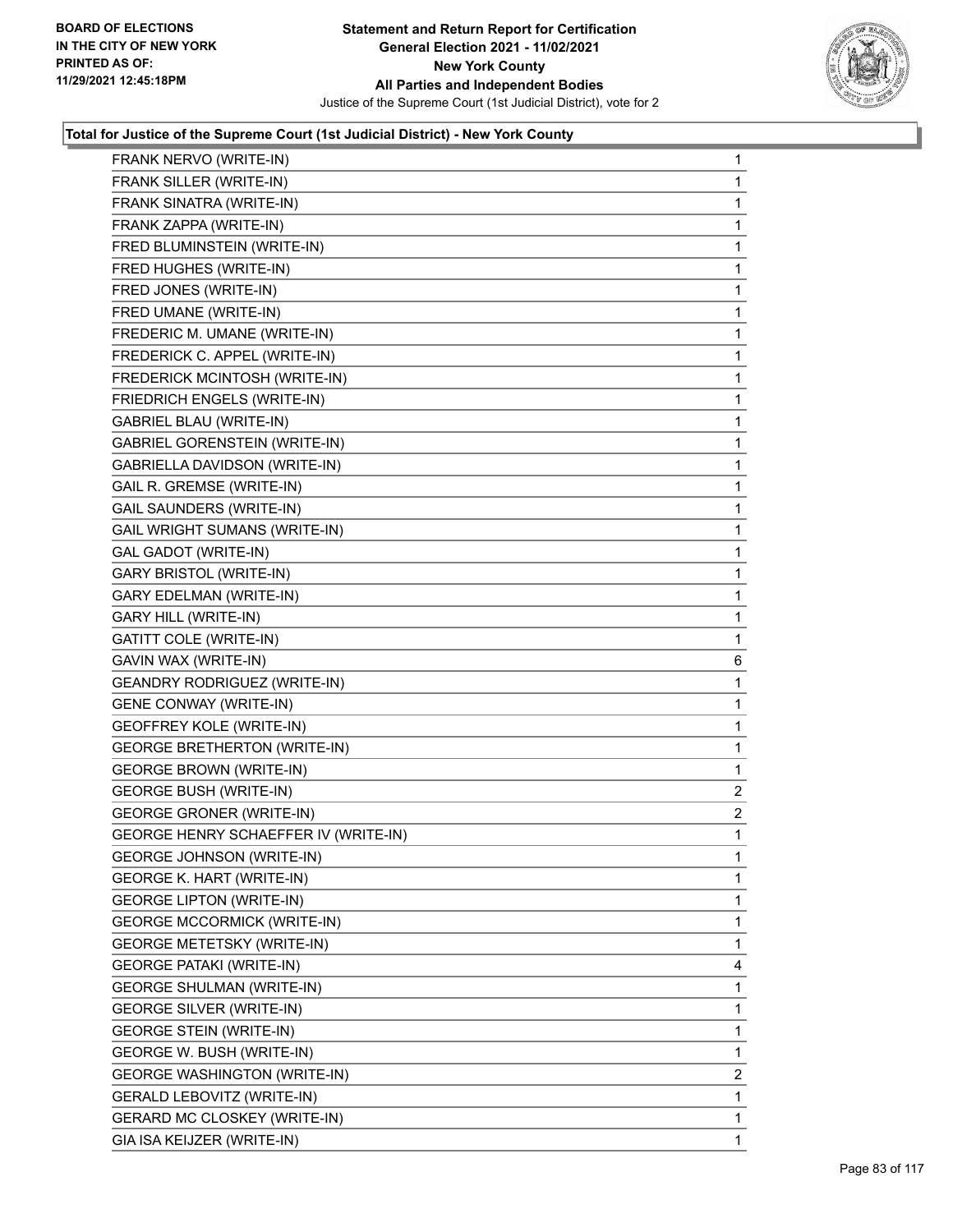

| GIDEON OLIVES (WRITE-IN)            | $\overline{2}$ |
|-------------------------------------|----------------|
| GIGI LI (WRITE-IN)                  | 1              |
| GILBERT A. TAYLOR (WRITE-IN)        | 1              |
| GILBERT GOTTFRIED (WRITE-IN)        | 4              |
| GINA LEVY ABADL (WRITE-IN)          | 1              |
| <b>GLENN FINE (WRITE-IN)</b>        | 1              |
| <b>GLENN GRIDLINBER (WRITE-IN)</b>  | 1              |
| <b>GLENN GUCCIARDO (WRITE-IN)</b>   | 3              |
| <b>GLENN KASHAN (WRITE-IN)</b>      | 1              |
| GLENN REYNOLDS (WRITE-IN)           | 1              |
| <b>GLORIA BANASCO (WRITE-IN)</b>    | 1              |
| GLORIA GARCIA (WRITE-IN)            | 1              |
| <b>GOLAN BAKOBZA (WRITE-IN)</b>     | $\mathbf{1}$   |
| <b>GORDON LIPSKY (WRITE-IN)</b>     | 1              |
| <b>GRACE THOMAS (WRITE-IN)</b>      | 1              |
| <b>GRACIE LACY (WRITE-IN)</b>       | 1              |
| <b>GRAHAM STALKS (WRITE-IN)</b>     | 1              |
| <b>GRANT ENGEL (WRITE-IN)</b>       | 1              |
| <b>GRANT HAVEL (WRITE-IN)</b>       | $\mathbf{1}$   |
| <b>GRAYSON BROOKS (WRITE-IN)</b>    | 1              |
| <b>GREG BITNER (WRITE-IN)</b>       | 1              |
| <b>GREG LOCKHART (WRITE-IN)</b>     | 1              |
| GREG O'CONNELL (WRITE-IN)           | 1              |
| <b>GREG PALM (WRITE-IN)</b>         | 1              |
| <b>GREGG ROTH (WRITE-IN)</b>        | $\mathbf{1}$   |
| <b>GREGG TURKINGTON (WRITE-IN)</b>  | 1              |
| <b>GREGORY ATTORRI (WRITE-IN)</b>   | 1              |
| GREGORY DE ROSSO (WRITE-IN)         | 1              |
| <b>GREGORY EIRICH (WRITE-IN)</b>    | 1              |
| <b>GRETCHEN WERWEISS (WRITE-IN)</b> | 1              |
| <b>GROUCHO MARX (WRITE-IN)</b>      | $\mathbf{1}$   |
| <b>GUI STAMPUR (WRITE-IN)</b>       | 1              |
| HADLEY BROOKS (WRITE-IN)            | 1              |
| HAL PHILLIPS (WRITE-IN)             | 1              |
| HALEY HERSHENSON (WRITE-IN)         | 1              |
| HANK GUTMAN (WRITE-IN)              | 1              |
| HANSON SMITH HABER (WRITE-IN)       | 1              |
| HARLAN LEVY (WRITE-IN)              | 1              |
| HARLEEN SINGH (WRITE-IN)            | 1              |
| HAROLD J. LYNCH (WRITE-IN)          | 1              |
| HAROLD STEIN (WRITE-IN)             | 1              |
| HARRISON LEE (WRITE-IN)             | 1              |
| HARRY D. DIXON III (WRITE-IN)       | 1              |
| HARRY DEMELL (WRITE-IN)             | 1              |
| HARVEY BELLOVIN (WRITE-IN)          | 1              |
| HARVEY DEWT (WRITE-IN)              | 1              |
|                                     |                |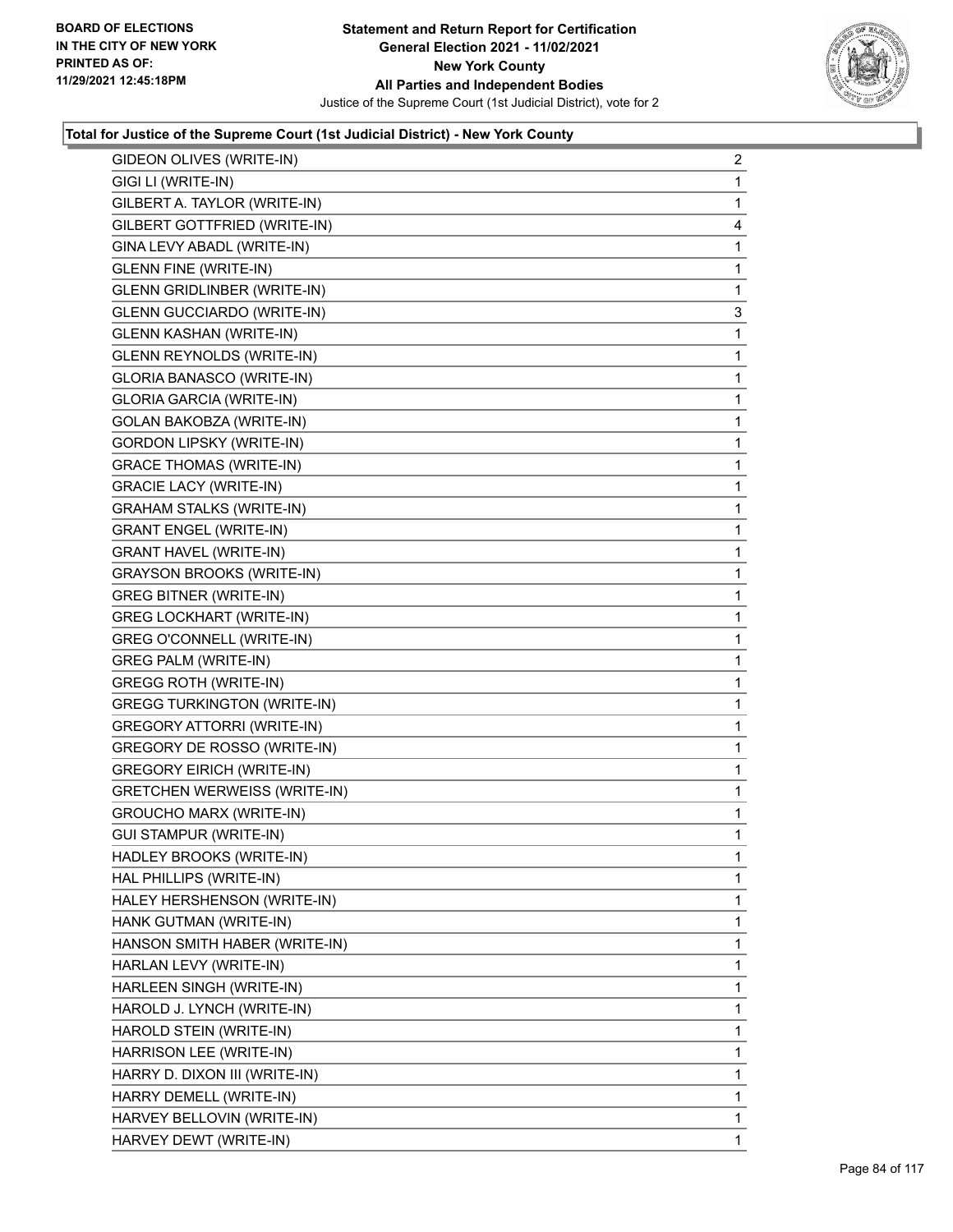

| HARVEY EPSTEIN (WRITE-IN)       | 1              |
|---------------------------------|----------------|
| HARVEY STEIN (WRITE-IN)         | 1              |
| HASA A. KINGO (WRITE-IN)        | 1              |
| HASON PIKER (WRITE-IN)          | 1              |
| HEATH M. SHERMAN (WRITE-IN)     | 1              |
| HEDY DALE ESQ. (WRITE-IN)       | 1              |
| HEINRICH HIMMLER (WRITE-IN)     | 1              |
| HELEN OWY HAI (WRITE-IN)        | $\mathbf{1}$   |
| HENRY A. MARTUSCELLO (WRITE-IN) | 1              |
| HENRY BERGER (WRITE-IN)         | 1              |
| HENRY FORCIER (WRITE-IN)        | 1              |
| HENRY GOODMAN (WRITE-IN)        | $\overline{2}$ |
| HENRY LEVIN (WRITE-IN)          | 1              |
| HERMAN MELVILLE (WRITE-IN)      | $\mathbf{1}$   |
| HIDEO KUJIMA (WRITE-IN)         | 1              |
| HILLARY CLINTON (WRITE-IN)      | 7              |
| HILLEL GROSS (WRITE-IN)         | 1              |
| HIRALDA PEREZ (WRITE-IN)        | 1              |
| HON. JUDGE KIM (WRITE-IN)       | 1              |
| HON. KENITH HOLDER (WRITE-IN)   | $\mathbf{1}$   |
| HONG MA (WRITE-IN)              | 1              |
| HORACE EMERSON (WRITE-IN)       | 1              |
| HOWARD MALATZKY (WRITE-IN)      | $\mathbf{1}$   |
| HOWARD REY (WRITE-IN)           | 1              |
| HOWARD SAFIR (WRITE-IN)         | 1              |
| HOWARD SIDMAN (WRITE-IN)        | $\mathbf{1}$   |
| HOWARD STERN (WRITE-IN)         | 1              |
| HOWARD ZUCKER (WRITE-IN)        | 1              |
| HOWIE RICH (WRITE-IN)           | 1              |
| HOYT BANGS (WRITE-IN)           | $\overline{2}$ |
| HUGH JAYNOS (WRITE-IN)          | 1              |
| HUGH MCMANUS (WRITE-IN)         | $\overline{2}$ |
| HUGO CHAVEZ (WRITE-IN)          | 1              |
| HUGO JIMENEZ (WRITE-IN)         | 2              |
| HUNTER BIDEN (WRITE-IN)         | 1              |
| HUNTER MCLAREN (WRITE-IN)       | 1              |
| IAN ARCUS (WRITE-IN)            | 1              |
| IAN F. GUTCH (WRITE-IN)         | 1              |
| IAN JOHNSTONE (WRITE-IN)        | 1              |
| IAN POSTMAN (WRITE-IN)          | 1              |
| IAN STEINBERG (WRITE-IN)        | 1              |
| IAN WALSH REILLY (WRITE-IN)     | 1              |
| IAN WALSIT RIVY (WRITE-IN)      | 1              |
| <b>IGOR DANCE (WRITE-IN)</b>    | 1              |
| ILLIRI CURANAJ (WRITE-IN)       | 1              |
| <b>IRENE KAUFMAN (WRITE-IN)</b> | 1              |
|                                 |                |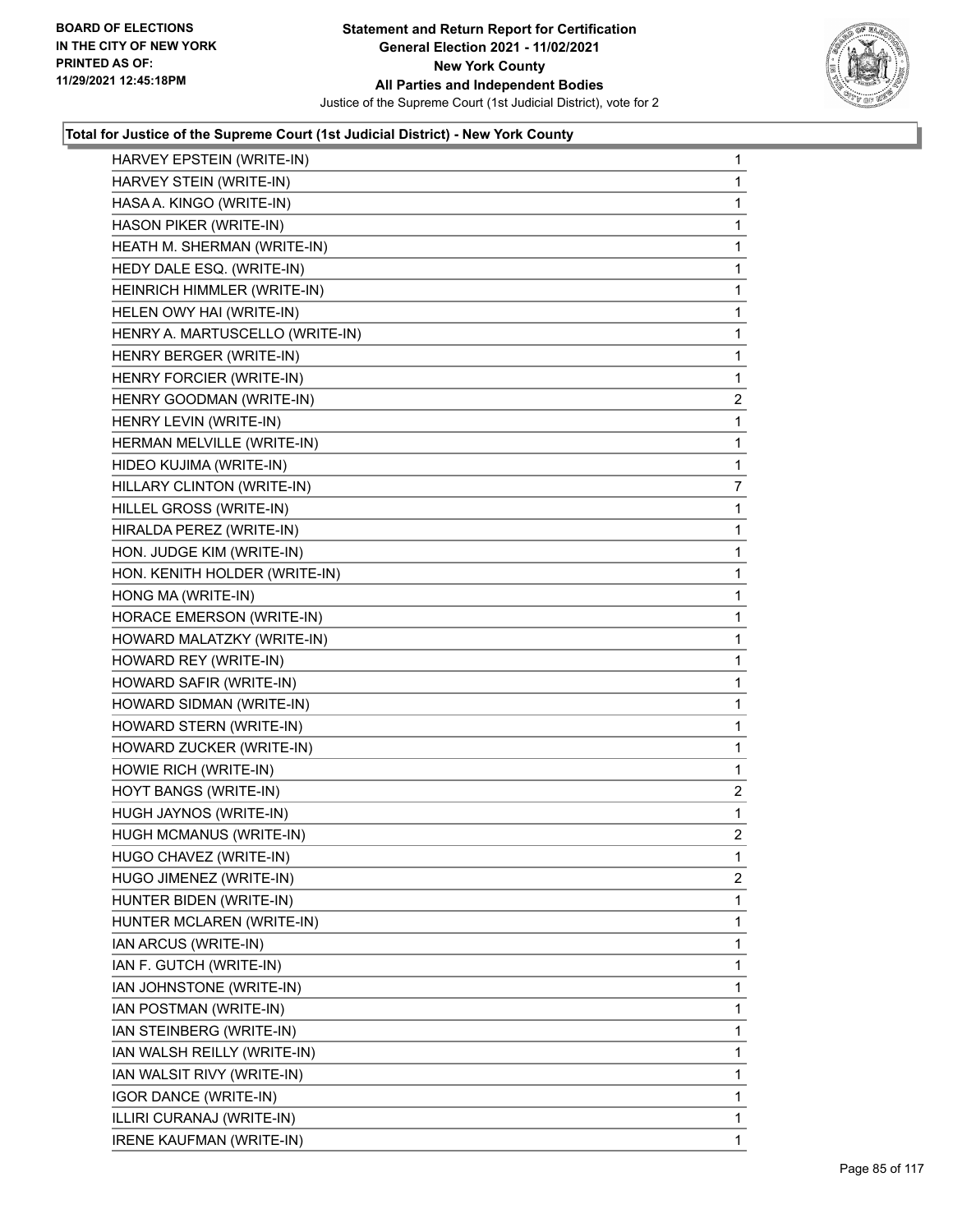

| IRIS SPRINGER (WRITE-IN)               | $\mathbf{1}$   |
|----------------------------------------|----------------|
| ISAAC HUDIS (WRITE-IN)                 | 1              |
| ISABELLA SIMONETTI (WRITE-IN)          | 1              |
| ISAIAH BROWN (WRITE-IN)                | 1              |
| ISOBEL SLEVIN (WRITE-IN)               | 1              |
| ISOBEL SOLAQUA (WRITE-IN)              | 2              |
| IVANKA TRUMP (WRITE-IN)                | $\mathbf{1}$   |
| JACK DENNEHY (WRITE-IN)                | 1              |
| JACK GRUBER (WRITE-IN)                 | 1              |
| JACK MAPLE (WRITE-IN)                  | 1              |
| JACK PACE (WRITE-IN)                   | 1              |
| JACKSON OEYSINE (WRITE-IN)             | 1              |
| JACOB BENJAMIN (WRITE-IN)              | 1              |
| JACOB FRANCESE (WRITE-IN)              | 1              |
| JACOB J. SCHINDELHEIM, ESQ. (WRITE-IN) | 1              |
| JACOB LONE (WRITE-IN)                  | 1              |
| JACOB P. SHER (WRITE-IN)               | 2              |
| JACOB ZIMET (WRITE-IN)                 | 1              |
| JACOB ZISSY (WRITE-IN)                 | 1              |
| JACQUEINE VAN MOER (WRITE-IN)          | 1              |
| JACQUELINE FOX ELDER (WRITE-IN)        | 1              |
| JACQUELINE TOBOROFF (WRITE-IN)         | 1              |
| JAIME VALLE (WRITE-IN)                 | 1              |
| JAME SMITH (WRITE-IN)                  | 1              |
| JAMEL HAMTON (WRITE-IN)                | 1              |
| JAMES BAIONE (WRITE-IN)                | 1              |
| JAMES BERNARD (WRITE-IN)               | 1              |
| JAMES C. MOSLEY (WRITE-IN)             | 1              |
| JAMES CLEARY (WRITE-IN)                | 1              |
| JAMES CONVERY (WRITE-IN)               | 1              |
| JAMES COVINGTON (WRITE-IN)             | 1              |
| JAMES DIMATLIA (WRITE-IN)              | 1              |
| JAMES EARL JR. (WRITE-IN)              | 1              |
| JAMES EDWARD TOPOR (WRITE-IN)          | $\overline{2}$ |
| JAMES F. SMITH (WRITE-IN)              | 1              |
| JAMES H. SOMERS (WRITE-IN)             | $\overline{2}$ |
| JAMES HACK (WRITE-IN)                  | 1              |
| JAMES J. GREBLICK JR. (WRITE-IN)       | 1              |
| JAMES JOHNSON (WRITE-IN)               | 1              |
| JAMES KAINEN (WRITE-IN)                | 1              |
| JAMES KELLY MCBOWA (WRITE-IN)          | 1              |
| JAMES LEMONAKS (WRITE-IN)              | 1              |
| JAMES MADISON (WRITE-IN)               | $\overline{2}$ |
| JAMES MATTHEW GNALL (WRITE-IN)         | 1              |
| JAMES MENTON (WRITE-IN)                | 1              |
| JAMES MILLER (WRITE-IN)                | $\mathbf{1}$   |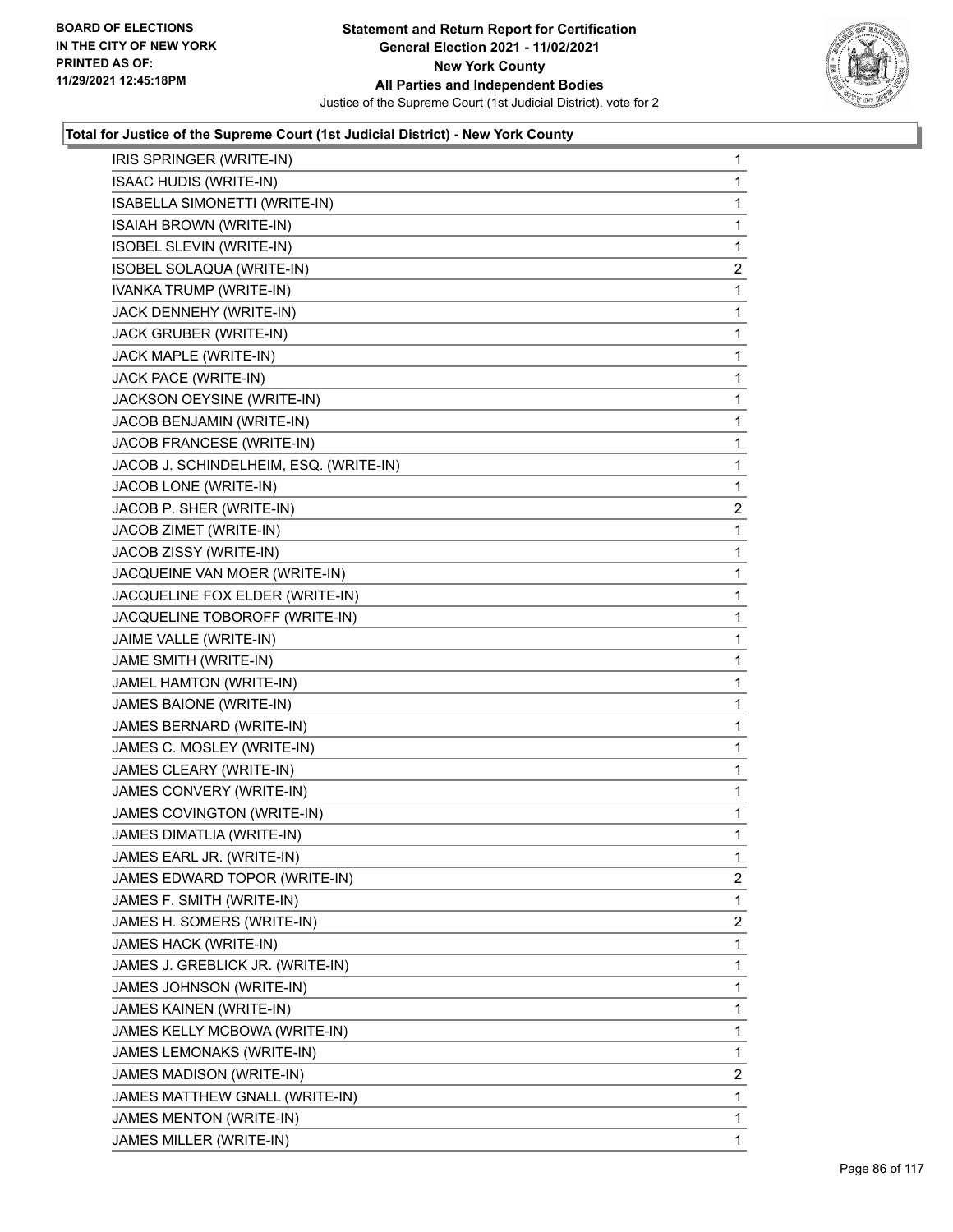

| JAMES MOSLEY (WRITE-IN)           | $\mathbf{1}$   |
|-----------------------------------|----------------|
| JAMES NORTON (WRITE-IN)           | 1              |
| JAMES NULLY (WRITE-IN)            | 1              |
| JAMES ONEAL (WRITE-IN)            | 1              |
| JAMES PAEMIK (WRITE-IN)           | 1              |
| JAMES PARICHY (WRITE-IN)          | 1              |
| JAMES ROSS (WRITE-IN)             | 1              |
| JAMES S. ROMANO (WRITE-IN)        | 1              |
| JAMES SHARP (WRITE-IN)            | 1              |
| JAMES T. SANDALS, ESQ. (WRITE-IN) | 1              |
| JAMIE DIMON (WRITE-IN)            | $\overline{c}$ |
| JAN BAEZKO (WRITE-IN)             | 1              |
| JAN LEE (WRITE-IN)                | 1              |
| JAN OFFICER (WRITE-IN)            | 1              |
| JANE FLEDNER (WRITE-IN)           | 1              |
| JANE SEEK (WRITE-IN)              | 1              |
| JANE SMITH (WRITE-IN)             | $\overline{c}$ |
| JANE ZHANG (WRITE-IN)             | 1              |
| JANEGAIL ORRINGER KAHN (WRITE-IN) | 1              |
| JANET BITNER (WRITE-IN)           | 1              |
| JANET CORNELL (WRITE-IN)          | 1              |
| JANET GALLAGHER (WRITE-IN)        | 1              |
| JANET SZEIMAN (WRITE-IN)          | 1              |
| JANINE PERRO (WRITE-IN)           | 1              |
| JANNA LEVIN (WRITE-IN)            | 1              |
| JARED KUSHNER (WRITE-IN)          | 1              |
| JARED MELVILLE (WRITE-IN)         | 1              |
| JARIEL ESTRELLA (WRITE-IN)        | 1              |
| JASMIN MANIA (WRITE-IN)           | 1              |
| JASMINE L. GATO (WRITE-IN)        | 1              |
| <b>JASON FEINGERTZ (WRITE-IN)</b> | 1              |
| JASON GOODMAN (WRITE-IN)          | 1              |
| JASON HERMAN (WRITE-IN)           | 1              |
| JASON LOVE (WRITE-IN)             | $\overline{2}$ |
| JASON PETER PETRI (WRITE-IN)      | 1              |
| JASON REECE (WRITE-IN)            | $\overline{2}$ |
| JASON SCHWALBE (WRITE-IN)         | 1              |
| JASON SHORR TRAGER (WRITE-IN)     | 1              |
| JASON STIMLER (WRITE-IN)          | 1              |
| JASON TRYER (WRITE-IN)            | 1              |
| JASON WEBBER (WRITE-IN)           | 1              |
| JASON ZEMSKY (WRITE-IN)           | 1              |
| JASPER ADELMAN (WRITE-IN)         | 1              |
| JAY CASPIAN KANG (WRITE-IN)       | 1              |
| JAY DANKLANG (WRITE-IN)           | 1              |
| JAY TRIEH (WRITE-IN)              | 1              |
|                                   |                |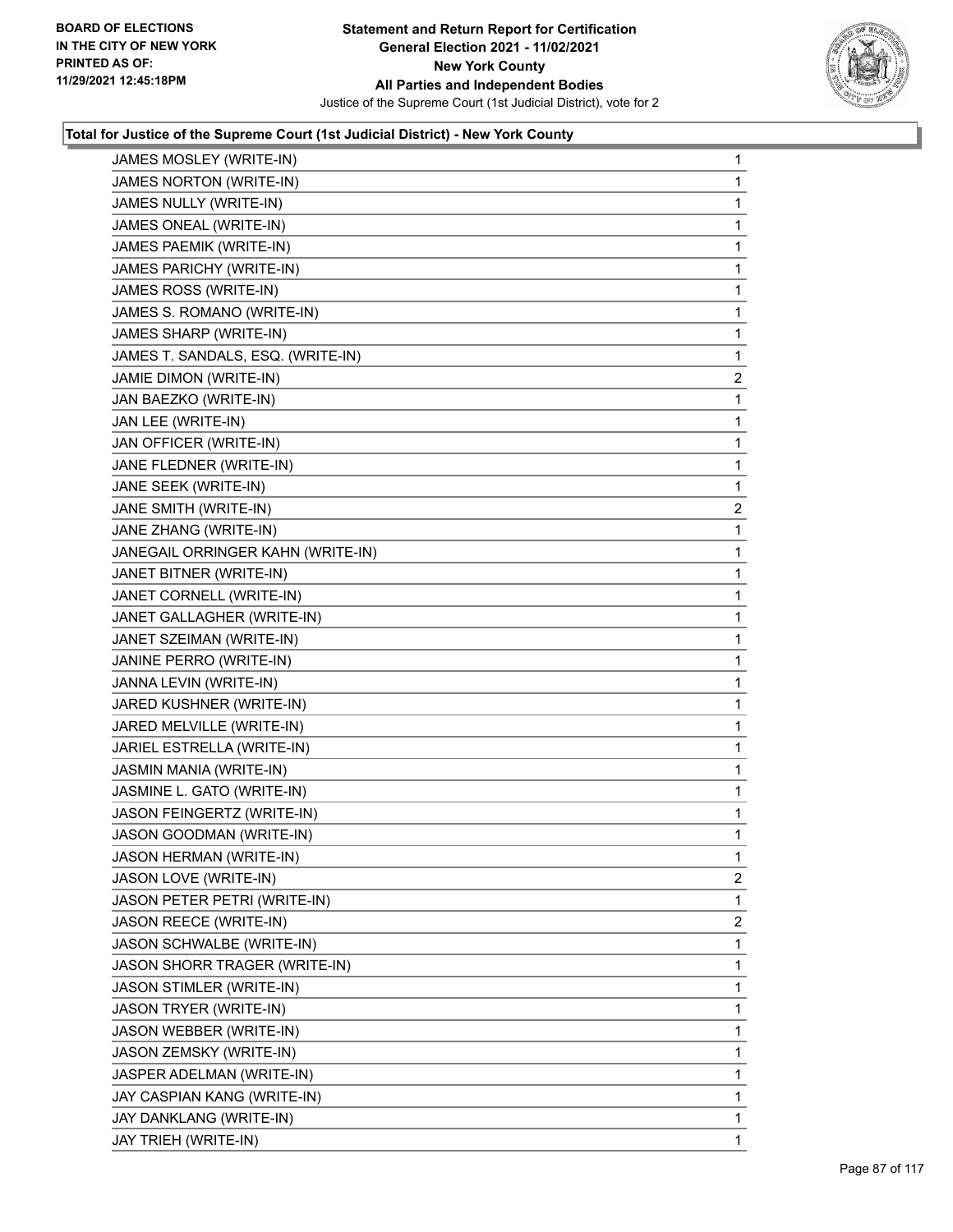

| JAYNE KIM (WRITE-IN)               | 1              |
|------------------------------------|----------------|
| JAYSON TRAXLER (WRITE-IN)          | $\mathbf{1}$   |
| JEAN JAURES (WRITE-IN)             | 1              |
| JEANINE LAPLACE (WRITE-IN)         | 1              |
| JEANINE PIRRO (WRITE-IN)           | 14             |
| JEANINE SMITH (WRITE-IN)           | 1              |
| JEAN-LUC PICARD (WRITE-IN)         | 1              |
| JEFF BEZOS (WRITE-IN)              | 1              |
| JEFF HORWITZ (WRITE-IN)            | 1              |
| JEFF KATZ (WRITE-IN)               | $\overline{c}$ |
| JEFF KOFSKY (WRITE-IN)             | 1              |
| JEFF LONGINGOTTI (WRITE-IN)        | 1              |
| JEFFERSON ROWLEY (WRITE-IN)        | 1              |
| JEFFERY PRIORE (WRITE-IN)          | 1              |
| JEFFREY B. MELCER (WRITE-IN)       | 1              |
| JEFFREY BARR (WRITE-IN)            | 1              |
| JEFFREY BURACK (WRITE-IN)          | 1              |
| JEFFREY HORN (WRITE-IN)            | 1              |
| JEFFREY LICHTMAN (WRITE-IN)        | 1              |
| JEFFREY LOX (WRITE-IN)             | 1              |
| JEFFREY MARTIN KIMELMAN (WRITE-IN) | 1              |
| JEFFREY MELEER (WRITE-IN)          | 1              |
| JEFFREY OING (WRITE-IN)            | 1              |
| JEFFREY ROSENTHAL (WRITE-IN)       | 1              |
| JEFFREY S. GOLDENBERG (WRITE-IN)   | 1              |
| JEFFREY S. ZELLAN (WRITE-IN)       | 1              |
| JEFFREY W. PADILLA (WRITE-IN)      | 1              |
| JEN APPLEBAUM (WRITE-IN)           | 1              |
| JENINE PIERRO (WRITE-IN)           | $\overline{c}$ |
| JENNIFER COLYER (WRITE-IN)         | 1              |
| JENNIFER LOYD (WRITE-IN)           | 1              |
| JENNIFER R. COWAN (WRITE-IN)       | 1              |
| JENNIFER RITTEN KATZ (WRITE-IN)    | 1              |
| JENNIFER ROCKWOOD (WRITE-IN)       | 1              |
| JENNIFER WALLACE (WRITE-IN)        | 1              |
| JEREMIAH WRIGHT (WRITE-IN)         | 1              |
| JEREMY FRIEDMAN (WRITE-IN)         | 1              |
| JEREMY LEON (WRITE-IN)             | 1              |
| JEREMY MONTANA (WRITE-IN)          | 2              |
| JEREMY RICHARDSON (WRITE-IN)       | 1              |
| JEREMY SCHIFFRES (WRITE-IN)        | 1              |
| JEROME JUNGSTER (WRITE-IN)         | 1              |
| JEROME SAVINO (WRITE-IN)           | 1              |
| JESSE KELLEY (WRITE-IN)            | 1              |
| JESSE KUPFERMAN (WRITE-IN)         | 1              |
| JESSE ROSENTHAL (WRITE-IN)         | 1              |
|                                    |                |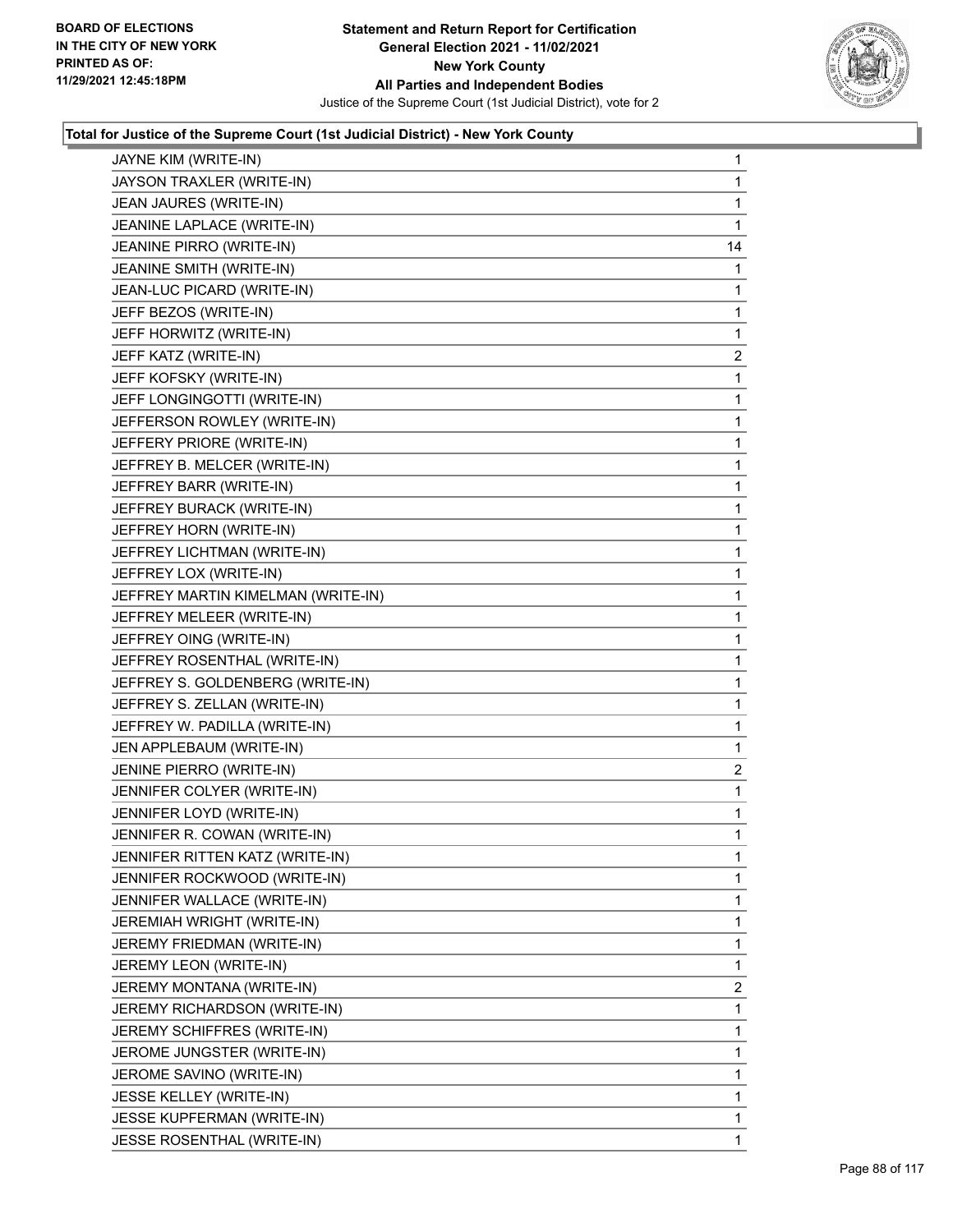

| JESSICA ANN WALLACE (WRITE-IN) | 1              |
|--------------------------------|----------------|
| JESSICA ORELLANA (WRITE-IN)    | 1              |
| JESUS IAM SKIBOKY (WRITE-IN)   | 1              |
| JILL GRECO (WRITE-IN)          | 1              |
| JILL WALDMAN (WRITE-IN)        | 1              |
| JIM FRANK (WRITE-IN)           | 1              |
| JIM HARBAUGH (WRITE-IN)        | 1              |
| JIM KELLY (WRITE-IN)           | 1              |
| <b>JIM SMITH (WRITE-IN)</b>    | 1              |
| JIM WALSH (WRITE-IN)           | 3              |
| JIMMY MCMILLAN (WRITE-IN)      | 1              |
| JO LUPEA (WRITE-IN)            | 1              |
| JOAN M. STOUT (WRITE-IN)       | 1              |
| JOAN SMITH (WRITE-IN)          | 1              |
| JO-ANN H. WHITEHORN (WRITE-IN) | 1              |
| JOANNE R. STERNLIEB (WRITE-IN) | 1              |
| JODI MANNING (WRITE-IN)        | 1              |
| JODY PETOTE (WRITE-IN)         | 1              |
| JOE ALICIA (WRITE-IN)          | 1              |
| JOE BIDEN (WRITE-IN)           | $\overline{c}$ |
| JOE BORELLI (WRITE-IN)         | 1              |
| JOE BROWN (WRITE-IN)           | 1              |
| JOE CONCHA (WRITE-IN)          | 1              |
| JOE DREW (WRITE-IN)            | 1              |
| JOE GONZALEZ (WRITE-IN)        | 1              |
| JOE HODEL (WRITE-IN)           | 1              |
| JOE KELLY (WRITE-IN)           | 1              |
| JOE KLOWNOSKI (WRITE-IN)       | 1              |
| JOE LACY (WRITE-IN)            | 1              |
| JOE LUCHI (WRITE-IN)           | 1              |
| JOE MUM (WRITE-IN)             | 1              |
| JOE NIEVES (WRITE-IN)          | $\mathbf{1}$   |
| JOE SMITH (WRITE-IN)           | 3              |
| JOE ZITO (WRITE-IN)            | 1              |
| JOEL CALDWELL (WRITE-IN)       | 1              |
| JOEL FEFFEM, ESQ. (WRITE-IN)   | 1              |
| JOEL KLEIN (WRITE-IN)          | 1              |
| JOEL MAXMAN (WRITE-IN)         | 3              |
| JOEL OMANSKY (WRITE-IN)        | 1              |
| JOEL SEIDEMAN (WRITE-IN)       | 1              |
| JOEL WILLEHER (WRITE-IN)       | 1              |
| JOHANNA GARCIA (WRITE-IN)      | 1              |
| JOHN A. TABACCO JR. (WRITE-IN) | 1              |
| JOHN AMBROSE (WRITE-IN)        | 1              |
| JOHN ARON (WRITE-IN)           | 1              |
| JOHN BESSICH II (WRITE-IN)     | 1              |
|                                |                |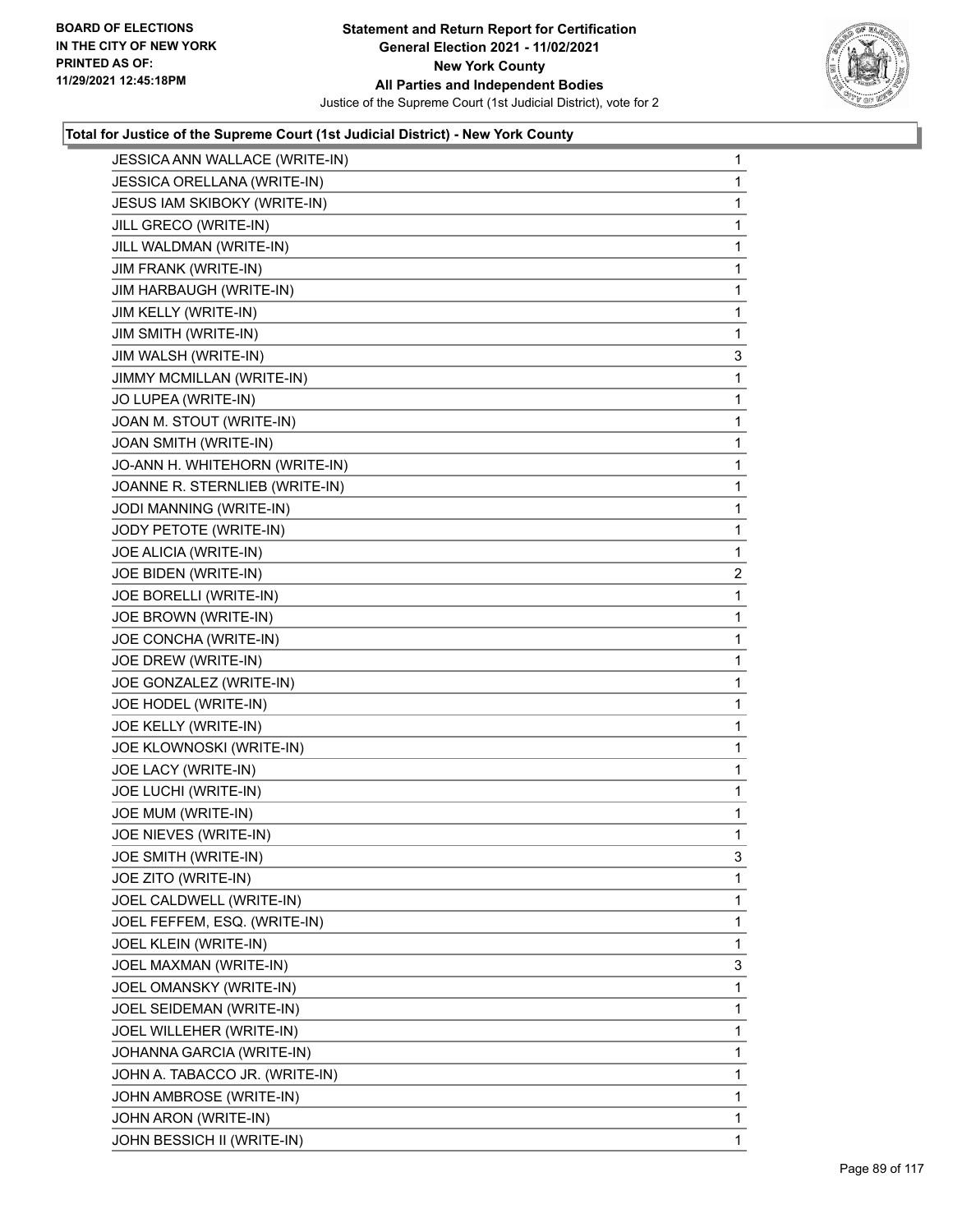

| JOHN BLAN (WRITE-IN)          | $\mathbf{1}$   |
|-------------------------------|----------------|
| JOHN BOLTON (WRITE-IN)        | 1              |
| JOHN BROWN (WRITE-IN)         | 1              |
| JOHN CATSIMATIDIS (WRITE-IN)  | 1              |
| JOHN CENA (WRITE-IN)          | 1              |
| JOHN COBAN (WRITE-IN)         | 1              |
| JOHN CUSACK (WRITE-IN)        | 1              |
| JOHN DILLON (WRITE-IN)        | 1              |
| JOHN E. HAGER (WRITE-IN)      | 1              |
| JOHN EDWARD JAMES (WRITE-IN)  | 1              |
| JOHN ERIK MEYERS (WRITE-IN)   | 1              |
| JOHN F. KENNEDY (WRITE-IN)    | 1              |
| JOHN F. MCHUGH (WRITE-IN)     | 1              |
| JOHN FITZGERALD (WRITE-IN)    | 1              |
| JOHN FLACK (WRITE-IN)         | 1              |
| JOHN GALT (WRITE-IN)          | 1              |
| JOHN GAMBINO (WRITE-IN)       | 1              |
| JOHN H. GALBRAITH (WRITE-IN)  | 1              |
| JOHN HUBER (WRITE-IN)         | 1              |
| JOHN JAY (WRITE-IN)           | 3              |
| JOHN JOSEPH (WRITE-IN)        | 1              |
| JOHN JOSEPH KELLEY (WRITE-IN) | 1              |
| JOHN L. WARDEN (WRITE-IN)     | 1              |
| JOHN LANDERS (WRITE-IN)       | 1              |
| JOHN LEFF (WRITE-IN)          | 1              |
| JOHN LITTZI (WRITE-IN)        | 1              |
| JOHN M. FINAN (WRITE-IN)      | 1              |
| JOHN MACH (WRITE-IN)          | 1              |
| JOHN MCCORMICK (WRITE-IN)     | 1              |
| JOHN MERMELSTEIN (WRITE-IN)   | 1              |
| JOHN MIRAS (WRITE-IN)         | $\mathbf{1}$   |
| JOHN NAUDUS (WRITE-IN)        | 1              |
| JOHN O. JACOBS (WRITE-IN)     | 1              |
| JOHN PATTERSON (WRITE-IN)     | $\overline{2}$ |
| JOHN PAUL JONES (WRITE-IN)    | $\overline{2}$ |
| JOHN PUTNUN (WRITE-IN)        | 1              |
| JOHN ROBERTS (WRITE-IN)       | 1              |
| JOHN SABINI (WRITE-IN)        | 1              |
| JOHN SARIC (WRITE-IN)         | 1              |
| JOHN SHARPIES (WRITE-IN)      | 1              |
| JOHN SKERRET (WRITE-IN)       | 1              |
| JOHN SMARGIASSI (WRITE-IN)    | 1              |
| JOHN SMITH (WRITE-IN)         | $\overline{2}$ |
| JOHN SPATARO (WRITE-IN)       | 1              |
| JOHN STARKS (WRITE-IN)        | 1              |
| JOHN T. REDDICK (WRITE-IN)    | 1              |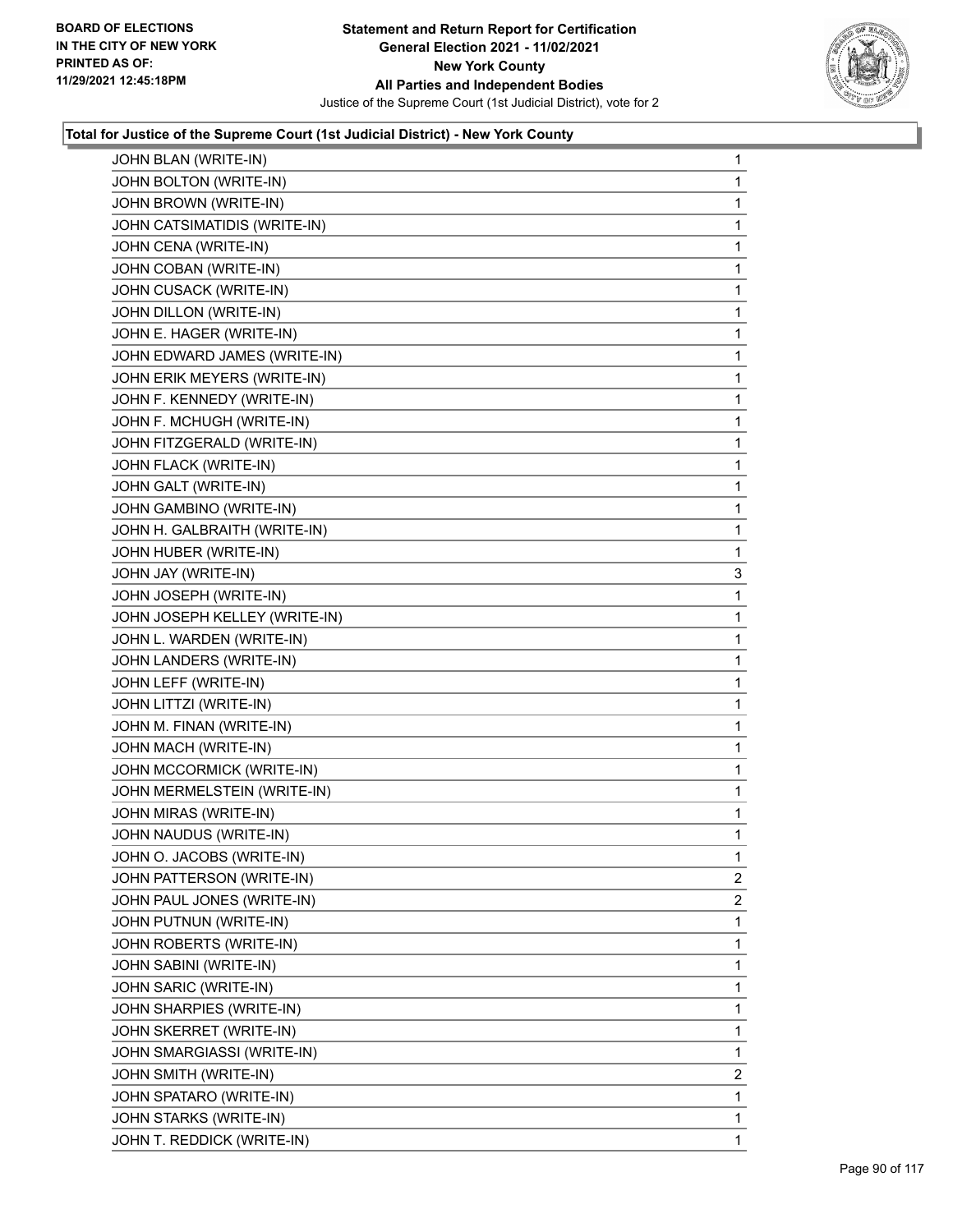

| JOHN TOBACCO (WRITE-IN)              | $\mathbf{1}$ |
|--------------------------------------|--------------|
| JOHN V. OCONNOR (WRITE-IN)           | 1            |
| JOHN VIRUET (WRITE-IN)               | 1            |
| JOHN WAGNER (WRITE-IN)               | $\mathbf{1}$ |
| JOHN WALSH (WRITE-IN)                | 1            |
| JOHN WARDEN (WRITE-IN)               | 2            |
| JOHN WHITE (WRITE-IN)                | 1            |
| JOHNATHAN GOLDIN (WRITE-IN)          | 1            |
| JOHNATHAN WEISS (WRITE-IN)           | 1            |
| JOHNNIE BRAVO (WRITE-IN)             | 1            |
| JOHNNY MCDONALD (WRITE-IN)           | 1            |
| JOHN-PAUL BARNABA (WRITE-IN)         | 1            |
| JON E. MESA (WRITE-IN)               | 1            |
| JON MITCHELL (WRITE-IN)              | 1            |
| JON STEWART (WRITE-IN)               | 1            |
| JON STOUBLELY (WRITE-IN)             | 1            |
| JON WILEEN (WRITE-IN)                | 1            |
| JONATHAN ABADY (WRITE-IN)            | 1            |
| JONATHAN BESHAY (WRITE-IN)           | 1            |
| JONATHAN CANDIA (WRITE-IN)           | 1            |
| JONATHAN COUSER (WRITE-IN)           | 1            |
| JONATHAN ENGEL (WRITE-IN)            | $\mathbf{1}$ |
| JONATHAN FRELLICH (WRITE-IN)         | 1            |
| JONATHAN GANZARSKI (WRITE-IN)        | 1            |
| JONATHAN GOLDIN (WRITE-IN)           | 1            |
| JONATHAN HADAD (WRITE-IN)            | 1            |
| JONATHAN L. PRICE (WRITE-IN)         | 1            |
| JONATHAN LANE (WRITE-IN)             | 1            |
| JONATHAN LEFKOWITZ (WRITE-IN)        | 1            |
| JONATHAN LEVINE (WRITE-IN)           | 1            |
| JONATHAN LIPTON (WRITE-IN)           | 1            |
| JONATHAN PRICE (WRITE-IN)            | 1            |
| JONATHAN SCHNEIDERMAN (WRITE-IN)     | 1            |
| JONATHAN TARN (WRITE-IN)             | 1            |
| JONATHAN TURLEY (WRITE-IN)           | 1            |
| JORDAN SPEEDMAN (WRITE-IN)           | 1            |
| JORGE LOPEZ QUINTANA (WRITE-IN)      | 1            |
| JOSE A. FERNANDEZ (WRITE-IN)         | 1            |
| JOSE ANTONIO GONZALEZ JR. (WRITE-IN) | 2            |
| JOSE F. GOEBBELS (WRITE-IN)          | 1            |
| JOSE PRUD HOMME (WRITE-IN)           | 1            |
| <b>JOSE SIMMS (WRITE-IN)</b>         | 1            |
| JOSEPH A. BORRELLI JR. (WRITE-IN)    | 1            |
| JOSEPH A. ROSADO (WRITE-IN)          | 1            |
| JOSEPH AINBINDER (WRITE-IN)          | 1            |
| JOSEPH BIDEN (WRITE-IN)              | 1            |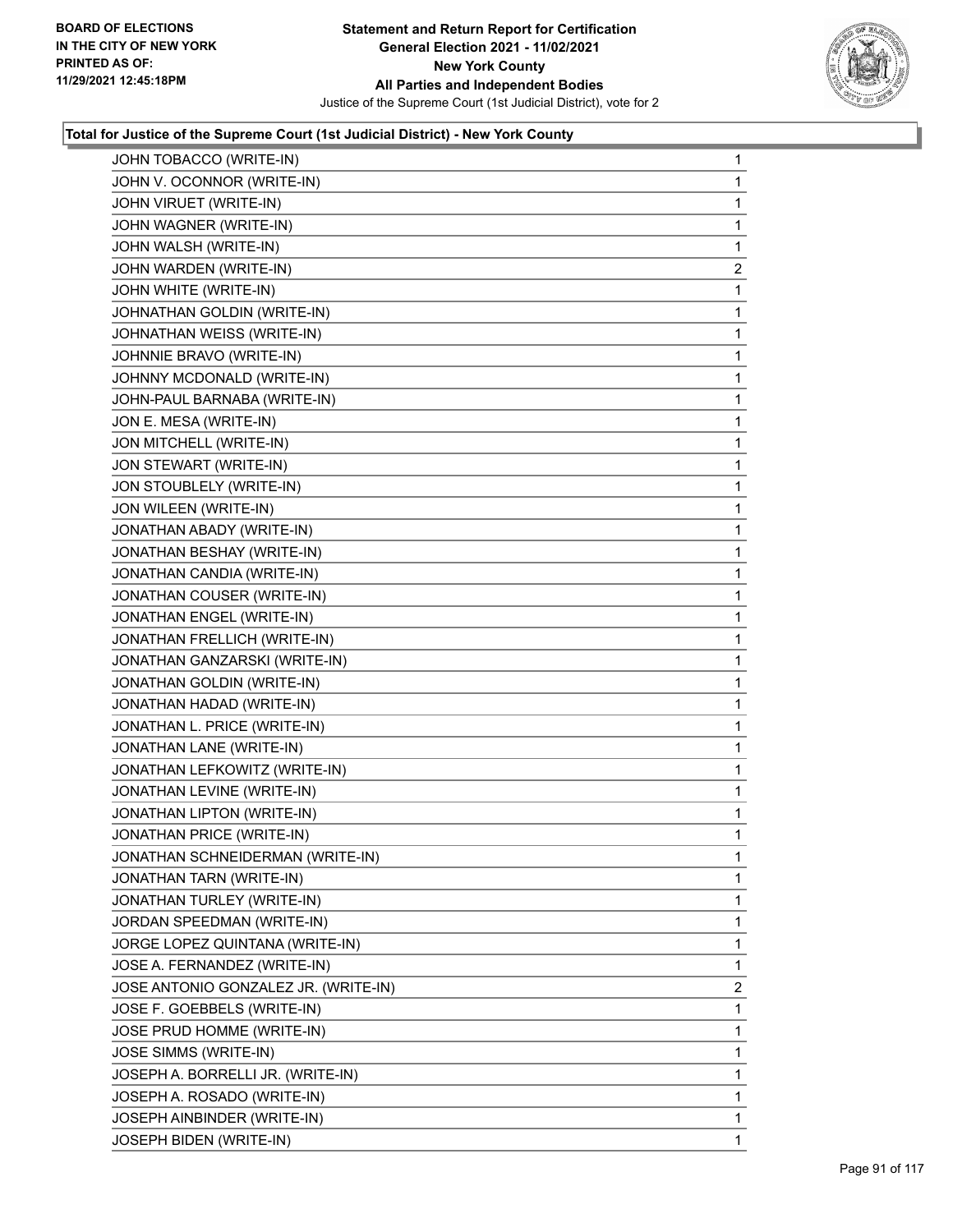

| JOSEPH BLAKENEY BROWN JR. (WRITE-IN) | 1              |
|--------------------------------------|----------------|
| JOSEPH BROWN (WRITE-IN)              | 1              |
| JOSEPH CARACCIO (WRITE-IN)           | 1              |
| JOSEPH CHERVONAK (WRITE-IN)          | 1              |
| JOSEPH CZERNIAWSKI (WRITE-IN)        | 1              |
| JOSEPH DUNNIGEN (WRITE-IN)           | 1              |
| JOSEPH F. CRATER (WRITE-IN)          | $\overline{2}$ |
| JOSEPH KEEFE (WRITE-IN)              | 1              |
| JOSEPH LEVINE (WRITE-IN)             | 1              |
| JOSEPH MANFREDI (WRITE-IN)           | 1              |
| JOSEPH MANNY EISNER (WRITE-IN)       | 1              |
| JOSEPH MCGUARVEL (WRITE-IN)          | 1              |
| JOSEPH NICZSKY (WRITE-IN)            | 1              |
| JOSEPH P. PIAZZA (WRITE-IN)          | $\overline{a}$ |
| JOSEPH ROSA (WRITE-IN)               | 1              |
| JOSEPH SANTAGATA (WRITE-IN)          | 1              |
| JOSEPH SINENSKY (WRITE-IN)           | 1              |
| JOSEPH STALIN (WRITE-IN)             | 3              |
| JOSEPH STANL-O GOLDBLOOM (WRITE-IN)  | 1              |
| JOSEPH TESSITORE (WRITE-IN)          | 1              |
| JOSEPH VOGEL (WRITE-IN)              | $\overline{2}$ |
| JOSH ALLEN (WRITE-IN)                | 1              |
| JOSH BRUEGMAN (WRITE-IN)             | 1              |
| JOSH ELIZENBERG (WRITE-IN)           | 1              |
| <b>JOSH EPSTEIN (WRITE-IN)</b>       | 1              |
| JOSH ETRIA (WRITE-IN)                | $\mathbf{1}$   |
| JOSH GOLDEN (WRITE-IN)               | 1              |
| JOSH LUMSDEN (WRITE-IN)              | 1              |
| JOSH SIEGEL (WRITE-IN)               | 1              |
| JOSH THOMPSON (WRITE-IN)             | 1              |
| JOSHUA ANDROPLY (WRITE-IN)           | 1              |
| JOSHUA BUTNICK (WRITE-IN)            | 1              |
| JOSHUA GAMES (WRITE-IN)              | 1              |
| JOY NELSON (WRITE-IN)                | 1              |
| JOYCLYN KRANS (WRITE-IN)             | 1              |
| <b>JUAGE BOTA (WRITE-IN)</b>         | 1              |
| JUDD GROSSMAN (WRITE-IN)             | 1              |
| JUDGE DOOM (WRITE-IN)                | 1              |
| JUDGE JEANINE (WRITE-IN)             | 1              |
| JUDGE REINHOLD (WRITE-IN)            | 1              |
| JUDGE WOPNER (WRITE-IN)              | 1              |
| JUDI DAVIS (WRITE-IN)                | 1              |
| JUDITH ALMAN (WRITE-IN)              | 1              |
| JUDITH SHEINDLIN (WRITE-IN)          | 21             |
| JUDY KIM (WRITE-IN)                  | 1              |
| JUDY WHITING (WRITE-IN)              | 1.             |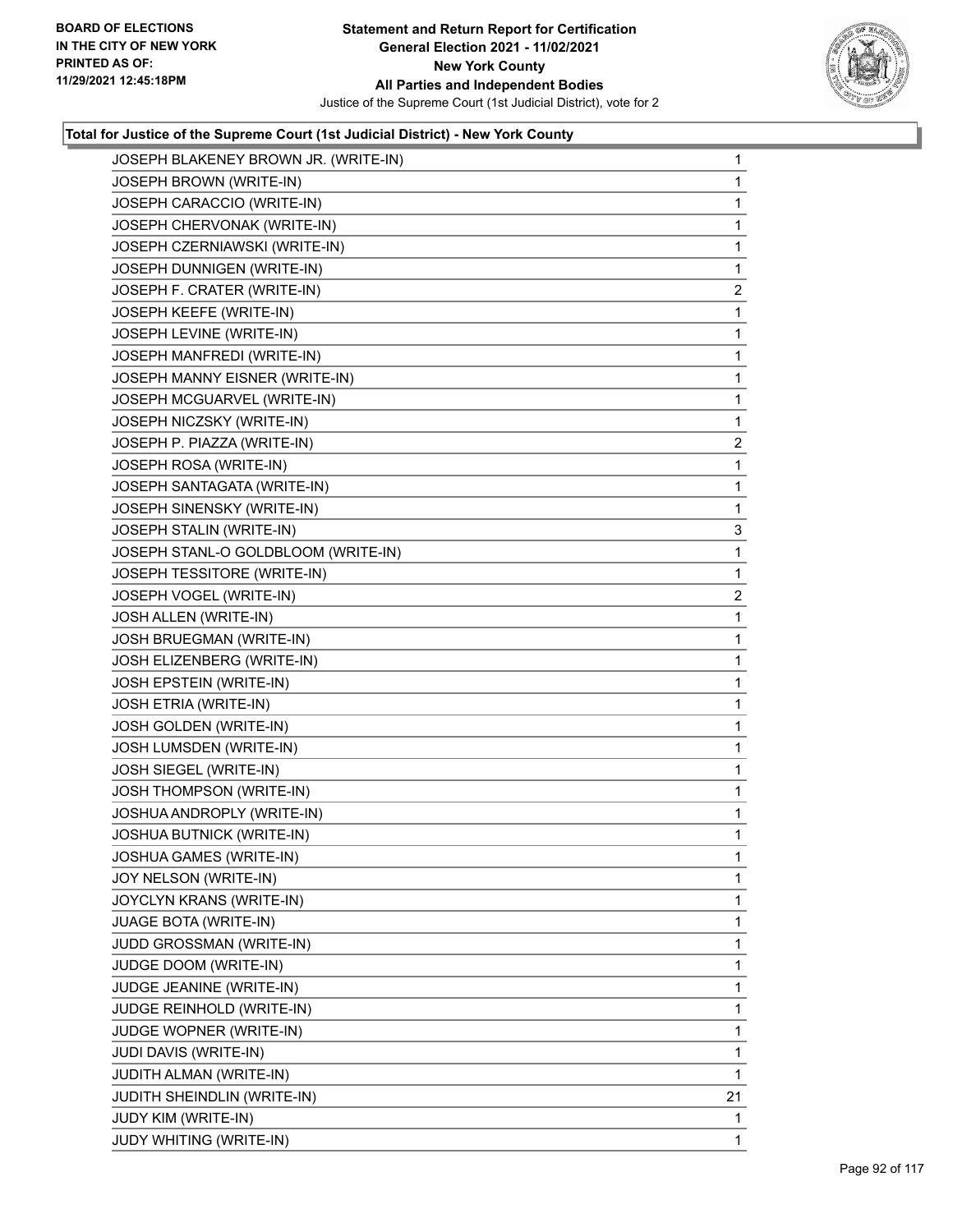

| JUDYNELL JOHNSON (WRITE-IN)      | 1              |
|----------------------------------|----------------|
| JUGAL ALEHTA (WRITE-IN)          | $\mathbf{1}$   |
| JULIE GITTLE (WRITE-IN)          | 1              |
| JULIE LEFF (WRITE-IN)            | 1              |
| JULIE STARK (WRITE-IN)           | 1              |
| JULIE ZUCKERMAN (WRITE-IN)       | 1              |
| JULIUS RANDLE (WRITE-IN)         | 4              |
| JUMAANE D. WILLIAMS (WRITE-IN)   | $\overline{c}$ |
| <b>JUSTICE HARLEN (WRITE-IN)</b> | 1              |
| JUSTICE JEALIA (WRITE-IN)        | 1              |
| JUSTIN BRAMAN (WRITE-IN)         | 1              |
| <b>JUSTIN COHEN (WRITE-IN)</b>   | 1              |
| JUSTIN KELTON (WRITE-IN)         | 1              |
| JUSTIN KING (WRITE-IN)           | 1              |
| <b>JUSTIN MODEL (WRITE-IN)</b>   | 1              |
| JUSTIN S. KIRSCHNER (WRITE-IN)   | 1              |
| JUSTINE A. HARRIS (WRITE-IN)     | 1              |
| <b>JUSTINE MURPHY (WRITE-IN)</b> | 1              |
| JUWAN HOWARD (WRITE-IN)          | 1              |
| KADAR A. HARRIS (WRITE-IN)       | 1              |
| KAEPER GRABINSKI (WRITE-IN)      | 1              |
| KAMEL MCALLISTER (WRITE-IN)      | 1              |
| KANYE WEST (WRITE-IN)            | 10             |
| KARA CHESTER (WRITE-IN)          | 2              |
| KARA K. MILLER (WRITE-IN)        | 1              |
| KAREN BURNSTEIN (WRITE-IN)       | 1              |
| KAREN LUCAS (WRITE-IN)           | 1              |
| KAREN PERILMAN (WRITE-IN)        | 1              |
| KAREN WINNER, ESQ. (WRITE-IN)    | 1              |
| KARL MARX (WRITE-IN)             | $\overline{2}$ |
| KARYN KORNFELD (WRITE-IN)        | 1              |
| KASHA ROHAN (WRITE-IN)           | $\mathbf{1}$   |
| KATE PAEK (WRITE-IN)             | 1              |
| KATE SHAW (WRITE-IN)             | 1              |
| KATE TSYKIN (WRITE-IN)           | 1              |
| KATHERINE ALFORD (WRITE-IN)      | 1              |
| KATHLEEN SULLIVAN (WRITE-IN)     | 1              |
| KATHLEEN URDA (WRITE-IN)         | 1              |
| KATHLYNE PURRINI (WRITE-IN)      | 1              |
| KATHRYN HARRIS (WRITE-IN)        | 1              |
| KATIE WOZENCRAFT (WRITE-IN)      | 1              |
| KATRINA PARRIS (WRITE-IN)        | 1              |
| KEANU REEVES (WRITE-IN)          | 1              |
| KEHN KERN (WRITE-IN)             | 1              |
| KEITH D. GRACE (WRITE-IN)        | $\mathbf{1}$   |
| KEITH HERNANDEZ (WRITE-IN)       | 1              |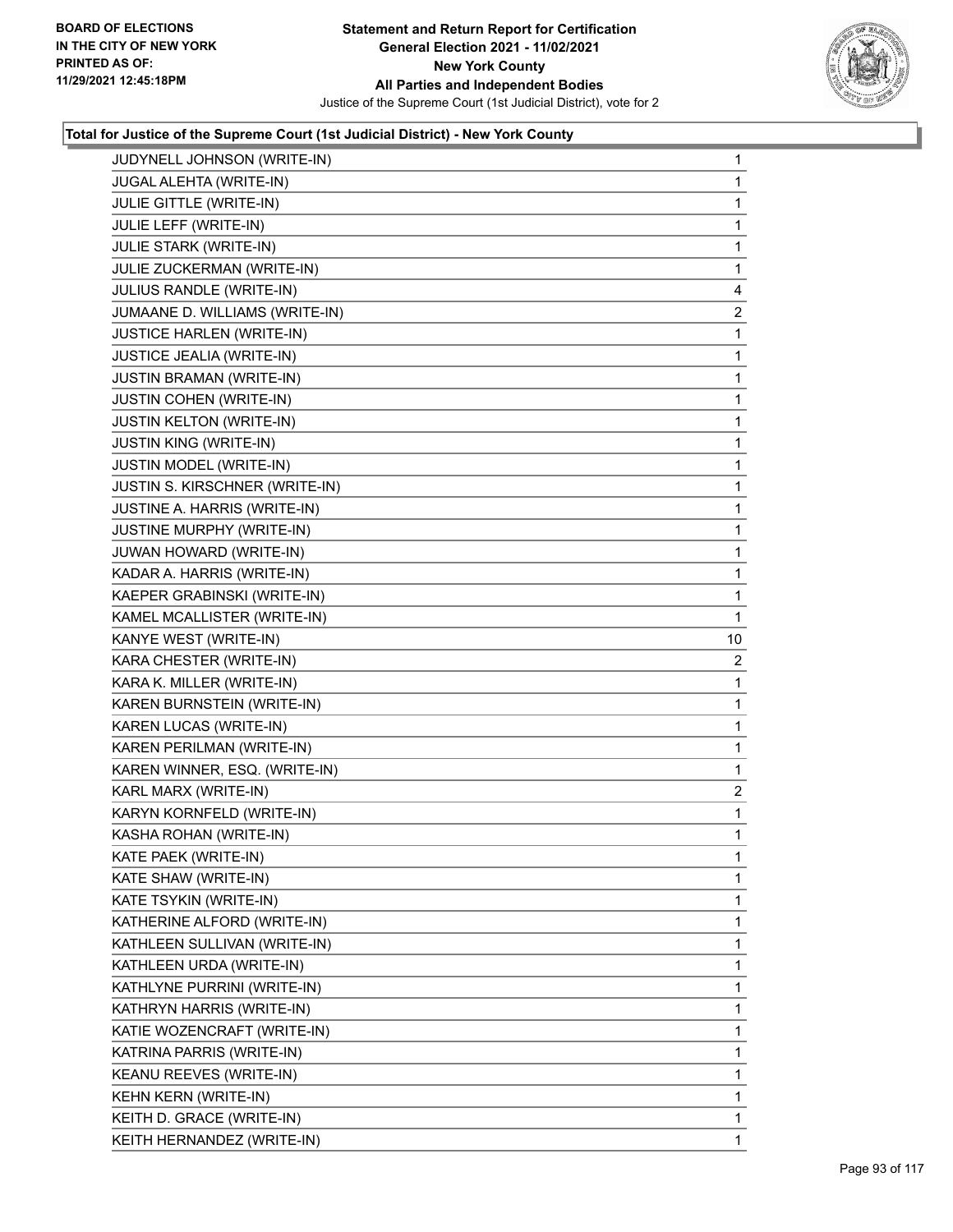

| KEITH RICHARDS (WRITE-IN)     | $\mathbf{1}$   |
|-------------------------------|----------------|
| KELLEY JONES (WRITE-IN)       | 1              |
| KELLY CASTLE (WRITE-IN)       | 1              |
| KELLY DONOVAN (WRITE-IN)      | $\mathbf{1}$   |
| KELLY GARDNER (WRITE-IN)      | 1              |
| KELLY MCMEHMAN (WRITE-IN)     | 1              |
| KELLY P. FARRELL (WRITE-IN)   | $\mathbf{1}$   |
| KELLY RIBA (WRITE-IN)         | $\mathbf{1}$   |
| KELMAN BRUDO (WRITE-IN)       | 1              |
| <b>KEN DIAMOND (WRITE-IN)</b> | $\mathbf{1}$   |
| <b>KEN HICKS (WRITE-IN)</b>   | 1              |
| KEN MOLTNER (WRITE-IN)        | $\mathbf{1}$   |
| KENNETH BECKER (WRITE-IN)     | $\mathbf{1}$   |
| KENNETH CAPEL (WRITE-IN)      | 2              |
| KENNETH FISHEL (WRITE-IN)     | 1              |
| KENNETH LEITNER (WRITE-IN)    | 3              |
| KENNETH O' DONNELL (WRITE-IN) | 1              |
| KENNETH SCHAEFFER (WRITE-IN)  | $\mathbf{1}$   |
| KENNETH STAR (WRITE-IN)       | $\mathbf{1}$   |
| KENNETH VANDEKIETS (WRITE-IN) | 1              |
| KENNY SZEKRETAN (WRITE-IN)    | 1              |
| <b>KERRY BURNS (WRITE-IN)</b> | $\mathbf{1}$   |
| KERRY GOTLIB (WRITE-IN)       | 1              |
| KERRY MACKILLOP (WRITE-IN)    | $\mathbf{1}$   |
| KERRY MAEKILLOP (WRITE-IN)    | $\mathbf{1}$   |
| KEVIN BROBSON (WRITE-IN)      | 1              |
| KEVIN CANFIELD (WRITE-IN)     | 1              |
| KEVIN CASTEL (WRITE-IN)       | $\mathbf{1}$   |
| KEVIN COURTIS (WRITE-IN)      | 1              |
| KEVIN DURANT (WRITE-IN)       | $\mathbf{1}$   |
| KEVIN FRANKEL (WRITE-IN)      | $\overline{a}$ |
| KEVIN GRATH (WRITE-IN)        | $\mathbf{1}$   |
| KEVIN HAMMOND (WRITE-IN)      | $\mathbf{1}$   |
| KEVIN HANRATTY (WRITE-IN)     | 1              |
| KEVIN J. NELAN (WRITE-IN)     | 1              |
| KEVIN KLEPPER (WRITE-IN)      | 3              |
| KEVIN KOPLIN (WRITE-IN)       | 1              |
| KEVIN MULLEN (WRITE-IN)       | 1              |
| KEVIN R. GARVEY (WRITE-IN)    | 1              |
| KIERA GUZZO (WRITE-IN)        | 2              |
| KIERAN FENICHEL (WRITE-IN)    | 1              |
| KIERNAN MCCORMACK (WRITE-IN)  | 1              |
| KIM CHAMBERS ME (WRITE-IN)    | 1              |
| KIM LANE (WRITE-IN)           | 1              |
| KIM LESLIE SHAFER (WRITE-IN)  | 1              |
| KIM M. PARKER (WRITE-IN)      | $\mathbf{1}$   |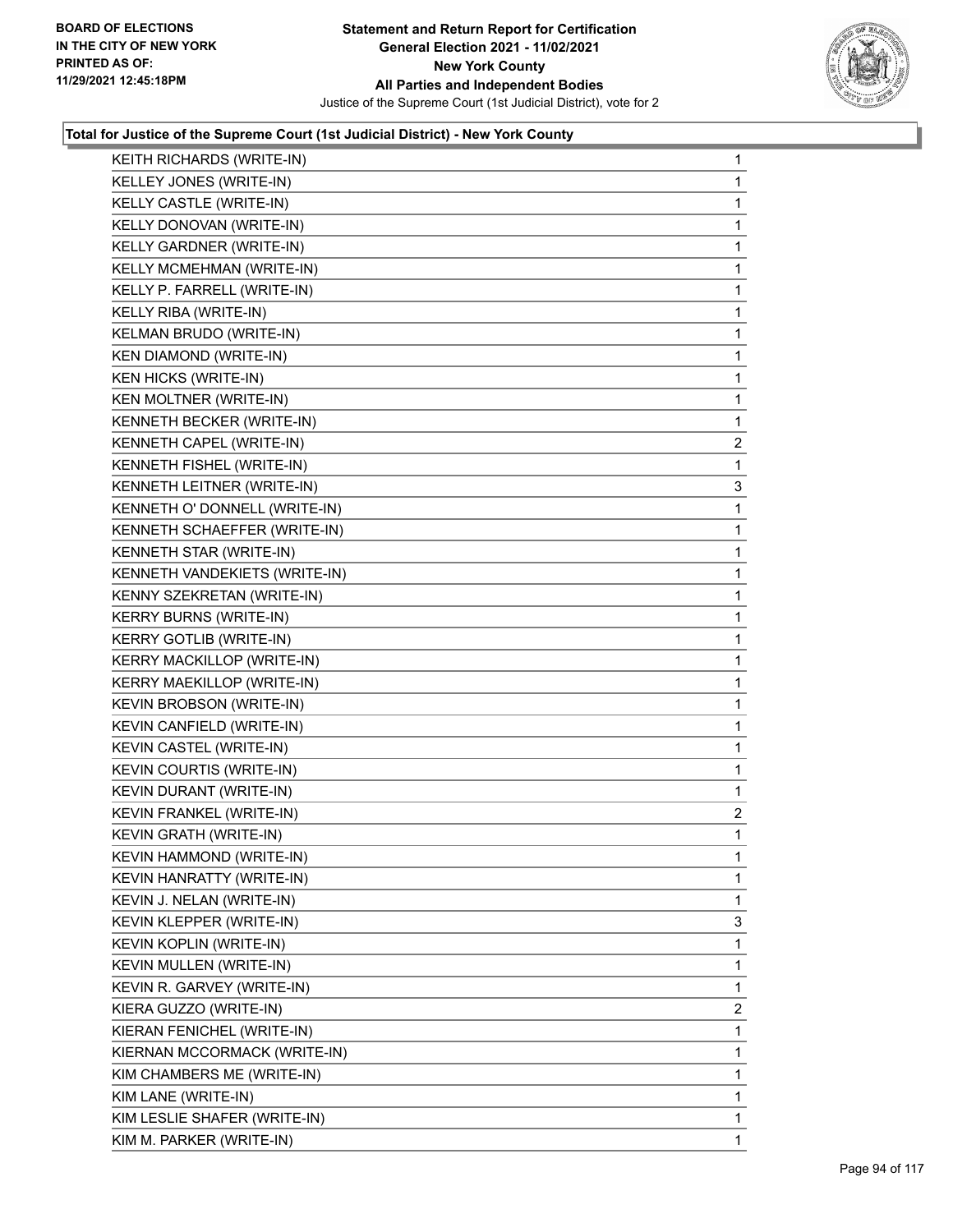

| KIM SMITH (WRITE-IN)           | $\mathbf{1}$ |
|--------------------------------|--------------|
| KIM SWEET (WRITE-IN)           | 1            |
| KIMBERLY GUIFOYLE (WRITE-IN)   | 1            |
| KIMIA SHARIFI (WRITE-IN)       | $\mathbf{1}$ |
| KOBI BURCHLER (WRITE-IN)       | 1            |
| KOLU K. BAYSAH (WRITE-IN)      | 1            |
| KRISHAN DENIORS (WRITE-IN)     | $\mathbf 1$  |
| KRISTA REED (WRITE-IN)         | 1            |
| KRISTEN DEPOWSKI (WRITE-IN)    | 1            |
| KRISTEN EDWARDS (WRITE-IN)     | $\mathbf 1$  |
| KRISTEN MCCALLION (WRITE-IN)   | 1            |
| KYLE WILKINS (WRITE-IN)        | 1            |
| KYRIE IRVING (WRITE-IN)        | $\mathbf 1$  |
| LAINIE KERNIS (WRITE-IN)       | 1            |
| LANDAN WICKHAM (WRITE-IN)      | 1            |
| LANRIO KEATS (WRITE-IN)        | $\mathbf 1$  |
| LARRANCE W. EGAN (WRITE-IN)    | 1            |
| LARRY EISENBERG (WRITE-IN)     | 1            |
| LARRY HAILSHAN (WRITE-IN)      | $\mathbf 1$  |
| LARRY KUDLOW (WRITE-IN)        | 1            |
| LARRY MARGOLIS (WRITE-IN)      | 1            |
| LARRY PROFETA (WRITE-IN)       | $\mathbf 1$  |
| LARRY SHARP (WRITE-IN)         | 1            |
| LARRY SHORE (WRITE-IN)         | 1            |
| LARRY WILMORE (WRITE-IN)       | $\mathbf 1$  |
| LATCTIA JAMES (WRITE-IN)       | 1            |
| LAU LYONS (WRITE-IN)           | 1            |
| LAURA DOOLEY (WRITE-IN)        | $\mathbf 1$  |
| LAURA INGRAM (WRITE-IN)        | 1            |
| LAURA JOWETT (WRITE-IN)        | 1            |
| LAURA SCOTT (WRITE-IN)         | $\mathbf 1$  |
| LAUREN BURGESS (WRITE-IN)      | 1            |
| LAUREN FARBER (WRITE-IN)       | 1            |
| LAUREN GOHESMAN (WRITE-IN)     | 1            |
| LAUREN GOLDMAN (WRITE-IN)      | 1            |
| LAUREN ROSE (WRITE-IN)         | 1            |
| LAUREN WITZKE (WRITE-IN)       | 1            |
| LAURENCE HAFFINES (WRITE-IN)   | 1            |
| LAURENE YU (WRITE-IN)          | 1            |
| LAVERNE DECKER (WRITE-IN)      | $\mathbf 1$  |
| LAWRENCE CAPICI (WRITE-IN)     | 1            |
| LAWRENCE E. FABIAN (WRITE-IN)  | 1            |
| LAWRENCE HAUT (WRITE-IN)       | 1            |
| LAWRENCE KAHN (WRITE-IN)       | 1            |
| LAWRENCE MORRISON (WRITE-IN)   | 1            |
| LAWRENCE RABINOWITZ (WRITE-IN) | $\mathbf{1}$ |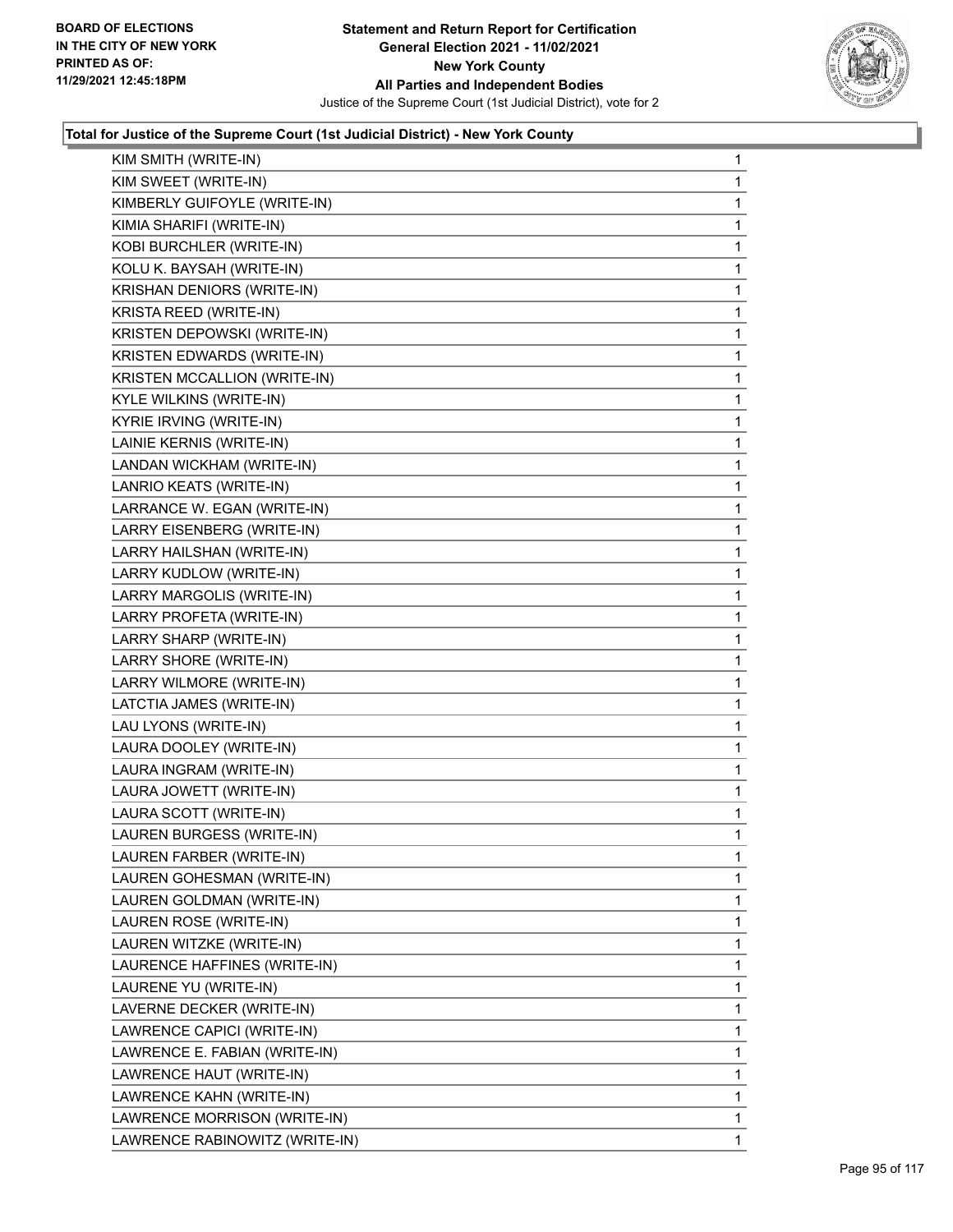

| LAWRENCE SHARF (WRITE-IN)       | $\mathbf{1}$   |
|---------------------------------|----------------|
| LEAH BERMAN GESTRONG (WRITE-IN) | 1              |
| LEAH GUIDA (WRITE-IN)           | 1              |
| LEAH MARGULIES, ESQ. (WRITE-IN) | 1              |
| LEATHA J. STURGES (WRITE-IN)    | 1              |
| LEBRON JAMES (WRITE-IN)         | 1              |
| LEE ANN CADIZ (WRITE-IN)        | 1              |
| LEE LUEZER (WRITE-IN)           | 1              |
| LEE PINZON (WRITE-IN)           | 1              |
| LEE ZELDIN (WRITE-IN)           | $\overline{c}$ |
| LEENA CHARLTON (WRITE-IN)       | 1              |
| LEIF HANSEN (WRITE-IN)          | 1              |
| LEIGH BISHOP (WRITE-IN)         | 1              |
| LELIT WONID (WRITE-IN)          | 1              |
| LEN GUTMAN (WRITE-IN)           | 1              |
| LENNY TOBRISK (WRITE-IN)        | 1              |
| LEO TERRELL (WRITE-IN)          | 1              |
| LEON BLUM (WRITE-IN)            | 1              |
| LEONARD NOISETTE (WRITE-IN)     | 1              |
| LEONORA CURANAJ (WRITE-IN)      | 1              |
| LEORA ZINSTEIN (WRITE-IN)       | 1              |
| LESLIE LEITNER (WRITE-IN)       | $\overline{c}$ |
| LESSE CASTLEBERRY (WRITE-IN)    | 1              |
| LEWIS C. TAISHOFF (WRITE-IN)    | 1              |
| LIAM GARCIA (WRITE-IN)          | $\mathbf{1}$   |
| LIAM GOMEZ (WRITE-IN)           | 1              |
| LIANA BUECHLER (WRITE-IN)       | 1              |
| LILI LIU (WRITE-IN)             | 1              |
| LILLIAN WAN (WRITE-IN)          | 1              |
| LILY OCKERT (WRITE-IN)          | $\mathbf{1}$   |
| LINDA GINSBERG (WRITE-IN)       | $\mathbf{1}$   |
| LISA CLEARY (WRITE-IN)          | $\overline{2}$ |
| LISA DEPASQUALE (WRITE-IN)      | 1              |
| LISA ELKN (WRITE-IN)            | 1              |
| LISA IMMITT (WRITE-IN)          | 1              |
| LISA LESLIE (WRITE-IN)          | 1              |
| LISA TANKONS (WRITE-IN)         | 1              |
| LISA TANZI (WRITE-IN)           | 1              |
| LIZ CROTTY (WRITE-IN)           | 1              |
| LIZZE NAYLOR (WRITE-IN)         | 1              |
| LIZZIE BROWN (WRITE-IN)         | 1              |
| LIZZIE PEREZ (WRITE-IN)         | 1              |
| LLOYD BLANKFEIN (WRITE-IN)      | 1              |
| LLOYD HELLER (WRITE-IN)         | 1              |
| LOGAN KESSLER (WRITE-IN)        | 1              |
| LORENZO LABOY (WRITE-IN)        | 1              |
|                                 |                |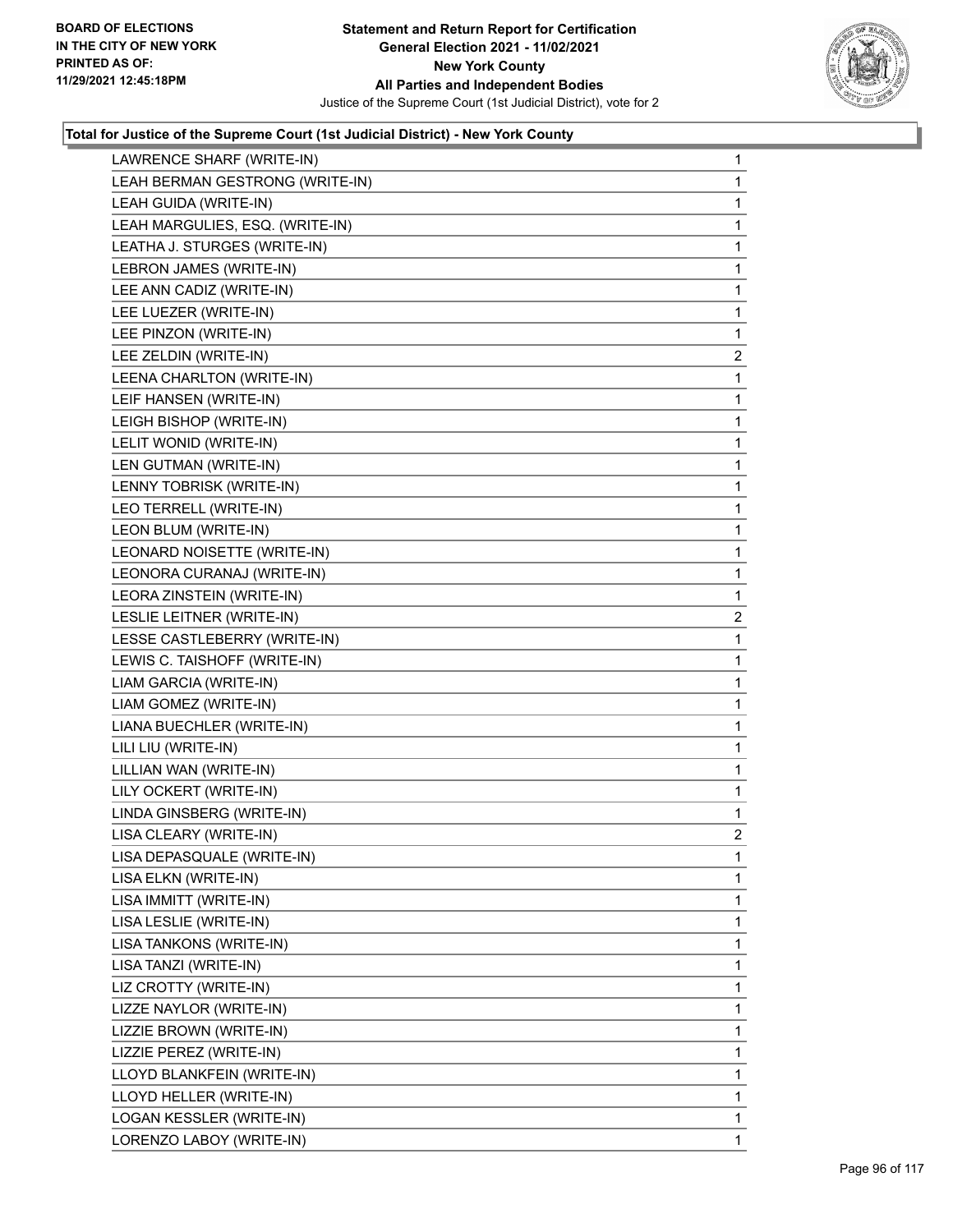

| LORI LESSER (WRITE-IN)             | 1              |
|------------------------------------|----------------|
| LORRIE KLOSSNER (WRITE-IN)         | $\mathbf{1}$   |
| LOUIS CORACCHIA (WRITE-IN)         | 1              |
| LOUIS PULIAFITO (WRITE-IN)         | 1              |
| LOUIS ROSAS (WRITE-IN)             | 1              |
| LOUIS T. CORNACCHIA III (WRITE-IN) | $\overline{c}$ |
| LOUSIA A. SMITH (WRITE-IN)         | 1              |
| LUCAS LARSON (WRITE-IN)            | 1              |
| LUCINDA CARDINAL (WRITE-IN)        | 1              |
| LUCY BILLINGS (WRITE-IN)           | 1              |
| LUCY MARTINEZ (WRITE-IN)           | 1              |
| LUCY TEMFRIAN (WRITE-IN)           | 1              |
| LUELLEN ABDOO (WRITE-IN)           | 1              |
| LUIS CORTES (WRITE-IN)             | 1              |
| LUIS ROSA (WRITE-IN)               | 1              |
| LUIS TEJADA (WRITE-IN)             | 1              |
| LUK K. ANTOSNINI (WRITE-IN)        | 1              |
| LUKE ROSS (WRITE-IN)               | 1              |
| LUKE SKYWALKER (WRITE-IN)          | 1              |
| LULU FRIESDAT (WRITE-IN)           | 1              |
| LUPE VELEZ (WRITE-IN)              | 1              |
| LYNDON BAINES JOHSON (WRITE-IN)    | 1              |
| M. A KTUTS (WRITE-IN)              | $\mathbf{1}$   |
| M.ARIADNE BAZIGOS (WRITE-IN)       | 1              |
| MACHRIA EDMONDS (WRITE-IN)         | 1              |
| MACK SCHLEFER (WRITE-IN)           | $\overline{a}$ |
| MACY HARDMAN (WRITE-IN)            | 1              |
| MADELINE DELOVE (WRITE-IN)         | 1              |
| MAGNUS LANSING (WRITE-IN)          | $\mathbf{1}$   |
| MAH BETTHERTZ (WRITE-IN)           | 1              |
| MALAN PROTASS (WRITE-IN)           | 1              |
| MALCOM GORE (WRITE-IN)             | 1              |
| MALLORY DANAHER (WRITE-IN)         | 1              |
| MANNY ALICANDRO (WRITE-IN)         | 1              |
| MANUEL RIVERA (WRITE-IN)           | 1              |
| MARC CHALPIN (WRITE-IN)            | 1              |
| MARC EDELMAN (WRITE-IN)            | 1              |
| MARC KREPNICK (WRITE-IN)           | 1              |
| MARC LANDIS (WRITE-IN)             | 1              |
| MARC LUSHBROOK (WRITE-IN)          | 1              |
| MARC PIPARO (WRITE-IN)             | 1              |
| MARC WEISS (WRITE-IN)              | 2              |
| MARCO A. HERNANDEZ (WRITE-IN)      | 1              |
| MARCO CAPSOUTO (WRITE-IN)          | 1              |
| MARGARET CHIN (WRITE-IN)           | 1              |
| MARGARET CHO (WRITE-IN)            | 1              |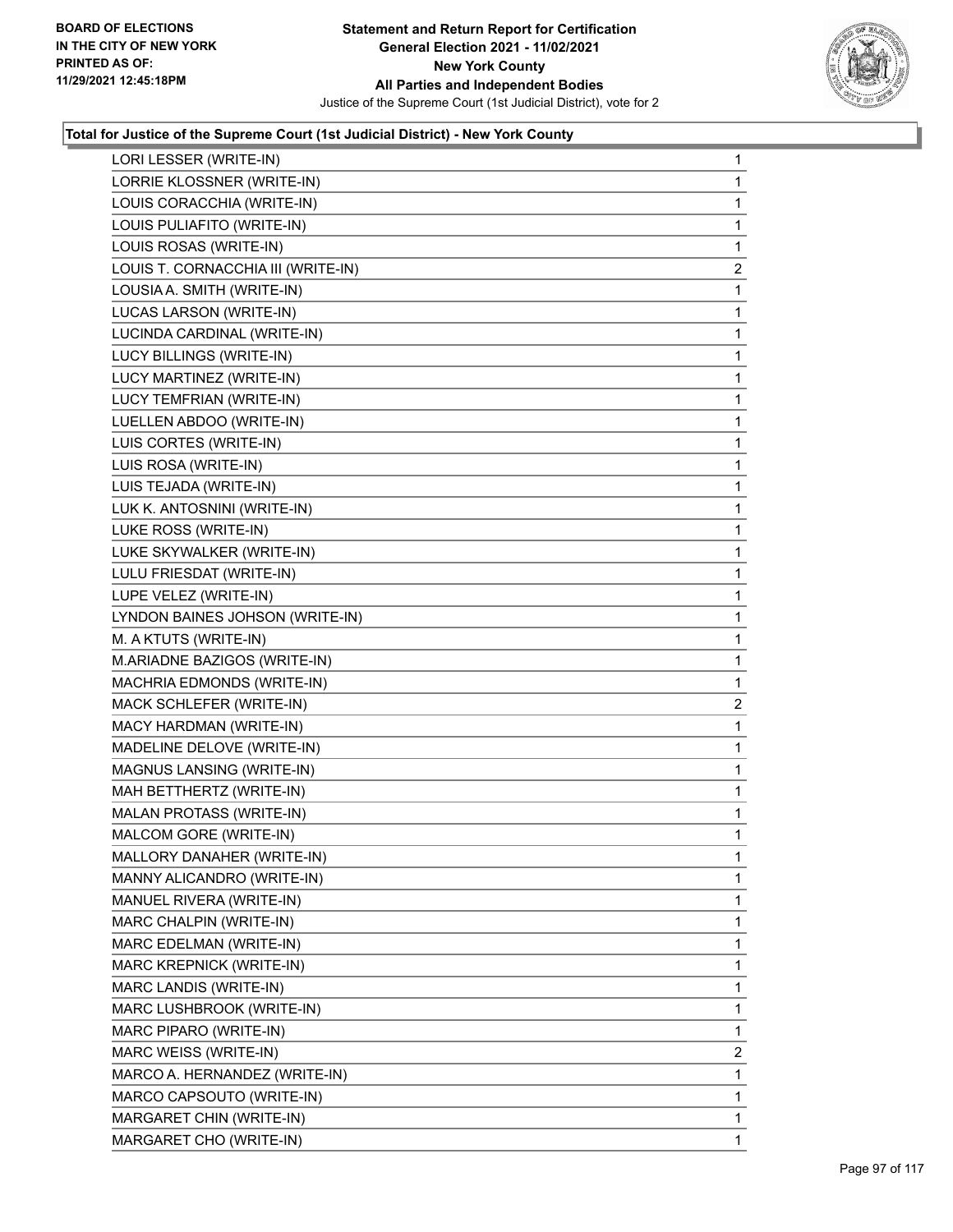

| MARGARET MITHKNE (WRITE-IN)       | $\mathbf{1}$ |
|-----------------------------------|--------------|
| MARGARET MOSCULLO (WRITE-IN)      | 1            |
| MARGARETT PERCY DYKSTA (WRITE-IN) | 1            |
| MARGARITA LOPEZ (WRITE-IN)        | $\mathbf{1}$ |
| MARGARRET CHIN (WRITE-IN)         | 1            |
| MARGHERTIA RACCNELL (WRITE-IN)    | 1            |
| MARIA DANZILO (WRITE-IN)          | $\mathbf{1}$ |
| MARIA J. DONOHUE (WRITE-IN)       | 1            |
| MARIA KARPOV (WRITE-IN)           | 1            |
| MARIA KUCER (WRITE-IN)            | 1            |
| MARIA ORDONEZ (WRITE-IN)          | 1            |
| MARIA SVART (WRITE-IN)            | 1            |
| MARIANNE WILLIAMSON (WRITE-IN)    | $\mathbf{1}$ |
| MARIO JOSEPH (WRITE-IN)           | 1            |
| MARIO PEREZ (WRITE-IN)            | 1            |
| MARION MISKIN-ROPUTS (WRITE-IN)   | $\mathbf{1}$ |
| MARJOLIE SINGER (WRITE-IN)        | 1            |
| MARJORIE TAYLOR GREENE (WRITE-IN) | 1            |
| MARK AGVIAR (WRITE-IN)            | 1            |
| MARK BASTIAN (WRITE-IN)           | 2            |
| MARK DILLER (WRITE-IN)            | 1            |
| MARK ELLIS (WRITE-IN)             | 1            |
| MARK GIZAFELLA (WRITE-IN)         | 1            |
| MARK GJANAJ (WRITE-IN)            | 1            |
| MARK GRAYSON (WRITE-IN)           | $\mathbf{1}$ |
| MARK GREEN (WRITE-IN)             | $\mathbf{1}$ |
| MARK LEVINE (WRITE-IN)            | 2            |
| MARK MENTING (WRITE-IN)           | $\mathbf{1}$ |
| MARK N. FROEBA (WRITE-IN)         | 1            |
| MARK P. DALY (WRITE-IN)           | 1            |
| MARK POLYARON (WRITE-IN)          | $\mathbf{1}$ |
| MARK SEIDEN (WRITE-IN)            | 1            |
| MARK SEITELMAN (WRITE-IN)         | 2            |
| MARK SMITH (WRITE-IN)             | 1            |
| MARK WEPRIN (WRITE-IN)            | 1            |
| MARK WHALEN (WRITE-IN)            | 1            |
| MARNIE BRISKIN (WRITE-IN)         | 1            |
| MARSHALL JAFFE (WRITE-IN)         | 1            |
| MARTIN RAINBOW (WRITE-IN)         | 1            |
| MARTIN S. BELL (WRITE-IN)         | 1            |
| MARTIN WU (WRITE-IN)              | 1            |
| MARTY CONNOR (WRITE-IN)           | 1            |
| MARTY PARTY (WRITE-IN)            | 1            |
| MARY ANN DALY (WRITE-IN)          | 1            |
| MARY C. GLEASON (WRITE-IN)        | 1            |
| MARY CONDON (WRITE-IN)            | 1            |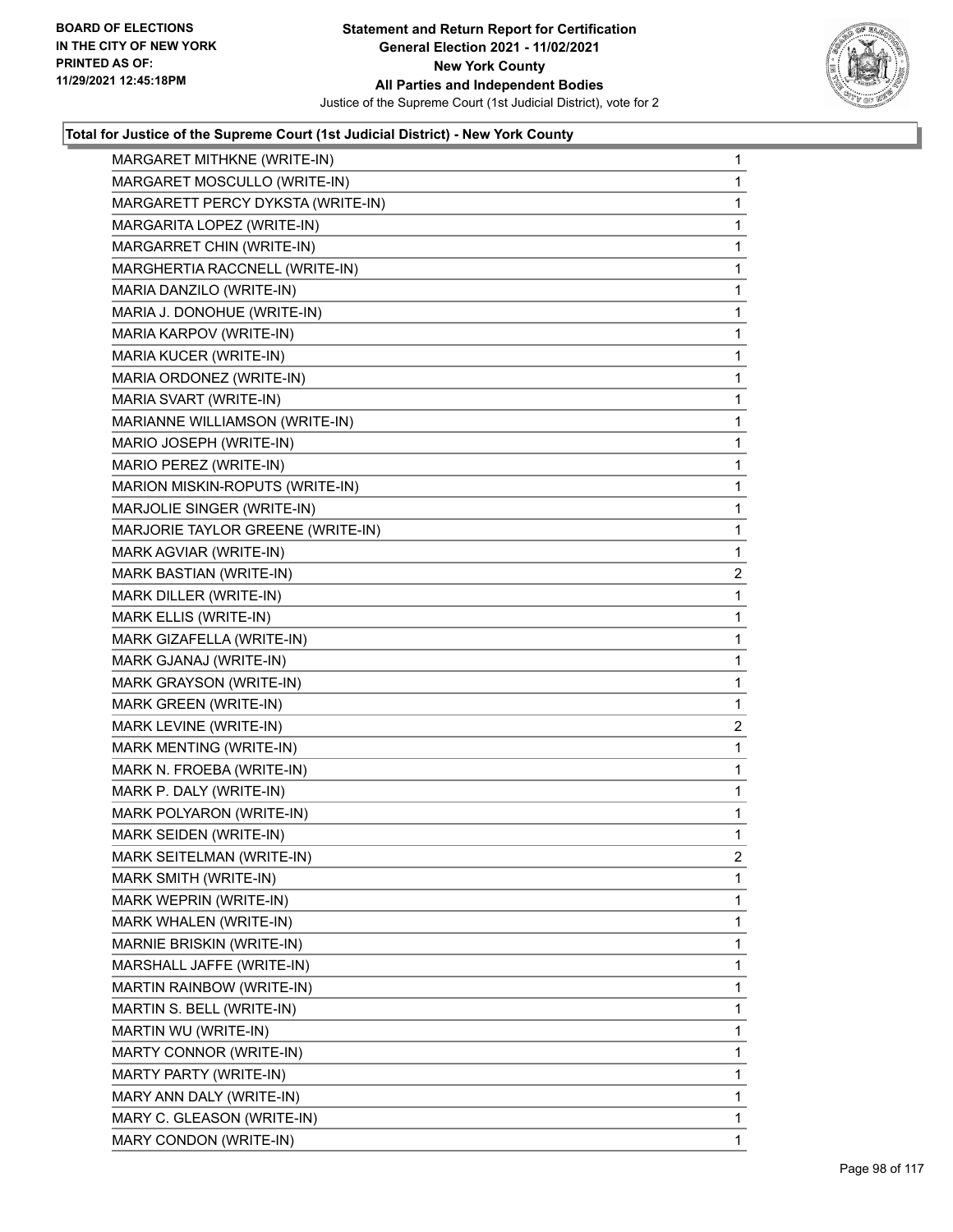

| MARY ELLEN CRONLY (WRITE-IN)  | 1              |
|-------------------------------|----------------|
| MARY JEAN MURPHY (WRITE-IN)   | 1              |
| MARY JONES (WRITE-IN)         | 1              |
| MARY MOYLAN (WRITE-IN)        | $\mathbf{1}$   |
| MARY PAVLOVICH (WRITE-IN)     | $\mathbf{1}$   |
| MARYBETH FORSHEIN (WRITE-IN)  | 1              |
| MATT CHRISTMAN (WRITE-IN)     | 1              |
| MATT COLEMAN (WRITE-IN)       | $\mathbf{1}$   |
| MATT HOWER (WRITE-IN)         | 1              |
| MATT LECH (WRITE-IN)          | 1              |
| MATT LYONS (WRITE-IN)         | $\mathbf{1}$   |
| MATT STEWART (WRITE-IN)       | 1              |
| MATT TOYER (WRITE-IN)         | 1              |
| MATTHEW BRIEF (WRITE-IN)      | $\overline{a}$ |
| MATTHEW COSTA (WRITE-IN)      | 1              |
| MATTHEW COWAN (WRITE-IN)      | 1              |
| MATTHEW CUSACK (WRITE-IN)     | $\mathbf{1}$   |
| MATTHEW FIORILLO (WRITE-IN)   | 1              |
| MATTHEW GALLAWAY (WRITE-IN)   | 1              |
| MATTHEW GRIECO (WRITE-IN)     | $\overline{a}$ |
| MATTHEW LAGUERRE (WRITE-IN)   | 1              |
| MATTHEW MURPHY (WRITE-IN)     | $\mathbf{1}$   |
| MATTHEW PINTEA (WRITE-IN)     | 1              |
| MATTHEW ROCKWOOD (WRITE-IN)   | $\overline{2}$ |
| MATTHEW VACARRO (WRITE-IN)    | 1              |
| MATTHEW WEILEN (WRITE-IN)     | $\mathbf{1}$   |
| MATTHEWS HARRIS (WRITE-IN)    | $\overline{2}$ |
| MAUD MARON (WRITE-IN)         | 4              |
| MAUD MORON (WRITE-IN)         | 1              |
| MAUREEN A. DALY (WRITE-IN)    | 1              |
| MAURICE COLLADA (WRITE-IN)    | 1              |
| MAURICE KALOPIN (WRITE-IN)    | 1              |
| MAX BERNSTEIN (WRITE-IN)      | 1              |
| MAX JUNILI (WRITE-IN)         | 1              |
| MAX KELLMAN (WRITE-IN)        | 1              |
| MAX R. SARINSKY (WRITE-IN)    | 1              |
| MAX ROSE (WRITE-IN)           | 1              |
| MAX TEMFRIAN (WRITE-IN)       | 1              |
| MAXIMILIAN WOODING (WRITE-IN) | 1              |
| MAXIMILLAN PEGASUS (WRITE-IN) | 1              |
| MAXWELL BAUERNEBEL (WRITE-IN) | 3              |
| MAY LI (WRITE-IN)             | 1              |
| MAYA WILEY (WRITE-IN)         | 2              |
| MCCULLY KULKEIN (WRITE-IN)    | 1              |
| MEGHAN SPILLANE (WRITE-IN)    | 1              |
| MEGYN KELLY (WRITE-IN)        | 1.             |
|                               |                |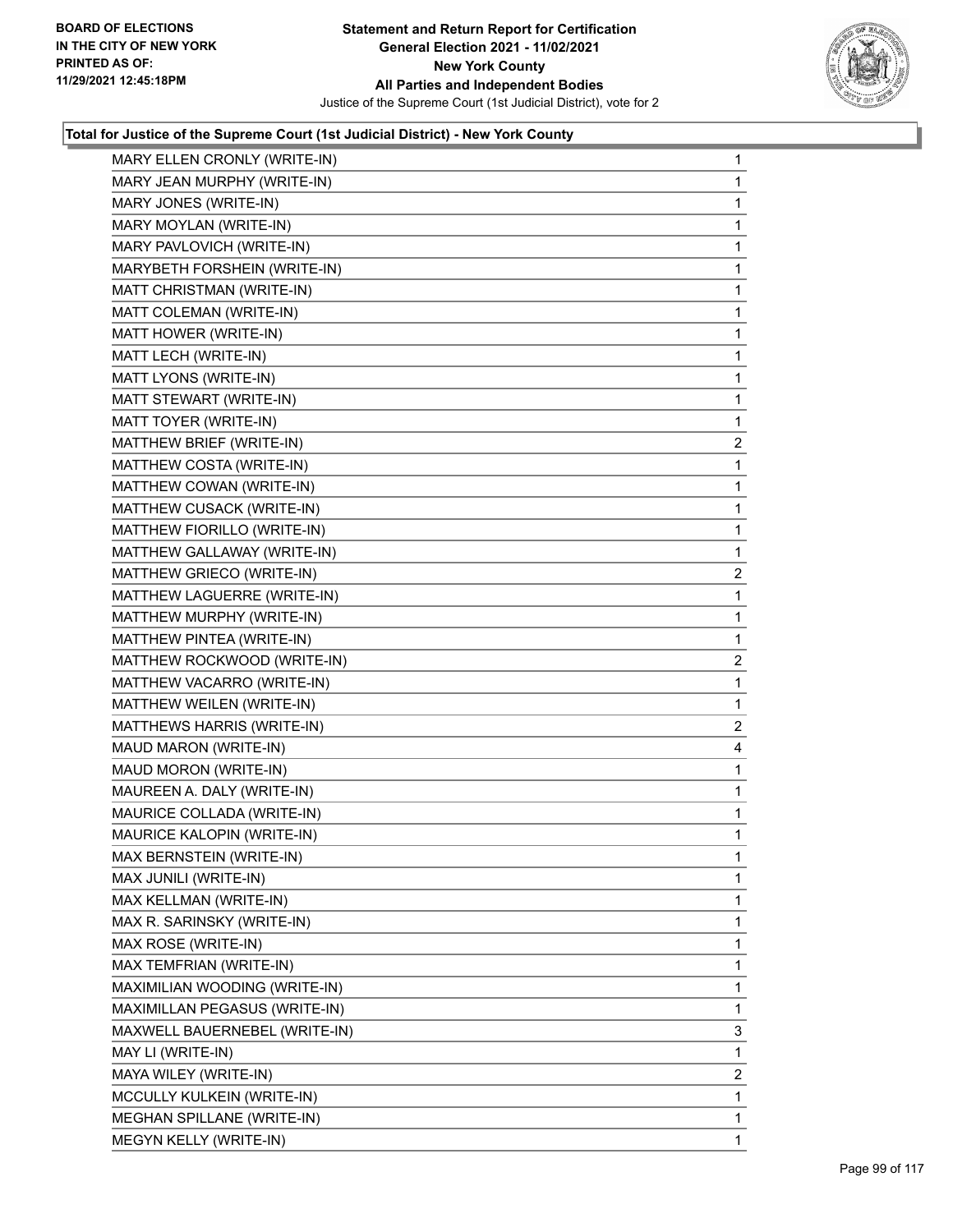

| MEIR KAHANE (WRITE-IN)          | $\mathbf{1}$   |
|---------------------------------|----------------|
| MELANIA TRUMP (WRITE-IN)        | $\overline{2}$ |
| MELANIE COOK (WRITE-IN)         | 1              |
| MELISSA DIPIETRO (WRITE-IN)     | 1              |
| MELISSA GINSBERG (WRITE-IN)     | 1              |
| MELISSA HERRICK (WRITE-IN)      | 1              |
| MELODY ZUMONAN (WRITE-IN)       | $\mathbf{1}$   |
| MELVIN CHEN (WRITE-IN)          | 1              |
| MENDY G. WOLMAN (WRITE-IN)      | 1              |
| MEREDITH HARVATH (WRITE-IN)     | 1              |
| MEREDITH WEINTRAUB (WRITE-IN)   | 1              |
| MEYER KOPLOV (WRITE-IN)         | 1              |
| MIA EISNER-GRYNBERG (WRITE-IN)  | $\overline{a}$ |
| MICAH LASTIER (WRITE-IN)        | 1              |
| MICHAEL A. DEGOULE (WRITE-IN)   | 1              |
| MICHAEL ABITBOL (WRITE-IN)      | 1              |
| MICHAEL BACAL (WRITE-IN)        | $\overline{2}$ |
| MICHAEL BERNSTEIN (WRITE-IN)    | 1              |
| MICHAEL BINIAWEWITZ (WRITE-IN)  | 1              |
| MICHAEL BLOOM (WRITE-IN)        | 1              |
| MICHAEL BLOOMBERG (WRITE-IN)    | 20             |
| MICHAEL BRANDINI (WRITE-IN)     | 1              |
| MICHAEL CALLAWAY (WRITE-IN)     | 1              |
| MICHAEL DAVIDSON (WRITE-IN)     | 1              |
| MICHAEL DAVIS (WRITE-IN)        | 1              |
| MICHAEL DOPPELT (WRITE-IN)      | 1              |
| MICHAEL E. LEWYN (WRITE-IN)     | 1              |
| MICHAEL FANDEL (WRITE-IN)       | 1              |
| MICHAEL FISCHMAN (WRITE-IN)     | 1              |
| MICHAEL GAFFEY (WRITE-IN)       | $\mathbf{1}$   |
| MICHAEL GAFICOWSKI (WRITE-IN)   | 1              |
| MICHAEL HUGHES, ESQ. (WRITE-IN) | 1              |
| MICHAEL ISSERLIS (WRITE-IN)     | 1              |
| MICHAEL J O' BRIEN (WRITE-IN)   | 1              |
| MICHAEL JONES (WRITE-IN)        | 1              |
| MICHAEL JONES SR. (WRITE-IN)    | 1              |
| MICHAEL JOSEPH (WRITE-IN)       | 1              |
| MICHAEL JUDGE (WRITE-IN)        | 1              |
| MICHAEL KELLER (WRITE-IN)       | 1              |
| MICHAEL LABUSKES (WRITE-IN)     | 1              |
| MICHAEL LASKY (WRITE-IN)        | 1              |
| MICHAEL LAUFER (WRITE-IN)       | 1              |
| MICHAEL MALICE (WRITE-IN)       | 1              |
| MICHAEL MARTIN (WRITE-IN)       | 1              |
| MICHAEL MUKASEY (WRITE-IN)      | 1              |
| MICHAEL MURPHY (WRITE-IN)       | 1.             |
|                                 |                |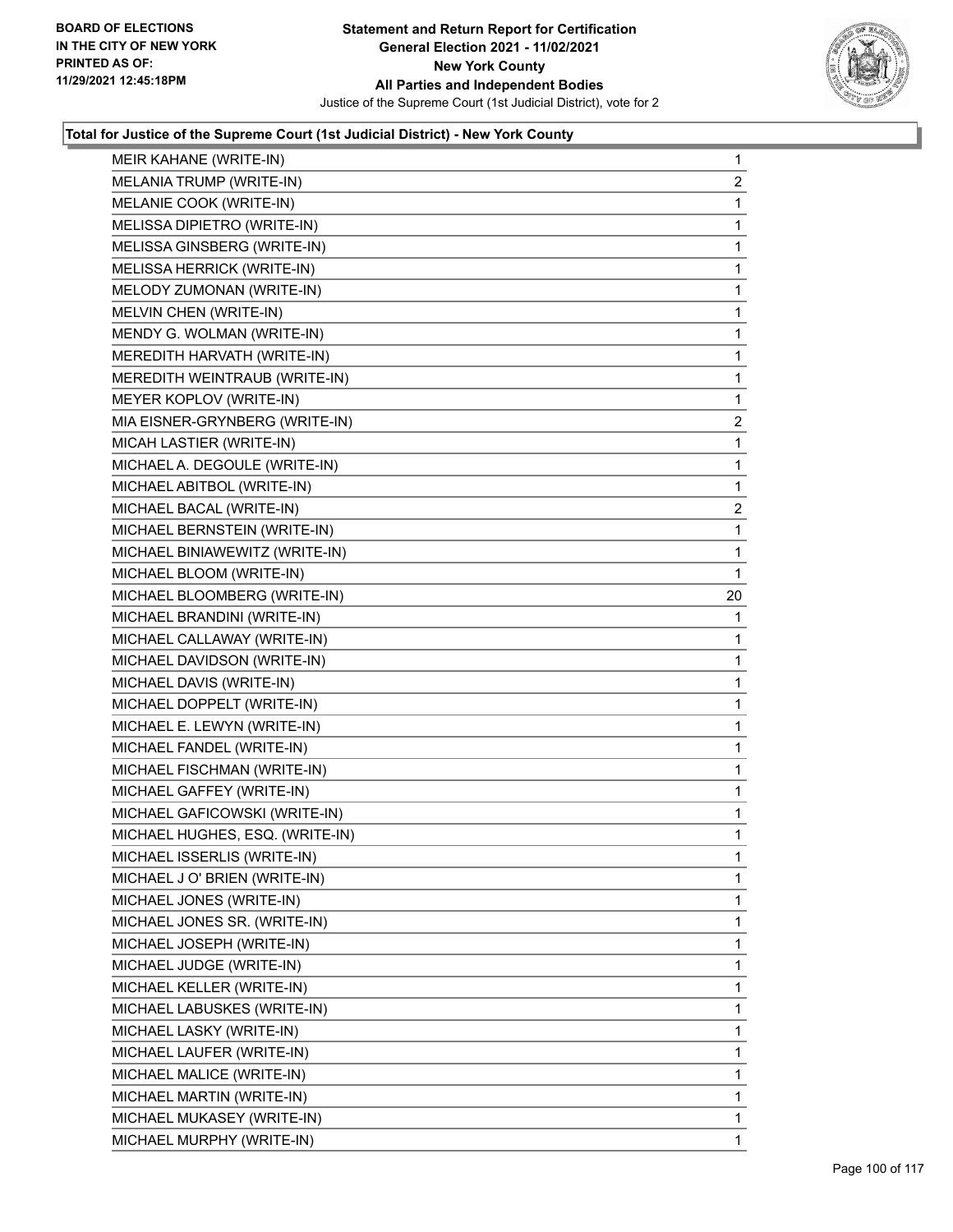

| MICHAEL NOONAN (WRITE-IN)         | 1              |
|-----------------------------------|----------------|
| MICHAEL OBUS (WRITE-IN)           | 1              |
| MICHAEL PANTALENO (WRITE-IN)      | 1              |
| MICHAEL PENCE (WRITE-IN)          | 1              |
| MICHAEL PEREZ (WRITE-IN)          | 1              |
| MICHAEL PETRALIA (WRITE-IN)       | $\overline{2}$ |
| MICHAEL PINCIOTTI (WRITE-IN)      | 1              |
| MICHAEL R. PENCE (WRITE-IN)       | 1              |
| MICHAEL SCHUMEISTER (WRITE-IN)    | 2              |
| MICHAEL STANLEY (WRITE-IN)        | 1              |
| MICHAEL T. STARKMAN (WRITE-IN)    | 1              |
| MICHAEL TAPIA (WRITE-IN)          | 1              |
| MICHAEL TERSIGNI (WRITE-IN)       | 1              |
| MICHAEL TIGER (WRITE-IN)          | 1              |
| MICHAEL TREMONTE (WRITE-IN)       | 1              |
| MICHAEL TROY (WRITE-IN)           | 1              |
| MICHAEL VANDERVOORT (WRITE-IN)    | 1              |
| MICHAEL VILA (WRITE-IN)           | 1              |
| MICHAEL WEISBERG (WRITE-IN)       | 1              |
| MICHAELA S. PHIPPS (WRITE-IN)     | 1              |
| MICHELLE GELERNT (WRITE-IN)       | 1              |
| MICHELLE GRANT (WRITE-IN)         | 1              |
| MICHELLE HOLMAN-SHOOCK (WRITE-IN) | 1              |
| MICHELLE NOONAN (WRITE-IN)        | 1              |
| MICHELLE OBAMA (WRITE-IN)         | 1              |
| MICHELLE TONG (WRITE-IN)          | 1              |
| MICHELLE WEBER (WRITE-IN)         | 1              |
| MICHELLE WOLITZER (WRITE-IN)      | 1              |
| MICHSEN MUKSSEY (WRITE-IN)        | 1              |
| MICK JAGGER (WRITE-IN)            | 1              |
| MIKE FINE (WRITE-IN)              | 1              |
| MIKE MERGES (WRITE-IN)            | 1              |
| MIKE MINAQUE (WRITE-IN)           | 1              |
| MIKE MOON (WRITE-IN)              | 1              |
| MIKE PENCE (WRITE-IN)             | 2              |
| MIKE ROBERTS (WRITE-IN)           | 1              |
| MIKE SMITH (WRITE-IN)             | 2              |
| MIKE SWEENEY (WRITE-IN)           | 2              |
| MIKE TAISON (WRITE-IN)            | 1              |
| MIKE VICARI (WRITE-IN)            | 1              |
| MIKHAIL PATISH (WRITE-IN)         | 2              |
| MIKHAIL VANYO (WRITE-IN)          | 1              |
| MILES DAVIS (WRITE-IN)            | 1              |
| MILO CAMERA (WRITE-IN)            | 1              |
| MILO SILBER STEIN (WRITE-IN)      | 1              |
| MILO YIANNO L'OWLES (WRITE-IN)    | 1              |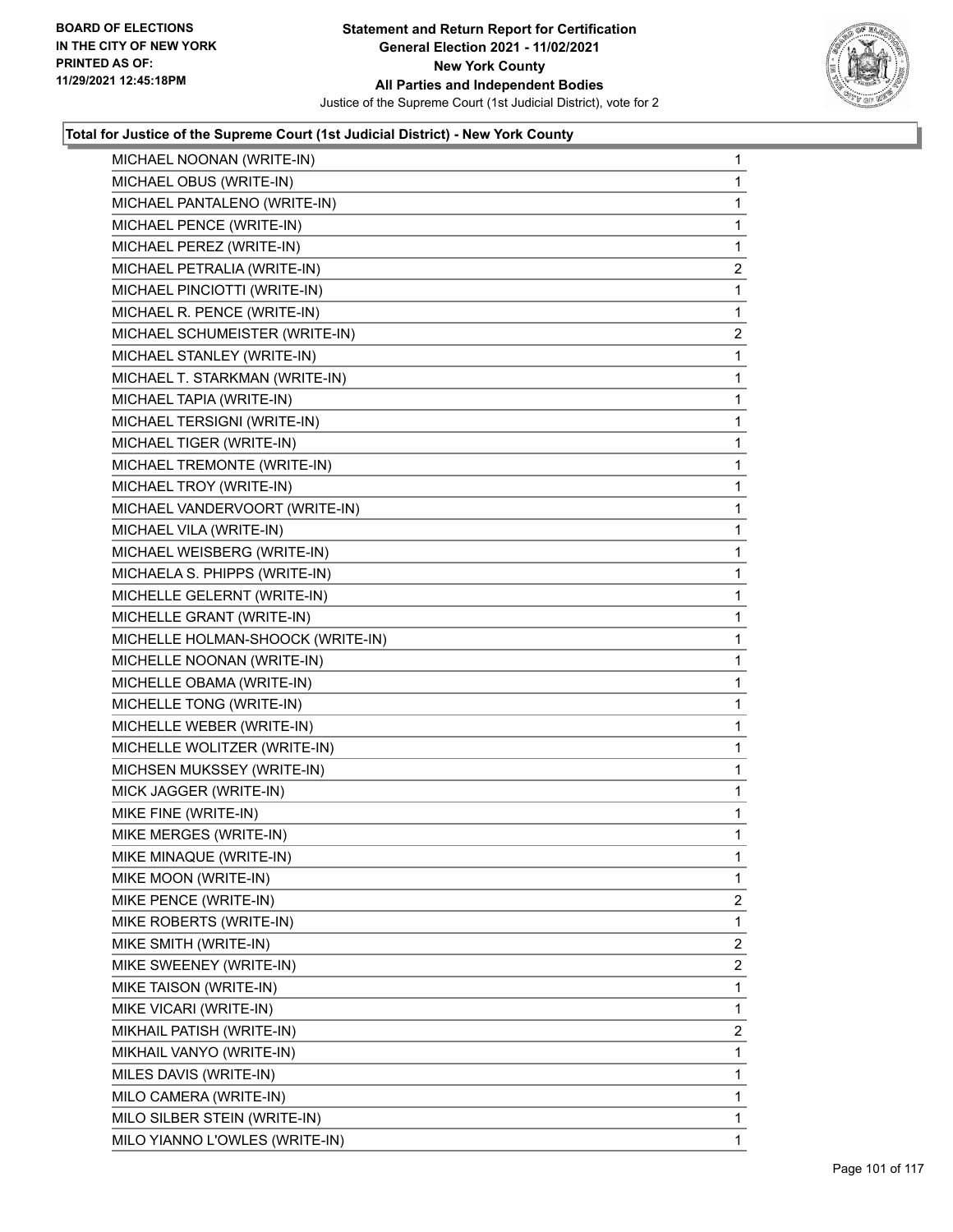

| MILTON FRIEDMAN (WRITE-IN)           | $\mathbf{1}$ |
|--------------------------------------|--------------|
| MIRIAM GOLDSTEIN (WRITE-IN)          | $\mathbf{1}$ |
| MIRIAM LASDON (WRITE-IN)             | 1            |
| MIRIANA LISANTI (WRITE-IN)           | $\mathbf 1$  |
| MITCH GARBER (WRITE-IN)              | 1            |
| MITCH KREMAT (WRITE-IN)              | 1            |
| MITCH MCCONNELL (WRITE-IN)           | 1            |
| MITCH ZUCKERMAN (WRITE-IN)           | $\mathbf{1}$ |
| MITCHELL EITEL (WRITE-IN)            | 1            |
| MITT ROMNEY (WRITE-IN)               | 3            |
| MOIRA METTER-COHEN (WRITE-IN)        | 1            |
| MOIRA ROSE (WRITE-IN)                | 1            |
| MOLLY WEINTRAUB (WRITE-IN)           | 1            |
| MONA MANACHI (WRITE-IN)              | $\mathbf{1}$ |
| MONA REED (WRITE-IN)                 | 1            |
| MONICA CHANG (WRITE-IN)              | $\mathbf 1$  |
| MONICA HOUNSELL (WRITE-IN)           | $\mathbf 1$  |
| MONICA LINDSAY (WRITE-IN)            | 4            |
| MORRIE I. KLEINBART (WRITE-IN)       | 1            |
| MORRIS MASSEL (WRITE-IN)             | $\mathbf 1$  |
| <b>MORTON ABRAMS (WRITE-IN)</b>      | 1            |
| MORTON LANE (WRITE-IN)               | $\mathbf 1$  |
| MOSHE ENGLANADER (WRITE-IN)          | $\mathbf 1$  |
| MUMIA ABU JAMAL (WRITE-IN)           | 1            |
| MURRAY ORBACH (WRITE-IN)             | 1            |
| MURRAY ORBUCH (WRITE-IN)             | $\mathbf{1}$ |
| MYRA FREED (WRITE-IN)                | 1            |
| NADINE STROSSON (WRITE-IN)           | $\mathbf 1$  |
| NAINA SIDUMA (WRITE-IN)              | $\mathbf 1$  |
| NANCY CLIFFORD GUCKER (WRITE-IN)     | 1            |
| NANCY HALPERN (WRITE-IN)             | 1            |
| NANCY HOUGHTON (WRITE-IN)            | $\mathbf{1}$ |
| NANCY SIEGEL (WRITE-IN)              | $\mathbf 1$  |
| NANCY SLIWA (WRITE-IN)               | 5            |
| NANCY SOTO (WRITE-IN)                | $\mathbf{1}$ |
| NAOMI JAFFE (WRITE-IN)               | 1            |
| NATHAN PEREIRA, ESQ. (WRITE-IN)      | 1            |
| NATHANIEL BOTWINICK (WRITE-IN)       | 2            |
| NATHANIEL HORNE (WRITE-IN)           | 1            |
| NATONYA ZALUBOWSKI BARCHI (WRITE-IN) | 1            |
| NAUDIEL ROMAN (WRITE-IN)             | 1            |
| NEAL BACON (WRITE-IN)                | 1            |
| NEAL FLOMENBAOM (WRITE-IN)           | 1            |
| NEAL VATYAL (WRITE-IN)               | 1            |
| NEIL FREILICH (WRITE-IN)             | 1            |
| NEIL IOUINO (WRITE-IN)               | 1            |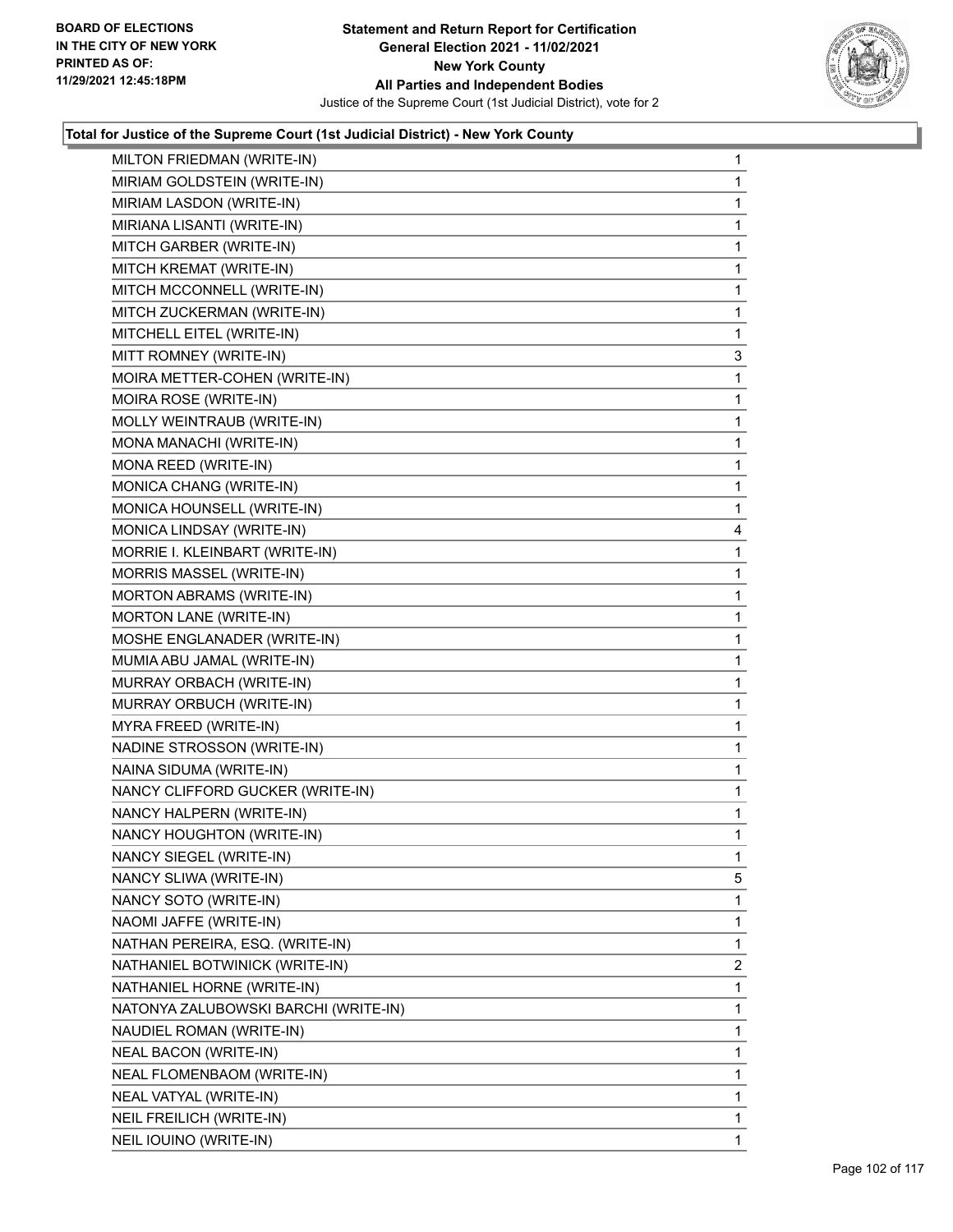

| NEIL MOSSBERG (WRITE-IN)          | 1              |
|-----------------------------------|----------------|
| NEIL RISS (WRITE-IN)              | 1              |
| NEIL YOUNG (WRITE-IN)             | 1              |
| NELSON STERN (WRITE-IN)           | 1              |
| NEOMI BRITO (WRITE-IN)            | 1              |
| NEVA STROM (WRITE-IN)             | 1              |
| NEWT GINGRICH (WRITE-IN)          | 1              |
| NICH BANKOVIC (WRITE-IN)          | 1              |
| NICHOLAS A. SADNYTZKY (WRITE-IN)  | 1              |
| NICHOLAS BROWN (WRITE-IN)         | 1              |
| NICHOLAS DILORIO (WRITE-IN)       | 1              |
| NICHOLAS J. BERTHA III (WRITE-IN) | $\overline{a}$ |
| NICHOLAS JOHNSON (WRITE-IN)       | 1              |
| NICHOLAS MINERVA (WRITE-IN)       | 1              |
| NICHOLAS PIEZZO (WRITE-IN)        | 1              |
| NICHOLAS SILVA (WRITE-IN)         | 1              |
| NICHOLAS ZIPPILLI (WRITE-IN)      | 1              |
| NICK CASAL (WRITE-IN)             | 1              |
| NICK HANLON (WRITE-IN)            | 1              |
| NICK MERRILL (WRITE-IN)           | $\mathbf{1}$   |
| NICK MULLEN (WRITE-IN)            | 1              |
| NICK REKIETA (WRITE-IN)           | 1              |
| NICK SABAN (WRITE-IN)             | 1              |
| NICKI BLUMBERG (WRITE-IN)         | 1              |
| NICOLAS FRANZONE (WRITE-IN)       | 1              |
| NICOLE C. ALIBERTE (WRITE-IN)     | 1              |
| NICOLE JORDAN (WRITE-IN)          | 1              |
| NICOLE MALLIOTAKIS (WRITE-IN)     | $\overline{a}$ |
| NICOLE NOONAN (WRITE-IN)          | $\mathbf{1}$   |
| NIKHIL JOSHI (WRITE-IN)           | $\mathbf{1}$   |
| NIKKI HALEY (WRITE-IN)            | $\overline{c}$ |
| NIKOLAI SHVERNIK (WRITE-IN)       | $\mathbf 1$    |
| NIKOLAOS SPIRIS (WRITE-IN)        | 1              |
| NILS LENNARTSON (WRITE-IN)        | 1              |
| NINA ORTIZ (WRITE-IN)             | 1              |
| NIPPUN MARIAHA (WRITE-IN)         | 1              |
| NOAH LINDENFELD (WRITE-IN)        | 1              |
| NOAH NUNBERG (WRITE-IN)           | 1              |
| NOAM CHOMSKY (WRITE-IN)           | 1              |
| NOEL ALICIA (WRITE-IN)            | 1              |
| NOGA ROSENTHAL (WRITE-IN)         | 1              |
| NORA DIAZ BRETHERTON (WRITE-IN)   | 1              |
| NORA SALVATORE (WRITE-IN)         | 1              |
| NORMAN LEVINE (WRITE-IN)          | 1              |
| NORMAN ROSS (WRITE-IN)            | 1              |
| NORMAN WILLIAMS (WRITE-IN)        | 1              |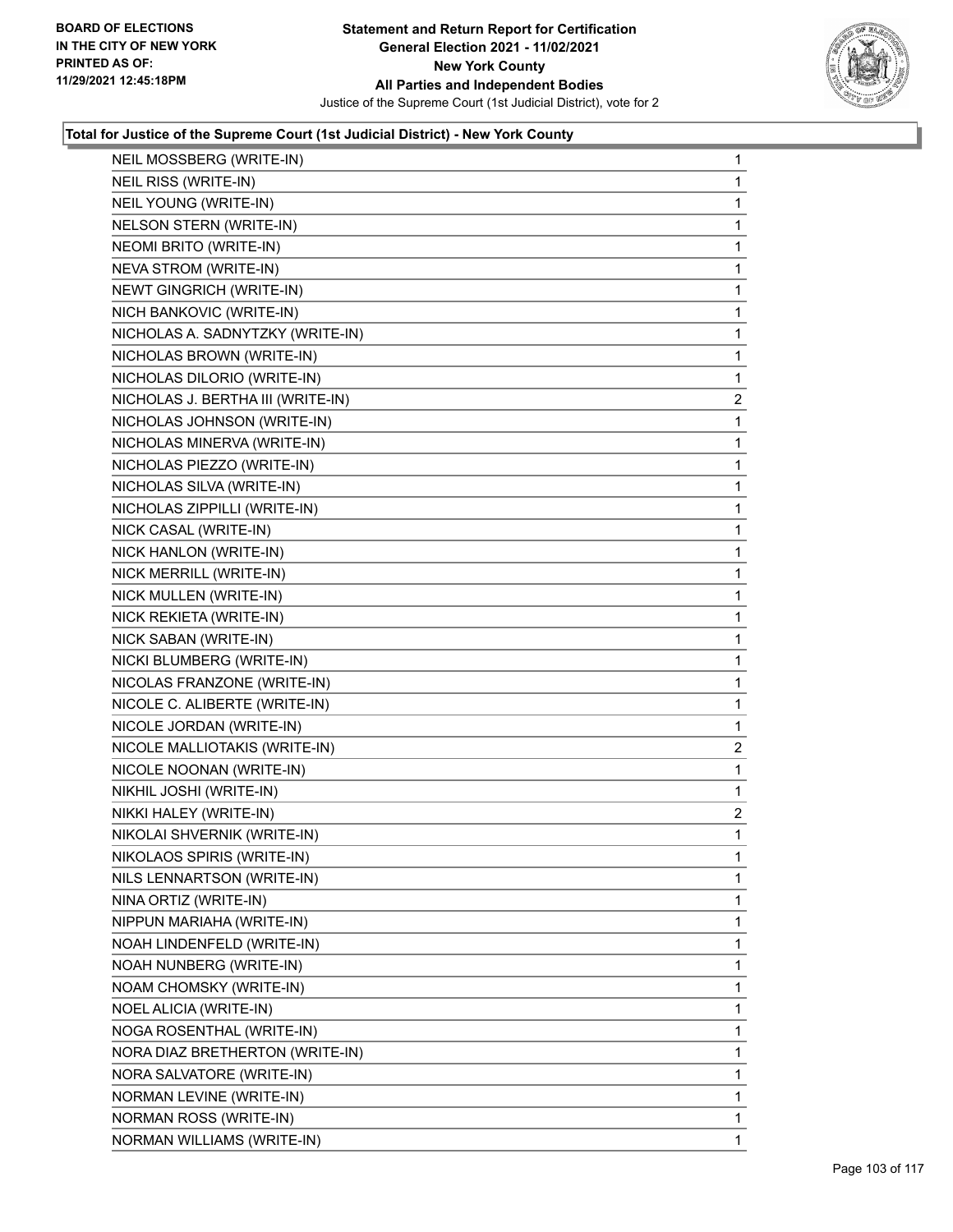

| NOVELL WILLIAMS (WRITE-IN)       | 1              |
|----------------------------------|----------------|
| OBI TOPPIN (WRITE-IN)            | 1              |
| OCTAVIO CHAN (WRITE-IN)          | 1              |
| OKSANA BEDRIG (WRITE-IN)         | 1              |
| OLANDO ADIAO (WRITE-IN)          | 1              |
| OLEG BELYY (WRITE-IN)            | 1              |
| OLGA STATZ (WRITE-IN)            | 1              |
| OLIVER HARDY (WRITE-IN)          | 1              |
| OLIVER HOLMES (WRITE-IN)         | 1              |
| OLIVER WENDELL HOLMES (WRITE-IN) | 1              |
| OLIVIER MORIN (WRITE-IN)         | 1              |
| OMAR SHAKER (WRITE-IN)           | 1              |
| <b>OMARI SHUKUR (WRITE-IN)</b>   | 1              |
| OREN EPSTEIN (WRITE-IN)          | 1              |
| ORLANDO RODRIGUEZ (WRITE-IN)     | 1              |
| OZER TEITELBAWN (WRITE-IN)       | 1              |
| OZZY OSBOURNE (WRITE-IN)         | $\overline{c}$ |
| PADME AMIDALA (WRITE-IN)         | 1              |
| PAGE BONDOR (WRITE-IN)           | $\overline{2}$ |
| PAGE JUDGE (WRITE-IN)            | 1              |
| PAIL MARRONE (WRITE-IN)          | 1              |
| PAPERBOY LOVE PRINCE (WRITE-IN)  | 2              |
| PAT BUCHANAN (WRITE-IN)          | 1              |
| PAT DYSON (WRITE-IN)             | 1              |
| PATRICA NUNEZ (WRITE-IN)         | 1              |
| PATRICIA BAIONE (WRITE-IN)       | 1              |
| PATRICIA DARCY (WRITE-IN)        | 1              |
| PATRICIA JACOBSON (WRITE-IN)     | 1              |
| PATRICK BLANCHFIELD (WRITE-IN)   | 1              |
| PATRICK BOBILIN (WRITE-IN)       | 1              |
| PATRICK BRADFORD (WRITE-IN)      | 1              |
| PATRICK FEMNESSEY (WRITE-IN)     | 1              |
| PATRICK FENNESSEY (WRITE-IN)     | 1              |
| PATRICK MOORE (WRITE-IN)         | 1              |
| PATRICK SAMI SEZEN (WRITE-IN)    | 1              |
| PATRICK SWIBER (WRITE-IN)        | 1              |
| PATTI SMITH (WRITE-IN)           | 1              |
| PATTIE JORDAN (WRITE-IN)         | 1              |
| PAUL AGRAPADIS (WRITE-IN)        | 1              |
| PAUL ALVAREZ (WRITE-IN)          | 1              |
| PAUL CROTTY (WRITE-IN)           | 1              |
| PAUL DERIENZO (WRITE-IN)         | 1              |
| PAUL E. NEEDHAM (WRITE-IN)       | 1              |
| PAUL HUGHES (WRITE-IN)           | 1              |
| PAUL JESELSOHN (WRITE-IN)        | 1              |
| PAUL MARRONE (WRITE-IN)          | 2              |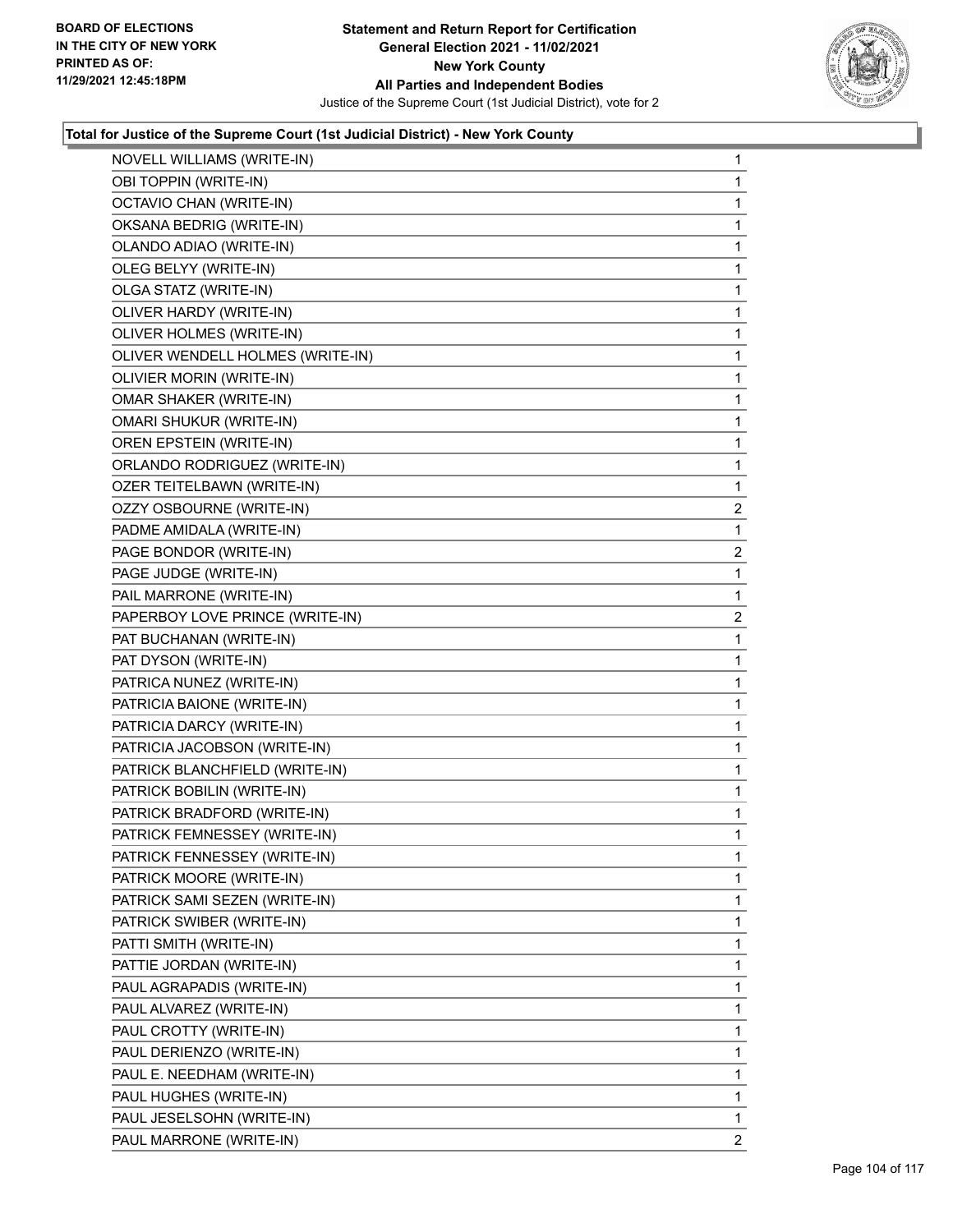

| PAUL MAURO (WRITE-IN)          | $\mathbf{1}$   |
|--------------------------------|----------------|
| PAUL MEISSNER (WRITE-IN)       | 1              |
| PAUL NIEHAUS (WRITE-IN)        | 4              |
| PAUL PITCOFF (WRITE-IN)        | 1              |
| PAUL SEARY (WRITE-IN)          | 1              |
| PAUL SIEGERT (WRITE-IN)        | 1              |
| PAUL SMITH (WRITE-IN)          | $\overline{c}$ |
| PAUL SOLOMON (WRITE-IN)        | 1              |
| PAUL STANLEY (WRITE-IN)        | 1              |
| PAUL VANDECSLKE JR. (WRITE-IN) | 1              |
| PAUL ZINSKIE (WRITE-IN)        | 1              |
| PEANUT KIM (WRITE-IN)          | 1              |
| PENELOPE SCHANFELD (WRITE-IN)  | 1              |
| PENIAH PETRUCK (WRITE-IN)      | 1              |
| PERCY JACKSON (WRITE-IN)       | 1              |
| PERRY MASON (WRITE-IN)         | 1              |
| PETE ALONSO (WRITE-IN)         | 2              |
| PETER BRATT (WRITE-IN)         | 1              |
| PETER C. HEIN (WRITE-IN)       | 4              |
| PETER CRISS (WRITE-IN)         | 1              |
| PETER EIDE (WRITE-IN)          | 1              |
| PETER FITOZTD (WRITE-IN)       | 1              |
| PETER FRATANGELO (WRITE-IN)    | 1              |
| PETER GLRASON (WRITE-IN)       | 1              |
| PETER J. KEENAN (WRITE-IN)     | 1              |
| PETER KIRCHHESMER (WRITE-IN)   | 1              |
| PETER LAVIANO (WRITE-IN)       | 1              |
| PETER MAMMACK (WRITE-IN)       | 1              |
| PETER MILLIGAN (WRITE-IN)      | 2              |
| PETER MULKIN (WRITE-IN)        | 1              |
| PETER O'FLANNIGAN (WRITE-IN)   | 1              |
| PETER SHERIDAN (WRITE-IN)      | 1              |
| PETER SIMPSOM (WRITE-IN)       | 1              |
| PETER STACK (WRITE-IN)         | 1              |
| PETER STRANROPOULOS (WRITE-IN) | 1              |
| PETER SULLIVAN (WRITE-IN)      | 1              |
| PETER TREAY (WRITE-IN)         | 1              |
| PETER WALKER (WRITE-IN)        | 3              |
| PETER WALLACE (WRITE-IN)       | 1              |
| PETER WEINBERG (WRITE-IN)      | 1              |
| PETER WENTZ (WRITE-IN)         | 1              |
| PETER WEPRIN (WRITE-IN)        | 1              |
| PHIL BERG (WRITE-IN)           | 1              |
| PHIL DUNPHY (WRITE-IN)         | 1              |
| PHIL MCREUISS (WRITE-IN)       | 1              |
| PHIL SIMPSON (WRITE-IN)        | 1.             |
|                                |                |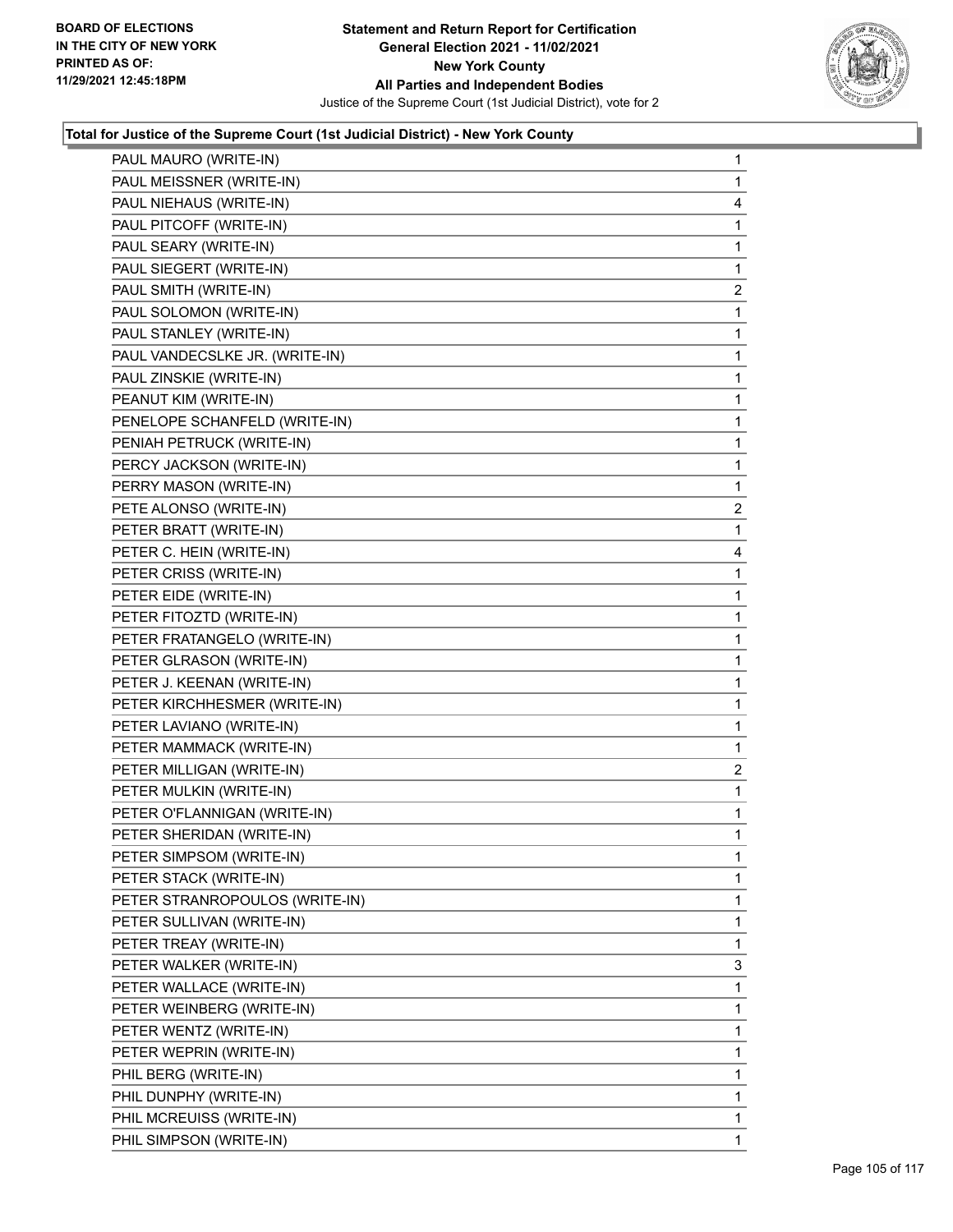

| PHIL TERRENCE (WRITE-IN)        | 1              |
|---------------------------------|----------------|
| PHILIP A. METVINER (WRITE-IN)   | 1              |
| PHILIP MARTINI (WRITE-IN)       | 1              |
| PHILIP SCHOTZ (WRITE-IN)        | $\mathbf 1$    |
| PHILIP WASBERG (WRITE-IN)       | 1              |
| PHILIPPE D. KATZ (WRITE-IN)     | 1              |
| PHILLIC PHANOTIC (WRITE-IN)     | $\mathbf{1}$   |
| PHILLIP W. WEISS (WRITE-IN)     | 1              |
| PHILLP ENGLISH (WRITE-IN)       | 1              |
| PHINEAS T. BLUSTER (WRITE-IN)   | 1              |
| PHOEBE YU (WRITE-IN)            | 1              |
| PHYLLIS JUAN (WRITE-IN)         | 1              |
| PIERRE BUHLER (WRITE-IN)        | $\mathbf{1}$   |
| PIERRE CIRIC (WRITE-IN)         | 1              |
| PIETER VAN TOL (WRITE-IN)       | 1              |
| PISHOY YACOUB (WRITE-IN)        | 1              |
| POCHE JENNIFER (WRITE-IN)       | 1              |
| PONG LIEB (WRITE-IN)            | 1              |
| POPE OLIVER CUNY (WRITE-IN)     | $\mathbf{1}$   |
| PREET BHARARA (WRITE-IN)        | 5              |
| PRINCE EDUSEZ JR. (WRITE-IN)    | 1              |
| PRISCILLA FORSYTH (WRITE-IN)    | 1              |
| QUINN MCNEIL (WRITE-IN)         | 1              |
| RACHEL LEVINE (WRITE-IN)        | 1              |
| RACHEL ROBBINS (WRITE-IN)       | $\mathbf{1}$   |
| RACHEL S. PAULEY (WRITE-IN)     | $\overline{c}$ |
| RADSIN COHEN (WRITE-IN)         | 1              |
| RAFAEL EDWARD CRUZ (WRITE-IN)   | 1              |
| RALPH GONKLIN (WRITE-IN)        | 1              |
| RALPH LEVENE (WRITE-IN)         | 1              |
| RALPH NADER (WRITE-IN)          | $\mathbf{1}$   |
| RAMI SIGAL (WRITE-IN)           | 1              |
| RAMYA ANGARA (WRITE-IN)         | 1              |
| RAND PAUL (WRITE-IN)            | 6              |
| RANDAL PALACH (WRITE-IN)        | 1              |
| RANDI LEVINE (WRITE-IN)         | 1              |
| RAPHAEL POPE-SUSSMAN (WRITE-IN) | 1              |
| RAUL GARCIA (WRITE-IN)          | 2              |
| RAUOL ROHATGI (WRITE-IN)        | 1              |
| RAY FESSET (WRITE-IN)           | 1              |
| RAY G. SEVERINO (WRITE-IN)      | 1              |
| RAY KELLY (WRITE-IN)            | 5              |
| RAYMOND BEAUCHAMP (WRITE-IN)    | 1              |
| RAZIQ SEABROOK (WRITE-IN)       | 1              |
| REBECCA GINGOLD (WRITE-IN)      | 1              |
| REBECCA SACK (WRITE-IN)         | 1              |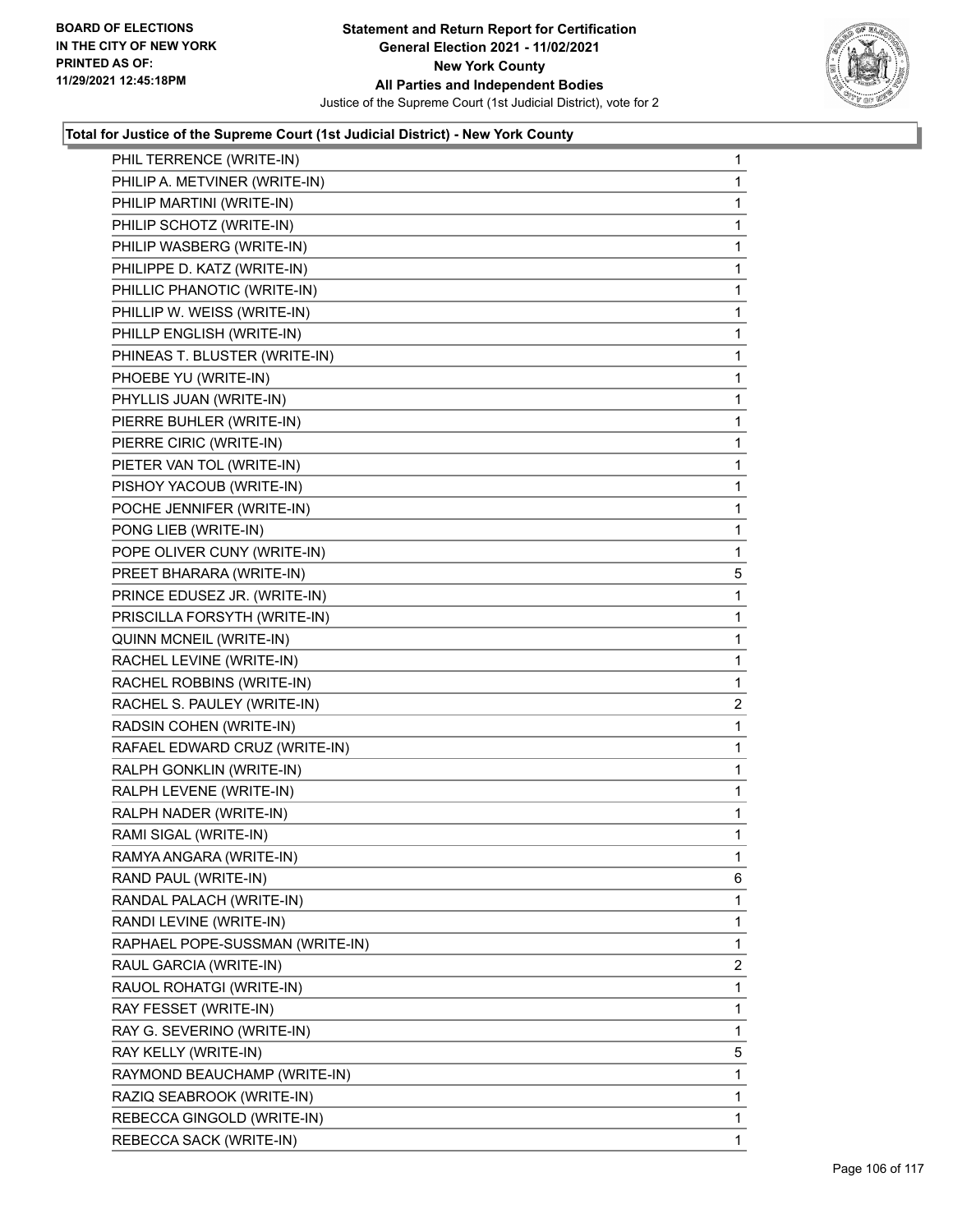

| REBECCA SHORE (WRITE-IN)      | $\mathbf{1}$   |
|-------------------------------|----------------|
| RED GARLAND (WRITE-IN)        | $\mathbf{1}$   |
| REMORA RUSHPLUM (WRITE-IN)    | 1              |
| RENATA POMPA (WRITE-IN)       | 1              |
| RENATE MOSCATT (WRITE-IN)     | 2              |
| RENEE BERNSTEIN (WRITE-IN)    | 1              |
| RENEE V. MORALES (WRITE-IN)   | 1              |
| RHONDA FRANK (WRITE-IN)       | $\mathbf{1}$   |
| RICARDO VIERA (WRITE-IN)      | 1              |
| RICH SULLIVAN (WRITE-IN)      | 1              |
| RICH SWINGLE (WRITE-IN)       | $\mathbf{1}$   |
| RICHARD BAXT (WRITE-IN)       | 1              |
| RICHARD CHAN (WRITE-IN)       | 1              |
| RICHARD D. EMERY (WRITE-IN)   | 2              |
| RICHARD DESCHERER (WRITE-IN)  | 1              |
| RICHARD E. STONE (WRITE-IN)   | $\mathbf{1}$   |
| RICHARD ELLISON (WRITE-IN)    | $\mathbf{1}$   |
| RICHARD GALLO (WRITE-IN)      | 6              |
| RICHARD HECHT (WRITE-IN)      | 1              |
| RICHARD KLANI (WRITE-IN)      | $\mathbf{1}$   |
| RICHARD L. STORATZ (WRITE-IN) | 1              |
| RICHARD ORZOL (WRITE-IN)      | $\mathbf{1}$   |
| RICHARD PAUL ELDER (WRITE-IN) | $\mathbf{1}$   |
| RICHARD ROSS (WRITE-IN)       | $\mathbf{1}$   |
| RICHARD SOLOMAN (WRITE-IN)    | $\overline{2}$ |
| RICHARD SQUIRE (WRITE-IN)     | $\mathbf{1}$   |
| RICK ELBAUN (WRITE-IN)        | 1              |
| RICK HILLS (WRITE-IN)         | $\mathbf{1}$   |
| RICK SOLOMON (WRITE-IN)       | $\mathbf 1$    |
| RJ BARRETT (WRITE-IN)         | $\overline{2}$ |
| RNETTE C. TURBEE (WRITE-IN)   | 1              |
| ROB BOLING (WRITE-IN)         | $\mathbf{1}$   |
| ROBERO MORGAN (WRITE-IN)      | $\mathbf 1$    |
| ROBERT ABRAMS (WRITE-IN)      | 1              |
| ROBERT ALLEN (WRITE-IN)       | $\mathbf{1}$   |
| ROBERT ANICH (WRITE-IN)       | 1              |
| ROBERT APPLEBY (WRITE-IN)     | 1              |
| ROBERT C. BATA (WRITE-IN)     | 1              |
| ROBERT C. JOSMAN (WRITE-IN)   | 1              |
| ROBERT CASTELLANO (WRITE-IN)  | 1              |
| ROBERT CHAN (WRITE-IN)        | $\mathbf{1}$   |
| ROBERT DAROS (WRITE-IN)       | 1              |
| ROBERT DOWNES (WRITE-IN)      | 1              |
| ROBERT FOX (WRITE-IN)         | 1              |
| ROBERT GANGI (WRITE-IN)       | $\mathbf{1}$   |
| ROBERT GORGE (WRITE-IN)       | 1              |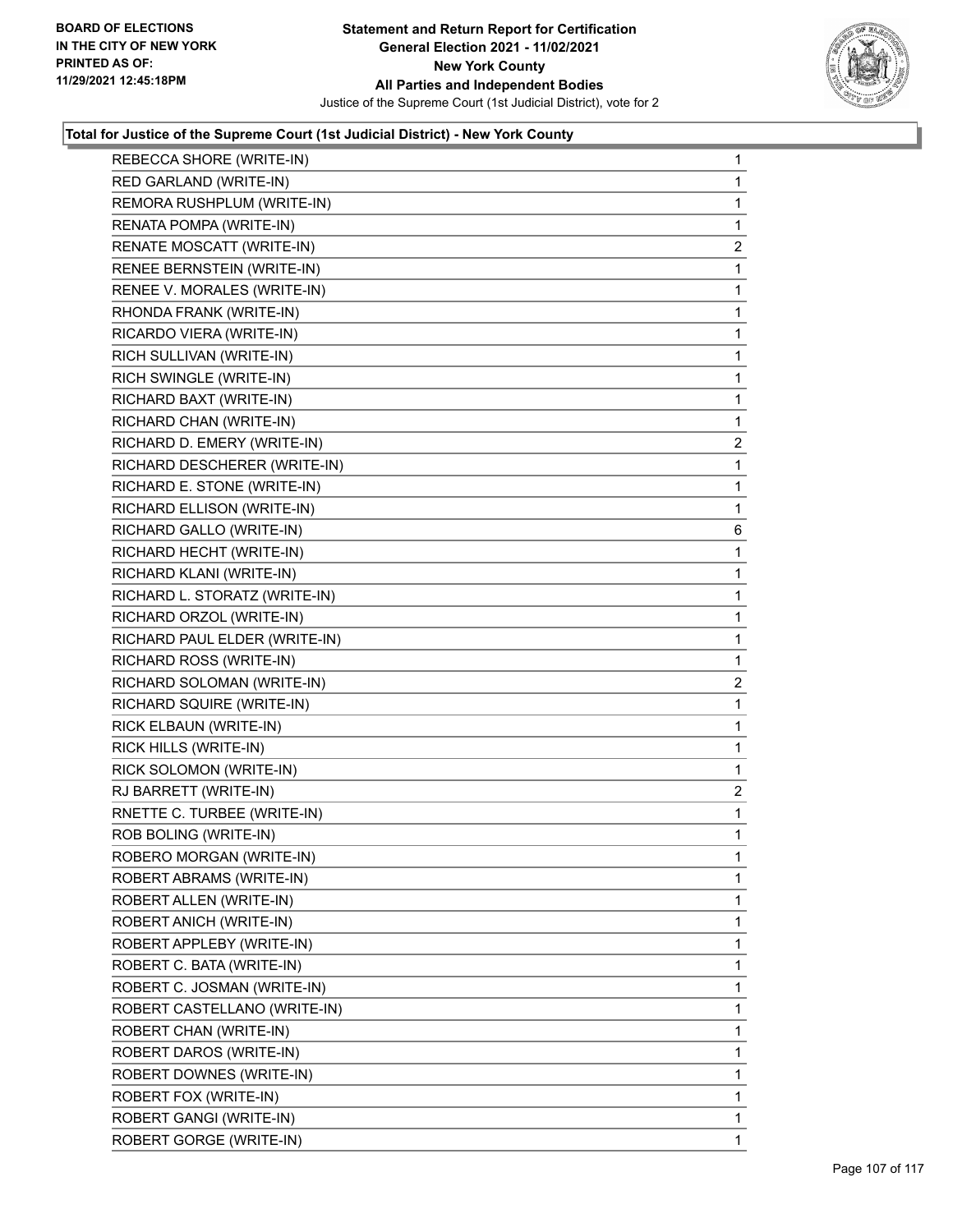

| ROBERT HELPERN (WRITE-IN)       | $\mathbf{1}$   |
|---------------------------------|----------------|
| ROBERT KELLEHER (WRITE-IN)      | 1              |
| ROBERT KENNEDY (WRITE-IN)       | $\overline{2}$ |
| ROBERT LIEBOWITZ (WRITE-IN)     | $\mathbf{1}$   |
| ROBERT M. KANE (WRITE-IN)       | 1              |
| ROBERT MANFREDO (WRITE-IN)      | 1              |
| ROBERT MORALES (WRITE-IN)       | $\mathbf{1}$   |
| ROBERT MORGAN (WRITE-IN)        | 6              |
| ROBERT PATTERSON (WRITE-IN)     | $\overline{2}$ |
| ROBERT RE (WRITE-IN)            | 1              |
| ROBERT S. JOHNSON (WRITE-IN)    | 2              |
| ROBERT STEPANEK (WRITE-IN)      | 1              |
| ROBERT TETTORI (WRITE-IN)       | $\mathbf{1}$   |
| ROBERT VANDEVEIRE (WRITE-IN)    | 1              |
| ROBERT WINNING (WRITE-IN)       | 1              |
| ROBERTO ROSSI (WRITE-IN)        | $\mathbf 1$    |
| ROBIN COWAN (WRITE-IN)          | 1              |
| ROBIN DERYCKE (WRITE-IN)        | 1              |
| ROBIN FLAUMENHAFT (WRITE-IN)    | $\mathbf 1$    |
| ROBIN KRAVITZ (WRITE-IN)        | 1              |
| ROBYN BRILLIANT (WRITE-IN)      | 1              |
| ROCKY LI (WRITE-IN)             | $\mathbf 1$    |
| ROD ARGENT (WRITE-IN)           | 1              |
| RODGER CITRON (WRITE-IN)        | 1              |
| ROGER HAWKINS (WRITE-IN)        | $\mathbf 1$    |
| ROGER SMITH (WRITE-IN)          | 1              |
| ROLANDO ACOSTA (WRITE-IN)       | 1              |
| ROMAN BRUNO KEIJZER (WRITE-IN)  | 1              |
| RON DESANTIS (WRITE-IN)         | 3              |
| RON DIORIO (WRITE-IN)           | 1              |
| RON HALPER (WRITE-IN)           | 1              |
| RON PAUL (WRITE-IN)             | 5              |
| RON SWANSON (WRITE-IN)          | $\mathbf 1$    |
| RON T. KIM (WRITE-IN)           | 1              |
| RONA GORDET (WRITE-IN)          | 1              |
| RONALD A. CURRIE (WRITE-IN)     | 1              |
| RONALD CASTORINA JR. (WRITE-IN) | 2              |
| RONALD COHEN (WRITE-IN)         | 1              |
| RONALD D. HARIRI (WRITE-IN)     | 1              |
| RONALD GREEN (WRITE-IN)         | 1              |
| RONALD LONERGAN (WRITE-IN)      | 1              |
| RONALD MAYER (WRITE-IN)         | 1              |
| RONALD RICHTER (WRITE-IN)       | 1              |
| RONIN FARROW (WRITE-IN)         | 1              |
| ROSARIO BALDWIN (WRITE-IN)      | $\mathbf{1}$   |
| ROSLYN D. ANDERSON (WRITE-IN)   | $\mathbf{2}$   |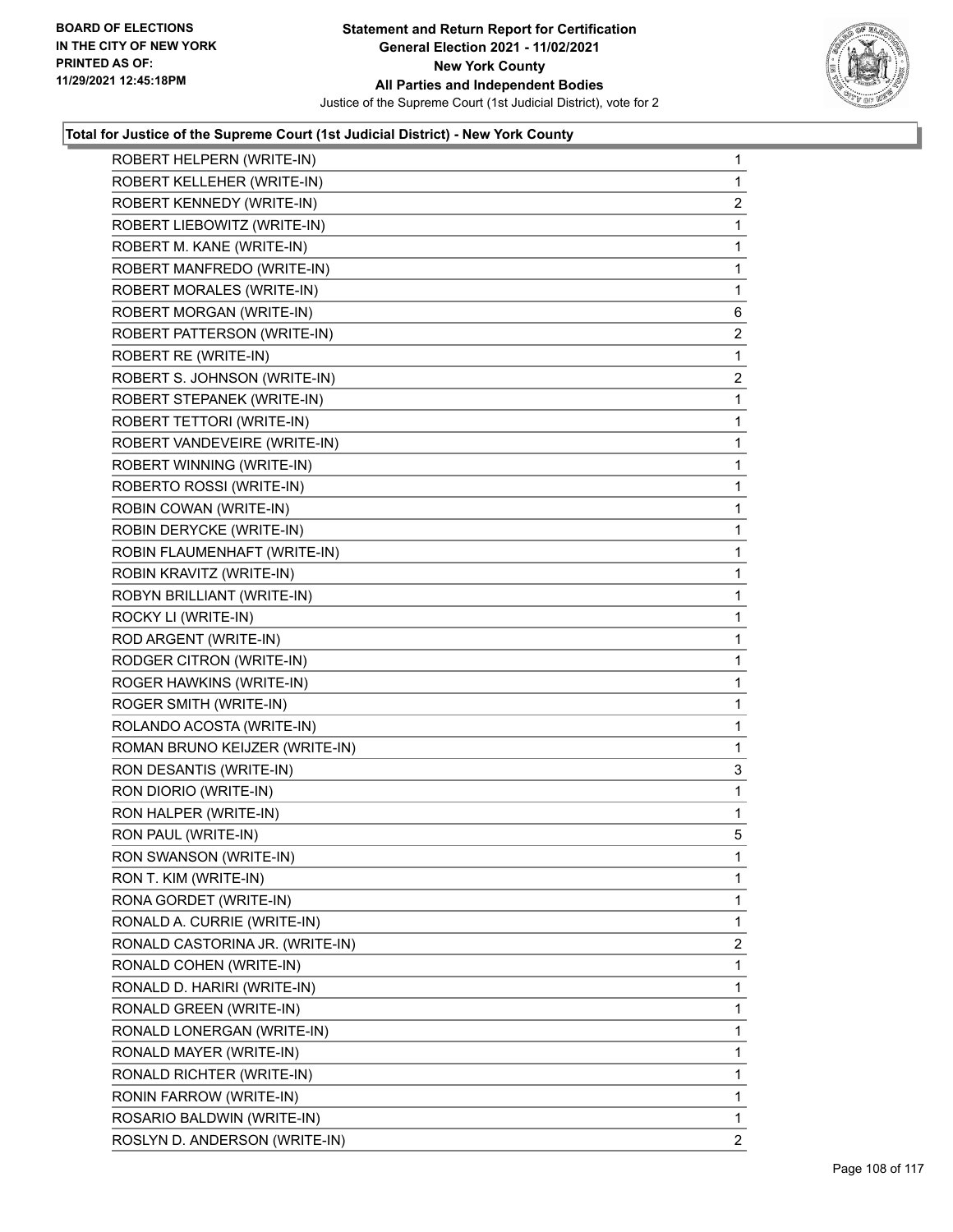

| ROSS BARBOUR (WRITE-IN)         | 1  |
|---------------------------------|----|
| ROWAN WHITE (WRITE-IN)          | 1  |
| ROY BEANE (WRITE-IN)            | 1  |
| RUBEN BECERRA (WRITE-IN)        | 1  |
| <b>RUBEN SMITH (WRITE-IN)</b>   | 1  |
| RUDOLF BESON (WRITE-IN)         | 1  |
| RUDOLPH AUSTIN (WRITE-IN)       | 1  |
| RUDOLPH GIULIANI (WRITE-IN)     | 88 |
| RUDOLPH GUILIANI (WRITE-IN)     | 6  |
| RUDY DERES PEPIAN (WRITE-IN)    | 1  |
| RULE JOHNSON (WRITE-IN)         | 1  |
| RUSS BALLARD (WRITE-IN)         | 1  |
| RUSSELL BERMAN, ESQ. (WRITE-IN) | 1  |
| RUTH B. GINSBERG (WRITE-IN)     | 1  |
| RUTH B. GINSBURG (WRITE-IN)     | 5  |
| RYAN GRIM (WRITE-IN)            | 1  |
| RYAN HAGGKEND (WRITE-IN)        | 1  |
| RYAN HAWKINS (WRITE-IN)         | 1  |
| RYAN HAYWARD (WRITE-IN)         | 1  |
| RYAN MCMAHON (WRITE-IN)         | 1  |
| RYAN OWNES (WRITE-IN)           | 1  |
| RYLAND COSTELLO (WRITE-IN)      | 1  |
| SALIL MEHROTRA (WRITE-IN)       | 1  |
| SALLY HINES (WRITE-IN)          | 2  |
| SALLY QUAN (WRITE-IN)           | 1  |
| SAM ACKERMAN (WRITE-IN)         | 1  |
| SAM JACOBS (WRITE-IN)           | 1  |
| SAM JACOBSON (WRITE-IN)         | 1  |
| SAM MOFTMAN (WRITE-IN)          | 1  |
| SAM SEDER (WRITE-IN)            | 1  |
| SAM SHOHAT (WRITE-IN)           | 1  |
| SAMSON ABRAMS (WRITE-IN)        | 1  |
| SAMSON ENZER (WRITE-IN)         | 2  |
| SAMUEL A. HOWELL (WRITE-IN)     | 1  |
| SAMUEL ALITO (WRITE-IN)         | 2  |
| SAMUEL HUDIS (WRITE-IN)         | 1  |
| SAMUEL KOLLIN (WRITE-IN)        | 1  |
| SAMUEL P. GUNTHER (WRITE-IN)    | 2  |
| SAMUEL ZINSTEIN (WRITE-IN)      | 1  |
| SANDEEP PURI (WRITE-IN)         | 2  |
| SANDRA LESPINASSE (WRITE-IN)    | 1  |
| SANDRA LOBO (WRITE-IN)          | 1  |
| SANDY CRUGER (WRITE-IN)         | 1  |
| SANTO ROSA (WRITE-IN)           | 2  |
| SANTOS LOPEZ (WRITE-IN)         | 1  |
| SARA DUNN (WRITE-IN)            | 1  |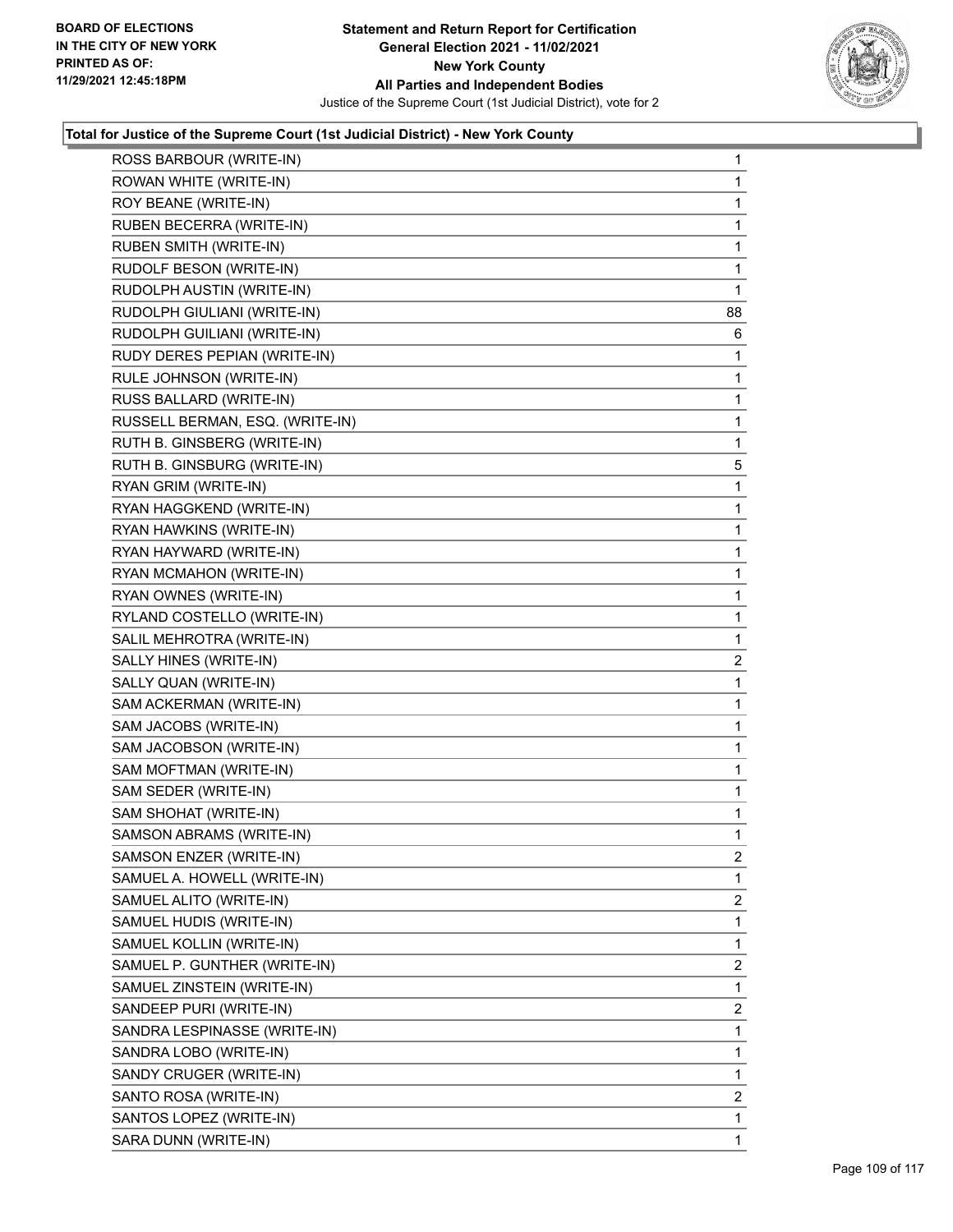

| SARA LESCZYNSKI (WRITE-IN)         | 1              |
|------------------------------------|----------------|
| SARAH BERGMAN (WRITE-IN)           | 1              |
| SARAH FEHM STEWARD (WRITE-IN)      | 1              |
| SARAH LEBEYSTEIN (WRITE-IN)        | 1              |
| SARAH SHORE (WRITE-IN)             | 1              |
| SARAH SHULEVITZ-VERHAND (WRITE-IN) | $\overline{2}$ |
| SARAH STEINER (WRITE-IN)           | 1              |
| SASHCHA PURTIZ (WRITE-IN)          | 1              |
| SCHEHERAZADE SCHANFELD (WRITE-IN)  | 1              |
| SCOTT A. WEINBERG (WRITE-IN)       | 1              |
| SCOTT ABRAMOWITZ (WRITE-IN)        | 1              |
| SCOTT ADAMS (WRITE-IN)             | 1              |
| SCOTT FIDEL (WRITE-IN)             | 1              |
| SCOTT FINTZ (WRITE-IN)             | 2              |
| SCOTT GREEDE (WRITE-IN)            | $\mathbf{1}$   |
| SCOTT HOUSELL (WRITE-IN)           | 1              |
| SCOTT KINDER (WRITE-IN)            | 1              |
| SCOTT MERMELSTEIN (WRITE-IN)       | 1              |
| SCOTT PEREZ (WRITE-IN)             | 1              |
| SCOTT URIVER (WRITE-IN)            | 1              |
| SCOTT WACHS (WRITE-IN)             | 1              |
| SCOTT WEINBERG (WRITE-IN)          | 1              |
| SCOTT WERNICK (WRITE-IN)           | 1              |
| SEAN BUCKLEY (WRITE-IN)            | $\overline{2}$ |
| SEAN DONOVAN (WRITE-IN)            | 1              |
| SEAN HANNITY (WRITE-IN)            | 2              |
| SEAN MAYERS (WRITE-IN)             | $\mathbf{1}$   |
| SEAN MCCARRY (WRITE-IN)            | 1              |
| SEAN MORAN (WRITE-IN)              | 1              |
| SEAN P. O'CONNOR (WRITE-IN)        | $\mathbf 1$    |
| SEAN SINGH (WRITE-IN)              | 1              |
| SEAN SWEENY (WRITE-IN)             | 1              |
| SEBASTIAN COREYSKI (WRITE-IN)      | 1              |
| SEBASTIAN GRUSON (WRITE-IN)        | 1              |
| SEBASTIAN WEISS (WRITE-IN)         | 1              |
| SETH FLAYMAN (WRITE-IN)            | 1              |
| SETH HERBERT (WRITE-IN)            | 1              |
| SETH LEUTER (WRITE-IN)             | 1              |
| SEYMOUR SRVLOWITZ (WRITE-IN)       | 1              |
| SHAN REDDY (WRITE-IN)              | 1              |
| SHANE FISHERI (WRITE-IN)           | 1              |
| SHANI FRUCHET (WRITE-IN)           | 1              |
| SHANNON TAYLOR (WRITE-IN)          | 1              |
| SHANTA SUKHU (WRITE-IN)            | 1              |
| SHARON R. KAHN (WRITE-IN)          | 1              |
| SHARON SMITH (WRITE-IN)            | 1              |
|                                    |                |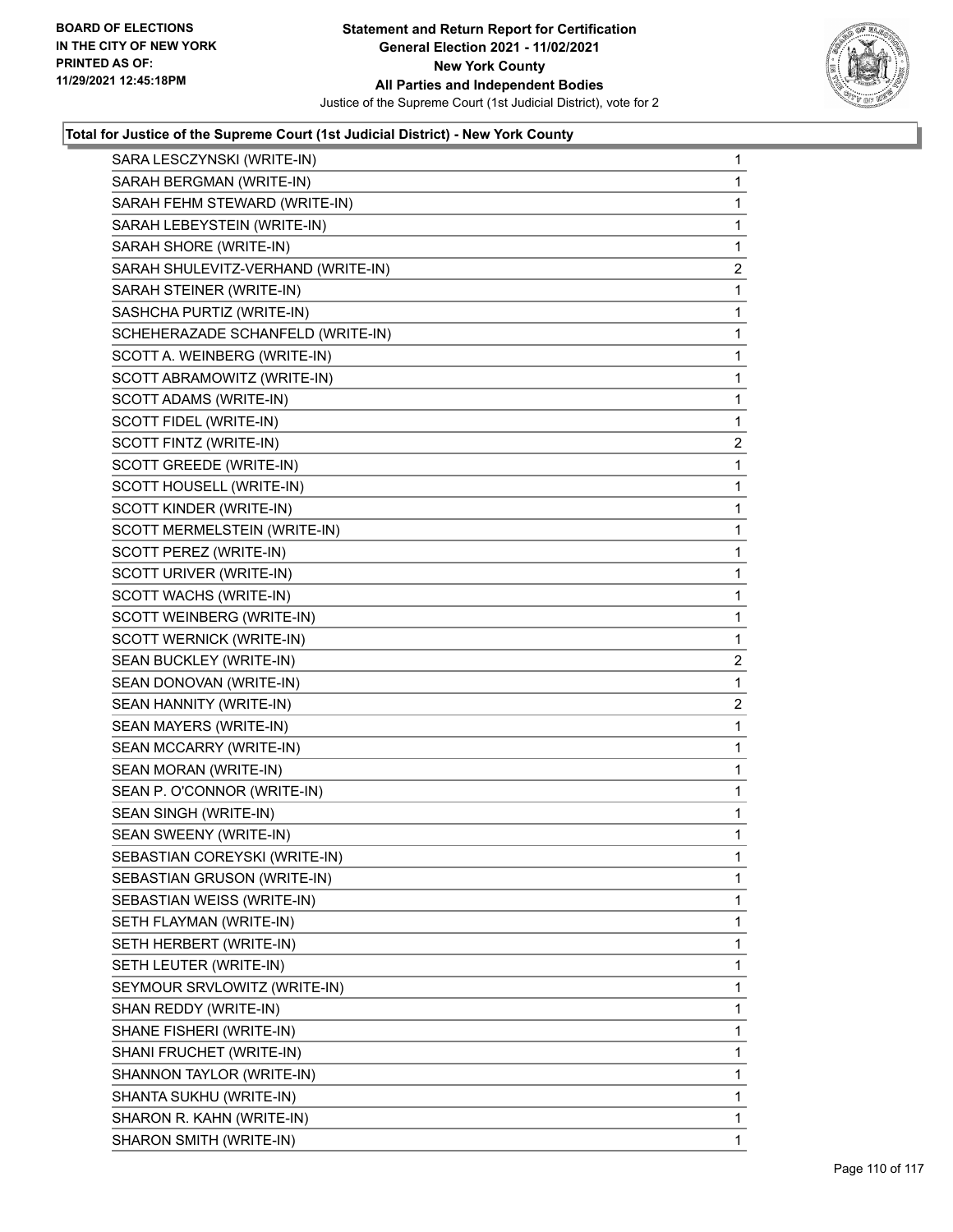

| SHARON STAPE (WRITE-IN)          | $\mathbf{1}$   |
|----------------------------------|----------------|
| SHAUN ABREU (WRITE-IN)           | $\mathbf{1}$   |
| SHAZZON NORMAN (WRITE-IN)        | $\mathbf{1}$   |
| SHEA FINK (WRITE-IN)             | $\overline{2}$ |
| SHEILA A.S. GUNTHER (WRITE-IN)   | 2              |
| SHEQUIDA HALL (WRITE-IN)         | 1              |
| SHERIEF MOUSSA (WRITE-IN)        | 1              |
| SHERRI MAXMAN (WRITE-IN)         | $\mathbf{1}$   |
| SHERRILYN IFILL (WRITE-IN)       | 1              |
| SHERWIN SUSS (WRITE-IN)          | $\mathbf 1$    |
| SHILOH ABRAMS (WRITE-IN)         | $\mathbf 1$    |
| SHIRLEY HALEM (WRITE-IN)         | 1              |
| SHIRLEY NUCHMAN (WRITE-IN)       | 1              |
| SHOSHANA STROMER (WRITE-IN)      | $\mathbf{1}$   |
| SIDNEY A. STRAUSS (WRITE-IN)     | 1              |
| SIOBHAN NEVILLE (WRITE-IN)       | $\mathbf 1$    |
| SLAVA HAZIN (WRITE-IN)           | $\mathbf 1$    |
| SMEDLEY BUTLER (WRITE-IN)        | 1              |
| SOL SASSON (WRITE-IN)            | 1              |
| SOLOMAN KATZ (WRITE-IN)          | $\mathbf{1}$   |
| SONIA SOTOMAYOR (WRITE-IN)       | 1              |
| SOPHIE GANDESHERY (WRITE-IN)     | $\mathbf 1$    |
| SOPHIE KOFSKY (WRITE-IN)         | $\mathbf 1$    |
| SOPHIE WOOD (WRITE-IN)           | 1              |
| SPENCER NEUMES (WRITE-IN)        | 1              |
| STACEY H. PRUSSMAN (WRITE-IN)    | 3              |
| STAN GERMAN (WRITE-IN)           | 1              |
| STAN LAUREL (WRITE-IN)           | $\mathbf 1$    |
| STANLEY FINE (WRITE-IN)          | $\mathbf 1$    |
| STANLEY NEUSTADTER (WRITE-IN)    | 1              |
| STAPHAN LARGE (WRITE-IN)         | 1              |
| STEFANO PICCALUQE (WRITE-IN)     | $\mathbf{1}$   |
| STEPHEN ABRAMS-DOWNEY (WRITE-IN) | $\mathbf 1$    |
| STEPHEN BONIBERGER (WRITE-IN)    | 1              |
| STEPHEN FITCH (WRITE-IN)         | $\mathbf{1}$   |
| STEPHEN FRIEDMAN (WRITE-IN)      | 1              |
| STEPHEN GORDON (WRITE-IN)        | 1              |
| STEPHEN GROSS (WRITE-IN)         | 1              |
| STEPHEN HOUGHTON (WRITE-IN)      | 1              |
| STEPHEN PISCHL (WRITE-IN)        | 1              |
| STEPHEN SALLEY (WRITE-IN)        | $\mathbf{1}$   |
| STEPHEN SHEINFIELD (WRITE-IN)    | 1              |
| STEVE AMBROSE (WRITE-IN)         | 1              |
| STEVE BANNON (WRITE-IN)          | 1              |
| STEVE DILENARDO (WRITE-IN)       | 1              |
| STEVE GOODENOUGH (WRITE-IN)      | 1              |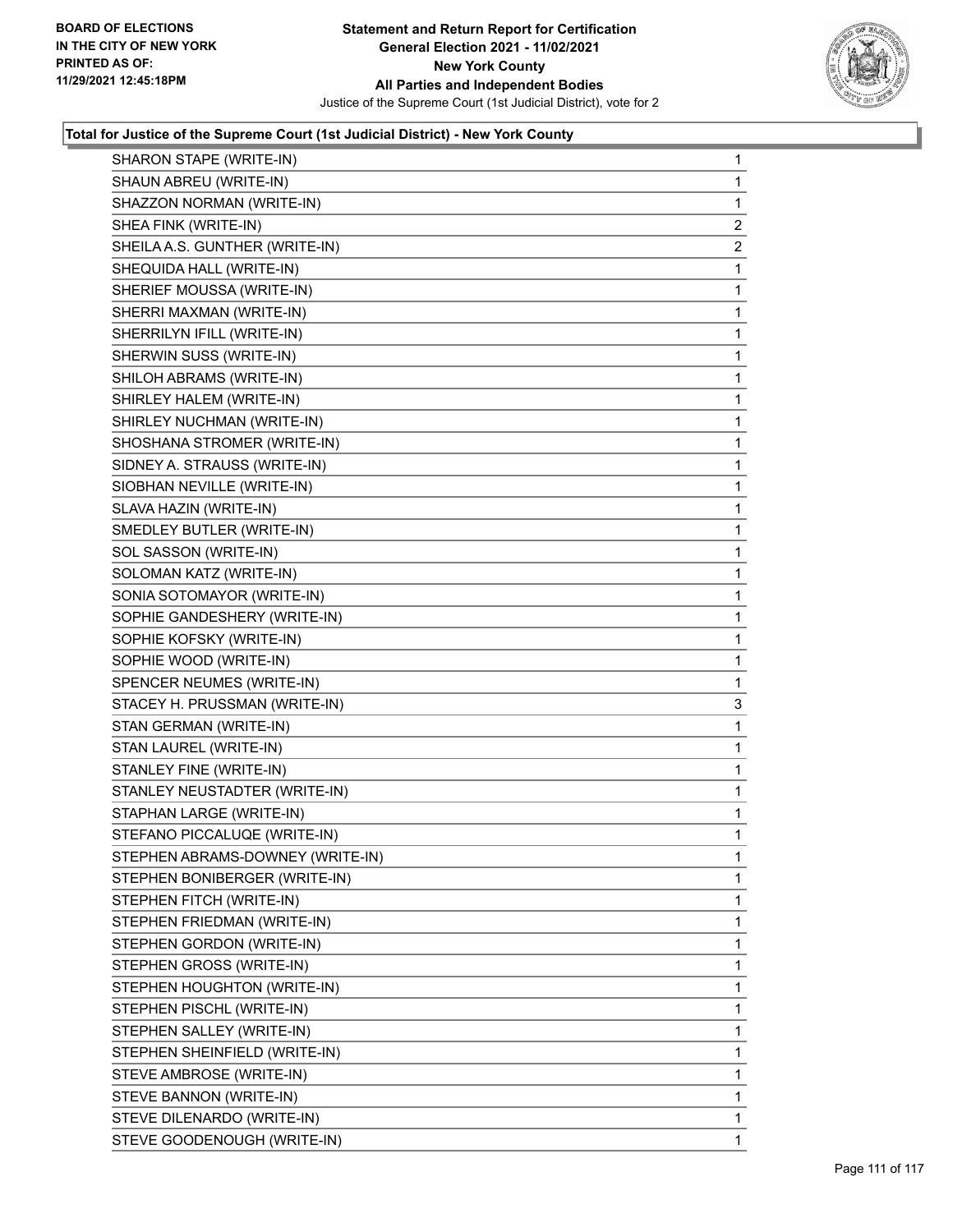

| STEVE HARRIS (WRITE-IN)              | $\overline{a}$ |
|--------------------------------------|----------------|
| STEVE LOMBINO (WRITE-IN)             | 1              |
| STEVE MACY (WRITE-IN)                | 1              |
| STEVE POLYKOV (WRITE-IN)             | 1              |
| STEVE WINDEL (WRITE-IN)              | 1              |
| STEVEN BARRETT (WRITE-IN)            | 1              |
| STEVEN CUSHNER (WRITE-IN)            | 1              |
| STEVEN DOZINGER (WRITE-IN)           | 1              |
| STEVEN KAPLAN (WRITE-IN)             | 1              |
| STEVEN KAUFMAN (WRITE-IN)            | 1              |
| STEVEN KELTS (WRITE-IN)              | 1              |
| STEVEN LEVINE (WRITE-IN)             | 1              |
| STEVEN MOSTOFSKY (WRITE-IN)          | 1              |
| STEVEN P. MOSKOWITZ, ESQ. (WRITE-IN) | 1              |
| STEVEN PINCHASICK (WRITE-IN)         | 1              |
| STEVEN RABER (WRITE-IN)              | 1              |
| STEVEN ROSA (WRITE-IN)               | 1              |
| STEVEN ROSAMILIA (WRITE-IN)          | $\overline{c}$ |
| STEVEN SPRIGGS (WRITE-IN)            | 1              |
| STEVEN STEINBERG (WRITE-IN)          | 1              |
| STEVEN WINTER (WRITE-IN)             | 1              |
| STEWART H. WEINSTEIN (WRITE-IN)      | 1              |
| STING RAY (WRITE-IN)                 | 1              |
| STU MILLER (WRITE-IN)                | 1              |
| STUART FRAAS (WRITE-IN)              | 1              |
| STUART GOLD (WRITE-IN)               | 1              |
| STUART KOLINSKY (WRITE-IN)           | 1              |
| SUGIARTO HADIKUSUNO (WRITE-IN)       | 1              |
| SULLIVAN SAUNDERS (WRITE-IN)         | $\mathbf{1}$   |
| SUNNY KING (WRITE-IN)                | 1              |
| SUSAN BARRIE, ESQ. (WRITE-IN)        | 1              |
| SUSAN BRECHLEY (WRITE-IN)            | $\overline{2}$ |
| SUSAN CAMPBELL (WRITE-IN)            | 1              |
| SUSAN H. MILLER (WRITE-IN)           | 1              |
| SUSAN R. LAROBOE (WRITE-IN)          | 1              |
| SUSAN READ (WRITE-IN)                | 1              |
| SUSAN ROGER (WRITE-IN)               | 1              |
| SUSAN ROGOE (WRITE-IN)               | 1              |
| SUSAN ROSENBERG (WRITE-IN)           | 1              |
| SUSAN SOLOMAN (WRITE-IN)             | $\overline{2}$ |
| SUSAN YI LIN (WRITE-IN)              | 1              |
| SUSANA LI (WRITE-IN)                 | 1              |
| SUZANNE DUFFY (WRITE-IN)             | 1              |
| SVEN PRUDLO (WRITE-IN)               | 1              |
| SVETLANA MARTY NOVA (WRITE-IN)       | 1              |
| SWANSEE CHAN (WRITE-IN)              | 1              |
|                                      |                |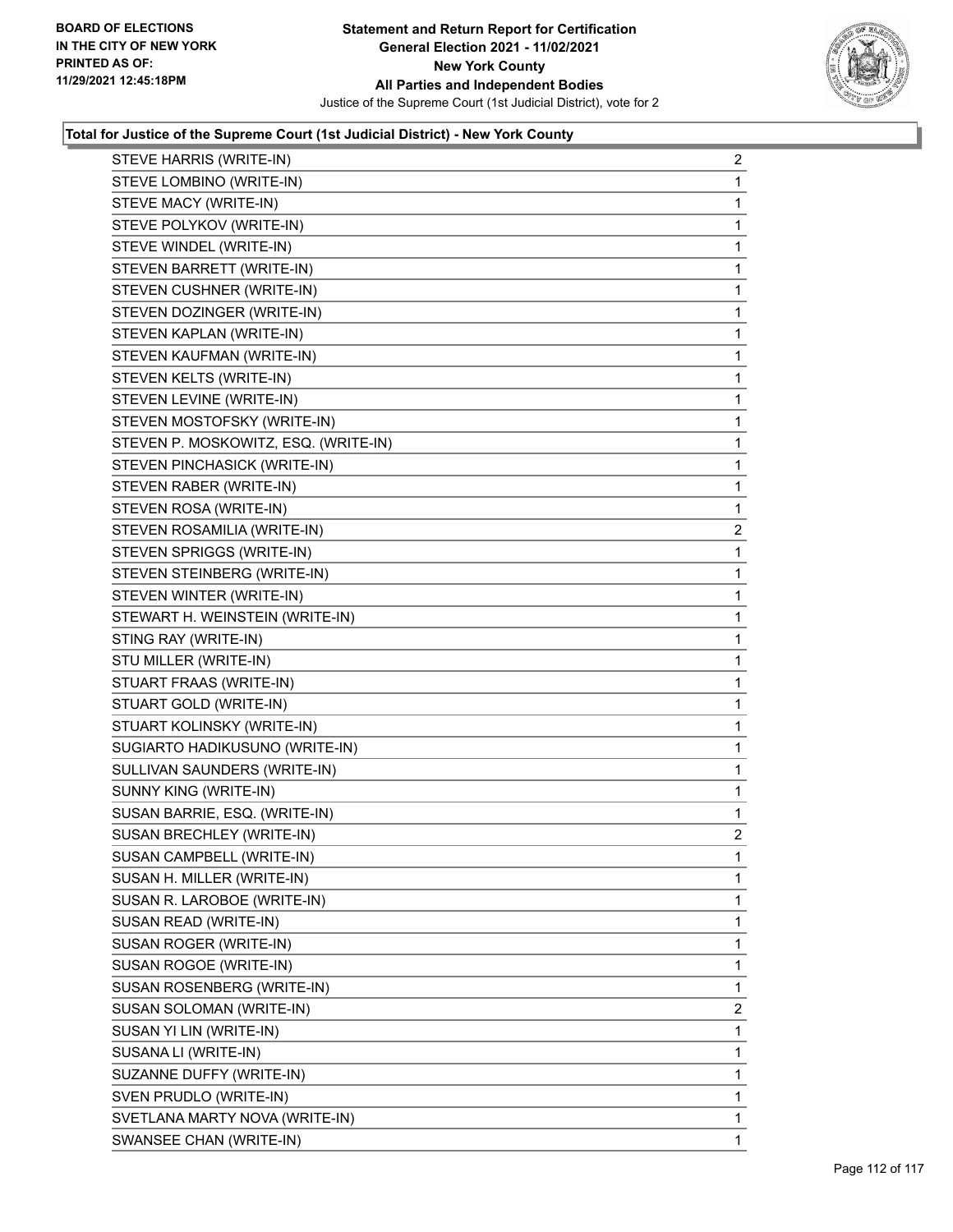

| SYED ZAFAR (WRITE-IN)               | $\mathbf{1}$   |
|-------------------------------------|----------------|
| SYLVIA E. DI PETRO (WRITE-IN)       | 1              |
| SYNEY POWELL (WRITE-IN)             | 1              |
| TALI FARHADIAN WEINSTEIN (WRITE-IN) | $\mathbf{1}$   |
| TALIA PLOTT (WRITE-IN)              | 1              |
| TAMIR ROSENBLUM (WRITE-IN)          | 1              |
| TANGY STORM (WRITE-IN)              | $\mathbf 1$    |
| TANYA KENNEDY (WRITE-IN)            | $\mathbf 1$    |
| TARA GLOVEN (WRITE-IN)              | 1              |
| TAWANNA SAUNDERS (WRITE-IN)         | $\mathbf{1}$   |
| TAYLOR D. KOPELAN (WRITE-IN)        | 1              |
| TED BERKOWITZ (WRITE-IN)            | 1              |
| TED CRUZ (WRITE-IN)                 | 8              |
| TED MIRE (WRITE-IN)                 | 1              |
| TED NUGENT (WRITE-IN)               | 1              |
| TERESA CASAL (WRITE-IN)             | $\mathbf{1}$   |
| TERRY BOLLEA (WRITE-IN)             | 1              |
| TERRY BUSH (WRITE-IN)               | 1              |
| TERRY KLWKER (WRITE-IN)             | $\mathbf 1$    |
| TERRY SILVER (WRITE-IN)             | 1              |
| THADDEUS J. HACKWORTH (WRITE-IN)    | 1              |
| THEO CHINO (WRITE-IN)               | $\mathbf{1}$   |
| THEO JIHYUN (WRITE-IN)              | 1              |
| THEODORE EDWARDS (WRITE-IN)         | 1              |
| THEODORE ROOSEVELT (WRITE-IN)       | $\mathbf 1$    |
| THERESA CHAN (WRITE-IN)             | 1              |
| THERESA E. HASSLER (WRITE-IN)       | 1              |
| THOMAS BIDWILL (WRITE-IN)           | $\mathbf{1}$   |
| THOMAS BROUSSARD (WRITE-IN)         | 1              |
| THOMAS DAIZELL (WRITE-IN)           | 1              |
| THOMAS DANAHER (WRITE-IN)           | $\overline{2}$ |
| THOMAS DEWEY (WRITE-IN)             | 1              |
| THOMAS F. HICKEY (WRITE-IN)         | 3              |
| THOMAS H. CURRY, ESQ. (WRITE-IN)    | 1              |
| THOMAS HERMAN (WRITE-IN)            | 1              |
| THOMAS HICKEY (WRITE-IN)            | 1              |
| THOMAS J. MCGLYN (WRITE-IN)         | 1              |
| THOMAS JEFFERSON (WRITE-IN)         | 4              |
| THOMAS JONES (WRITE-IN)             | 1              |
| THOMAS KENNIFF (WRITE-IN)           | 17             |
| THOMAS KLEIN (WRITE-IN)             | $\overline{2}$ |
| THOMAS LEE (WRITE-IN)               | 1              |
| THOMAS M. KELLY (WRITE-IN)          | 1              |
| THOMAS MCGLYN (WRITE-IN)            | 1              |
| THOMAS MERRILL (WRITE-IN)           | 1              |
| THOMAS MULLIGAN (WRITE-IN)          | 1              |
|                                     |                |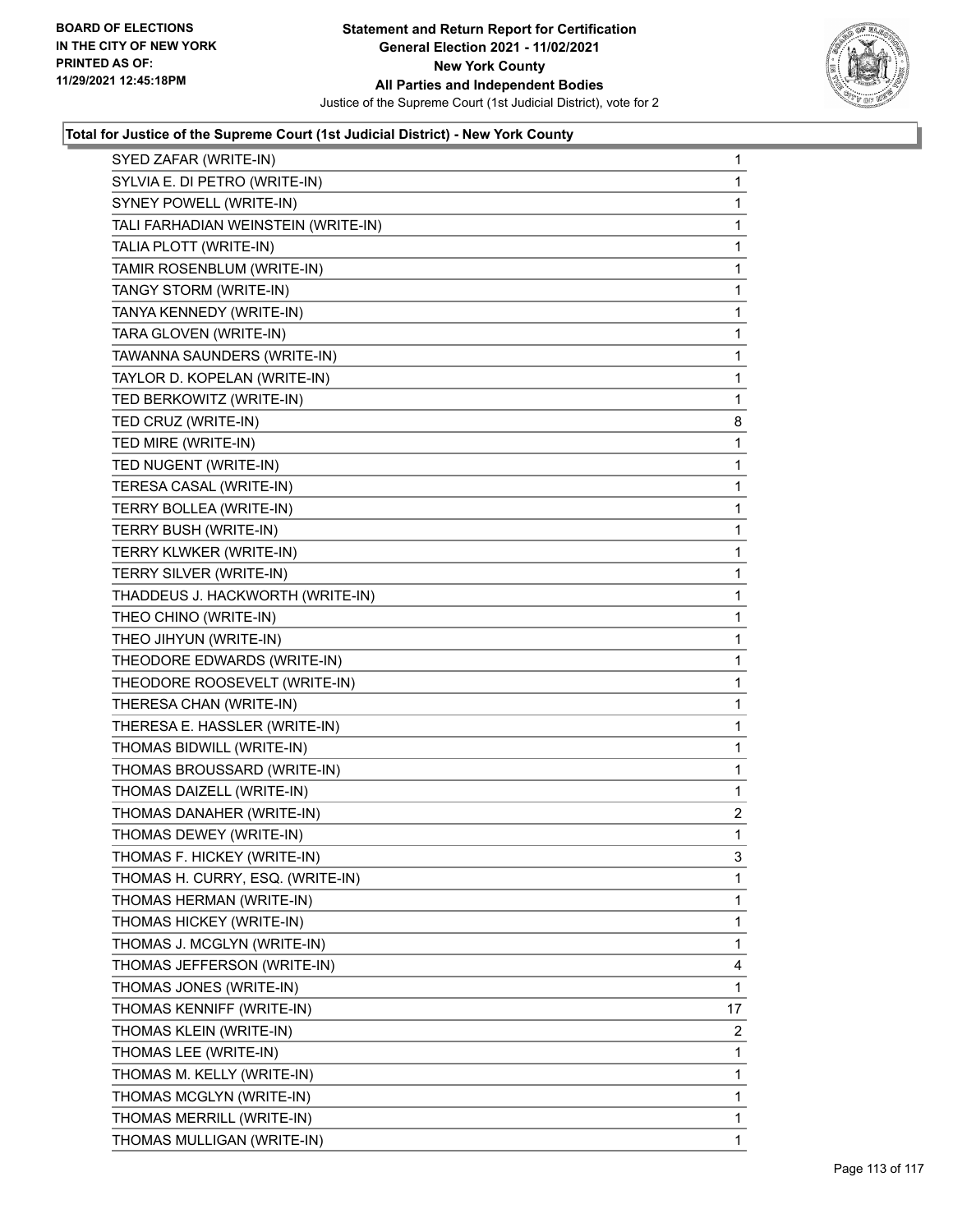

| THOMAS SEAVER (WRITE-IN)                  | $\mathbf{1}$   |
|-------------------------------------------|----------------|
| THOMAS SHEADY (WRITE-IN)                  | $\mathbf{1}$   |
| THOMAS SOWELL (WRITE-IN)                  | $\overline{c}$ |
| THURGOOD MARSHALL (WRITE-IN)              | 1              |
| TIFFANY CABAN (WRITE-IN)                  | 2              |
| TIFFANY WOOLEY (WRITE-IN)                 | 1              |
| TIM BRICK (WRITE-IN)                      | $\mathbf 1$    |
| TIM DUGGAN (WRITE-IN)                     | $\mathbf 1$    |
| TIM SCOTT (WRITE-IN)                      | 1              |
| TIMOTHEE CHALAMET (WRITE-IN)              | $\mathbf 1$    |
| TIMOTHY DOLAN (WRITE-IN)                  | 1              |
| TIMOTHY DUDA (WRITE-IN)                   | 1              |
| TIMOTHY G. NELSON (WRITE-IN)              | 1              |
| TIMOTHY K. DRESSLER (WRITE-IN)            | $\mathbf{1}$   |
| TIMOTHY P. AGNEW (WRITE-IN)               | 1              |
| TIMOTHY TRAVAGLINI (WRITE-IN)             | $\mathbf{1}$   |
| TINA SMITH (WRITE-IN)                     | 1              |
| TIRI ROGERS (WRITE-IN)                    | 1              |
| TJ HATEM (WRITE-IN)                       | 1              |
| TOM BRADY (WRITE-IN)                      | $\mathbf{1}$   |
| TOM CASEY (WRITE-IN)                      | 1              |
| TOM COTTON (WRITE-IN)                     | $\mathbf{1}$   |
| TOM COUGHLIN (WRITE-IN)                   | $\mathbf{1}$   |
| TOM DEWEY (WRITE-IN)                      | 5              |
| TOM MERRILL (WRITE-IN)                    | 1              |
| TOM THIBODEAU (WRITE-IN)                  | 1              |
| TOMER APPLEBAUM (WRITE-IN)                | 1              |
| TOMMY JOHN (WRITE-IN)                     | 1              |
| TOMMY MCDANIEL (WRITE-IN)                 | 1              |
| TOMMY STIGS STIGLIANO (WRITE-IN)          | $\mathbf{1}$   |
| TONY KASSAS (WRITE-IN)                    | 1              |
| TRAC VU (WRITE-IN)                        | 1              |
| TRAVIS TALBOT (WRITE-IN)                  | 1              |
| TREY ANUSTAIO (WRITE-IN)                  | $\mathbf 1$    |
| TROY ENGLE (WRITE-IN)                     | 1              |
| TROY HUGHEY (WRITE-IN)                    | 1              |
| TROY JOHNSON (WRITE-IN)                   | 1              |
| TRU LANE WYNN (WRITE-IN)                  | 1              |
| TUCKER CARLSON (WRITE-IN)                 | 3              |
| TYLER BARTLETT (WRITE-IN)                 | 2              |
| TYLER MARKOFF (WRITE-IN)                  | 1              |
| UNATTRIBUTABLE WRITE-IN (WRITE-IN)        | 2,363          |
| UNCOUNTED WRITE-IN PER STATUTE (WRITE-IN) | 37             |
| VALERIE MASON (WRITE-IN)                  | 2              |
| VICTOR ARMANDO BERNACO (WRITE-IN)         | 1              |
| VICTOR BARALL (WRITE-IN)                  | 1              |
|                                           |                |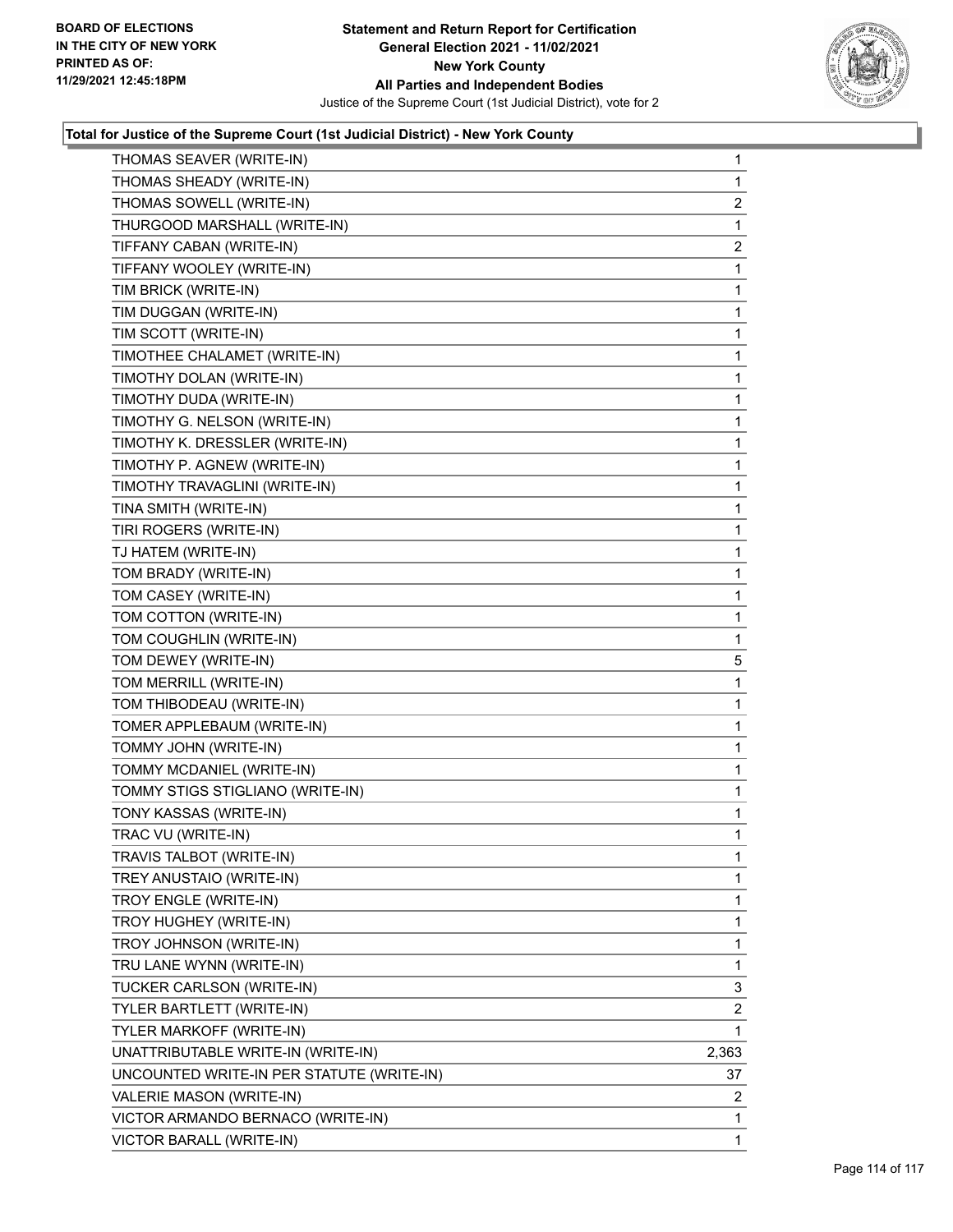

| VICTOR BARRAL (WRITE-IN)<br>VICTOR CRUZ (WRITE-IN)<br>VICTOR D. MANDSON (WRITE-IN)<br>VICTOR LOODE (WRITE-IN) | $\mathbf{1}$<br>$\mathbf{1}$ |
|---------------------------------------------------------------------------------------------------------------|------------------------------|
|                                                                                                               |                              |
|                                                                                                               | 1                            |
|                                                                                                               | $\mathbf 1$                  |
| VICTOR OLDS (WRITE-IN)                                                                                        | $\mathbf 1$                  |
| VICTOR SHELLEY (WRITE-IN)                                                                                     | 1                            |
| VICTORIA GRAFFEO (WRITE-IN)                                                                                   | 1                            |
| VICTORIA SIESTA (WRITE-IN)                                                                                    | $\mathbf{1}$                 |
| VINCE SCELSA (WRITE-IN)                                                                                       | 1                            |
| VINCENT D'ORIZIO (WRITE-IN)                                                                                   | $\mathbf 1$                  |
| VINCENT GUIDO (WRITE-IN)                                                                                      | $\mathbf 1$                  |
| VINCENT MCKEEVER (WRITE-IN)                                                                                   | 1                            |
| VINCENT TORNG (WRITE-IN)                                                                                      | 1                            |
| VINCENT WALTER (WRITE-IN)                                                                                     | $\mathbf{1}$                 |
| VIRGINIA GOGGIN (WRITE-IN)                                                                                    | 1                            |
| <b>VIRGINIA GRONER (WRITE-IN)</b>                                                                             | $\mathbf 1$                  |
| VITALY DVOSKIN (WRITE-IN)                                                                                     | $\mathbf{1}$                 |
| VIVIAN ROSENBERG (WRITE-IN)                                                                                   | $\mathbf{1}$                 |
| <b>VLADIMIR LENIN (WRITE-IN)</b>                                                                              | $\overline{2}$               |
| WALLACE SHAWN (WRITE-IN)                                                                                      | $\mathbf{1}$                 |
| WALLY SHAWN (WRITE-IN)                                                                                        | 1                            |
| WALT BRANTLEY (WRITE-IN)                                                                                      | $\mathbf 1$                  |
| WALTER GORDON (WRITE-IN)                                                                                      | $\mathbf{1}$                 |
| WARREN SOIFFER (WRITE-IN)                                                                                     | 1                            |
| <b>WARREN STONE (WRITE-IN)</b>                                                                                | 1                            |
| WARREN WYNSTEIN (WRITE-IN)                                                                                    | $\mathbf{1}$                 |
| WEI-LI F. X. TJONG (WRITE-IN)                                                                                 | 1                            |
| WENDY CHAN (WRITE-IN)                                                                                         | $\mathbf 1$                  |
| WES HIGBEE (WRITE-IN)                                                                                         | $\mathbf{1}$                 |
| <b>WESLEY FENG (WRITE-IN)</b>                                                                                 | $\mathbf{1}$                 |
| WHITNEY DIEDERICH (WRITE-IN)                                                                                  | 1                            |
| WILLIAM A. PAPITONE (WRITE-IN)                                                                                | $\mathbf{1}$                 |
| WILLIAM A. PEPITONE (WRITE-IN)                                                                                | 5                            |
| WILLIAM BUCKLEY (WRITE-IN)                                                                                    | $\overline{2}$               |
| WILLIAM DAHILL (WRITE-IN)                                                                                     | $\mathbf{1}$                 |
| WILLIAM DYER HALPERN (WRITE-IN)                                                                               | 1                            |
| WILLIAM GIBSON (WRITE-IN)                                                                                     | 1                            |
| WILLIAM HALPERN (WRITE-IN)                                                                                    | 1                            |
| WILLIAM J. THOMASHOWER (WRITE-IN)                                                                             | 1                            |
| WILLIAM KLEIN (WRITE-IN)                                                                                      | $\overline{2}$               |
|                                                                                                               | $\mathbf{1}$                 |
| WILLIAM LOVERO (WRITE-IN)                                                                                     |                              |
| WILLIAM M KLEIN (WRITE-IN)                                                                                    | 1                            |
| WILLIAM MURAWSKI (WRITE-IN)                                                                                   | 1                            |
| WILLIAM P. SHORT III (WRITE-IN)                                                                               | 1                            |
| WILLIAM PEARLMAN (WRITE-IN)                                                                                   | $\mathbf{1}$                 |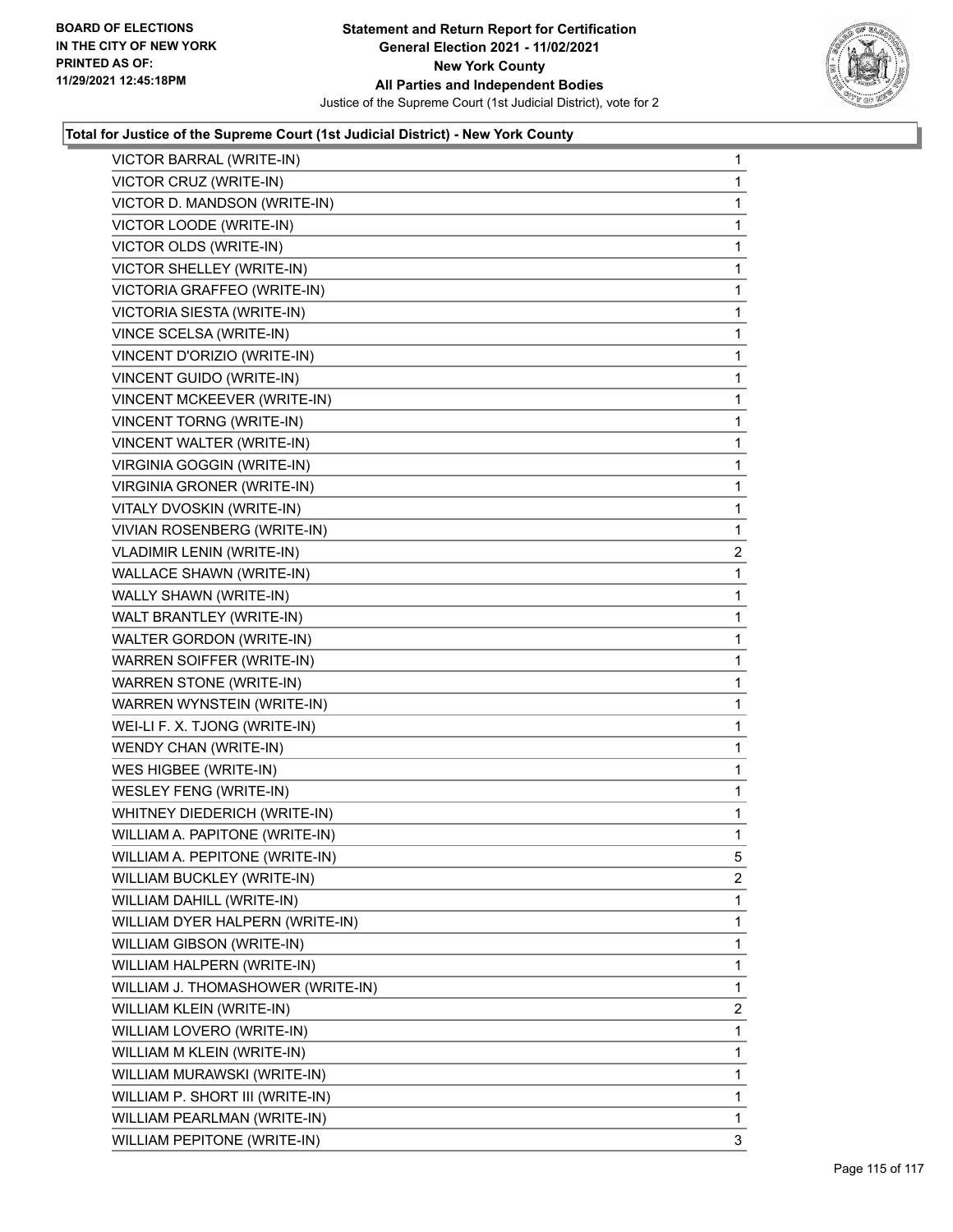

| WILLIAM POOLE (WRITE-IN)         | 1            |
|----------------------------------|--------------|
| WILLIAM S. BURROUGHS (WRITE-IN)  | $\mathbf{1}$ |
| WILLIAM SANCHEZ (WRITE-IN)       | 1            |
| WILLIAM TOTA (WRITE-IN)          | 1            |
| WILLIAM WELD (WRITE-IN)          | 1            |
| WILLIAM ZULES (WRITE-IN)         | 1            |
| WILLIE MAYS (WRITE-IN)           | 1            |
| WILSON BEAM (WRITE-IN)           | 1            |
| WINSTON JUNG (WRITE-IN)          | 1            |
| WOJCIECH MICKOWSKI (WRITE-IN)    | 1            |
| WOODY ALLEN (WRITE-IN)           | 1            |
| WYATT EARP (WRITE-IN)            | 1            |
| <b>WYLIE STICKLOW (WRITE-IN)</b> | 1            |
| XANDER GOODMAN (WRITE-IN)        | 1            |
| YARMAN NUNEZ (WRITE-IN)          | 1            |
| YITZCHEK SCHWATZ (WRITE-IN)      | 1            |
| YORAM SILAGY (WRITE-IN)          | 1            |
| YOU-LINE NOV (WRITE-IN)          | 1            |
| YULIA VANGORODSKA (WRITE-IN)     | 1            |
| YVONNE BROWN (WRITE-IN)          | 1            |
| ZACHERY ZAGGER (WRITE-IN)        | 1            |
| ZACJAC DUAX (WRITE-IN)           | 1            |
| ZACK ROVEN (WRITE-IN)            | 1            |
| ZACK STONER (WRITE-IN)           | 1            |
| ZAZU PITTS (WRITE-IN)            | 1            |
| ZEEV KIRSH (WRITE-IN)            | 1            |
| ZEPHYR TEACHOUT (WRITE-IN)       | 2            |
| ZOLA JESUS (WRITE-IN)            | 1            |
| ZUZANA CERMAN ZECHMAN (WRITE-IN) | 1            |
| <b>Total Votes</b>               | 397,616      |
| Unrecorded                       | 160,818      |